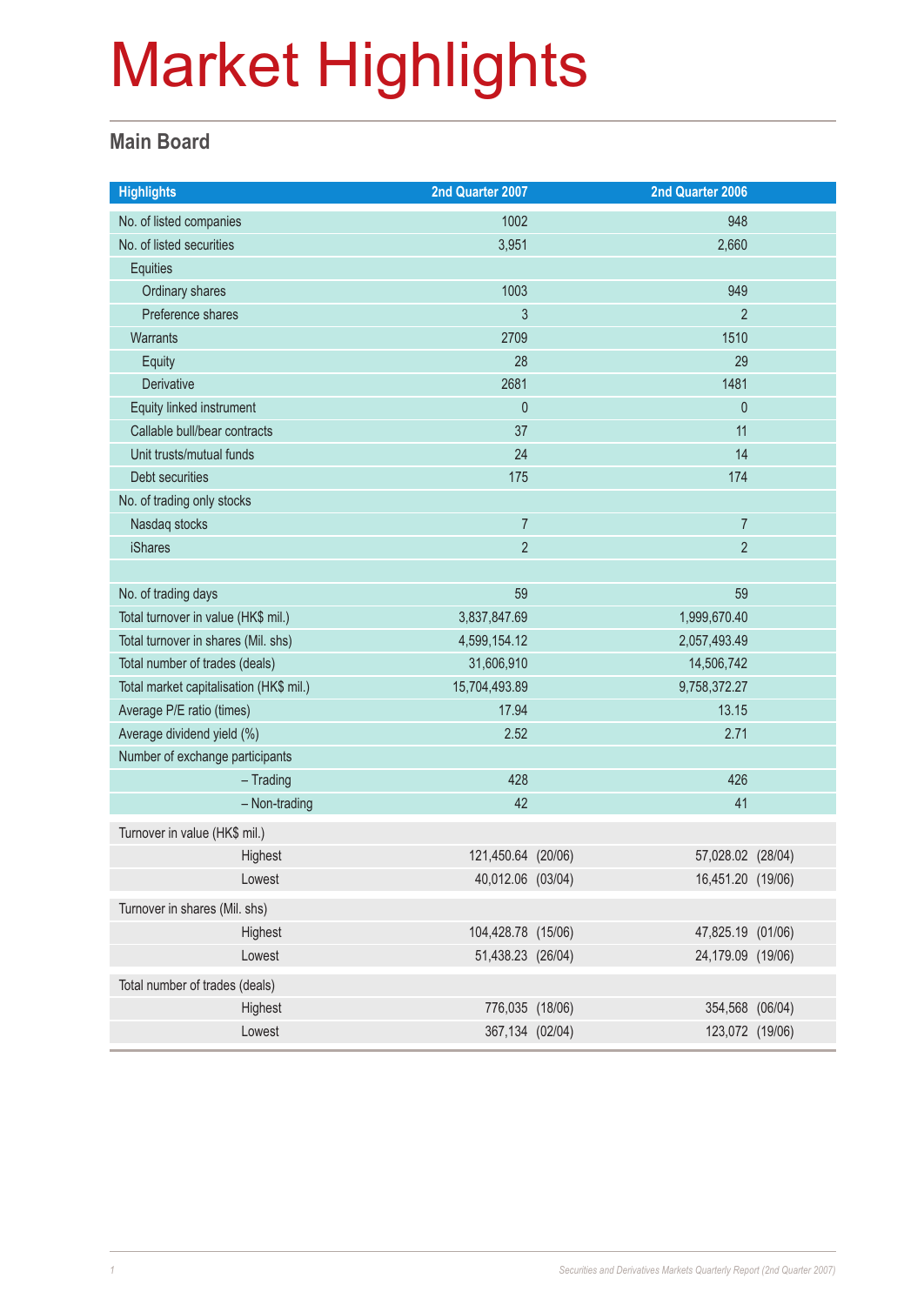### **Growth Enterprise Market (GEM)**

| <b>Highlights</b>                       | 2nd Quarter 2007 |                | 2nd Quarter 2006 |                |
|-----------------------------------------|------------------|----------------|------------------|----------------|
| No. of listed companies                 | 194              |                | 200              |                |
| No. of listed securities                | 196              |                | 200              |                |
| Equities                                | 194              |                | 200              |                |
| Warrants                                | $\overline{2}$   |                | $\mathbf 0$      |                |
|                                         |                  |                |                  |                |
| No. of trading days                     | 59               |                | 59               |                |
| Total turnover in value (HK\$ mil.)     | 52,492.97        |                | 11,464.33        |                |
| Total turnover in shares (Mil. shs)     | 77,263.49        |                | 13,130.34        |                |
| Total number of trades (deals)          | 1,021,103        |                | 230,657          |                |
| Total market capitalisation (HK\$ mil.) | 150,189.65       |                | 82,030.68        |                |
| Average P/E ratio (times)               | 39.25            |                | 20.92            |                |
| Average dividend yield (%)              | 1.48             |                | 0.67             |                |
| Turnover in value (HK\$ mil.)           |                  |                |                  |                |
| Highest                                 | 2,160.96 (14/06) |                | 419.50           | (03/05)        |
| Lowest                                  |                  | 296.97 (03/04) |                  | 73.97 (23/06)  |
| Turnover in shares (Mil. shs)           |                  |                |                  |                |
| Highest                                 | 3,317.86 (14/06) |                | 527.63           | (08/05)        |
| Lowest                                  |                  | 481.99 (26/04) |                  | 105.63 (26/06) |
| Total number of trades (deals)          |                  |                |                  |                |
| Highest                                 |                  | 33,777 (14/06) | 6,544            | (25/04)        |
| Lowest                                  |                  | 8,135 (26/04)  |                  | 2,025 (21/06)  |
|                                         |                  |                |                  |                |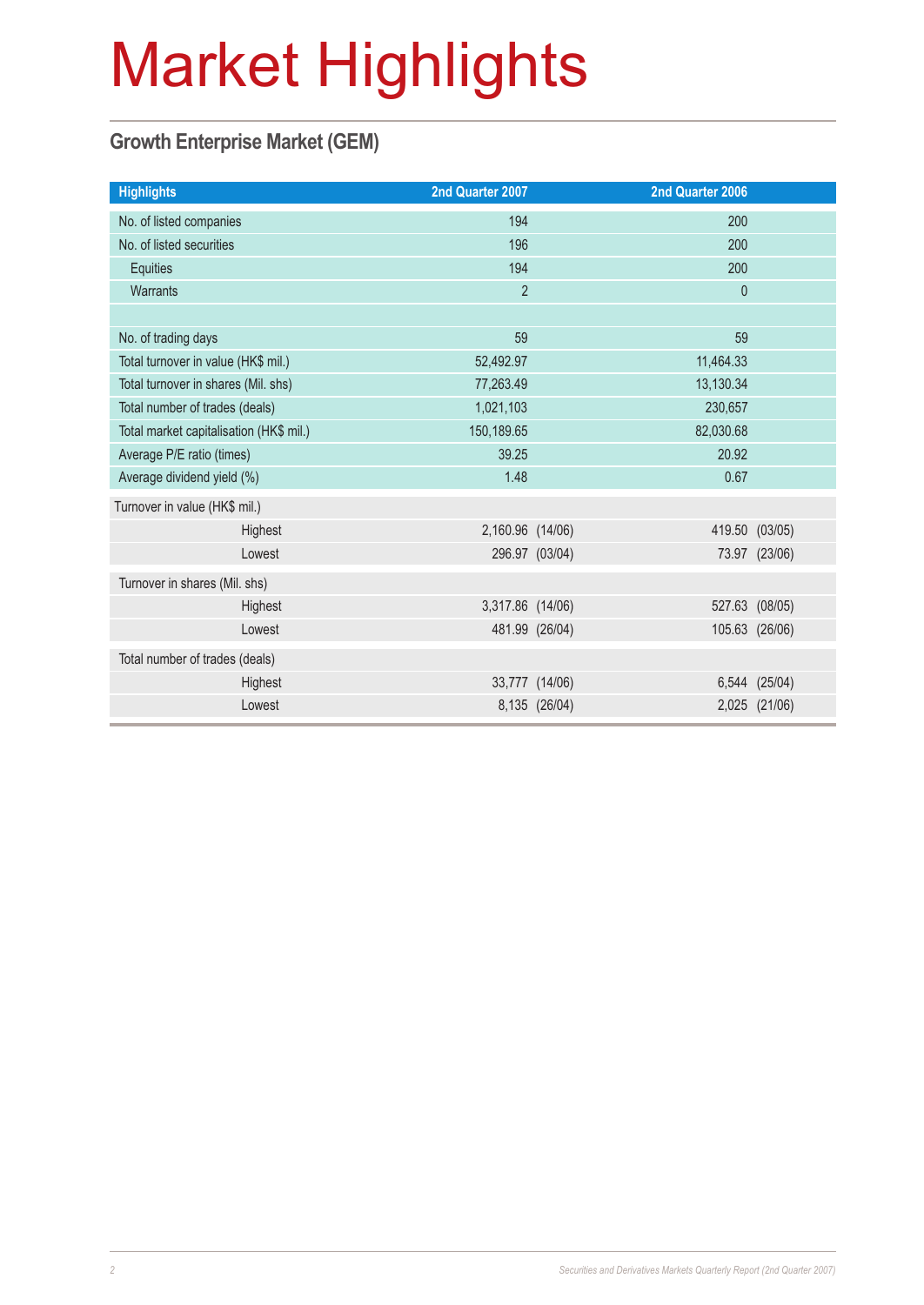### **Derivatives Market Highlights**

| <b>Highlights</b>                                          | 2nd Quarter 2007 | 2nd Quarter 2006 |
|------------------------------------------------------------|------------------|------------------|
| All futures and options products (excluding stock options) |                  |                  |
| No. of trading days                                        | 59.0             | 59.0             |
| Total contract volume                                      | 8,706,774        | 6,353,195        |
| Equity index products                                      | 8,650,138        | 6,332,839        |
| Equity products                                            | 48,615           | 17,637           |
| Interest rates products                                    | 8,021            | 2,719            |
| Average daily contract volume                              | 147,572          | 107,681          |
| Total open interest as at the quarter end (contracts)      | 619,463          | 450,247          |
| Equity index products                                      | 604,539          | 446,207          |
| Equity products                                            | 5,377            | 2,559            |
| Interest rates products                                    | 9,547            | 1,481            |
| <b>Stock options</b>                                       |                  |                  |
| No. of newly introduced stock options classes              |                  |                  |
| No. of stock options as at the quarter end                 |                  |                  |
| <b>Class</b>                                               | 45               | 41               |
| Series                                                     | 3,902            | 3,600            |
| Total premium (HK\$ mil.)                                  | 10,377.31        | 4,124.56         |
| Call                                                       | 5,692.08         | 2,173.59         |
| Put                                                        | 4,685.23         | 1,950.97         |
| Average daily premium (HK\$ mil.)                          | 175.89           | 69.91            |
| Total contract volume                                      | 8,126,786        | 3,837,244        |
| Call                                                       | 3,870,479        | 1,681,355        |
| Put                                                        | 4,256,307        | 2,155,889        |
| Average daily contract volume                              | 137,742          | 65,038           |
| Total open interest as at the quarter end (contracts)      | 3,571,810        | 1,226,767        |
| Call                                                       | 1,600,958        | 584,566          |
| Put                                                        | 1,970,852        | 642,201          |
| Total number of trades                                     | 161,540          | 84,391           |
| Average daily number of trades                             | 2,738            | 1,430            |
| Total contracts exercised                                  | 1,342,808        | 699,178          |
| Average premium per contract (HK\$)                        | 1,277            | 1,075            |
| Average contract per trade (contracts)                     | 50               | 45               |
| Put volume/call volume                                     | 1.10             | 1.28             |
| Average daily contract volume/open interest                | 3.9%             | 5.3%             |
| All futures and options products                           |                  |                  |
| Total contract volume                                      | 16,833,560       | 10,190,439       |
| Total open interest as at the quarter end (contracts)      | 4,191,273        | 1,677,014        |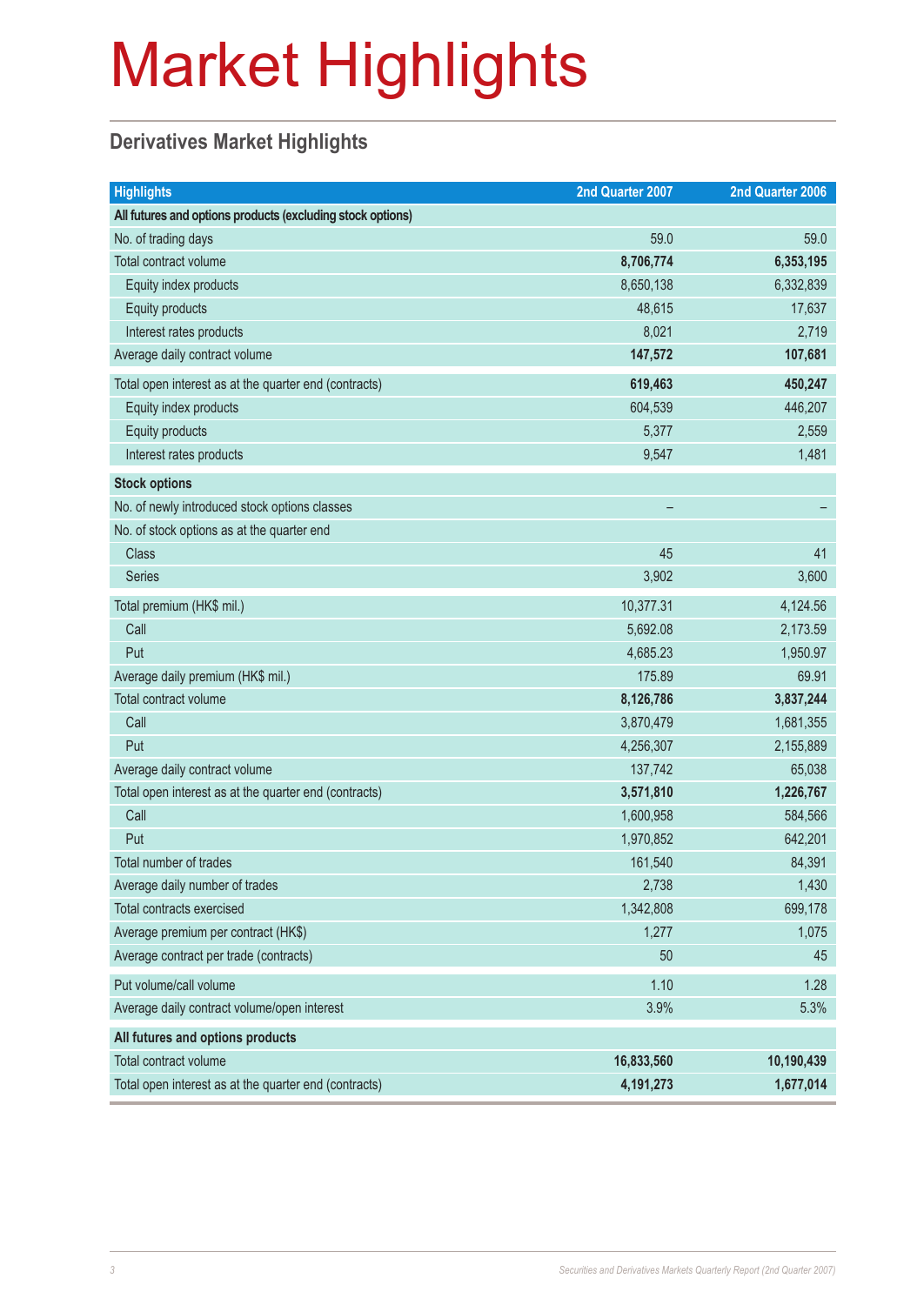### **Clearing and Settlement Statistics**

| <b>Securities Market</b>                                                        | 2nd Quarter 2007 | 2nd Quarter 2006 |
|---------------------------------------------------------------------------------|------------------|------------------|
| Average Daily Exchange Trades Handled by CCASS                                  |                  |                  |
| - Number of trades                                                              | 553,015          | 249,783          |
| - Value of trades (HK\$bil.)                                                    | 65.9             | 34.1             |
| - Share quantity Involved (bil shares)                                          | 79.3             | 35.1             |
| Average Daily Settlement Instructions ("SIs") Settled by CCASS                  |                  |                  |
| - Number of SIs                                                                 | 60,016           | 37,182           |
| - Value of SIs (HK\$bil.)                                                       | 155.2            | 91.2             |
| - Share quantity involved (bil. Shares)                                         | 39.0             | 21.6             |
| Average Daily Investor SIs ("ISIs") Settled by CCASS                            |                  |                  |
| - Number of ISIs                                                                | 912              | 579              |
| - Value of ISIs (HK\$mil.)                                                      | 244.9            | 216.8            |
| - Share quantity involved (mil. shares)                                         | 187.7            | 78.9             |
| Average Daily Settlement Efficiency of CNS Stock Positions on Due Day (T+2) (%) | 99.71            | 99.67            |
| Average Daily Settlement Efficiency of CNS Stock Positions on the Day following |                  |                  |
| the Due Day $(T+3)$ (%)                                                         | 99.97            | 99.97            |
| Average Daily Buy-ins Executed on T+3                                           |                  |                  |
| - Number of brokers involved                                                    | 20               | 13               |
| - Number of buy-ins                                                             | 24               | 15               |
| - Value of buy-ins (HK\$mil)                                                    | \$9.8            | \$10.5           |
| Shares Deposited in the CCASS Depository                                        |                  |                  |
| - Number of shares (bil shares)                                                 | 2,078.8          | 1,430.5          |
| - Percentage of total issued shares of the admitted securities                  | 65.62            | 57.36            |
| - Value of shares (HK\$bil)                                                     | 7,102.0          | 3,799.0          |
| - Percentage of the total market capitalisation of the admitted securities      | 42.40            | 36.09            |
| <b>Derivatives Market</b>                                                       | 2nd Quarter 2007 | 2nd Quarter 2006 |
| Open Interest                                                                   |                  |                  |
| - Equity Index Futures                                                          | 218,751          | 163,406          |
| - Stock Futures                                                                 | 5,377            | 2,559            |
| - Interest Rates Futures                                                        | 9,547            | 1,481            |
| - Equity Index Options                                                          | 385,788          | 282,801          |
| - Stock Options                                                                 | 3,571,810        | 1,226,767        |
| <b>Cumulative Stock Options Exercised</b>                                       |                  |                  |
| - Share quantity involved (mil. shs)                                            | 1,288            | 614              |
| - Value of shares (HK\$bil.)                                                    | 35               | 20               |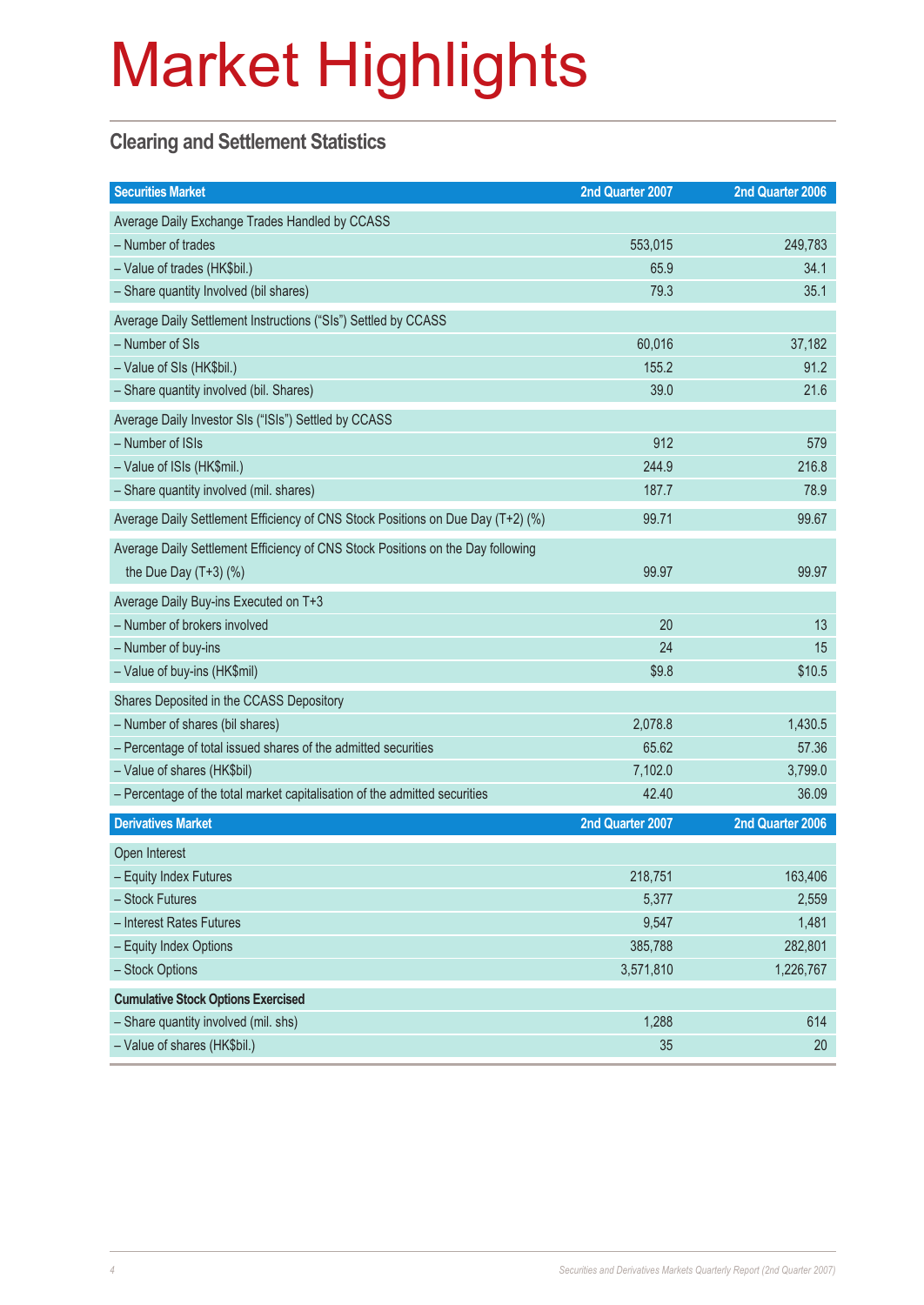### **Equity Turnover**

|      |                | <b>Share</b> | <b>Value</b> |              |
|------|----------------|--------------|--------------|--------------|
|      |                | (Mil. shs)   | (HK\$ mil.)  | No. of deals |
| 2006 | Q2             | 418,171.51   | 1,593,381.37 | 10,338,001   |
|      | Q <sub>3</sub> | 287,112.52   | 1,232,024.38 | 8,440,107    |
|      | Q4             | 519,564.53   | 2,083,567.32 | 14,887,863   |
| 2007 | Q1             | 935,083.58   | 2,537,962.63 | 20,382,757   |
|      | Q <sub>2</sub> | 1,577,785.42 | 3,097,018.37 | 26,195,005   |

### **Equity Trading Statistics**

|      |                | No. of<br>trading days | <b>Average daily</b><br>turnover (HK\$ mil.) | Average<br>value per deal |
|------|----------------|------------------------|----------------------------------------------|---------------------------|
|      |                |                        |                                              |                           |
| 2006 | Q2             | 59                     | 27,006.46                                    | 154,129                   |
|      | Q <sub>3</sub> | 65                     | 18,954.22                                    | 145,973                   |
|      | Q4             | 61                     | 34,156.84                                    | 139,951                   |
| 2007 | Q <sub>1</sub> | 62                     | 40,934.88                                    | 124,515                   |
|      | Q2             | 59                     | 52,491.84                                    | 118,229                   |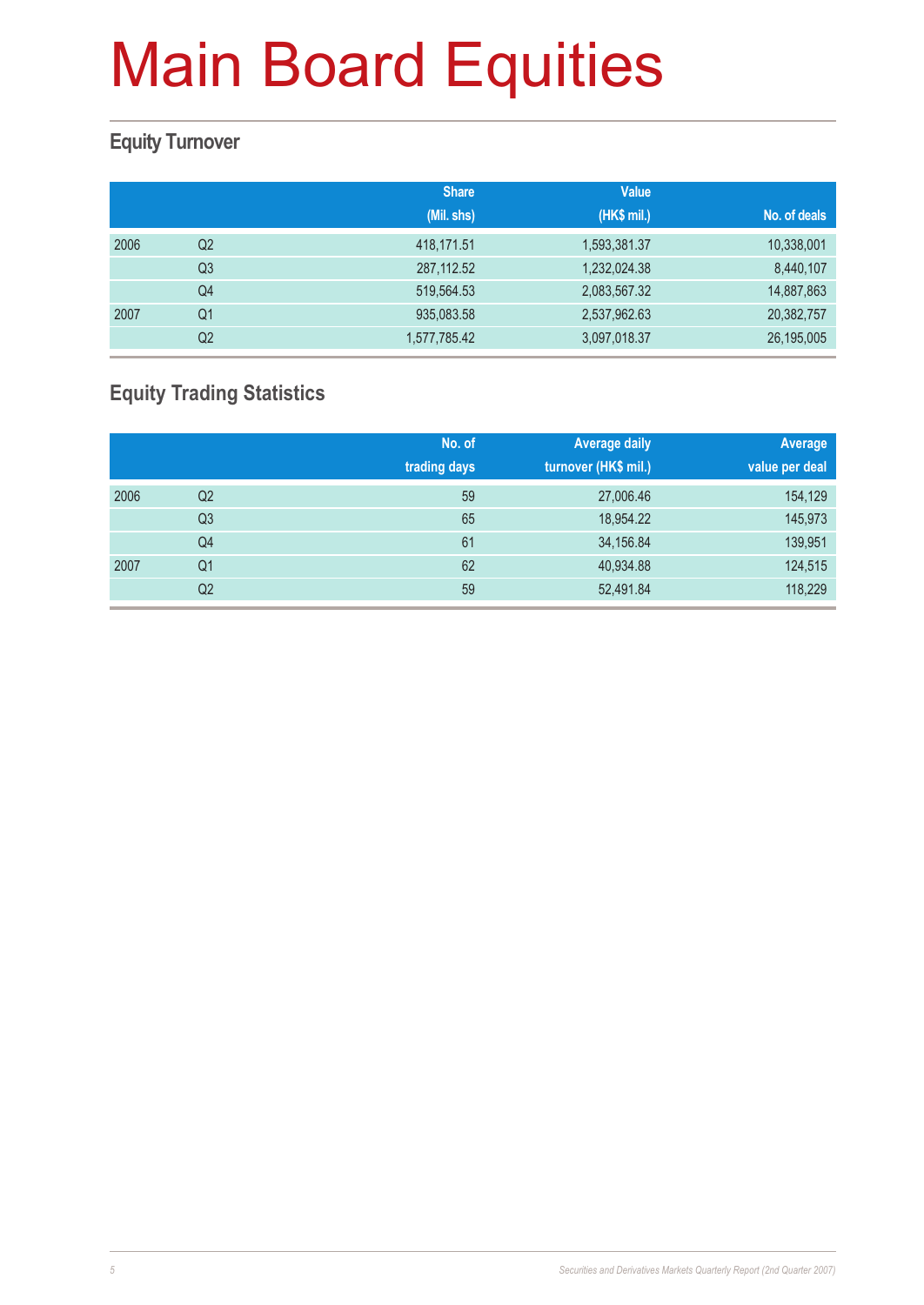#### **20 Most Advanced Stocks**

for 2nd quarter 2007

|                |       | <b>Closing price</b>   |                 |                         |        |
|----------------|-------|------------------------|-----------------|-------------------------|--------|
| Rank           | Code  | <b>Stock</b>           | End of Jun 2007 | End of Mar 2007         | $%$ up |
| 1              | 02322 | <b>SAM WOO</b>         | 8.000           | 0.850                   | 841.18 |
| $\overline{2}$ | 00380 | W.T. BUN KEE           | 8.200           | 0.900                   | 811.11 |
| 3              | 00379 | <b>PME</b>             | 1.710           | 0.214                   | 699.07 |
| $\overline{4}$ | 02326 | <b>BEP INT'L HOLD</b>  | 1.680           | 0.215                   | 681.40 |
| 5              | 02349 | <b>WAH YUEN HOLD</b>   | 1.410           | 0.200                   | 605.00 |
| 6              | 00094 | <b>OMNICORP</b>        | 2.710           | 0.400                   | 577.50 |
| 7              | 00039 | <b>WEALTHMARK INTL</b> | 2.400           | 0.360                   | 566.67 |
| 8              | 02309 | <b>GRANDTOP INT'L</b>  | 1.650           | $\overline{A}$<br>0.267 | 517.98 |
| 9              | 01060 | <b>SAC CEMENT</b>      | 3.280           | 0.590                   | 455.93 |
| 10             | 00660 | <b>NORITY INTL-NEW</b> | 1.320           | $\overline{A}$<br>0.242 | 445.45 |
| 11             | 00348 | <b>LUNG CHEONG</b>     | 1.090           | 0.219                   | 397.72 |
| 12             | 00231 | <b>DYNAMIC GLOBAL</b>  | 0.209           | 0.042                   | 397.62 |
| 13             | 00812 | <b>TANRICH</b>         | 2.850           | 0.600                   | 375.00 |
| 14             | 00686 | <b>GAY GIANO INT'L</b> | 1.050           | 0.224                   | 368.75 |
| 15             | 00109 | <b>WONDERFUL WORLD</b> | 1.100           | 0.240                   | 358.33 |
| 16             | 02369 | <b>CHINA WIRELESS</b>  | 3.470           | $\overline{A}$<br>0.780 | 344.87 |
| 17             | 00862 | <b>NW MOBILE</b>       | 7.250           | 1.630                   | 344.79 |
| 18             | 00339 | <b>EARNEST INV</b>     | 0.880           | 0.200                   | 340.00 |
| 19             | 00172 | <b>GOLDBOND GROUP</b>  | 1.180           | 0.275                   | 329.09 |
| 20             | 01136 | <b>TCC INT'L HOLD</b>  | 6.120           | 1.430                   | 327.97 |
|                |       |                        |                 |                         |        |

A Adjusted

#### **20 Most Declined Stocks**

for 2nd quarter 2007

|                |       |                        |                 | <b>Closing price</b> |                            |
|----------------|-------|------------------------|-----------------|----------------------|----------------------------|
| Rank           | Code  | <b>Stock</b>           | End of Jun 2007 | End of Mar 2007      | % down                     |
| 1              | 00585 | <b>IMAGI INT'L</b>     | 2.250           | 4.250                | $-47.06$                   |
| $\overline{2}$ | 02332 | <b>HUTCH TELECOM</b>   | 10.080          | 15.840               | $-36.36$                   |
| 3              | 00286 | G-PROP (HOLD)          | 1.650           | 2.590                | $-36.29$                   |
| 4              | 00022 | <b>MEXAN</b>           | 0.380           | 0.590                | $-35.59$                   |
| 5              | 00766 | <b>SINO PROSPER</b>    | 0.420           | 0.640                | $-34.38$                   |
| 6              | 00632 | PEARL ORIENTAL         | 1.580           | 2.400                | $-34.17$                   |
| 7              | 00885 | <b>FOREFRONT INT'L</b> | 0.385           | 0.570                | $-32.46$                   |
| 8              | 03322 | <b>WIN HANVERKY</b>    | 3.160           | 4.570                | $-30.85$                   |
| 9              | 00097 | <b>HENDERSON INV</b>   | 11.260          | 15,980               | $-29.54$                   |
| 10             | 01899 | <b>XINGDA INT'L</b>    | 3.420           | 4.800                | $-28.75$                   |
| 11             | 00139 | <b>139 HOLDINGS</b>    | 0.244           | 0.330                | $-26.06$                   |
| 12             | 00810 | <b>CHINA TREASURE</b>  | 1.680           | 2.250                | $-25.33$                   |
| 13             | 00164 | <b>PREMIUM LAND</b>    | 0.960           | 1.270                | $-24.41$                   |
| 14             | 00635 | <b>PLAYMATES</b>       | 0.980           | 1.280                | $-23.44$                   |
| 15             | 00210 | PRIME SUCCESS          | 6.500           | 8.450                | $-23.08$                   |
| 16             | 00606 | <b>CHINA AGRI</b>      | 5.310           | 6.880                | $-22.82$                   |
| 17             | 00761 | PEKING APPAREL         | 0.810           | 1.030                | $-21.36$                   |
| 18             | 00091 | <b>NEW SMART</b>       | 0.425           | 0.530                | $-19.81$                   |
| 19             | 00745 | <b>WING HONG</b>       | 0.830           | 1.030                | $\overline{A}$<br>$-19.42$ |
| 20             | 00155 | <b>CHINA SOLAR</b>     | 0.640           | 0.780                | $-17.95$                   |

A Adjusted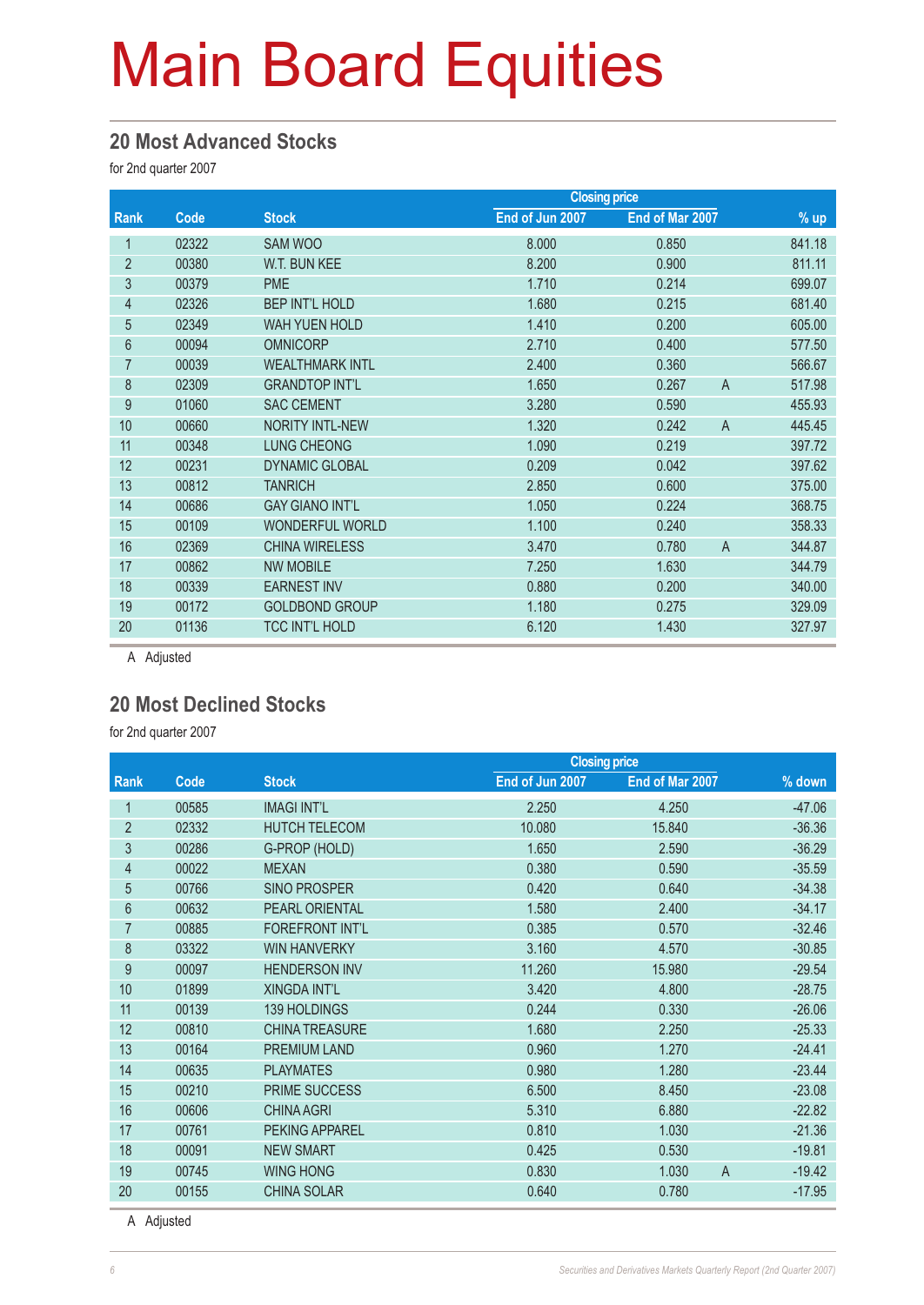### **20 Most Active Stocks by Value**

for 2nd quarter 2007

| Rank             | Code  | <b>Stock</b>         | Turnover (HK\$ mil.) | % of total |
|------------------|-------|----------------------|----------------------|------------|
| 1                | 02628 | <b>CHINA LIFE</b>    | 160,802.73           | 5.19       |
| $\overline{2}$   | 00005 | <b>HSBC HOLDINGS</b> | 155,635.94           | 5.03       |
| 3                | 00941 | <b>CHINA MOBILE</b>  | 141,480.00           | 4.57       |
| $\overline{4}$   | 00857 | <b>PETROCHINA</b>    | 115,272.34           | 3.72       |
| 5                | 00939 | <b>CCB</b>           | 90,005.39            | 2.91       |
| $6\,$            | 01398 | <b>ICBC</b>          | 82,903.57            | 2.68       |
| $\overline{7}$   | 00386 | SINOPEC CORP         | 77,892.49            | 2.52       |
| $\bf 8$          | 03988 | <b>BANK OF CHINA</b> | 65,951.25            | 2.13       |
| $\boldsymbol{9}$ | 00883 | <b>CNOOC</b>         | 56,846.54            | 1.84       |
| 10               | 00013 | <b>HUTCHISON</b>     | 44,866.83            | 1.45       |
| 11               | 01800 | CHINA COMM CONS      | 43,085.32            | 1.39       |
| 12               | 00728 | <b>CHINA TELECOM</b> | 42,394.12            | 1.37       |
| 13               | 00388 | <b>HKEX</b>          | 41,271.33            | 1.33       |
| 14               | 00998 | <b>CITIC BANK</b>    | 40,211.01            | 1.30       |
| 15               | 03968 | <b>CM BANK</b>       | 38,072.22            | 1.23       |
| 16               | 03328 | <b>BANKCOMM</b>      | 35,651.55            | 1.15       |
| 17               | 02318 | <b>PING AN</b>       | 35,190.49            | 1.14       |
| 18               | 01088 | <b>CHINA SHENHUA</b> | 34,264.93            | 1.11       |
| 19               | 00016 | SHK PPT              | 32,708.10            | 1.06       |
| 20               | 03993 | <b>CMOC</b>          | 32,336.65            | 1.04       |
| <b>Total</b>     |       |                      | 1,366,842.79         | 44.13      |

### **20 Most Active Stock by Shares**

for 2nd quarter 2007

| Rank             | Code  | <b>Stock</b>           | <b>Turnover (Mil. shs)</b> | % of total |
|------------------|-------|------------------------|----------------------------|------------|
| 1                | 00261 | <b>CCT TECH INT'L</b>  | 222,358.61                 | 14.09      |
| $\overline{2}$   | 00412 | <b>HERITAGE INT'L</b>  | 65,000.22                  | 4.12       |
| 3                | 00680 | <b>NAN HAI CORP</b>    | 63,106.62                  | 4.00       |
| $\overline{4}$   | 00419 | <b>ASIAN UNION</b>     | 60,123.17                  | 3.81       |
| 5                | 00355 | <b>CENTURY C INT'L</b> | 41,735.75                  | 2.65       |
| 6                | 00193 | <b>CAPITAL ESTATE</b>  | 38,503.25                  | 2.44       |
| 7                | 00959 | A-MAX                  | 36,437.42                  | 2.31       |
| 8                | 00273 | <b>WILLIE INT'L</b>    | 36,035.85                  | 2.28       |
| $\boldsymbol{9}$ | 00648 | <b>SOFTBANK INV</b>    | 29,639.24                  | 1.88       |
| 10               | 00070 | MASSIVE RES-NEW        | 27,108.59                  | 1.72       |
| 11               | 01215 | <b>GUO XIN GROUP</b>   | 24,361.72                  | 1.54       |
| 12               | 01041 | <b>FULBOND HOLDING</b> | 22,514.86                  | 1.43       |
| 13               | 01398 | <b>ICBC</b>            | 19,367.82                  | 1.23       |
| 14               | 00076 | SOUTH SEA PETRO        | 19,194.87                  | 1.22       |
| 15               | 00279 | <b>FREEMAN CORP</b>    | 18,983.15                  | 1.20       |
| 16               | 00764 | <b>RICHE M-MEDIA</b>   | 18,845.50                  | 1.19       |
| 17               | 00939 | <b>CCB</b>             | 18,321.06                  | 1.16       |
| 18               | 03988 | <b>BANK OF CHINA</b>   | 16,830.19                  | 1.07       |
| 19               | 00990 | THEME INT'L            | 16,112.88                  | 1.02       |
| 20               | 00397 | HK HEALTH CHECK        | 16,095.65                  | 1.02       |
| <b>Total</b>     |       |                        | 810,676.42                 | 51.38      |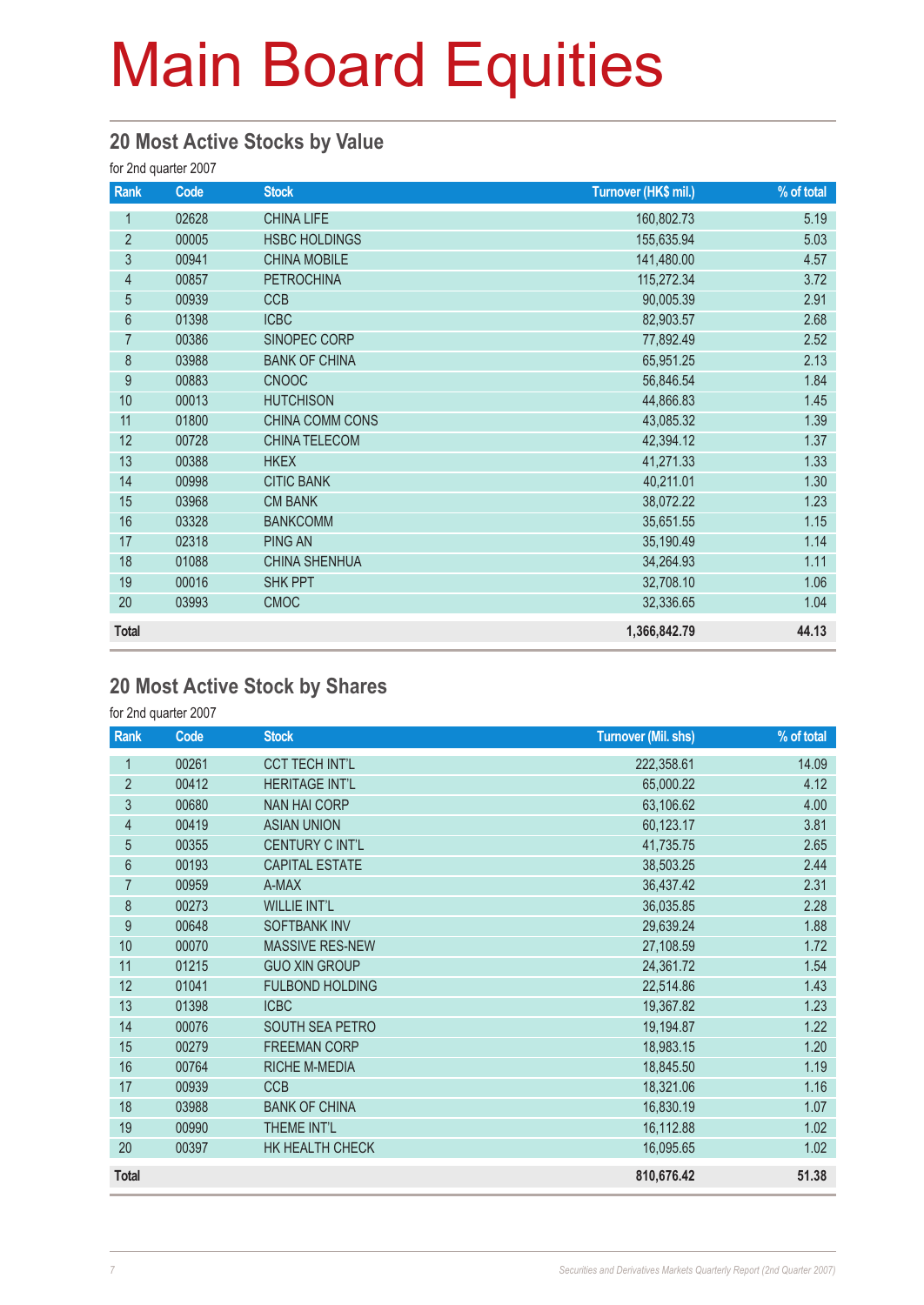#### **Market Capitalisation of listed companies for Main Board**

|      |    | HK\$ mil.     |
|------|----|---------------|
| 2006 | Q2 | 9,758,372.27  |
|      | Q3 | 10,525,904.43 |
|      | Q4 | 13,248,820.50 |
| 2007 | Q1 | 13,442,185.92 |
|      | Q2 | 15,704,493.89 |

#### **Market Capitalisation by Classifications**

Quarter-end figures

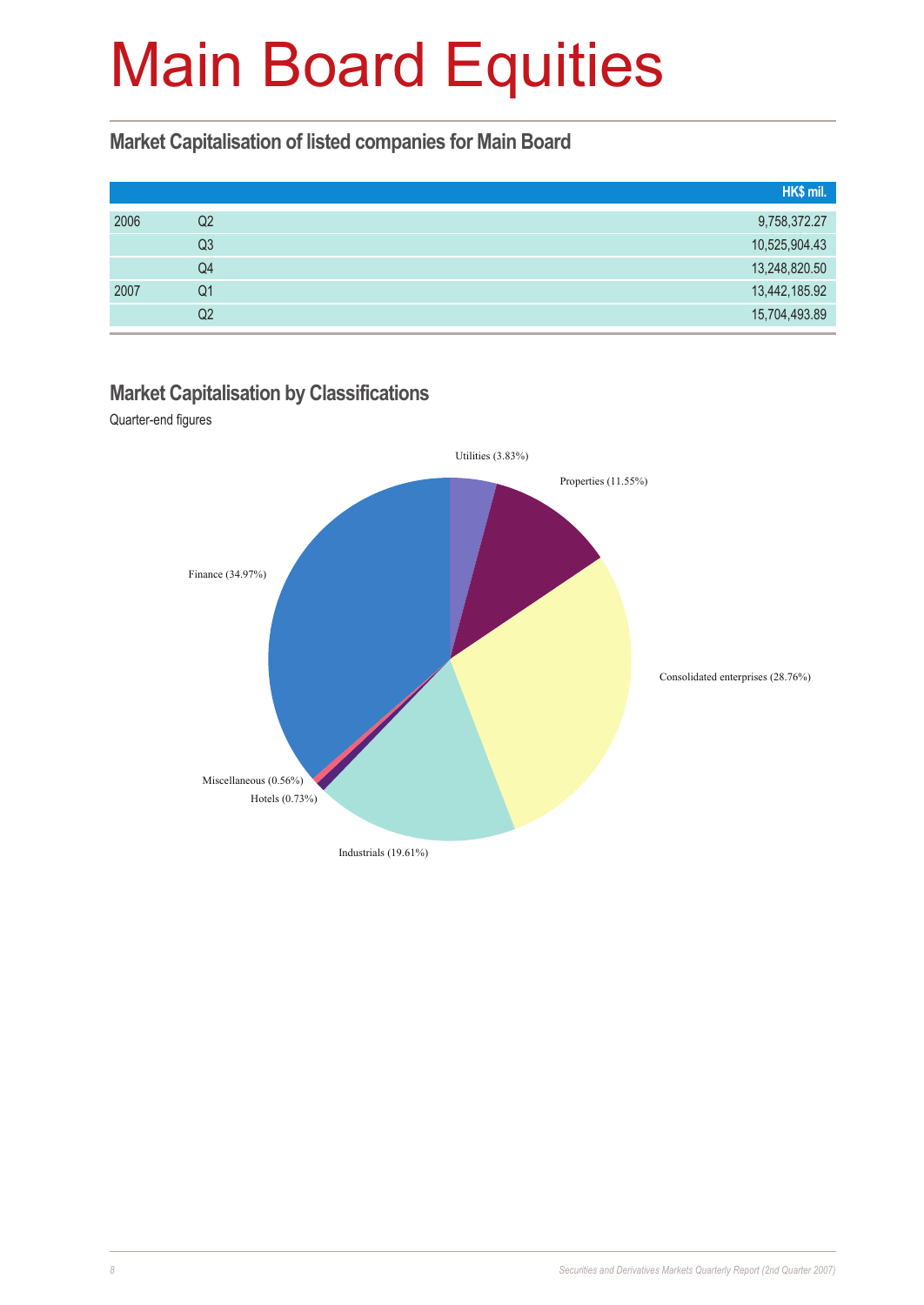### **50 Leading Companies by Market Capitalisation**

as at the 2nd quarter end 2007

| Rank                     | Code           | <b>Company</b>                                                                                     | <b>Market capitalisation (HK\$ mil.)</b> | % of market total |
|--------------------------|----------------|----------------------------------------------------------------------------------------------------|------------------------------------------|-------------------|
| 1                        | 00941          | China Mobile Ltd.                                                                                  | 1,678,750.48                             | 10.69             |
| $\overline{2}$           | 00005          | <b>HSBC Holdings plc</b>                                                                           | 1,668,843.71                             | 10.63             |
| $\overline{3}$           | 00939          | China Construction Bank Corporation - H Shares                                                     | 1,208,827.27                             | 7.70              |
| $\overline{\mathcal{A}}$ | 00883          | CNOOC Ltd.                                                                                         | 383,890.98                               | 2.44              |
| 5                        | 01398          | Industrial and Commercial Bank of China Ltd. - H Shares                                            | 360,465.22                               | 2.30              |
| $\boldsymbol{6}$         | 02888          | <b>Standard Chartered PLC</b>                                                                      | 351,577.18                               | 2.24              |
| $\overline{7}$           | 00013          | Hutchison Whampoa Ltd.                                                                             | 331,050.74                               | 2.11              |
| $\bf 8$                  | 03988          | Bank of China Ltd. - H Shares                                                                      | 294,958.57                               | 1.88              |
| $\boldsymbol{9}$         | 00857          | PetroChina Co. Ltd. - H Shares                                                                     | 243,059.33                               | 1.55              |
| 10                       | 00001          | Cheung Kong (Holdings) Ltd.                                                                        | 237, 175.23                              | 1.51              |
| 11                       | 00016          | Sun Hung Kai Properties Ltd.                                                                       | 234,481.52                               | 1.49              |
| 12                       | 02628          | China Life Insurance Co. Ltd. - H Shares                                                           | 209,097.02                               | 1.33              |
| 13                       | 00011          | Hang Seng Bank Ltd.                                                                                | 202,272.96                               | 1.29              |
| 14                       | 02388          | BOC Hong Kong (Holdings) Ltd.                                                                      | 196,865.17                               | 1.25              |
| 15                       | 03328          | Bank of Communications Co., Ltd. - H Shares                                                        | 192,127.02                               | 1.22              |
| 16                       | 00762          | China Unicom Ltd.                                                                                  | 170,904.14                               | 1.09              |
| 17                       | 02038          | Foxconn International Holdings Ltd.                                                                | 157,137.99                               | 1.00              |
| 18                       | 00386          | China Petroleum & Chemical Corporation - H Shares                                                  | 145, 151.22                              | 0.92              |
| 19                       | 00906          | China Netcom Group Corporation (Hong Kong) Ltd.                                                    | 143,705.33                               | 0.92              |
| 20                       | 02318          | Ping An Insurance (Group) Co. of China Ltd. - H Shares                                             | 141,365.06                               | 0.90              |
| 21                       | 00019          | Swire Pacific Ltd.                                                                                 | 130,515.35                               | 0.83              |
| 22                       | 00002          | CLP Holdings Ltd.                                                                                  | 126,312.50                               | 0.80              |
| 23                       | 00330          | Esprit Holdings Ltd.                                                                               | 122,140.04                               | 0.78              |
| 24                       | 00388          | Hong Kong Exchanges and Clearing Ltd.                                                              | 118,117.80                               | 0.75              |
| 25                       | 00101          | Hang Lung Properties Ltd.                                                                          | 111,650.74                               | 0.71              |
| 26                       | 02007          | Country Garden Holdings Co. Ltd.                                                                   | 107,976.00                               | 0.69              |
| 27                       | 00012          | Henderson Land Development Co. Ltd.                                                                | 103,442.39                               | 0.66              |
| 28                       | 00066          | MTR Corporation Ltd.                                                                               | 102,771.45                               | 0.65              |
| 29                       | 00003          | Hong Kong and China Gas Co. Ltd., The                                                              | 99,862.80                                | 0.64              |
| 30                       | 00494          | Li & Fung Ltd.                                                                                     | 96,103.56                                | 0.61              |
| 31                       | 01088          | China Shenhua Energy Co. Ltd. - H Shares                                                           | 92,781.30                                | 0.59              |
| 32                       | 00688          | China Overseas Land & Investment Ltd.                                                              | 88,752.96                                | 0.57              |
| 33                       | 00144          | China Merchants Holdings (International) Co. Ltd.                                                  | 88,447.39                                | 0.56              |
| 34                       | 00267          | CITIC Pacific Ltd.                                                                                 | 86,691.13                                | 0.55              |
| 35                       | 00006          | Hongkong Electric Holdings Ltd.                                                                    | 84,196.62                                | 0.54              |
| 36                       | 02689          | Nine Dragons Paper (Holdings) Ltd.                                                                 | 78,175.68                                | 0.50              |
| 37                       | 00293          | Cathay Pacific Airways Ltd.                                                                        | 76,640.03                                | 0.49              |
| 38                       | 00004          | Wharf (Holdings) Ltd., The                                                                         | 76,496.14                                | 0.49              |
| 39                       | 00083          | Sino Land Co. Ltd.                                                                                 | 75,142.99                                | 0.48              |
| 40                       | 00998          | China CITIC Bank Corporation Ltd. - H Shares                                                       | 74,162.78                                | 0.47              |
| 41                       | 01880          | Belle International Holdings Ltd.                                                                  | 72,848.70                                | 0.46              |
| 42                       | 00017          | New World Development Co. Ltd.                                                                     | 72,217.66                                | 0.46              |
| 43<br>44                 | 00836          | China Resources Power Holdings Co. Ltd.                                                            | 71,873.28                                | 0.46              |
| 45                       | 00291          | China Resources Enterprise, Ltd.                                                                   | 69,794.84<br>68,970.81                   | 0.44              |
|                          | 00023<br>01038 | Bank of East Asia, Ltd., The                                                                       |                                          | 0.44              |
| 46                       |                | Cheung Kong Infrastructure Holdings Ltd.<br>China Telecom Corporation Ltd. - H Shares              | 65,033.96                                | 0.41              |
| 47                       | 00728          |                                                                                                    | 63,836.09                                | 0.41              |
| 48<br>49                 | 00683          | Kerry Properties Ltd.                                                                              | 63,693.77                                | 0.41              |
| 50                       | 03968<br>01800 | China Merchants Bank Co., Ltd. - H Shares<br>China Communications Construction Co. Ltd. - H Shares | 63,355.60<br>61,985.00                   | 0.40<br>0.39      |
|                          |                |                                                                                                    |                                          |                   |
| <b>Total</b>             |                |                                                                                                    | 11,165,695.50                            | 71.10             |
| <b>Market Total</b>      |                |                                                                                                    | 15,704,493.89                            | 100.00            |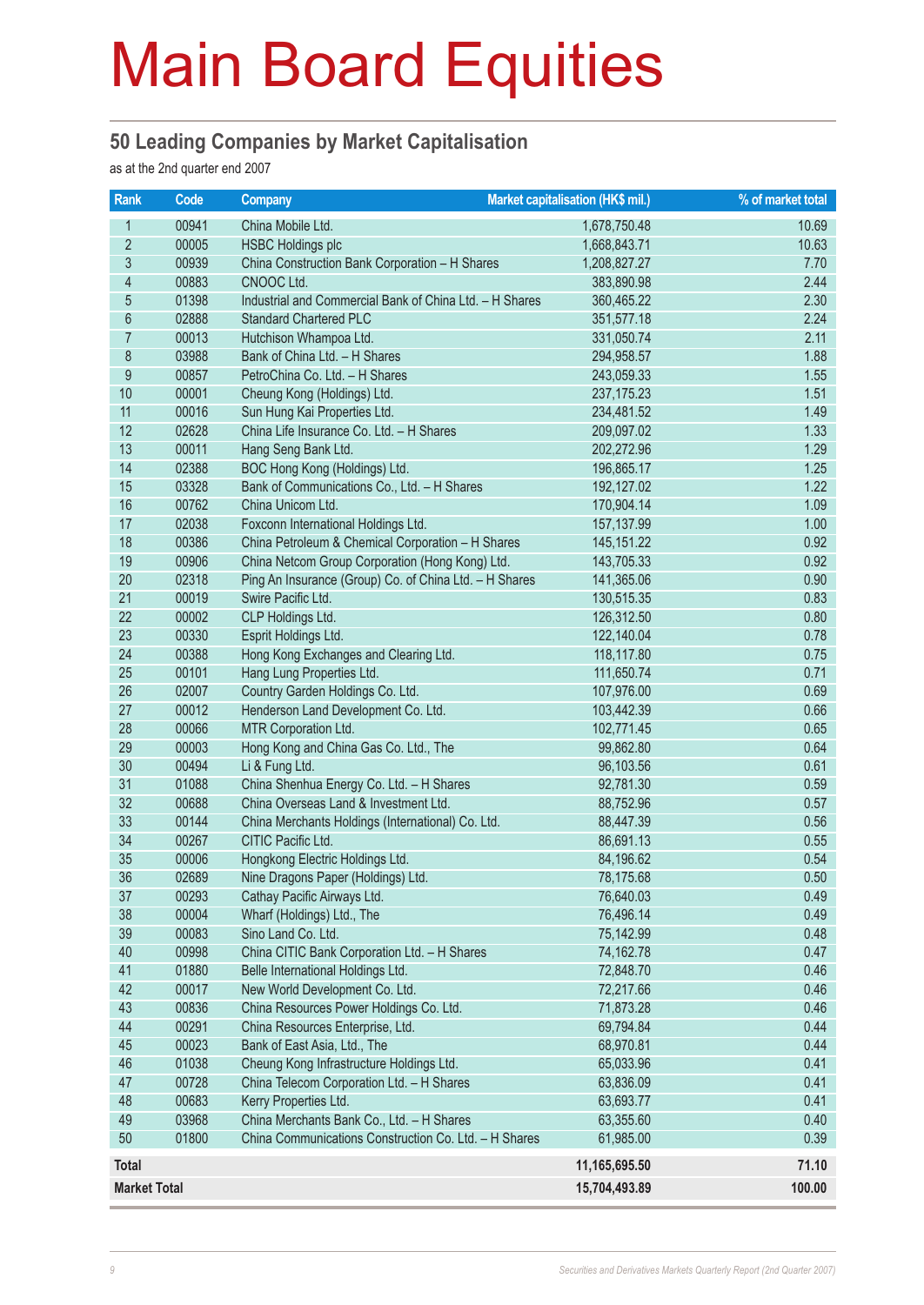### **Short Selling (value)**

|    | Short selling turnover (HK\$ mil.) | Equity turnover (HK\$ mil.)* | % of equity total |
|----|------------------------------------|------------------------------|-------------------|
| Q2 | 109,766.40                         | 1,604,845.70                 | 6.84              |
| Q3 | 86,732.08                          | 1,240,771.48                 | 6.99              |
| Q4 | 117,111.80                         | 2,094,360.46                 | 5.59              |
| Q1 | 173.109.51                         | 2,557,016.51                 | 6.77              |
| Q2 | 181,661.61                         | 3,149,502.82                 | 5.77              |
|    |                                    |                              |                   |

\* include Main Board and GEM figures

### Short Selling (share)

|      |    | <b>Short selling turnover (Mil. shs)</b> | Equity turnover (Mil. shs)* | % of equity total |
|------|----|------------------------------------------|-----------------------------|-------------------|
| 2006 | Q2 | 11,849.29                                | 431,301.85                  | 2.75              |
|      | Q3 | 8.812.81                                 | 299,041.19                  | 2.95              |
|      | Q4 | 11,242.28                                | 532,840.17                  | 2.11              |
| 2007 | Q1 | 15,217.70                                | 968,810.35                  | 1.57              |
|      | Q2 | 16,158.38                                | 1,655,012.40                | 0.98              |

\* include Main Board and GEM figures

### New Listing Companies Statistics

|      |                | No. of newly listed companies | Funds raised (HK\$ mil.) |
|------|----------------|-------------------------------|--------------------------|
| 2006 | Q2             | 10                            | 93,595.65                |
|      | Q3             | 10                            | 32,326.98                |
|      | Q4             | 24                            | 194,465.98               |
| 2007 | Q1             | 13                            | 20,003.97                |
|      | Q <sub>2</sub> | 19                            | 78,065.11                |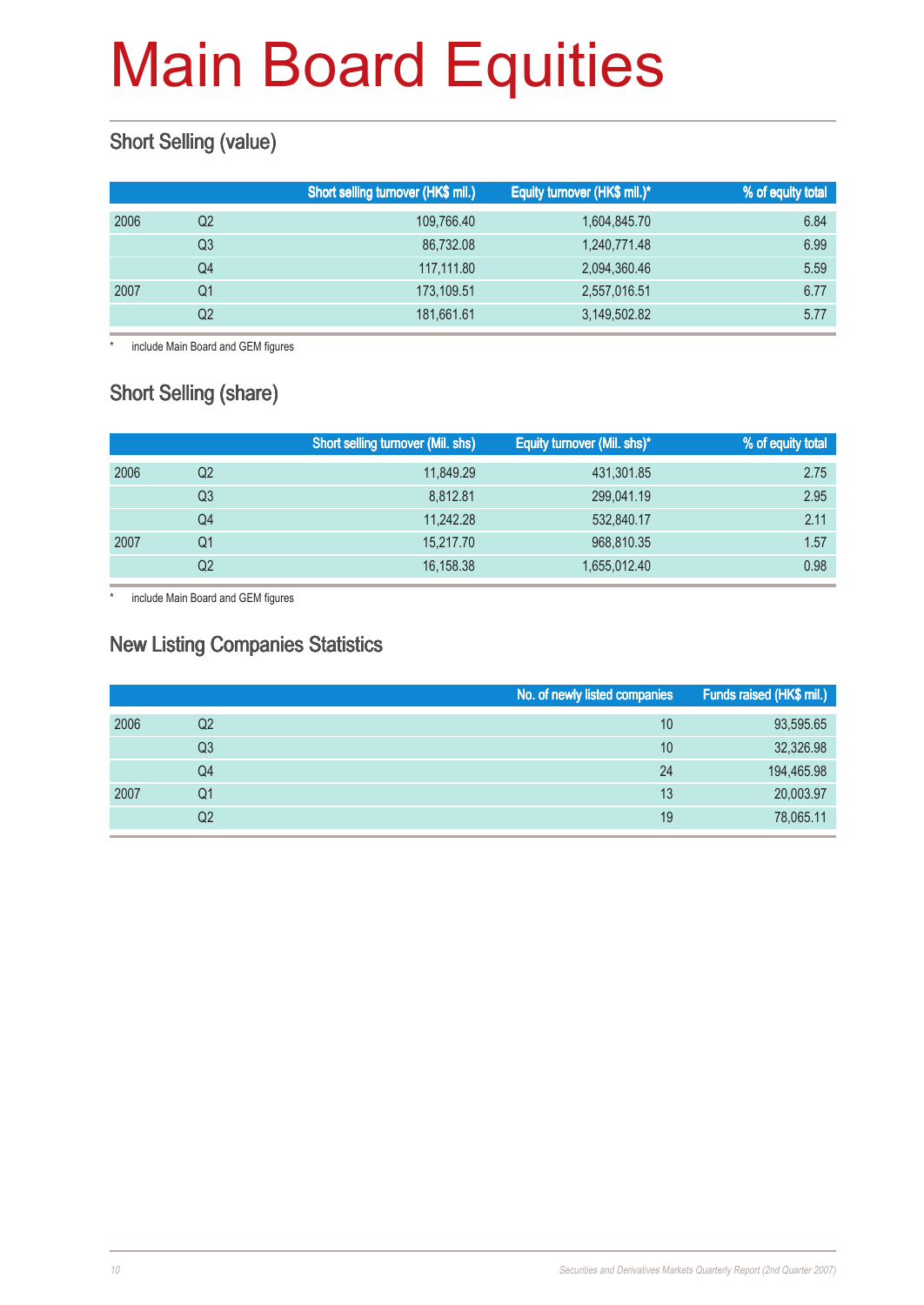### Newly Listed Companies

for 2nd quarter 2007

| Code         | <b>Company name</b>                                                | <b>Listing date</b> | No. of issued shares | Funds raised (HK\$ mil.) |
|--------------|--------------------------------------------------------------------|---------------------|----------------------|--------------------------|
| 01883        | CITIC 1616 Holdings Ltd.                                           | 2007/04/03          | 1,880,000,000        | 2,420.83                 |
| 00475        | Noble Jewelry Holdings Ltd.                                        | 2007/04/17          | 271,700,000          | 134.55                   |
| 02007        | Country Garden Holdings Co. Ltd.                                   | 2007/04/20          | 16,360,000,000       | 14,848.80                |
| 00717        | Emperor Capital Group Ltd.                                         | 2007/04/24          | 601,271,272          | 121.08                   |
| 03993        | China Molybdenum Co., Ltd. - H Shares                              | 2007/04/26          | 1,311,156,000        | 8,105.33                 |
| 00998        | China CITIC Bank Corporation Ltd. - H Shares                       | 2007/04/27          | 12,401,802,481       | 32,923.24                |
| 00469        | Capxon International Electronic Co. Ltd.                           | 2007/05/07          | 844,559,841          | 196.42                   |
| 01382        | Pacific Textiles Holdings Ltd.                                     | 2007/05/18          | 1,432,936,000        | 1,916.55                 |
| 00602        | Jiahua Stores Holdings Ltd.                                        | 2007/05/21          | 1,037,500,000        | 299.00                   |
| 01880        | Belle International Holdings Ltd.                                  | 2007/05/23          | 8,441,333,000        | 9,955.09                 |
| 00811        | Sichuan Xinhua Winshare Chainstore Co., Ltd. - H Shares 2007/05/30 |                     | 441,937,100          | 2,330.21                 |
| 01386        | Walker Group Holdings Ltd.                                         | 2007/06/07          | 622,500,000          | 665.85                   |
| 01991        | Ta Yang Group Holdings Ltd.                                        | 2007/06/08          | 800,000,000          | 700.00                   |
| 00819        | Tianneng Power International Ltd.                                  | 2007/06/11          | 1,000,000,000        | 576.00                   |
| 02382        | Sunny Optical Technology (Group) Co. Ltd.                          | 2007/06/15          | 1,000,000,000        | 1,186.11                 |
| 03933        | United Laboratories International Holdings Ltd., The               | 2007/06/15          | 1,200,000,000        | 948.75                   |
| 00822        | Ka Shui International Holdings Ltd.                                | 2007/06/27          | 880,000,000          | 297.00                   |
| 00573        | Tao Heung Holdings Ltd.                                            | 2007/06/29          | 1,014,460,000        | 440.30                   |
| 03928        | Zhengzhou Gas Co. Ltd. - H Shares                                  | 2007/06/29          | 550,660,000          |                          |
| <b>Total</b> |                                                                    |                     |                      | 78,065.11                |

### Withdrawal of Listed Companies

for 2nd quarter 2007

| <b>Code</b> | <b>Company name</b> | Last trading date Delisted date |  |
|-------------|---------------------|---------------------------------|--|
| <b>Nil</b>  |                     |                                 |  |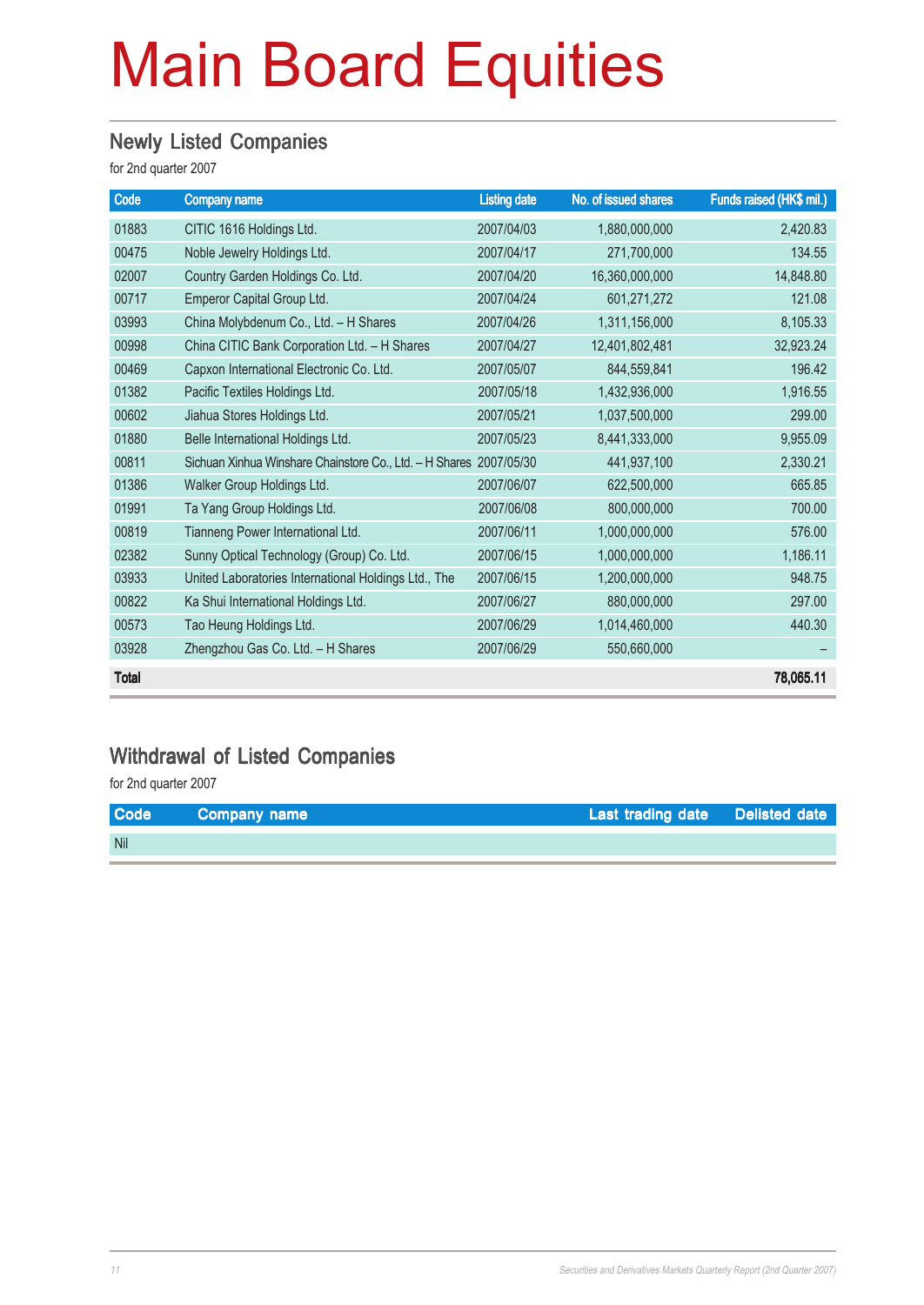### **Company Name Changes**

for 2nd quarter 2007

| Code  | Old name                              | New name                          | <b>Effective date</b> | <b>Adoption date</b> |
|-------|---------------------------------------|-----------------------------------|-----------------------|----------------------|
| 00506 | COFCO International Ltd.              | China Foods Ltd.                  | 2007/04/19            | 2007/04/30           |
| 00276 | New World CyberBase Ltd.              | Mongolia Energy Corporation Ltd.  | 2007/04/19            | 2007/05/18           |
| 00508 | Chevalier iTech Holdings Ltd.         | Chevalier Pacific Holdings Ltd.   | 2007/05/04            | 2007/05/28           |
| 01182 | Foundation Group Ltd.                 | C Y Foundation Group Ltd.         | 2007/05/25            | 2007/06/01           |
| 01180 | LifeTec Group Ltd.                    | Paradise Entertainment Ltd.       | 2007/05/07            | 2007/06/01           |
| 01207 | Shanghai Real Estate Ltd.             | SRE Group Ltd.                    | 2007/05/07            | 2007/06/04           |
| 00269 | Seapower Resources International Ltd. | China Timber Resources Group Ltd. | 2007/05/11            | 2007/06/11           |
| 00185 | China Credit Holdings Ltd.            | Xpress Group Ltd.                 | 2007/05/28            | 2007/06/13           |
| 00230 | <b>ONFEM Holdings Ltd.</b>            | Minmetals Land Ltd.               | 2007/05/25            | 2007/06/21           |
| 01083 | Panva Gas Holdings Ltd.               | Towngas China Co. Ltd.            | 2007/05/23            | 2007/06/27           |

\* Change of English name only

# Change of Chinese name only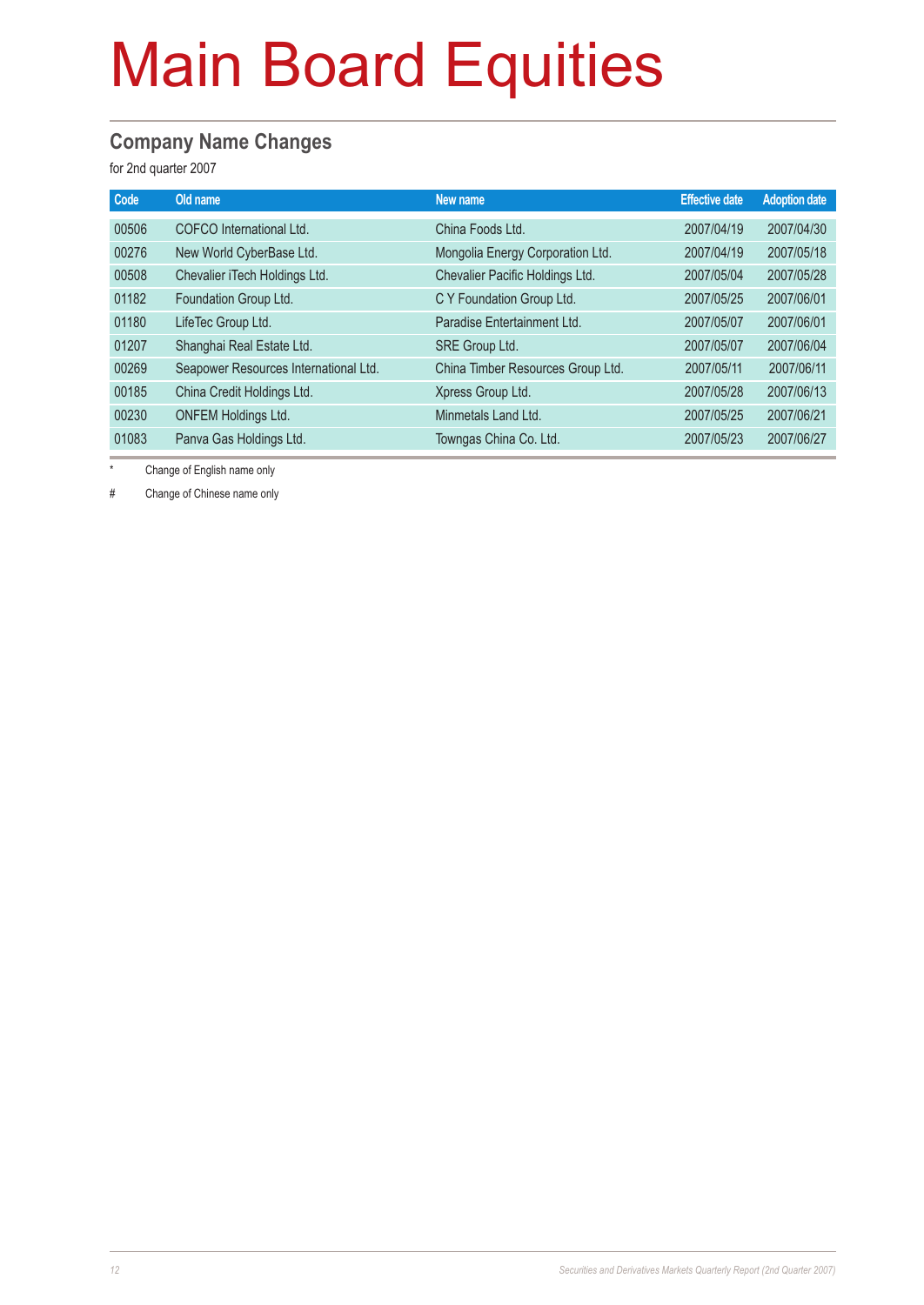#### **Bonus Issues / Bonus Warrants**

for 2nd quarter 2007

| Code  | <b>Company</b>                                          | <b>Particulars</b> | Ex-date    |
|-------|---------------------------------------------------------|--------------------|------------|
| 00362 | Daqing Petroleum and Chemical Group Ltd.                | 1 2008 wt for 5    | 2007/04/03 |
| 00131 | Cheuk Nang (Holdings) Ltd.                              | 1 2008 wt for 22   | 2007/04/12 |
| 01919 | China COSCO Holdings Co. Ltd. - H Shares                | 1.5 for 10         | 2007/04/12 |
| 00568 | Shandong Molong Petroleum Machinery Co. Ltd. - H Shares | 4 for 1            | 2007/04/23 |
| 01031 | Golden Resorts Group Ltd.                               | 4 for 1            | 2007/04/30 |
| 00696 | TravelSky Technology Ltd. - H Shares                    | 1 for $1$          | 2007/05/03 |
| 00003 | Hong Kong and China Gas Co. Ltd., The                   | 1 for 10           | 2007/05/08 |
| 02398 | Good Friend International Holdings Inc.                 | 1 for $5$          | 2007/05/14 |
| 00275 | Hanny Holdings Ltd.                                     | 10 for 1           | 2007/05/15 |
| 01100 | Mainland Headwear Holdings Ltd.                         | 1 for 10           | 2007/05/15 |
| 00894 | Man Yue International Holdings Ltd.                     | 1 2009 wt for 10   | 2007/05/15 |
| 01168 | Sinolink Worldwide Holdings Ltd.                        | 1 for $8$          | 2007/05/16 |
| 02369 | China Wireless Technologies Ltd.                        | 1 for $1$          | 2007/05/18 |
| 02324 | Sino Katalytics Investment Corporation                  | 1 for $1$          | 2007/05/25 |
| 00095 | New Heritage Holdings Ltd.                              | 1 for 50           | 2007/05/28 |
| 00360 | New Focus Auto Tech Holdings Ltd.                       | 1 for 20           | 2007/06/07 |

### **Share Split / Consolidation**

for 2nd quarter 2007

| <b>Company</b>                                   | <b>Particulars</b>      | <b>Effective date</b> |
|--------------------------------------------------|-------------------------|-----------------------|
| Wing Hong (Holdings) Ltd.                        | Consolidation 10 into 1 | 2007/04/30            |
| Golden Harvest Entertainment (Holdings) Ltd.     | Consolidation 10 into 1 | 2007/05/10            |
| Wang On Group Ltd.                               | Split 1 into 20         | 2007/05/18            |
| Riche Multi-Media Holdings Ltd.                  | Consolidation 10 into 1 | 2007/05/21            |
| Capital Strategic Investment Ltd.                | Split 1 into 5          | 2007/05/23            |
| Nority International Group Ltd.                  | Split 1 into 10         | 2007/05/28            |
| Massive Resources International Corporation Ltd. | Consolidation 10 into 1 | 2007/05/31            |
| Ming Hing Holdings Ltd.                          | Split 1 into 2          | 2007/06/12            |
| Tomorrow International Holdings Ltd.             | Split 1 into 10         | 2007/06/18            |
| Innovo Leisure Recreation Holdings Ltd.          | Consolidation 10 into 1 | 2007/06/26            |
|                                                  |                         |                       |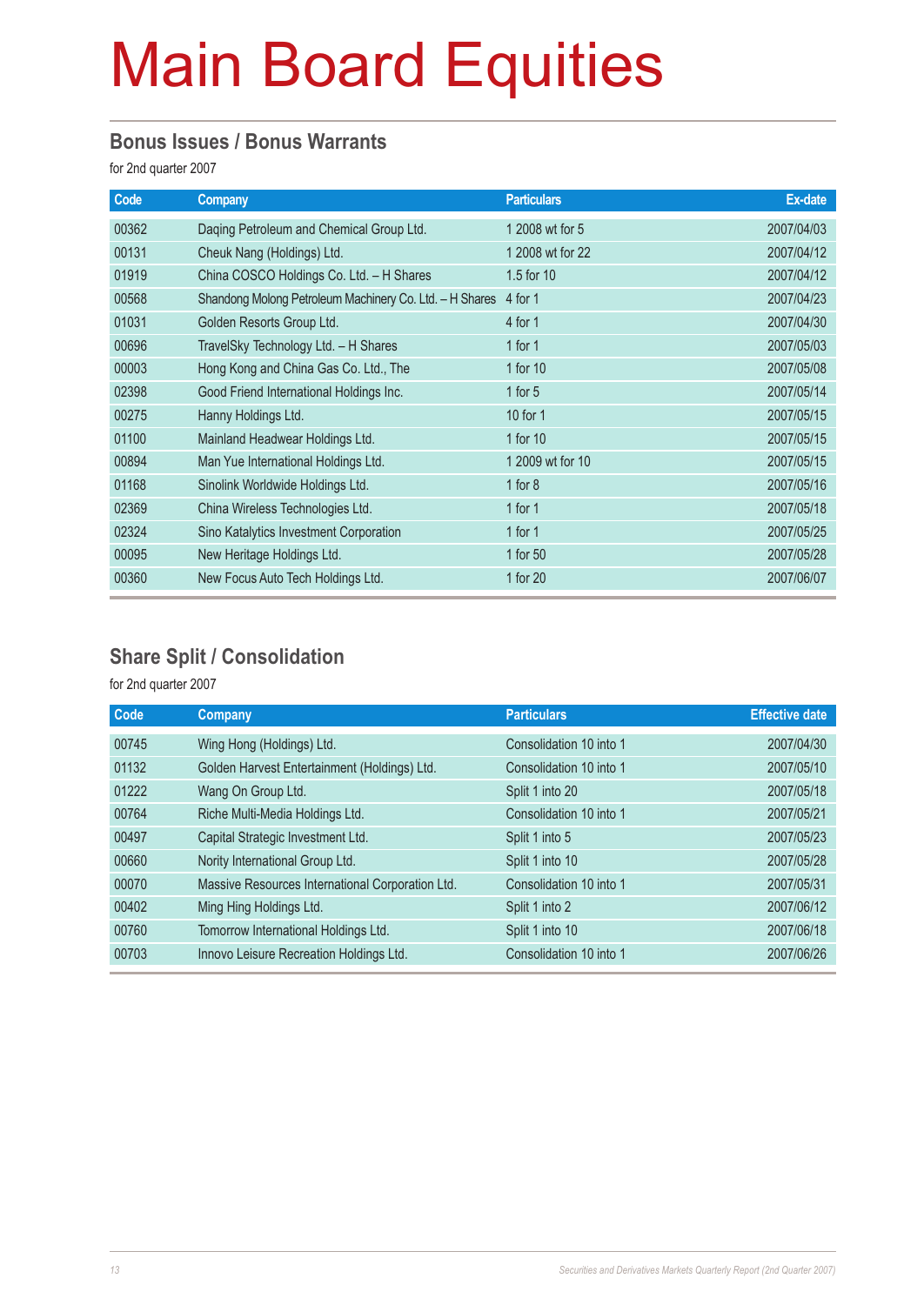### **Rights Issues & Open Offers**

for 2nd quarter 2007

| <b>Month</b> | Code  | Company                                          | <b>Ratio</b>                    | Funds raised (HK\$ mil.) |
|--------------|-------|--------------------------------------------------|---------------------------------|--------------------------|
| Apr          | 00217 | China Chengtong Development Group Ltd.           | Rts 3 for 10 @\$0.33            | 200.33                   |
|              | 00810 | China Treasure (Greater China) Investments Ltd.  | Rts 9 for 1 @\$0.10             | 11.12                    |
| May          | 00491 | See Corporation Ltd.                             | Rts 4 for 1 @\$0.20             | 103.40                   |
|              | 00913 | Unity Investments Holdings Ltd.                  | Rts 10 for 1 @\$0.1             | 119.50                   |
|              | 00279 | Freeman Corporation Ltd.                         | Rts 1 for 2 @\$0.12             | 187.68                   |
| Jun          | 02309 | Grandtop International Holdings Ltd.             | Open offer 1 for 2 @\$0.20      | 38.40                    |
|              | 01174 | Pacific Andes International Holdings Ltd.        | Rts 1 for 2 @\$1.55             | 931.34                   |
|              | 01083 | Towngas China Co. Ltd.                           | Open offer 1 for 10 @\$4.00     | 703.49                   |
|              | 00124 | Kingway Brewery Holdings Ltd.                    | Rts 2 for 9 @\$2.42             | 750.94                   |
|              | 00070 | Massive Resources International Corporation Ltd. | Open offer 1 for 2 @\$0.20      | 143.98                   |
|              |       |                                                  | (after consolidation 10 into 1) |                          |
| <b>Total</b> |       |                                                  |                                 | 3.190.18                 |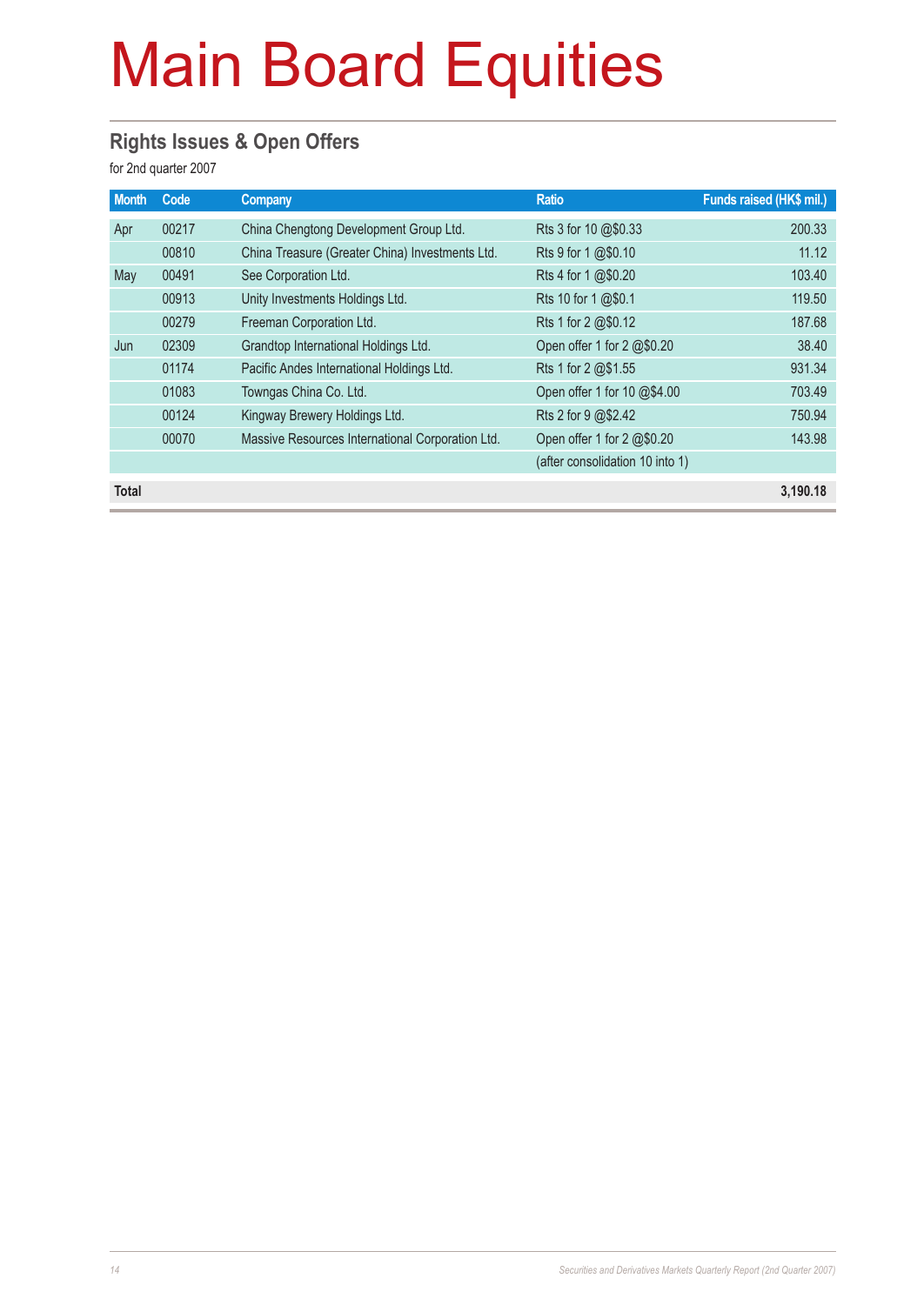### **Placing\***

|                   |       |                        | No. of new    | <b>Placing price</b> | <b>Funds raised</b> |
|-------------------|-------|------------------------|---------------|----------------------|---------------------|
| <b>Month</b>      | Code  | <b>Company</b>         | shares placed | (HK\$)               | (HK\$ mil.)         |
| 2007              |       |                        |               |                      |                     |
| Feb <sup>**</sup> | 00928 | <b>TACK FAT GROUP</b>  | 165,266,000   | 1.090                | 180.14              |
| Mar **            | 00353 | <b>AURORA GLOBAL</b>   | 87,000,000    | 0.308                | 26.80               |
|                   | 00228 | <b>CHINA ENERGY</b>    | 270,000,000   | 1.650                | 445.50              |
|                   | 01191 | <b>CHINA RICH HOLD</b> | 135,000,141   | 0.220                | 29.70               |
|                   | 00183 | <b>CIFH</b>            | 668,574,374   | 5.830                | 3,897.79            |
|                   | 00500 | DVN (HOLDINGS)         | 50,000,000    | 2.850                | 142.50              |
|                   | 00578 | <b>EVERBEST ENERGY</b> | 100,000,000   | 0.380                | 38.00               |
|                   | 00064 | <b>GET NICE</b>        | 219,130,000   | 0.750                | 164.35              |
|                   | 01003 | <b>GFT HOLDINGS</b>    | 220,000,000   | 0.100                | 22.00               |
|                   | 02309 | <b>GRANDTOP INT'L</b>  | 64,000,000    | 0.121                | 7.74                |
|                   | 01133 | <b>HARBIN POWER</b>    | 102,355,000   | 10.000               | 1,023.55            |
|                   | 00190 | <b>HKC (HOLDINGS)</b>  | 142,335,000   | 1.370                | 195.00              |
|                   | 00894 | <b>MAN YUE INT'L</b>   | 23,630,000    | 2.030                | 47.97               |
|                   | 00860 | <b>MING FUNG JEWEL</b> | 43,950,000    | 0.530                | 23.29               |
|                   | 00952 | QUAM                   | 30,000,000    | 0.800                | 24.00               |
|                   | 00901 | RADFORD CAPITAL        | 157,000,000   | 0.073                | 11.46               |
|                   | 00764 | <b>RICHE M-MEDIA</b>   | 1,296,860,000 | 0.040                | 51.87               |
|                   | 01098 | <b>ROAD KING INFRA</b> | 45,000,000    | 12.200               | 549.00              |
|                   | 01094 | <b>SUNNY GLOBAL</b>    | 50,000,000    | 0.100                | 5.00                |
|                   | 01094 | <b>SUNNY GLOBAL</b>    | 70,000,000    | 0.140                | 9.80                |
|                   | 00628 | <b>TEEM FOUNDATION</b> | 71,600,000    | 1.525                | 109.19              |
|                   | 01222 | <b>WANG ON GROUP</b>   | 64,500,000    | 2.800                | 180.60              |
|                   | 00273 | <b>WILLIE INT'L</b>    | 684,000,000   | 0.120                | 82.08               |
| Apr               | 00419 | <b>ASIAN UNION</b>     | 500,000,000   | 0.070                | 35.00               |
|                   | 03300 | <b>CHINA GLASS</b>     | 42,000,000    | 2.750                | 115.50              |
|                   | 00985 | CHINA SCI-TECH         | 343,496,000   | 0.100                | 34.35               |
|                   | 00326 | <b>CHINA STAR ENT</b>  | 124,900,000   | 0.370                | 46.21               |
|                   | 00855 | <b>CHINA WATER</b>     | 14,095,940    | 3.330                | 46.94               |
|                   | 03339 | <b>CIMH</b>            | 52,000,000    | 15.150               | 787.80              |
|                   | 01205 | <b>CITIC RESOURCES</b> | 130,000,000   | 2.460                | 319.80              |
|                   | 00439 | <b>CLIMAX INT'L</b>    | 33,000,000    | 0.171                | 5.64                |
|                   | 00838 | <b>EVA HOLDINGS</b>    | 120,000,000   | 2.680                | 321.60              |
|                   | 00885 | <b>FOREFRONT INT'L</b> | 521,968,659   | 0.213                | 111.18              |
|                   | 00279 | <b>FREEMAN CORP</b>    | 654,000,000   | 0.100                | 65.40               |
|                   | 00639 | <b>FUSHAN ENERGY</b>   | 230,000,000   | 2.000                | 460.00              |
|                   | 01003 | <b>GFT HOLDINGS</b>    | 120,000,000   | 0.100                | 12.00               |
|                   | 01031 | <b>GOLDEN RESORTS</b>  | 220,000,000   | 1.980                | 435.60              |
|                   | 00275 | <b>HANNY HOLDINGS</b>  | 43,500,000    | 3.400                | 147.90              |
|                   | 00397 | HK HEALTH CHECK        | 220,000,000   | 0.190                | 41.80               |
|                   | 00190 | <b>HKC (HOLDINGS)</b>  | 437,595,000   | 1.370                | 599.51              |
|                   | 02319 | <b>MENGNIU DAIRY</b>   | 57,460,000    | 24.000               | 1,379.04            |
|                   | 02689 | <b>ND PAPER</b>        | 125,000,000   | 16.280               | 2,035.00            |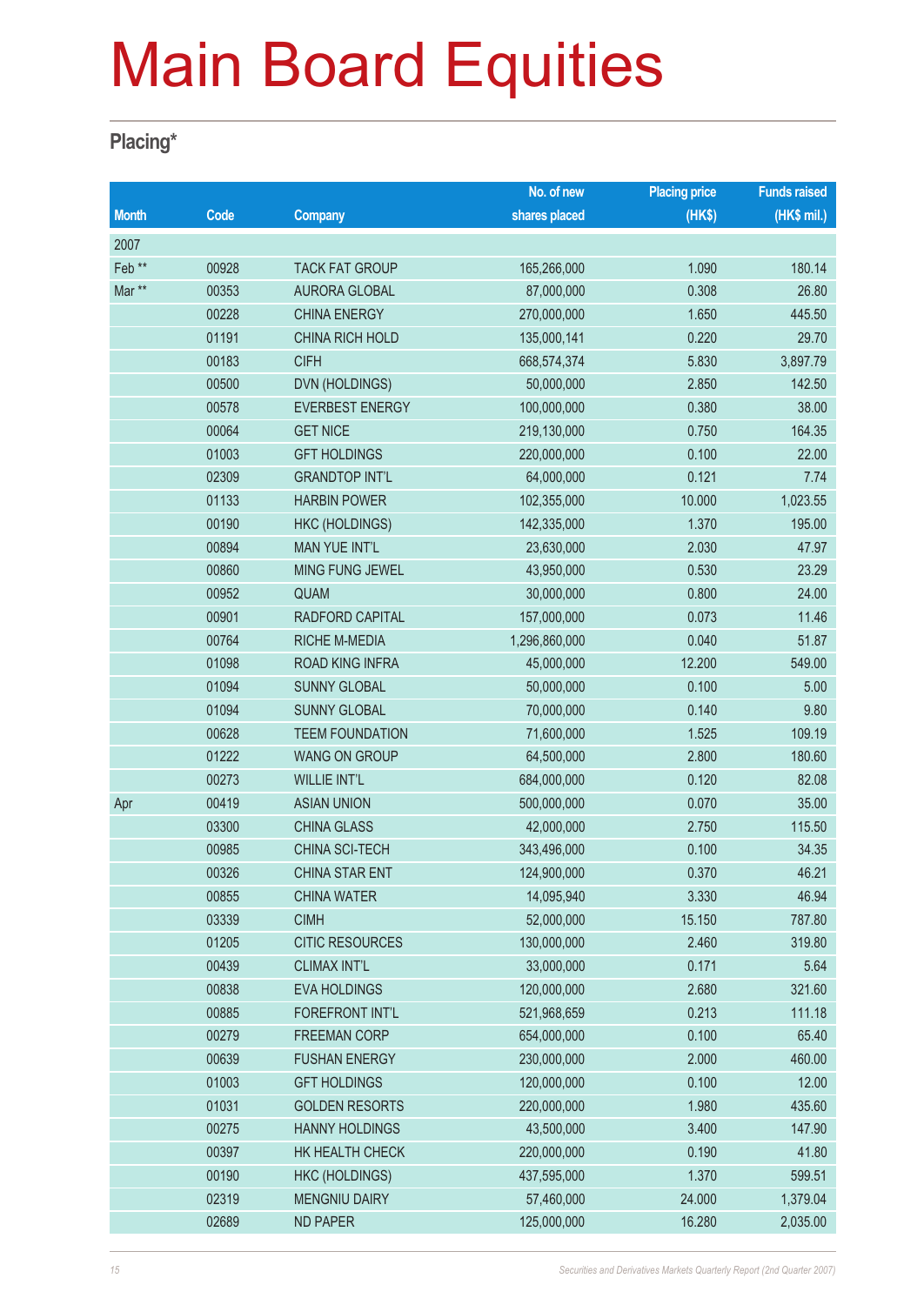|              |       |                        | No. of new    | <b>Placing price</b> | <b>Funds raised</b> |
|--------------|-------|------------------------|---------------|----------------------|---------------------|
| <b>Month</b> | Code  | <b>Company</b>         | shares placed | (HK\$)               | $(HK$$ mil.)        |
|              | 00091 | <b>NEW SMART</b>       | 200,000,000   | 0.300                | 60.02               |
|              | 00632 | PEARL ORIENTAL         | 29,500,000    | 2.590                | 76.41               |
|              | 00379 | <b>PME</b>             | 191,600,000   | 0.172                | 32.96               |
|              | 00119 | POLY HK INV            | 269,000,000   | 1.700                | 457.30              |
|              | 02728 | <b>SHINHINT</b>        | 27,120,064    | 0.748                | 20.28               |
|              | 01051 | <b>SMART RICH</b>      | 479,000,000   | 0.245                | 117.36              |
|              | 02336 | <b>SUNLINK INT'L</b>   | 430,080,000   | 0.128                | 55.05               |
|              | 00928 | <b>TACK FAT GROUP</b>  | 12,734,000    | 1.090                | 13.88               |
|              | 01129 | <b>WATER INDUSTRY</b>  | 300,000,000   | 1.060                | 318.00              |
|              | 00273 | <b>WILLIE INT'L</b>    | 1,189,000,000 | 0.110                | 130.79              |
|              | 00651 | <b>WONSON INT'L</b>    | 100,000,000   | 0.160                | 16.00               |
| May          | 00395 | <b>ASIA ZIRCONIUM</b>  | 140,000,000   | 1.080                | 151.20              |
|              | 01182 | C Y FOUNDATION         | 600,000,000   | 1.280                | 768.00              |
|              | 00232 | <b>CATIC INT'L</b>     | 720,000,000   | 0.340                | 244.80              |
|              | 00508 | <b>CHEVALIER PAC</b>   | 25,384,146    | 3.700                | 93.92               |
|              | 01227 | CHI FIN IND INV        | 12,000,000    | 0.430                | 5.16                |
|              | 00384 | CHINA GAS HOLD         | 7,000,000     | 1.128                | 7.90                |
|              | 01109 | <b>CHINA RES LAND</b>  | 400,000,000   | 9.800                | 3,920.00            |
|              | 02889 | CHINA SP STEEL         | 56,100,000    | 1.730                | 97.05               |
|              | 00326 | <b>CHINA STAR ENT</b>  | 81,100,000    | 0.370                | 30.01               |
|              | 00560 | CHU KONG SHIP          | 150,000,000   | 2.150                | 322.50              |
|              | 00439 | <b>CLIMAX INT'L</b>    | 33,000,000    | 0.180                | 5.94                |
|              | 00279 | <b>FREEMAN CORP</b>    | 494,000,000   | 0.130                | 64.22               |
|              | 00493 | <b>GOME</b>            | 110,000,000   | 13.300               | 1,463.00            |
|              | 02333 | <b>GREATWALL MOTOR</b> | 151,072,000   | 10.650               | 1,608.92            |
|              | 00462 | <b>LINFAIR</b>         | 30,000,000    | 1.050                | 31.50               |
|              | 01005 | <b>MATRIX HOLDINGS</b> | 55,000,000    | 1.810                | 99.55               |
|              | 00166 | <b>NEW TIMES GROUP</b> | 70,000,000    | 0.780                | 54.60               |
|              | 00166 | <b>NEW TIMES GROUP</b> | 40,000,000    | 0.870                | 34.80               |
|              | 00735 | <b>ORIENTAL INV</b>    | 640,000,000   | 0.905                | 579.20              |
|              | 00767 | PACIFIC PLYWOOD        | 111,600,000   | 0.300                | 33.48               |
|              | 00764 | <b>RICHE M-MEDIA</b>   | 155,620,000   | 0.550                | 85.59               |
|              | 00813 | <b>SHIMAO PROPERTY</b> | 218,460,500   | 17.880               | 3,906.07            |
|              | 02324 | <b>SINO KATALYTICS</b> | 50,000,000    | 0.280                | 14.00               |
|              | 00346 | SINOUNION PETRO        | 69,500,000    | 1.440                | 100.08              |
|              | 00812 | <b>TANRICH</b>         | 40,000,000    | 0.600                | 24.00               |
|              | 00159 | WAH NAM INT'L          | 118,900,000   | 0.350                | 41.62               |
|              | 01189 | <b>WING ON TRAVEL</b>  | 120,000,000   | 0.800                | 96.00               |
|              | 00651 | <b>WONSON INT'L</b>    | 500,000,000   | 0.160                | 80.00               |
|              | 00909 | ZHONGDA INT'L          | 80,000,000    | 0.820                | 65.60               |
| Jun          | 00163 | <b>EMPEROR IHL</b>     | 203,434,000   | 2.150                | 437.38              |
|              | 00428 | <b>HARMONY ASSET</b>   | 8,766,140     | 5.000                | 43.83               |
|              | 00703 | <b>INNOVO</b>          | 380,000,000   | 0.500                | 190.00              |
| Total        |       |                        |               |                      | 30,265.55           |

\* Due to the reporting time-lag, placing figures for the quarter are provisional.

Supplementary information update for previous quarters.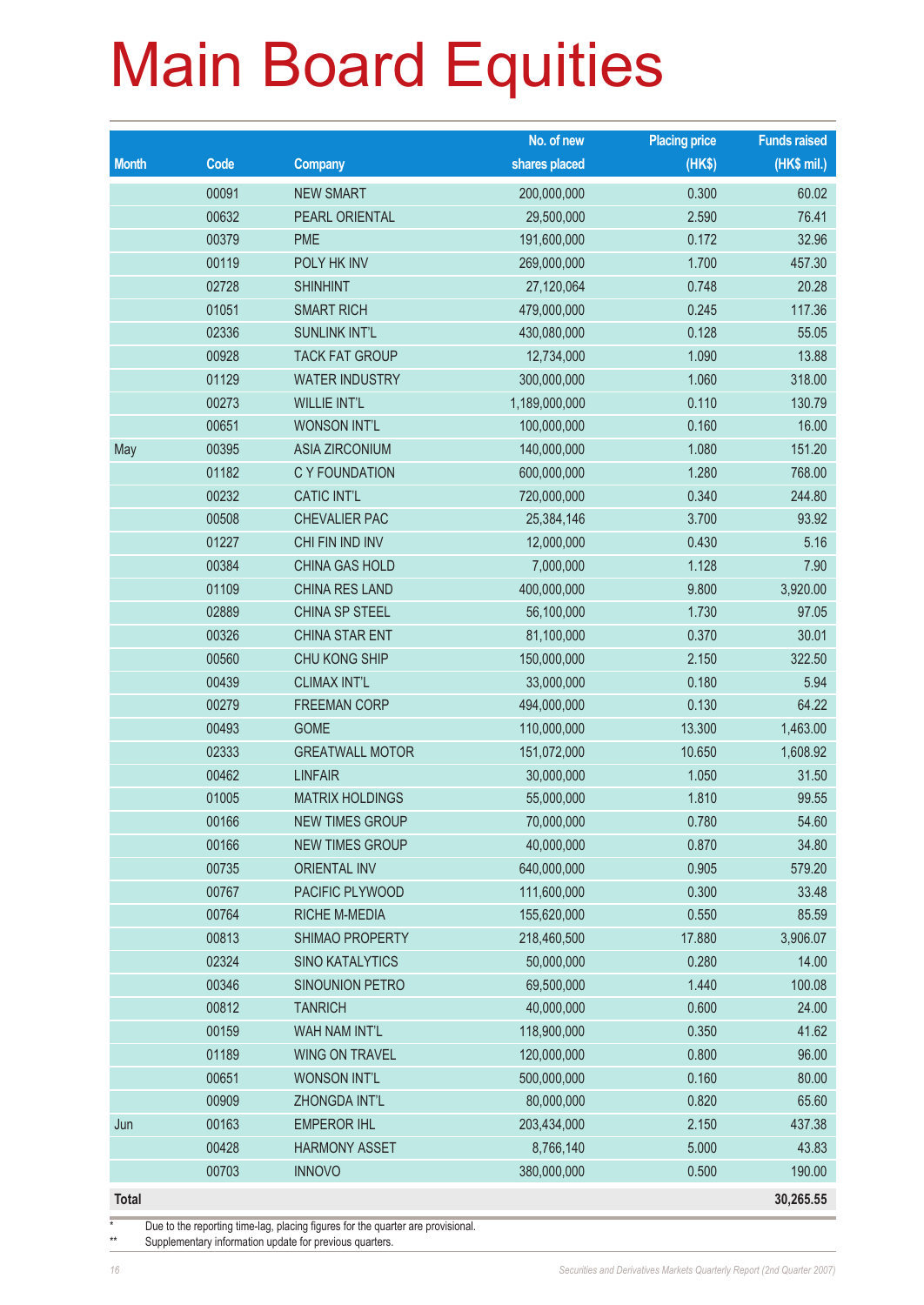#### **Warrant Trading Statistics**

|      |                | <b>Equity wts</b><br>(HK\$ mil.) | <b>Derivative wts</b><br>(HK\$ mil.) | <b>Total</b><br>(HK\$ mil.) |
|------|----------------|----------------------------------|--------------------------------------|-----------------------------|
| 2006 | Q <sub>2</sub> | 369.42                           | 374,903.79                           | 375,273.21                  |
|      | Q <sub>3</sub> | 1.091.78                         | 439,291.20                           | 440,382.98                  |
|      | Q <sub>4</sub> | 723.21                           | 598,904.13                           | 599,627.34                  |
| 2007 | Q1             | 606.37                           | 671,882.53                           | 672,488.89                  |
|      | Q2             | 1,280.41                         | 688,071.82                           | 689,352.23                  |

#### **Warrant Market Value**

|      |    |               | <b>Equity wts</b> |               | Derivative wts |           | <b>Total</b> |
|------|----|---------------|-------------------|---------------|----------------|-----------|--------------|
|      |    | <b>Number</b> | (HK\$ mil.)       | <b>Number</b> | (HK\$ mil.)    | Total no. | (HK\$ mil.)  |
| 2006 | Q2 | 29            | 1.862.10          | 1.481         | 158,960.38     | 1.510     | 160,822.48   |
|      | Q3 | 28            | 2,779.41          | 1.606         | 137,208.61     | 1.634     | 139,988.02   |
|      | Q4 | 27            | 3.991.91          | 1.959         | 456.071.92     | 1,986     | 460,063.84   |
| 2007 | Q1 | 27            | 3,689.16          | 2,396         | 253,156.66     | 2,423     | 256,845.82   |
|      | Q2 | 28            | 4,204.08          | 2.681         | 330.479.53     | 2,709     | 334,683.61   |

#### **New Listing Statistics – Warrants**

|      |    | No. of newly listed<br>equity wts | No. of newly listed<br>derivative wts | <b>Amount raised</b><br>(HK\$ mil.) |
|------|----|-----------------------------------|---------------------------------------|-------------------------------------|
| 2006 | Q2 | 6                                 | 566                                   | 47,824.92                           |
|      | Q3 | 3                                 | 716                                   | 62,659.06                           |
|      | Q4 |                                   | 995                                   | 91,669.37                           |
| 2007 | Q1 | 4                                 | 1,107                                 | 105,701.98                          |
|      | Q2 | 4                                 | 1,198                                 | 105,479.84                          |

#### **Newly Listed Equity Warrants**

for 2nd quarter 2007

|              |                                                        | <b>Initial issued</b> |              |               | <b>Amount raised</b> |
|--------------|--------------------------------------------------------|-----------------------|--------------|---------------|----------------------|
| <b>Code</b>  | <b>Equity warrants</b>                                 | amount (HK\$)         | Listing date | <b>Expiry</b> | (HK\$ mil.)          |
| 00634        | Tak Shun Technology Group Ltd. Warrants 2008           | 245,640,000           | 2007/04/18   | 2008/10/17    | 25.12                |
| 00429        | Daging Petroleum and Chemical Group Ltd. Warrants 2008 | 271,098,660           | 2007/04/18   | 2008/04/15    |                      |
| 00742        | Cheuk Nang (Holdings) Ltd. Warrants 2008               | 53,978,628            | 2007/05/03   | 2008/04/30    |                      |
| 00447        | Man Yue International Holdings Ltd. Warrants 2009      | 106,416,293           | 2007/06/06   | 2009/06/05    |                      |
| <b>Total</b> |                                                        |                       |              |               | 25.12                |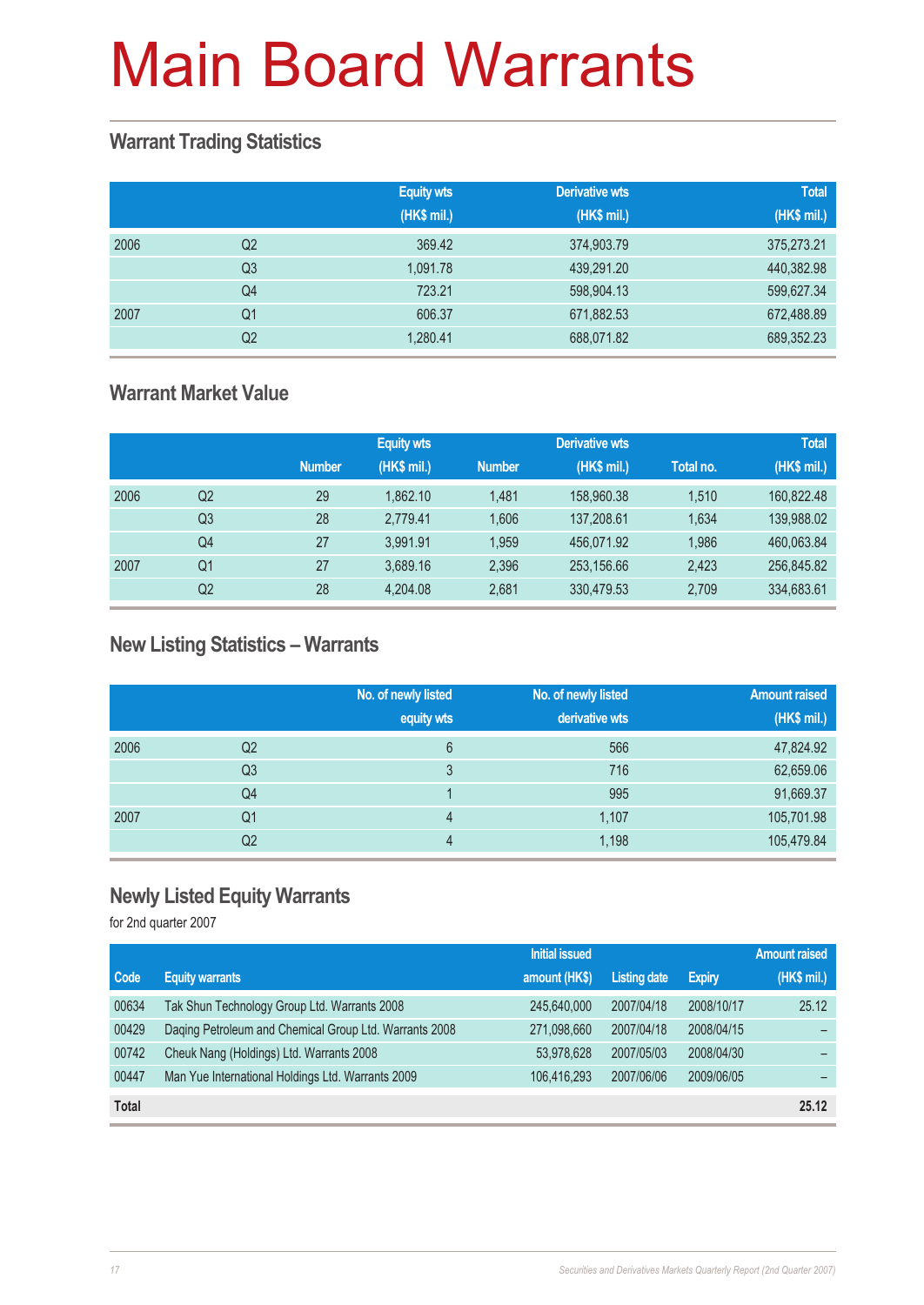#### **Newly Listed Derivative Warrants**

for 2nd quarter 2007

|       |                                                              |               |                       |                       | <b>Amount</b> |
|-------|--------------------------------------------------------------|---------------|-----------------------|-----------------------|---------------|
|       |                                                              | No. of        |                       |                       | raised        |
| Code  | <b>Derivative warrants</b>                                   | issue (units) | <b>Listing date</b>   | <b>Expiry</b>         | (HK\$ mil.)   |
| 09171 | ABN AMRO Bank N.V. - BOCL European Warrants Oct 2007 A       | 100,000,000   | 2007/04/02 2007/10/08 |                       | 25.00         |
| 09172 | ABN AMRO Bank N.V. - HSBC European Warrants Oct 2007         | 50,000,000    | 2007/04/02 2007/10/15 |                       | 18.50         |
| 09174 | ABN AMRO Bank N.V. - Hutchison European Warrants Oct 2007 B  | 80,000,000    |                       | 2007/04/02 2007/10/08 | 28.00         |
| 09170 | ABN AMRO Bank N.V. - China Mobile European Warrants Oct 2007 | 100,000,000   | 2007/04/02 2007/10/22 |                       | 78.00         |
| 09175 | ABN AMRO Bank N.V. - China Mobile European Put Wts Oct 2007  | 100,000,000   |                       | 2007/04/02 2007/10/15 | 38.00         |
| 09176 | ABN AMRO Bank N.V. - Sinopec Corp European Wts Oct 2007 B    | 100,000,000   |                       | 2007/04/02 2007/10/22 | 42.00         |
| 09177 | ABN AMRO Bank N.V. - China Tel European Warrants Oct 2007 A  | 100,000,000   |                       | 2007/04/02 2007/10/15 | 51.00         |
| 09178 | ABN AMRO Bank N.V. - China Tel European Warrants Oct 2007 B  | 100,000,000   | 2007/04/02 2007/10/22 |                       | 37.00         |
| 09180 | ABN AMRO Bank N.V. - Jiangxi Copper European Wts Oct 2007    | 280,000,000   | 2007/04/02 2007/10/29 |                       | 70.00         |
| 09182 | ABN AMRO Bank N.V. - PetroChina European Warrants Oct 2007 B | 80,000,000    | 2007/04/02 2007/10/26 |                       | 57.60         |
| 07404 | Citigroup Global Mkt H Inc. - Ch Overseas Euro Wts Mar 2008  | 250,000,000   |                       | 2007/04/02 2008/03/20 | 63.75         |
| 07405 | CC Rabobank B.A. - Air China European Warrants Oct 2008      | 100,000,000   | 2007/04/02 2008/10/30 |                       | 25.00         |
| 07406 | CC Rabobank B.A. - Air China European Warrants Dec 2008      | 100,000,000   | 2007/04/02 2008/12/19 |                       | 25.00         |
| 07407 | CC Rabobank B.A. - Nine Dragons European Warrants Jan 2008   | 150,000,000   | 2007/04/02 2008/01/31 |                       | 61.50         |
| 09183 | CC Rabobank B.A. - Jiangxi Copper European Wts Nov 2007      | 100,000,000   |                       | 2007/04/02 2007/11/22 | 25.00         |
| 09184 | CC Rabobank B.A. - Nine Dragons European Warrants Nov 2007   | 150,000,000   | 2007/04/02 2007/11/05 |                       | 57.00         |
| 07414 | Deutsche Bank AG - BOCL European Warrants Jan 2008 A         | 200,000,000   |                       | 2007/04/03 2008/01/15 | 50.00         |
| 09199 | Deutsche Bank AG - BOCL European Warrants Sep 2007           | 200,000,000   | 2007/04/03 2007/09/14 |                       | 50.00         |
| 09200 | Deutsche Bank AG - Sinopec Corp European Warrants Oct 2007 B | 200,000,000   |                       | 2007/04/03 2007/10/29 | 148.00        |
| 09201 | Deutsche Bank AG - Sinopec Corp European Warrants Nov 2007 A | 200,000,000   |                       | 2007/04/03 2007/11/12 | 104.00        |
| 09202 | Deutsche Bank AG - Sh Petrochem European Warrants Oct 2007   | 200,000,000   | 2007/04/03 2007/10/09 |                       | 84.00         |
| 09185 | HK Bank - CC Bank European Warrants Nov 2007                 | 100,000,000   | 2007/04/03 2007/11/16 |                       | 42.00         |
| 09186 | HK Bank - China Mobile European Warrants Nov 2007 A          | 288,000,000   |                       | 2007/04/03 2007/11/16 | 244.80        |
| 09188 | HK Bank - Jiangxi Copper European Warrants Nov 2007          | 100,000,000   |                       | 2007/04/03 2007/11/16 | 148.00        |
| 09198 | Macquarie Bank Ltd. - Ch Comm Cons European Wts Dec 2007     | 388,000,000   |                       | 2007/04/03 2007/12/28 | 97.00         |
| 07411 | Macquarie Bank Ltd. - Agile Ppt European Warrants Jun 2008   | 288,000,000   | 2007/04/03 2008/06/27 |                       | 72.00         |
| 07412 | Macquarie Bank Ltd. - Ch Comm Cons European Wts Mar 2008 B   | 388,000,000   | 2007/04/03 2008/03/31 |                       | 97.78         |
| 07413 | Macquarie Bank Ltd. - HKEx European Warrants Jun 2008        | 388,000,000   | 2007/04/03 2008/06/27 |                       | 64.02         |
| 09190 | SGA Societe Generale Acceptance N.V. - FIH Eur Wt Oct 2007 A | 200,000,000   |                       | 2007/04/03 2007/10/08 | 68.00         |
| 09197 | SGA Societe Generale Acceptance N.V. - FIH Eur Wt Oct 2007 B | 200,000,000   |                       | 2007/04/03 2007/10/22 | 59.00         |
| 07408 | SGA Societe Generale Acceptance N.V. - JIANC Eur Wt Jan 2008 | 200,000,000   | 2007/04/03 2008/01/28 |                       | 56.00         |
| 07409 | SGA Societe Generale Acceptance N.V. - JIANC Eur Wt Mar 2008 | 200,000,000   | 2007/04/03 2008/03/31 |                       | 54.00         |
| 07410 | SGA Societe Generale Acceptance N.V. - SH PC Eur Wt Oct 2008 | 80,000,000    | 2007/04/03 2008/10/31 |                       | 84.00         |
| 09211 | ABN AMRO Bank N.V. - China Tel European Warrants Dec 2007    | 100,000,000   | 2007/04/04 2007/12/17 |                       | 37.00         |
| 09212 | ABN AMRO Bank N.V. - Foxconn European Warrants Oct 2007      | 150,000,000   | 2007/04/04 2007/10/22 |                       | 46.50         |
| 09213 | ABN AMRO Bank N.V. - PetroChina European Warrants Nov 2007 A | 80,000,000    | 2007/04/04 2007/11/12 |                       | 49.60         |
| 09215 | ABN AMRO Bank N.V. - PetroChina European Warrants Nov 2007 B | 500,000,000   |                       | 2007/04/04 2007/11/26 | 125.00        |
| 07415 | BOCI Asia Ltd. - BOC HK European Warrants Aug 2008           | 200,000,000   |                       | 2007/04/04 2008/08/29 | 50.00         |
| 07416 | BOCI Asia Ltd. - China Overseas European Warrants Apr 2008   | 200,000,000   | 2007/04/04 2008/04/23 |                       | 50.00         |
| 09203 | BOCI Asia Ltd. - China Resources European Warrants Oct 2007  | 80,000,000    | 2007/04/04 2007/10/24 |                       | 34.40         |
| 09219 | Goldman Sachs SP (Asia) - HSI European Put Warrants Aug 2007 | 400,000,000   | 2007/04/04 2007/08/30 |                       | 64.00         |
| 09218 | Goldman Sachs SP (Asia) - HSI European Put Wts Jul 2007 G    | 400,000,000   | 2007/04/04 2007/07/30 |                       | 84.00         |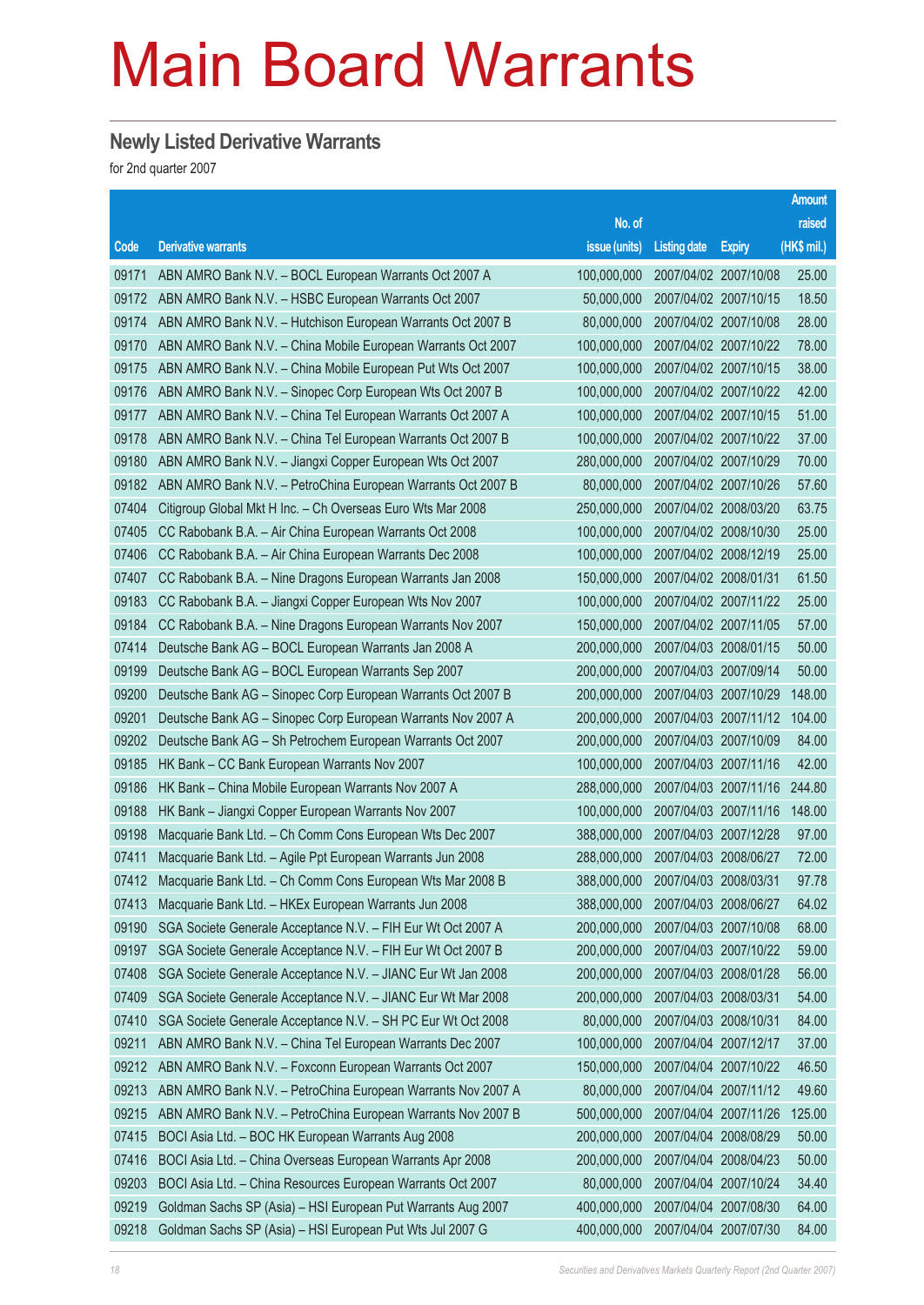|       |                                                                    |               |                                  |                       | <b>Amount</b> |
|-------|--------------------------------------------------------------------|---------------|----------------------------------|-----------------------|---------------|
|       |                                                                    | No. of        |                                  |                       | raised        |
| Code  | <b>Derivative warrants</b>                                         | issue (units) | <b>Listing date</b>              | <b>Expiry</b>         | $(HK$$ mil.)  |
| 09217 | Goldman Sachs SP (Asia) – HSI European Warrants Jul 2007 F         | 400,000,000   |                                  | 2007/04/04 2007/07/30 | 80.00         |
| 09216 | Goldman Sachs SP (Asia) – HSI European Warrants Aug 2007           | 400,000,000   |                                  | 2007/04/04 2007/08/30 | 100.00        |
| 09223 | KBC Fin Products Int'l Ltd. - China Tel Eur Put Wts Oct 2007       | 388,000,000   |                                  | 2007/04/04 2007/10/04 | 97.00         |
| 09225 | KBC Fin Products Int'l Ltd. - PetroChina Eur Put Wt Oct 2007       | 118,000,000   | 2007/04/04 2007/10/04            |                       | 96.76         |
| 07417 | KBC Fin Products Int'l Ltd. - China Coal Euro Wts Mar 2008         | 158,000,000   |                                  | 2007/04/04 2008/03/12 | 39.50         |
| 09204 | SGA Societe Generale Acceptance N.V. - BOCL Eu Wt Oct 2007 A       | 200,000,000   |                                  | 2007/04/04 2007/10/15 | 62.00         |
| 09207 | SGA Societe Generale Acceptance N.V. - BOCL Eu Wt Nov 2007 A       | 200,000,000   |                                  | 2007/04/04 2007/11/19 | 52.00         |
| 09208 | SGA Societe Generale Acceptance N.V. - CLife Eur Wt Nov 07 A       | 500,000,000   | 2007/04/04 2007/11/05            |                       | 130.00        |
| 09210 | SGA Societe Generale Acceptance N.V. - ICBC Eu Wt Oct 2007 B       | 200,000,000   |                                  | 2007/04/04 2007/10/08 | 58.00         |
| 09209 | SGA Societe Generale Acceptance N.V. - HSI Eur Wt Sep 2007 I       | 500,000,000   |                                  | 2007/04/04 2007/09/27 | 100.00        |
|       | 03568 # Deutsche Bank AG - HSI European Put Warrants Jul 2007 C    | 400,000,000   |                                  | 2007/04/04 2007/07/30 | 50.00         |
| 09226 | BNP Paribas Arbit Issu B.V. - CC Bank Euro Wts Oct 2007 A          | 300,000,000   |                                  | 2007/04/10 2007/10/10 | 192.00        |
| 09228 | BNP Paribas Arbit Issu B.V. - CC Bank Euro Wts Nov 2007 B          | 300,000,000   |                                  | 2007/04/10 2007/11/01 | 96.00         |
| 09235 | BNP Paribas Arbit Issu B.V. - ICBC European Wts Oct 2007 A         | 300,000,000   |                                  | 2007/04/10 2007/10/29 | 135.00        |
| 09236 | BNP Paribas Arbit Issu B.V. - ICBC European Wts Oct 2007 B         | 300,000,000   |                                  | 2007/04/10 2007/10/29 | 90.00         |
| 09229 | BNP Paribas Arbit Issu B.V. - China Life Euro Wts Oct 2007 B       | 400,000,000   | 2007/04/10 2007/10/10            |                       | 116.00        |
| 09230 | BNP Paribas Arbit Issu B.V. - China Life Euro Wts Nov 2007 B       | 400,000,000   |                                  | 2007/04/10 2007/11/26 | 120.00        |
| 09237 | BNP Paribas Arbit Issu B.V. - China Life Eur Put Wt Oct 2007       | 400,000,000   |                                  | 2007/04/10 2007/10/10 | 140.00        |
| 09231 | BNP Paribas Arbit Issu B.V. - Ch Mobile Euro Wts Oct 2007 B        | 300,000,000   |                                  | 2007/04/10 2007/10/15 | 171.00        |
| 09232 | BNP Paribas Arbit Issu B.V. - HSBC European Wts Nov 2007 A         | 200,000,000   |                                  | 2007/04/10 2007/11/19 | 200.00        |
| 09233 | BNP Paribas Arbit Issu B.V. - HSBC European Wts Nov 2007 B         | 200,000,000   |                                  | 2007/04/10 2007/11/19 | 76.00         |
| 09238 | BNP Paribas Arbit Issu B.V. - Ch Mobile Eu Put Wt Oct 2007 D       | 300,000,000   |                                  | 2007/04/10 2007/10/15 | 288.00        |
| 09240 | Calyon Fin P (G) Ltd. - China Life European Wts Oct 2007 B         | 150,000,000   |                                  | 2007/04/10 2007/10/10 | 38.25         |
| 09241 | Calyon Fin P (G) Ltd. - China Tel European Warrants Oct 2007       | 150,000,000   | 2007/04/10 2007/10/15            |                       | 40.50         |
| 09242 | Credit Suisse - BOCL European Warrants Oct 2007 B                  | 500,000,000   |                                  | 2007/04/10 2007/10/10 | 125.00        |
| 09243 | Goldman Sachs SP (Asia) – CM Bank European Warrants Aug 2007       | 300,000,000   |                                  | 2007/04/10 2007/08/27 | 48.00         |
| 09239 | Macquarie Bank Ltd. - Datang European Warrants Oct 2007            |               | 88,000,000 2007/04/10 2007/10/29 |                       | 28.07         |
| 07418 | Macquarie Bank Ltd. - Air China European Warrants Feb 2009         | 188,000,000   |                                  | 2007/04/10 2009/02/26 | 47.00         |
| 07419 | Macquarie Bank Ltd. - Esprit European Warrants Jun 2008            | 388,000,000   |                                  | 2007/04/10 2008/06/30 | 98.16         |
| 09244 | Deutsche Bank AG - Zijin Mining European Warrants Oct 2007         | 200,000,000   |                                  | 2007/04/11 2007/10/11 | 168.00        |
| 09245 | J P Morgan Int'l Der. Ltd. - BOCL European Wts Aug 2007 B          | 200,000,000   |                                  | 2007/04/11 2007/08/10 | 44.00         |
| 09256 | J P Morgan Int'l Der. Ltd. - PetroChina Euro Wts Oct 2007          | 150,000,000   |                                  | 2007/04/11 2007/10/29 | 37.50         |
| 09247 | J P Morgan Int'l Der. Ltd. - CC Bank European Wts Aug 2007         | 200,000,000   |                                  | 2007/04/11 2007/08/13 | 34.00         |
| 09255 | J P Morgan Int'l Der. Ltd. - China Mobile Euro Wts Aug 2007        | 150,000,000   |                                  | 2007/04/11 2007/08/22 | 42.00         |
| 09248 | J P Morgan Int'l Der. Ltd. - China Life Euro Wts Nov 2007          | 500,000,000   |                                  | 2007/04/11 2007/11/01 | 115.00        |
| 09251 | J P Morgan Int'l Der. Ltd. - China Life Eu Put Wt Aug 2007 B       | 200,000,000   |                                  | 2007/04/11 2007/08/27 | 36.00         |
| 09246 | J P Morgan Int'l Der. Ltd. - BankComm Euro Put Wts Oct 2007        | 100,000,000   |                                  | 2007/04/11 2007/10/30 | 40.00         |
|       | 04867 # Deutsche Bank AG - China Life European Warrants Nov 2007 A | 200,000,000   |                                  | 2007/04/11 2007/11/29 | 59.00         |
|       | 03569 # Deutsche Bank AG - HSI European Put Warrants Jul 2007 D    | 400,000,000   |                                  | 2007/04/11 2007/07/30 | 59.60         |
| 09283 | Citigroup Global Mkt H Inc. - Sinopec Corp Eur Wt Oct 2007 B       | 180,000,000   |                                  | 2007/04/12 2007/10/15 | 64.80         |
| 09284 | Citigroup Global Mkt H Inc. - CNOOC European Wts Oct 2007          | 125,000,000   |                                  | 2007/04/12 2007/10/30 | 66.50         |
| 09285 | Citigroup Global Mkt H Inc. - COSCO Pac Euro Wts Nov 2007          | 230,000,000   |                                  | 2007/04/12 2007/11/12 | 61.87         |
| 09257 | Macquarie Bank Ltd. - Bank of EA European Warrants Oct 2007        | 150,000,000   |                                  | 2007/04/12 2007/10/30 | 89.70         |
| 09259 | Macquarie Bank Ltd. - China Mengniu European Wts Dec 2007          | 188,000,000   |                                  | 2007/04/12 2007/12/28 | 72.38         |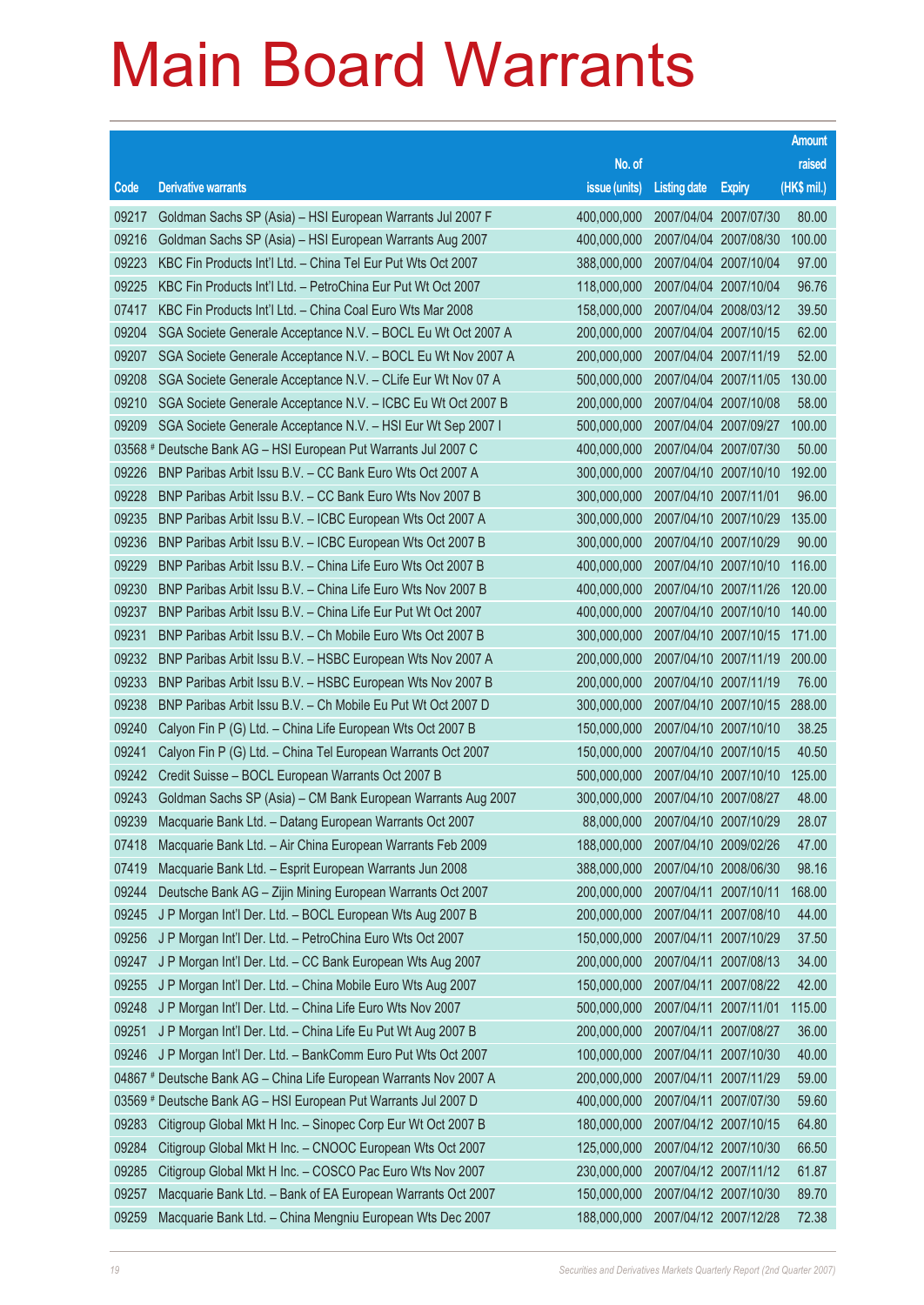|       |                                                                    |                                   |                       |                       | <b>Amount</b> |
|-------|--------------------------------------------------------------------|-----------------------------------|-----------------------|-----------------------|---------------|
|       |                                                                    | No. of                            |                       |                       | raised        |
| Code  | <b>Derivative warrants</b>                                         | issue (units)                     | <b>Listing date</b>   | <b>Expiry</b>         | $(HK$$ mil.)  |
| 09260 | Macquarie Bank Ltd. - CM Bank European Warrants Oct 2007           | 138,000,000                       |                       | 2007/04/12 2007/10/30 | 200.51        |
| 09261 | Macquarie Bank Ltd. - China Mobile European Wts Oct 2007 C         | 250,000,000                       |                       | 2007/04/12 2007/10/30 | 262.75        |
| 09262 | Macquarie Bank Ltd. - China Mobile European Wts Nov 2007           | 250,000,000                       |                       | 2007/04/12 2007/11/29 | 353.25        |
| 09269 | Macquarie Bank Ltd. - CNPC European Warrants Oct 2007              | 80,000,000                        | 2007/04/12 2007/10/30 |                       | 46.88         |
| 09280 | Macquarie Bank Ltd. - Foxconn European Warrants Nov 2007           | 188,000,000                       |                       | 2007/04/12 2007/11/29 | 48.32         |
| 09281 | Macquarie Bank Ltd. - Nine Dragons European Wts Dec 2007           | 188,000,000                       | 2007/04/12 2007/12/28 |                       | 52.45         |
| 07420 | Macquarie Bank Ltd. - China Resources European Wts Feb 2008        | 188,000,000                       |                       | 2007/04/12 2008/02/28 | 63.54         |
| 07421 | Macquarie Bank Ltd. - R&F Ppt European Warrants Jan 2008           | 188,000,000                       | 2007/04/12 2008/01/30 |                       | 62.79         |
| 09282 | SGA Societe Generale Acceptance N.V. - HKEx Eur Wts Oct 2007       | 150,000,000                       |                       | 2007/04/12 2007/10/15 | 105.00        |
| 07422 | SGA Societe Generale Acceptance N.V. - MTRC Eur Wts Mar 2008       | 200,000,000                       | 2007/04/12 2008/03/28 |                       | 50.00         |
| 09295 | Goldman Sachs SP (Asia) - HKEx European Warrants Oct 2007          | 100,000,000                       |                       | 2007/04/13 2007/10/02 | 64.00         |
| 09292 | Goldman Sachs SP (Asia) - China Mobile Euro Wts Aug 2007 B         | 300,000,000                       | 2007/04/13 2007/08/06 |                       | 120.00        |
| 09293 | Goldman Sachs SP (Asia) - Foxconn European Wts Aug 2007 B          | 300,000,000                       |                       | 2007/04/13 2007/08/20 | 69.00         |
| 09296 | Goldman Sachs SP (Asia) - HSCEI European Put Wts Aug 2007          | 400,000,000                       | 2007/04/13 2007/08/30 |                       | 64.00         |
|       | 04919 # Deutsche Bank AG - Cheung Kong European Put Wts Jun 2007   | 150,000,000                       |                       | 2007/04/13 2007/06/28 | 14.85         |
| 07423 | ABN AMRO Bank N.V. - China Travel European Warrants Feb 2008       | 30,000,000                        | 2007/04/16 2008/02/11 |                       | 33.00         |
| 07424 | ABN AMRO Bank N.V. - Esprit European Warrants Apr 2008             | 300,000,000                       |                       | 2007/04/16 2008/04/10 | 75.00         |
| 07425 | ABN AMRO Bank N.V. - Jiangxi Copper European Wts Jan 2008          | 280,000,000                       | 2007/04/16 2008/01/02 |                       | 70.00         |
| 09299 | Deutsche Bank AG - HSHFI European Warrants Oct 2007                | 200,000,000                       |                       | 2007/04/16 2007/10/30 | 50.00         |
| 09303 | Deutsche Bank AG - HSHFI European Put Warrants Oct 2007            | 200,000,000                       | 2007/04/16 2007/10/30 |                       | 50.00         |
| 09297 | Goldman Sachs SP (Asia) - China Mobile Euro Put Wts Oct 2007       | 300,000,000                       |                       | 2007/04/16 2007/10/08 | 189.00        |
| 09304 | Macquarie Bank Ltd. - HSHFI European Warrants Oct 2007             | 188,000,000                       | 2007/04/16 2007/10/30 |                       | 47.38         |
| 09305 | Macquarie Bank Ltd. - HSHFI European Warrants Dec 2007             | 188,000,000                       |                       | 2007/04/16 2007/12/28 | 47.19         |
| 09308 | Macquarie Bank Ltd. - HSHFI European Put Warrants Oct 2007         | 188,000,000                       | 2007/04/16 2007/10/30 |                       | 47.38         |
| 09309 | Macquarie Bank Ltd. - HSHFI European Put Warrants Dec 2007         | 188,000,000                       |                       | 2007/04/16 2007/12/28 | 47.00         |
|       | 04851 # Deutsche Bank AG - China Life European Warrants Aug 2007 A | 400,000,000                       | 2007/04/16 2007/08/06 |                       | 75.60         |
|       | 09320 ABN AMRO Bank N.V. - Sinopec Corp European Wts Oct 2007 C    | 150,000,000 2007/04/17 2007/10/29 |                       |                       | 40.50         |
| 09328 | ABN AMRO Bank N.V. - Jiangxi Copper European Wts Nov 2007 A        | 300,000,000                       | 2007/04/17 2007/11/05 |                       | 75.00         |
| 09330 | ABN AMRO Bank N.V. - Jiangxi Copper European Wts Dec 2007 A        | 300,000,000                       |                       | 2007/04/17 2007/12/03 | 75.00         |
| 09307 | Citigroup Global Mkt H Inc. - HKEx European Wts Oct 2007           | 140,000,000                       | 2007/04/17 2007/10/17 |                       | 79.66         |
| 09312 | Citigroup Global Mkt H Inc. - Huaneng Power Euro Wt Oct 2007       | 110,000,000                       |                       | 2007/04/17 2007/10/30 | 62.04         |
| 09316 | Citigroup Global Mkt H Inc. - ICBC European Wts Oct 2007 A         | 300,000,000                       |                       | 2007/04/17 2007/10/30 | 98.40         |
| 09306 | Citigroup Global Mkt H Inc. - HSI European Warrants Jul 2007       | 250,000,000                       |                       | 2007/04/17 2007/07/30 | 51.25         |
| 09311 | Citigroup Global Mkt H Inc. - HSI European Put Wts Jul 2007        | 250,000,000                       | 2007/04/17 2007/07/30 |                       | 47.50         |
| 09334 | KBC Fin Products Int'l Ltd. - HSHFI European Wts Oct 2007 A        | 400,000,000                       |                       | 2007/04/17 2007/10/30 | 100.00        |
| 09343 | KBC Fin Products Int'l Ltd. - HSHFI European Wts Oct 2007 B        | 400,000,000                       |                       | 2007/04/17 2007/10/30 | 100.00        |
| 09345 | KBC Fin Products Int'l Ltd. - HSHFI Euro Put Wts Oct 2007          | 400,000,000                       |                       | 2007/04/17 2007/10/30 | 100.00        |
| 09344 | KBC Fin Products Int'l Ltd. - HSBC European Wts Oct 2007 D         | 318,000,000                       | 2007/04/17 2007/10/17 |                       | 99.53         |
| 09331 | Macquarie Bank Ltd. - CNOOC European Warrants Oct 2007 B           | 100,000,000                       |                       | 2007/04/17 2007/10/30 | 40.90         |
| 09335 | Macquarie Bank Ltd. - CNOOC European Put Warrants Oct 2007         | 100,000,000                       |                       | 2007/04/17 2007/10/30 | 30.50         |
| 09333 | Macquarie Bank Ltd. - PetroChina European Wts Oct 2007 C           | 100,000,000                       |                       | 2007/04/17 2007/10/30 | 37.30         |
| 07426 | Macquarie Bank Ltd. - Jiangxi Copper European Wts Feb 2008 A       | 388,000,000                       | 2007/04/17 2008/02/28 |                       | 98.16         |
| 07427 | Macquarie Bank Ltd. - MTRC European Warrants Feb 2008              | 100,000,000                       |                       | 2007/04/17 2008/02/27 | 25.90         |
| 09332 | Macquarie Bank Ltd. - Henderson Land Dev Euro Wts Oct 2007         | 100,000,000                       | 2007/04/17 2007/10/30 |                       | 35.10         |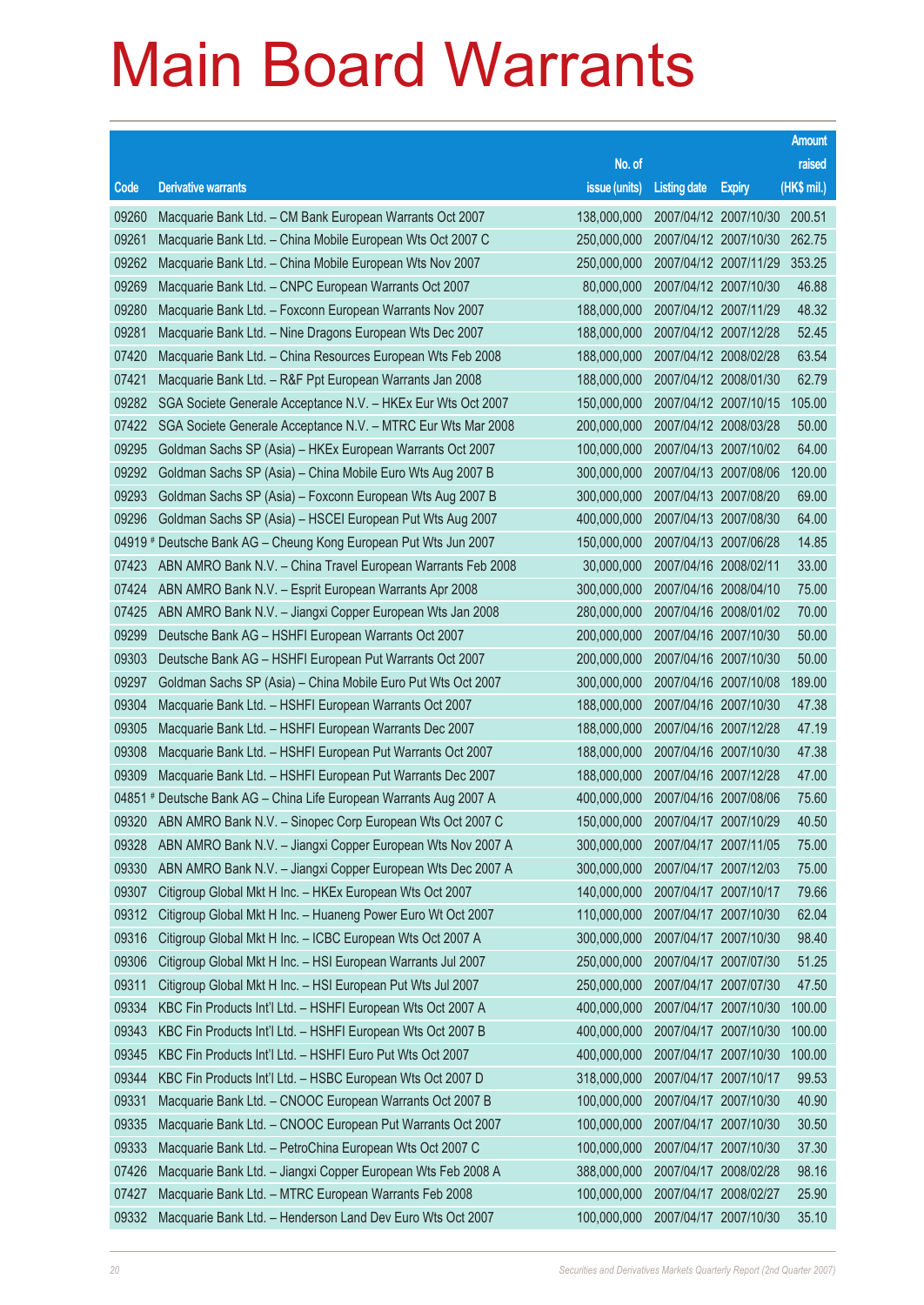|       |                                                                    |                                   |                       |                       | <b>Amount</b> |
|-------|--------------------------------------------------------------------|-----------------------------------|-----------------------|-----------------------|---------------|
|       |                                                                    | No. of                            |                       |                       | raised        |
| Code  | <b>Derivative warrants</b>                                         | issue (units)                     | <b>Listing date</b>   | <b>Expiry</b>         | $(HK$$ mil.)  |
|       | 04867 # Deutsche Bank AG - China Life European Warrants Nov 2007 A | 400,000,000                       |                       | 2007/04/17 2007/11/29 | 168.00        |
| 09361 | Citigroup Global Mkt H Inc. - Air China Euro Wts Nov 2007 A        | 100,000,000                       | 2007/04/18 2007/11/19 |                       | 78.70         |
| 09362 | Citigroup Global Mkt H Inc. - CNPC European Wts Nov 2007           | 150,000,000                       | 2007/04/18 2007/11/19 |                       | 57.90         |
| 09364 | Citigroup Global Mkt H Inc. - R&F Ppt European Wts Nov 2007        | 140,000,000                       | 2007/04/18 2007/11/29 |                       | 63.00         |
| 09366 | Credit Suisse - China Shenhua European Warrants Oct 2007           | 100,000,000                       | 2007/04/18 2007/10/18 |                       | 25.00         |
| 09367 | Credit Suisse - Ping An European Warrants Oct 2007                 | 100,000,000                       | 2007/04/18 2007/10/18 |                       | 45.00         |
| 09350 | Macquarie Bank Ltd. - BOCL European Warrants Nov 2007 C            | 250,000,000                       | 2007/04/18 2007/11/29 |                       | 66.00         |
| 09355 | Macquarie Bank Ltd. - BankComm European Warrants Oct 2007          | 250,000,000                       |                       | 2007/04/18 2007/10/30 | 123.00        |
| 09357 | Macquarie Bank Ltd. - BOCL European Put Warrants Nov 2007 D        | 200,000,000                       | 2007/04/18 2007/11/29 |                       | 50.40         |
| 09359 | Macquarie Bank Ltd. - BankComm European Put Wts Oct 2007           | 200,000,000                       | 2007/04/18 2007/10/30 |                       | 68.80         |
|       | 06136 # ABN AMRO Bank N.V. - Sinopec Corp European Wts Jun 2007 D  | 100,000,000                       | 2007/04/18 2007/06/28 |                       | 53.00         |
|       | 04852 # Deutsche Bank AG - China Life European Warrants Aug 2007 B | 500,000,000                       | 2007/04/18 2007/08/20 |                       | 108.50        |
| 09425 | ABN AMRO Bank N.V. - BOCL European Warrants Oct 2007 B             | 150,000,000                       | 2007/04/19 2007/10/22 |                       | 37.50         |
| 09427 | ABN AMRO Bank N.V. - BankComm European Warrants Nov 2007 C         | 88,000,000                        | 2007/04/19 2007/11/12 |                       | 61.60         |
| 09431 | ABN AMRO Bank N.V. - BankComm European Warrants Oct 2007 A         | 88,000,000                        | 2007/04/19 2007/10/22 |                       | 78.32         |
| 09434 | ABN AMRO Bank N.V. - CC Bank European Warrants Oct 2007 A          | 150,000,000                       | 2007/04/19 2007/10/22 |                       | 46.50         |
| 09436 | ABN AMRO Bank N.V. - CC Bank European Warrants Oct 2007 B          | 150,000,000                       | 2007/04/19 2007/10/30 |                       | 40.50         |
| 09419 | ABN AMRO Bank N.V. - Ping An European Warrants Nov 2007 A          | 138,000,000                       | 2007/04/19 2007/11/12 |                       | 41.40         |
| 09420 | ABN AMRO Bank N.V. - Ping An European Warrants Oct 2007            | 138,000,000                       | 2007/04/19 2007/10/25 |                       | 67.62         |
| 09421 | ABN AMRO Bank N.V. - China Life European Warrants Oct 2007 B       | 188,000,000                       | 2007/04/19 2007/10/29 |                       | 47.00         |
| 09422 | ABN AMRO Bank N.V. - China Life European Warrants Nov 2007 A       | 188,000,000                       | 2007/04/19 2007/11/19 |                       | 50.76         |
| 09423 | ABN AMRO Bank N.V. - China Life European Warrants Oct 2007 C       | 188,000,000                       | 2007/04/19 2007/10/29 |                       | 62.04         |
| 09417 | ABN AMRO Bank N.V. - Sinopec Corp European Wts Oct 2007 D          | 100,000,000                       | 2007/04/19 2007/10/30 |                       | 27.00         |
| 09379 | Calyon Fin P (G) Ltd. - CC Bank European Warrants Aug 2007         | 150,000,000                       | 2007/04/19 2007/08/27 |                       | 79.50         |
| 09381 | Calyon Fin P (G) Ltd. - CC Bank European Warrants Oct 2007 B       | 150,000,000                       | 2007/04/19 2007/10/22 |                       | 63.00         |
| 07429 | Credit Suisse - Ch Comm Cons European Warrants Oct 2008            | 200,000,000                       | 2007/04/19 2008/10/17 |                       | 50.00         |
| 09418 | Credit Suisse - Foxconn European Warrants Nov 2007                 | 100,000,000 2007/04/19 2007/11/30 |                       |                       | 40.00         |
| 09386 | Deutsche Bank AG - China Life European Warrants Nov 2007 B         | 200,000,000                       | 2007/04/19 2007/11/05 |                       | 58.00         |
| 09392 | Deutsche Bank AG - China Life European Warrants Dec 2007 A         | 200,000,000                       | 2007/04/19 2007/12/10 |                       | 52.00         |
| 09394 | Deutsche Bank AG - China Life European Put Warrants Oct 2007       | 200,000,000                       | 2007/04/19 2007/10/22 |                       | 62.00         |
| 09395 | Deutsche Bank AG - China Life European Put Warrants Nov 2007       | 200,000,000                       |                       | 2007/04/19 2007/11/19 | 50.00         |
| 09396 | Deutsche Bank AG - China Mobile European Warrants Oct 2007 D       | 200,000,000                       |                       | 2007/04/19 2007/10/23 | 104.00        |
| 09397 | Deutsche Bank AG - Sinopec Corp European Warrants Sep 2007         | 200,000,000                       |                       | 2007/04/19 2007/09/03 | 128.00        |
| 09437 | Goldman Sachs SP (Asia) - Foxconn European Warrants Sep 2007       | 300,000,000                       | 2007/04/19 2007/09/10 |                       | 75.00         |
| 09378 | Macquarie Bank Ltd. - HSBC European Warrants Nov 2007 A            | 250,000,000                       |                       | 2007/04/19 2007/11/29 | 83.75         |
| 09377 | Macquarie Bank Ltd. - China Mobile European Put Wts Oct 2007       | 200,000,000                       | 2007/04/19 2007/10/30 |                       | 90.00         |
| 09372 | Macquarie Bank Ltd. - Ping An European Warrants Oct 2007           | 200,000,000                       |                       | 2007/04/19 2007/10/30 | 82.00         |
| 09373 | Macquarie Bank Ltd. - Huaneng Power European Wts Oct 2007          | 100,000,000                       | 2007/04/19 2007/10/30 |                       | 37.20         |
| 09374 | Macquarie Bank Ltd. - China Tel European Warrants Oct 2007         | 250,000,000                       |                       | 2007/04/19 2007/10/30 | 72.00         |
| 09375 | Macquarie Bank Ltd. - PetroChina European Put Wts Nov 2007 A       | 100,000,000                       | 2007/04/19 2007/11/29 |                       | 63.50         |
| 09376 | Macquarie Bank Ltd. - Ping An European Put Warrants Oct 2007       | 150,000,000                       | 2007/04/19 2007/10/30 |                       | 45.00         |
| 09398 | SGA Societe Generale Acceptance N.V. - BOCom Eur Wt Oct 2007       | 50,000,000                        | 2007/04/19 2007/10/29 |                       | 41.00         |
| 09400 | SGA Societe Generale Acceptance N.V. - CCB Eur Wt Aug 2007 C       | 200,000,000                       |                       | 2007/04/19 2007/08/28 | 49.00         |
| 09402 | SGA Societe Generale Acceptance N.V. - CCB Euro Wts Oct 2007       | 200,000,000                       | 2007/04/19 2007/10/29 |                       | 75.00         |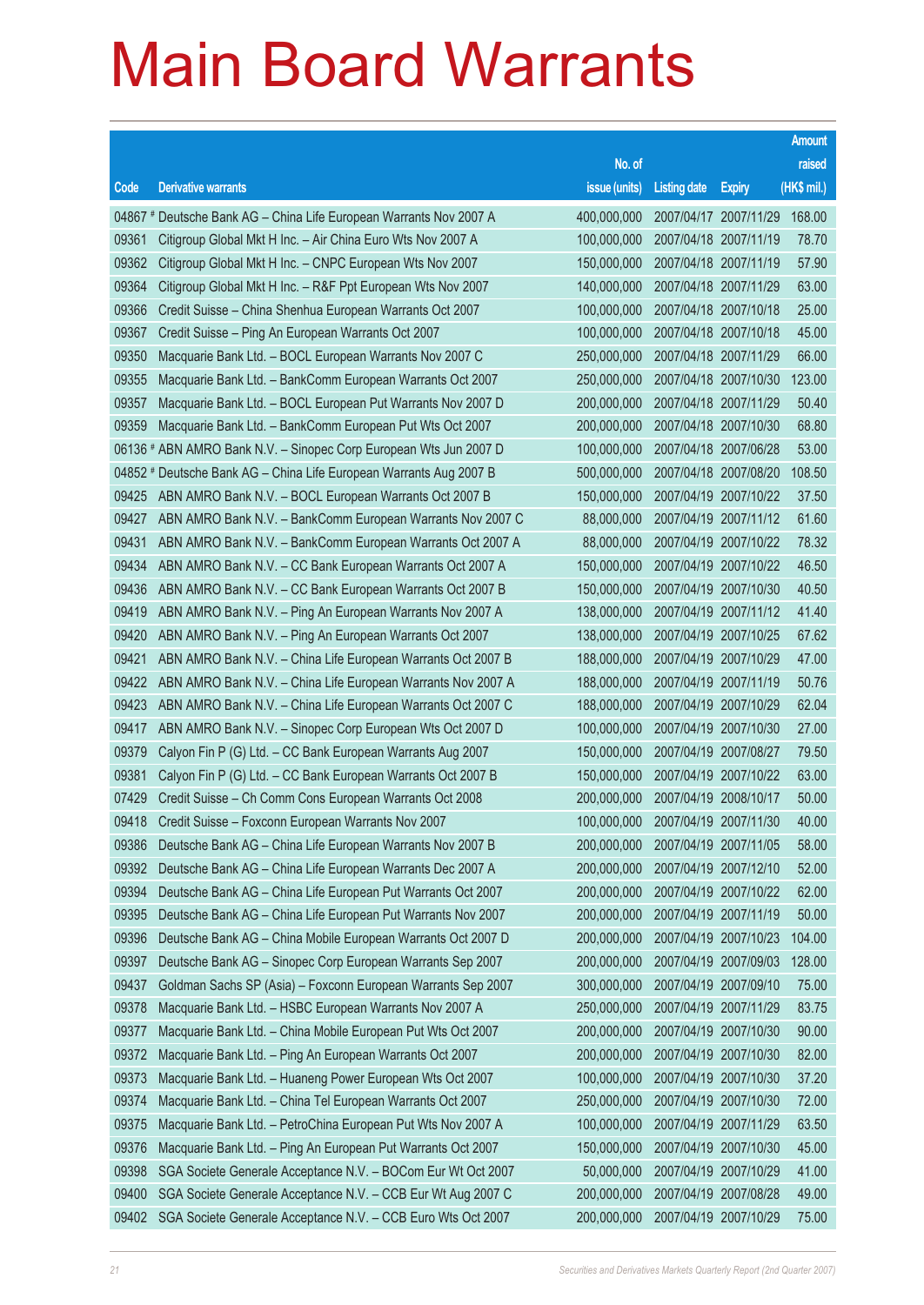|       |                                                                      |                                   |                       |                       | <b>Amount</b> |
|-------|----------------------------------------------------------------------|-----------------------------------|-----------------------|-----------------------|---------------|
|       |                                                                      | No. of                            |                       |                       | raised        |
| Code  | <b>Derivative warrants</b>                                           | issue (units)                     | <b>Listing date</b>   | <b>Expiry</b>         | (HK\$ mil.)   |
| 09399 | SGA Societe Generale Acceptance N.V. - CCCCL Eur Wt Nov 2007         | 50,000,000                        |                       | 2007/04/19 2007/11/05 | 45.50         |
| 09403 | SGA Societe Generale Acceptance N.V. - CNOOC Eur Wt Aug 07 C         | 100,000,000                       | 2007/04/19 2007/08/01 |                       | 26.00         |
| 09416 | SGA Societe Generale Acceptance N.V. - HWL Eur Wt Aug 2007 B         | 200,000,000                       | 2007/04/19 2007/08/01 |                       | 52.00         |
| 09370 | UBS AG - Datang European Warrants Nov 2007                           | 200,000,000                       | 2007/04/19 2007/11/12 |                       | 194.00        |
| 09371 | UBS AG - Huaneng Power European Warrants Nov 2007                    | 200,000,000                       |                       | 2007/04/19 2007/11/12 | 148.00        |
| 07428 | UBS AG - Jiangxi Copper European Warrants Mar 2008 B                 | 200,000,000                       | 2007/04/19 2008/03/17 |                       | 50.00         |
|       | 06010 # KBC Fin Products Int'l Ltd. - BOCL European Wts Aug 2007 B   | 400,000,000                       |                       | 2007/04/19 2007/08/10 | 95.60         |
|       | 07888 # SGA Societe Generale Acceptance N.V. - CLife Eur Wt Jul 07 D | 500,000,000                       | 2007/04/19 2007/07/30 |                       | 122.50        |
| 09439 | Deutsche Bank AG - HSI European Warrants Oct 2007 A                  | 200,000,000                       |                       | 2007/04/20 2007/10/30 | 50.00         |
| 09440 | Deutsche Bank AG - HSI European Warrants Oct 2007 B                  | 200,000,000                       |                       | 2007/04/20 2007/10/30 | 50.00         |
| 09441 | Deutsche Bank AG - HSI European Put Warrants Oct 2007 C              | 200,000,000                       |                       | 2007/04/20 2007/10/30 | 50.00         |
| 09444 | Deutsche Bank AG - HSI European Put Warrants Oct 2007 D              | 200,000,000                       | 2007/04/20 2007/10/30 |                       | 51.00         |
| 09458 | Goldman Sachs SP (Asia) - CM Bank European Put Wts Oct 2007          | 300,000,000                       |                       | 2007/04/20 2007/10/02 | 45.00         |
| 09459 | KBC Fin Products Int'l Ltd. - China Life Euro Wts Oct 2007 B         | 300,000,000                       |                       | 2007/04/20 2007/10/22 | 99.00         |
| 09460 | KBC Fin Products Int'l Ltd. - China Life Euro Wts Nov 2007 B         | 380,000,000                       |                       | 2007/04/20 2007/11/05 | 98.80         |
| 09446 | SGA Societe Generale Acceptance N.V. - CLife Eur Wt Nov 07 B         | 500,000,000                       | 2007/04/20 2007/11/05 |                       | 140.00        |
| 09448 | SGA Societe Generale Acceptance N.V. - SH PC Eur Wt Nov 2007         | 50,000,000                        |                       | 2007/04/20 2007/11/26 | 42.00         |
| 09451 | UBS AG - China Tel European Warrants Nov 2007                        | 200,000,000                       |                       | 2007/04/20 2007/11/19 | 60.00         |
| 09450 | UBS AG - Sinopec Corp European Warrants Nov 2007                     | 200,000,000                       |                       | 2007/04/20 2007/11/19 | 102.00        |
| 09453 | UBS AG - HKEx European Warrants Nov 2007 B                           | 200,000,000                       | 2007/04/20 2007/11/19 |                       | 116.00        |
| 09454 | UBS AG - PetroChina European Warrants Nov 2007 A                     | 200,000,000                       |                       | 2007/04/20 2007/11/19 | 116.00        |
| 07430 | UBS AG - Zijin Mining European Warrants Mar 2008                     | 200,000,000                       |                       | 2007/04/20 2008/03/25 | 160.00        |
| 09449 | UBS AG - HSI European Warrants Nov 2007 A                            | 200,000,000                       |                       | 2007/04/20 2007/11/29 | 50.00         |
| 09455 | UBS AG - HSI European Put Warrants Nov 2007 C                        | 200,000,000                       | 2007/04/20 2007/11/29 |                       | 50.00         |
|       | 03424 # ABN AMRO Bank N.V. - China Life European Warrants Jul 2007 C | 200,000,000                       |                       | 2007/04/20 2007/07/10 | 43.60         |
|       | 07628 # Deutsche Bank AG - Ch Comm Cons European Warrants Jul 2007   | 400.000.000                       | 2007/04/20 2007/07/30 |                       | 42.80         |
|       | 09541 ABN AMRO Bank N.V. - BOCL European Warrants Dec 2007 A         | 150,000,000 2007/04/23 2007/12/03 |                       |                       | 37.50         |
| 09544 | ABN AMRO Bank N.V. - BankComm European Warrants Oct 2007 B           | 88,000,000                        | 2007/04/23 2007/10/30 |                       | 82.72         |
| 09545 | ABN AMRO Bank N.V. - BankComm European Warrants Oct 2007 C           | 88,000,000                        |                       | 2007/04/23 2007/10/30 | 52.80         |
| 09542 | ABN AMRO Bank N.V. - China Tel European Warrants Oct 2007 C          | 88,000,000                        | 2007/04/23 2007/10/30 |                       | 33.44         |
| 09536 | ABN AMRO Bank N.V. - China Life European Warrants Nov 2007 B         | 188,000,000                       |                       | 2007/04/23 2007/11/26 | 47.00         |
| 09539 | ABN AMRO Bank N.V. - China Life European Put Wts Nov 2007 C          | 188,000,000                       |                       | 2007/04/23 2007/11/05 | 47.00         |
| 09540 | ABN AMRO Bank N.V. - China Life European Put Wts Nov 2007 D          | 188,000,000                       |                       | 2007/04/23 2007/11/12 | 60.16         |
| 09513 | BOCI Asia Ltd. - CC Bank European Warrants Nov 2007                  | 80,000,000                        |                       | 2007/04/23 2007/11/28 | 28.00         |
| 09515 | BOCI Asia Ltd. - Foxconn European Warrants Oct 2007                  | 100,000,000                       | 2007/04/23 2007/10/31 |                       | 36.00         |
| 09519 | Macquarie Bank Ltd. - CC Bank European Warrants Oct 2007             | 300,000,000                       |                       | 2007/04/23 2007/10/30 | 78.60         |
| 09525 | Macquarie Bank Ltd. - CC Bank European Put Warrants Oct 2007         | 200,000,000                       |                       | 2007/04/23 2007/10/30 | 70.00         |
| 09520 | CC Rabobank B.A. - BankComm European Warrants Oct 2007               | 150,000,000                       |                       | 2007/04/23 2007/10/30 | 133.50        |
| 09521 | CC Rabobank B.A. - Sinopec Corp European Warrants Oct 2007           | 150,000,000                       |                       | 2007/04/23 2007/10/30 | 114.00        |
| 09526 | CC Rabobank B.A. - Sinopec Corp European Warrants Dec 2007 A         | 150,000,000                       |                       | 2007/04/23 2007/12/10 | 106.50        |
| 09527 | CC Rabobank B.A. - Foxconn European Warrants Nov 2007                | 150,000,000                       |                       | 2007/04/23 2007/11/28 | 57.00         |
| 09528 | CC Rabobank B.A. - PetroChina European Warrants Nov 2007             | 150,000,000                       |                       | 2007/04/23 2007/11/15 | 129.00        |
| 09529 | CC Rabobank B.A. - Ping An European Warrants Nov 2007                | 150,000,000                       |                       | 2007/04/23 2007/11/20 | 103.50        |
| 09473 | SGA Societe Generale Acceptance N.V. - HSBC Eu Wt Oct 2007 D         | 300,000,000                       |                       | 2007/04/23 2007/10/29 | 195.00        |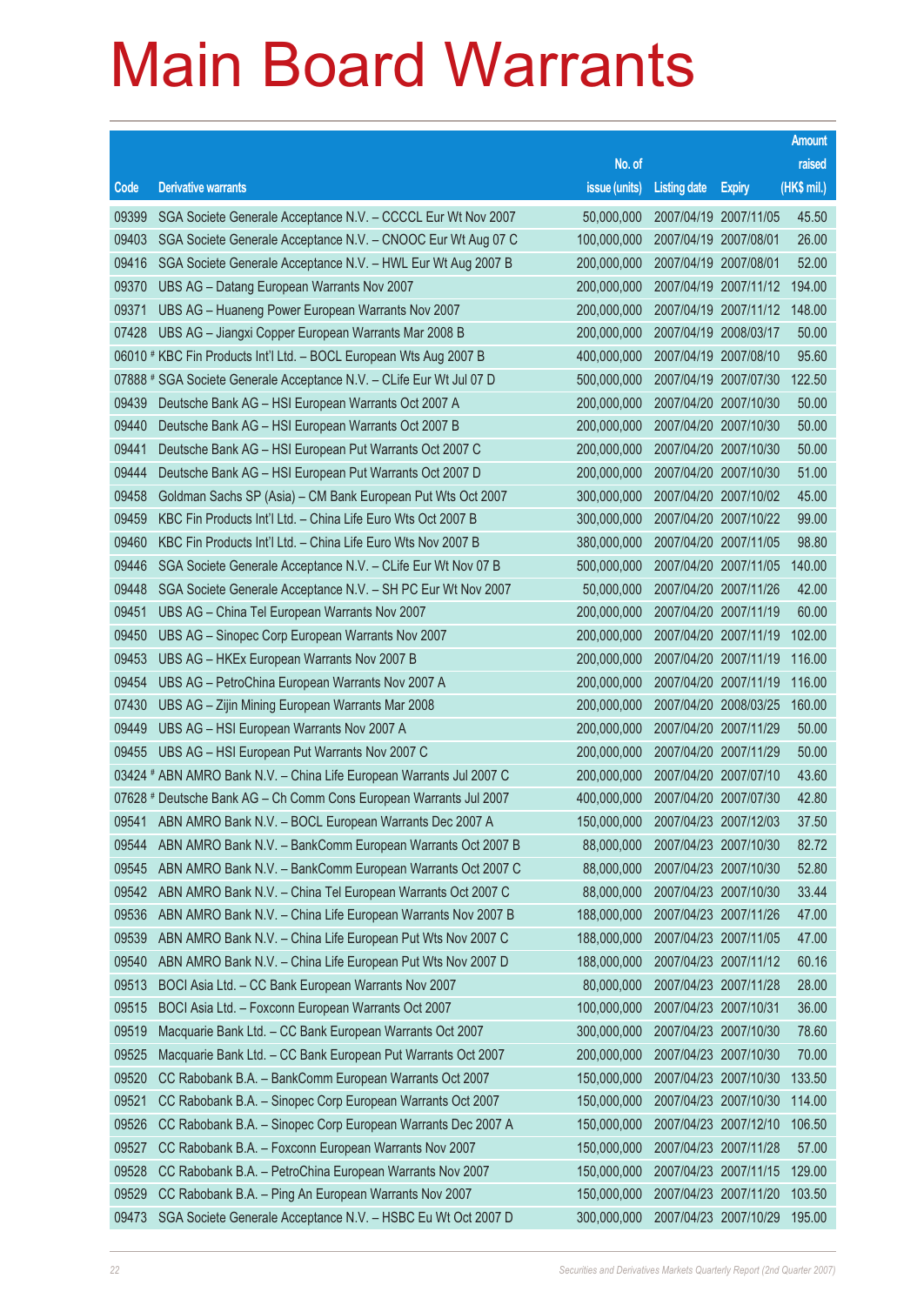|       |                                                                      |                                          |                       |                       | <b>Amount</b> |
|-------|----------------------------------------------------------------------|------------------------------------------|-----------------------|-----------------------|---------------|
|       |                                                                      | No. of                                   |                       |                       | raised        |
| Code  | <b>Derivative warrants</b>                                           | issue (units)                            | <b>Listing date</b>   | <b>Expiry</b>         | (HK\$ mil.)   |
| 09479 | SGA Societe Generale Acceptance N.V. - HSBC Eu Wt Nov 2007 C         | 300,000,000                              |                       | 2007/04/23 2007/11/28 | 138.00        |
| 09480 | SGA Societe Generale Acceptance N.V. - HSBC Eu Put Wt Oct 07E        | 300,000,000                              |                       | 2007/04/23 2007/10/29 | 123.00        |
| 09511 | SGA Societe Generale Acceptance N.V. - HSBC Eu Put Wt Nov 07E        | 300,000,000                              |                       | 2007/04/23 2007/11/28 | 115.50        |
| 09468 | SGA Societe Generale Acceptance N.V. - HSI Eur Wt Oct 2007 A         | 500,000,000                              |                       | 2007/04/23 2007/10/30 | 125.00        |
| 09471 | SGA Societe Generale Acceptance N.V. - HSI Eur Wt Oct 2007 B         | 500,000,000                              |                       | 2007/04/23 2007/10/30 | 125.00        |
| 09472 | SGA Societe Generale Acceptance N.V. - HSI Eu Put Wt Oct 07F         | 500,000,000                              |                       | 2007/04/23 2007/10/30 | 125.00        |
|       | 04975 # BNP Paribas Arbit Issu B.V. - BOCL European Wts Aug 2007     | 200,000,000                              |                       | 2007/04/23 2007/08/20 | 32.60         |
|       | 03564 # Deutsche Bank AG - China Life European Warrants Aug 2007 C   | 400,000,000                              |                       | 2007/04/23 2007/08/30 | 65.20         |
|       | 03537 # Deutsche Bank AG - China Life European Put Warrants Aug 2007 | 200,000,000                              |                       | 2007/04/23 2007/08/30 | 16.00         |
| 09565 | Goldman Sachs SP (Asia) - CM Bank European Warrants Oct 2007         | 300,000,000                              |                       | 2007/04/24 2007/10/29 | 75.00         |
| 09563 | Goldman Sachs SP (Asia) - Ch Comm Cons European Wts Oct 2007         | 300,000,000                              |                       | 2007/04/24 2007/10/29 | 45.00         |
| 09552 | KBC Fin Products Int'l Ltd. - HSI European Wts Oct 2007 A            | 368,000,000                              |                       | 2007/04/24 2007/10/30 | 97.89         |
| 09553 | KBC Fin Products Int'l Ltd. - HSI European Wts Oct 2007 B            | 380,000,000                              |                       | 2007/04/24 2007/10/30 | 98.42         |
| 09554 | Macquarie Bank Ltd. - Ping An European Warrants Nov 2007             | 200,000,000                              |                       | 2007/04/24 2007/11/29 | 77.00         |
| 09558 | Macquarie Bank Ltd. - Ping An European Put Warrants Nov 2007         | 150,000,000                              |                       | 2007/04/24 2007/11/29 | 47.55         |
| 09562 | Macquarie Bank Ltd. - BankComm European Put Wts Nov 2007             | 150,000,000                              |                       | 2007/04/24 2007/11/29 | 67.20         |
|       | 07575 # ABN AMRO Bank N.V. - ICBC European Warrants Aug 2007 D       | 100,000,000                              |                       | 2007/04/24 2007/08/01 | 20.50         |
|       | 07770 # Deutsche Bank AG - HSI European Put Warrants Sep 2007 D      | 400,000,000                              |                       | 2007/04/24 2007/09/27 | 56.00         |
|       | 06041 # KBC Fin Products Int'l Ltd. - ICBC European Wts Jul 2007 B   | 762,000,000                              |                       | 2007/04/24 2007/07/16 | 198.12        |
|       | 06067 # UBS AG - BOCL European Warrants Jun 2007                     | 400,000,000                              |                       | 2007/04/24 2007/06/11 | 70.40         |
| 09588 | ABN AMRO Bank N.V. - CC Bank European Warrants Nov 2007 A            | 138,000,000                              |                       | 2007/04/25 2007/11/19 | 35.88         |
| 09589 | ABN AMRO Bank N.V. - CC Bank European Warrants Dec 2007 A            | 138,000,000                              |                       | 2007/04/25 2007/12/10 | 34.50         |
| 09593 | ABN AMRO Bank N.V. - ICBC European Warrants Nov 2007 A               | 148,000,000                              |                       | 2007/04/25 2007/11/05 | 37.00         |
| 09600 | ABN AMRO Bank N.V. - ICBC European Warrants Dec 2007 A               | 148,000,000                              |                       | 2007/04/25 2007/12/10 | 37.00         |
| 09601 | ABN AMRO Bank N.V. - Jiangxi Copper European Wts Nov 2007 B          | 300,000,000                              |                       | 2007/04/25 2007/11/05 | 75.00         |
| 09572 | BNP Paribas Arbit Issu B.V. - Ch Mobile Euro Wts Oct 2007 E          | 300,000,000                              |                       | 2007/04/25 2007/10/30 | 201.00        |
| 09570 | BNP Paribas Arbit Issu B.V. - HSI European Wts Oct 2007 A            | 400,000,000 2007/04/25 2007/10/30 104.00 |                       |                       |               |
| 09571 | BNP Paribas Arbit Issu B.V. - HSI European Wts Oct 2007 B            | 400,000,000                              |                       | 2007/04/25 2007/10/30 | 100.00        |
| 09575 | BNP Paribas Arbit Issu B.V. - HSI European Put Wts Oct 2007          | 400,000,000                              |                       | 2007/04/25 2007/10/30 | 100.00        |
| 09576 | Deutsche Bank AG - CC Bank European Warrants Sep 2007 B              | 200,000,000                              |                       | 2007/04/25 2007/09/24 | 66.00         |
| 09577 | Deutsche Bank AG - CC Bank European Warrants Oct 2007 B              | 200,000,000                              |                       | 2007/04/25 2007/10/03 | 52.00         |
| 07431 | Fortis Bank S.A./N.V. - China Life European Wts Oct 2008             | 138,000,000                              |                       | 2007/04/25 2008/10/06 | 34.50         |
| 07432 | Fortis Bank S.A./N.V. - China Tel European Warrants Aug 2008         | 100,000,000                              |                       | 2007/04/25 2008/08/08 | 53.80         |
| 09578 | Fortis Bank S.A./N.V. - Foxconn European Warrants Dec 2007           | 160,000,000                              | 2007/04/25 2007/12/31 |                       | 51.04         |
| 09586 | Fortis Bank S.A./N.V. - PICC P&C European Warrants Dec 2007          | 80,000,000                               |                       | 2007/04/25 2007/12/31 | 63.60         |
| 09604 | KBC Fin Products Int'l Ltd. - ICBC European Wts Nov 2007 B           | 400,000,000                              |                       | 2007/04/25 2007/11/05 | 100.00        |
| 09603 | KBC Fin Products Int'l Ltd. - ICBC European Wts Oct 2007 D           | 288,000,000                              |                       | 2007/04/25 2007/10/25 | 97.92         |
| 09602 | KBC Fin Products Int'l Ltd. - ICBC European Wts Oct 2007 C           | 228,000,000                              |                       | 2007/04/25 2007/10/25 | 98.04         |
| 09566 | SGA Societe Generale Acceptance N.V. - CCoal Eur Wt Dec 07 A         | 50,000,000                               |                       | 2007/04/25 2007/12/03 | 72.50         |
| 09567 | SGA Societe Generale Acceptance N.V. - CMB Euro Wts Nov 2007         | 150,000,000                              |                       | 2007/04/25 2007/11/05 | 39.00         |
| 09568 | SGA Societe Generale Acceptance N.V. - CTel Eu Wt Nov 2007 A         | 100,000,000                              |                       | 2007/04/25 2007/11/12 | 41.00         |
| 09569 | SGA Societe Generale Acceptance N.V. - HSBC Eu Wt Nov 2007 D         | 300,000,000                              |                       | 2007/04/25 2007/11/05 | 141.00        |
|       | 07968 # SGA Societe Generale Acceptance N.V. - ICBC Eu Wt Aug 2007 C | 200,000,000                              |                       | 2007/04/25 2007/08/14 | 51.00         |
|       | 07887 # UBS AG - China Life European Warrants Aug 2007 C             | 500,000,000                              |                       | 2007/04/25 2007/08/06 | 109.00        |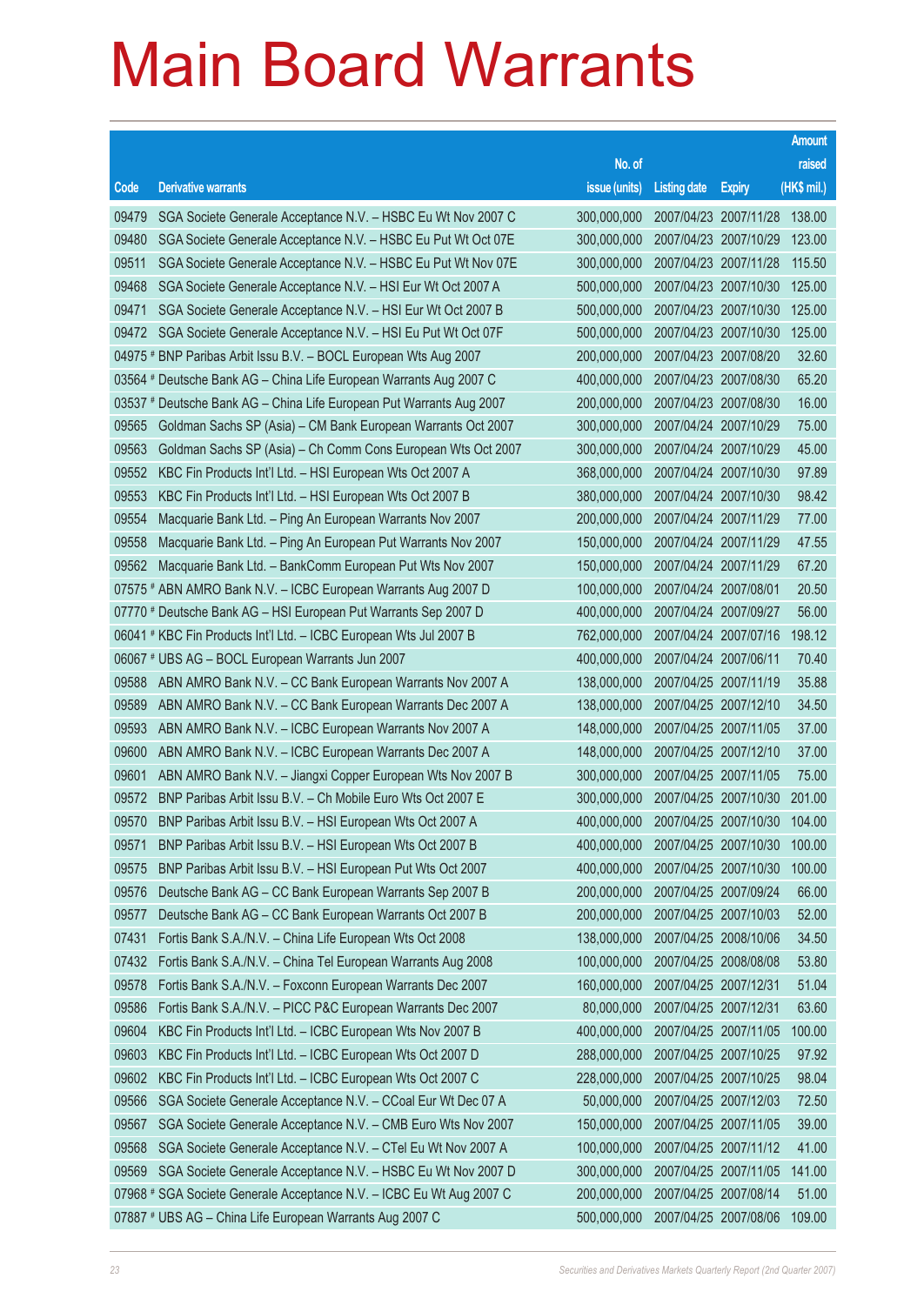| No. of<br>raised<br>(HK\$ mil.)<br><b>Derivative warrants</b><br>issue (units)<br>Code<br><b>Listing date</b><br><b>Expiry</b><br>09621<br>BNP Paribas Arbit Issu B.V. - HSBC European Wts Oct 2007 B<br>2007/04/26 2007/10/29<br>65.00<br>250,000,000<br>72.00<br>09622<br>BNP Paribas Arbit Issu B.V. - HSBC European Wts Dec 2007 A<br>150,000,000<br>2007/04/26 2007/12/24<br>09623<br>2007/04/26 2007/12/24<br>40.50<br>BNP Paribas Arbit Issu B.V. - HSBC European Wts Dec 2007 B<br>150,000,000<br>09624<br>2007/04/26 2007/10/29<br>37.50<br>Calyon Fin P (G) Ltd. - China Life European Wts Oct 2007 C<br>150,000,000<br>09626<br>2007/04/26 2007/12/03<br>53.25<br>Calyon Fin P (G) Ltd. - Foxconn European Warrants Dec 2007 B<br>150,000,000<br>54.60<br>09627<br>Calyon Fin P (G) Ltd. - HSBC European Warrants Oct 2007 B<br>150,000,000<br>2007/04/26 2007/10/29<br>09631<br>2007/04/26 2007/10/30<br>80.29<br>Citigroup Global Mkt H Inc. - BOCL European Wts Oct 2007<br>185,000,000<br>09633<br>2007/04/26 2007/11/29<br>81.00<br>Citigroup Global Mkt H Inc. - BOCL European Wts Nov 2007<br>300,000,000<br>09636<br>2007/04/26 2007/10/30<br>82.57<br>Citigroup Global Mkt H Inc. - CC Bank European Wts Oct 2007<br>230,000,000<br>09637<br>81.45<br>Citigroup Global Mkt H Inc. - ICBC European Wts Oct 2007 B<br>150,000,000<br>2007/04/26 2007/10/30<br>09639<br>2007/04/26 2007/11/29<br>80.92<br>Citigroup Global Mkt H Inc. - ICBC European Wts Nov 2007<br>280,000,000<br>09640<br>2007/04/26 2007/10/30<br>79.05<br>Citigroup Global Mkt H Inc. - Ping An European Wts Oct 2007<br>170,000,000<br>09641<br>2007/04/26 2007/11/29<br>81.90<br>Citigroup Global Mkt H Inc. - Ping An European Wts Nov 2007<br>210,000,000<br>09644<br>100.00<br>KBC Fin Products Int'l Ltd. - HSI Euro Put Wts Oct 2007 C<br>400,000,000<br>2007/04/26 2007/10/30<br>09645<br>KBC Fin Products Int'l Ltd. - HSI Euro Put Wts Oct 2007 D<br>2007/04/26 2007/10/30<br>100.00<br>400,000,000<br>2007/04/26 2007/10/30<br>50.00<br>09605<br>SGA Societe Generale Acceptance N.V. - HSCEI Eur Wt Oct 2007<br>200,000,000<br>2007/04/26 2007/10/30<br>50.00<br>09614<br>SGA Societe Generale Acceptance N.V. - HSCEI Eu Put Wt Oct07<br>200,000,000<br>100.00<br>09615<br>SGA Societe Generale Acceptance N.V. - HSI Eur Wt Sep 2007 J<br>500,000,000<br>2007/04/26 2007/09/27<br>2007/04/26 2007/10/30<br>125.00<br>09618<br>SGA Societe Generale Acceptance N.V. - HSI Eur Wt Oct 2007 C<br>500,000,000<br>2007/04/26 2007/09/27<br>120.00<br>09619<br>SGA Societe Generale Acceptance N.V. - HSI Eu Put Wt Sep 07 K<br>500,000,000<br>2007/04/26 2008/07/08<br>40.00<br>07510 # Fortis Bank S.A./N.V. – China Life European Wts Jul 2008<br>160,000,000<br>90.99<br>03558 # KBC Fin Products Int'l Ltd. - ICBC European Wts Aug 2007 D<br>752,000,000<br>2007/04/27 2007/08/01<br>09686<br>2007/04/27 2007/11/12<br>60.90<br>Calyon Fin P (G) Ltd. - Hutchison European Warrants Nov 2007<br>150,000,000<br>09695<br>64.50<br>Calyon Fin P (G) Ltd. - ICBC European Warrants Oct 2007<br>150,000,000<br>2007/04/27 2007/10/29<br>09696<br>23.55<br>Calyon Fin P (G) Ltd. - Ch Comm Cons European Wts Dec 2007<br>150,000,000<br>2007/04/27 2007/12/03<br>2007/04/27 2008/12/31<br>64.46<br>07433<br>Fortis Bank S.A./N.V. - CM Bank European Warrants Dec 2008<br>220,000,000<br>480,000,000 2007/04/27 2008/08/08<br>07434<br>153.60<br>Fortis Bank S.A./N.V. – Jiangxi Copper European Wts Aug 2008<br>Macquarie Bank Ltd. - HSCEI European Warrants Oct 2007 A<br>2007/04/27 2007/10/30<br>72.29<br>09676<br>288,000,000<br>09683<br>Macquarie Bank Ltd. - HSCEI European Warrants Oct 2007 B<br>288,000,000<br>2007/04/27 2007/10/30<br>72.00<br>09685<br>Macquarie Bank Ltd. - HSCEI European Put Warrants Sep 2007 G<br>288,000,000<br>2007/04/27 2007/09/27<br>49.82<br>09648<br>Macquarie Bank Ltd. - HSI European Warrants Oct 2007 A<br>97.00<br>388,000,000<br>2007/04/27 2007/10/30<br>98.16<br>09649<br>Macquarie Bank Ltd. - HSI European Warrants Oct 2007 B<br>388,000,000<br>2007/04/27 2007/10/30<br>09651<br>2007/04/27 2007/10/30<br>97.00<br>Macquarie Bank Ltd. - HSI European Put Warrants Oct 2007 C<br>388,000,000<br>09667<br>97.39<br>Macquarie Bank Ltd. - HSI European Put Warrants Oct 2007 D<br>388,000,000<br>2007/04/27 2007/10/30 |
|-----------------------------------------------------------------------------------------------------------------------------------------------------------------------------------------------------------------------------------------------------------------------------------------------------------------------------------------------------------------------------------------------------------------------------------------------------------------------------------------------------------------------------------------------------------------------------------------------------------------------------------------------------------------------------------------------------------------------------------------------------------------------------------------------------------------------------------------------------------------------------------------------------------------------------------------------------------------------------------------------------------------------------------------------------------------------------------------------------------------------------------------------------------------------------------------------------------------------------------------------------------------------------------------------------------------------------------------------------------------------------------------------------------------------------------------------------------------------------------------------------------------------------------------------------------------------------------------------------------------------------------------------------------------------------------------------------------------------------------------------------------------------------------------------------------------------------------------------------------------------------------------------------------------------------------------------------------------------------------------------------------------------------------------------------------------------------------------------------------------------------------------------------------------------------------------------------------------------------------------------------------------------------------------------------------------------------------------------------------------------------------------------------------------------------------------------------------------------------------------------------------------------------------------------------------------------------------------------------------------------------------------------------------------------------------------------------------------------------------------------------------------------------------------------------------------------------------------------------------------------------------------------------------------------------------------------------------------------------------------------------------------------------------------------------------------------------------------------------------------------------------------------------------------------------------------------------------------------------------------------------------------------------------------------------------------------------------------------------------------------------------------------------------------------------------------------------------------------------------------------------------------------------------------------------------------------------------------------------------------------------------------------------------------------------------------------------------------------------------------------------------------------------------------------------------------------------------------------------------------------------------------------------------------------------------------------------------------------------------------------------------------------------------------------------------------------------------------------------------------------------------------------------------------------------------------------------------------------------------------------------------------------------------------------------------------------------------------------------------------------------|
|                                                                                                                                                                                                                                                                                                                                                                                                                                                                                                                                                                                                                                                                                                                                                                                                                                                                                                                                                                                                                                                                                                                                                                                                                                                                                                                                                                                                                                                                                                                                                                                                                                                                                                                                                                                                                                                                                                                                                                                                                                                                                                                                                                                                                                                                                                                                                                                                                                                                                                                                                                                                                                                                                                                                                                                                                                                                                                                                                                                                                                                                                                                                                                                                                                                                                                                                                                                                                                                                                                                                                                                                                                                                                                                                                                                                                                                                                                                                                                                                                                                                                                                                                                                                                                                                                                                                                                             |
|                                                                                                                                                                                                                                                                                                                                                                                                                                                                                                                                                                                                                                                                                                                                                                                                                                                                                                                                                                                                                                                                                                                                                                                                                                                                                                                                                                                                                                                                                                                                                                                                                                                                                                                                                                                                                                                                                                                                                                                                                                                                                                                                                                                                                                                                                                                                                                                                                                                                                                                                                                                                                                                                                                                                                                                                                                                                                                                                                                                                                                                                                                                                                                                                                                                                                                                                                                                                                                                                                                                                                                                                                                                                                                                                                                                                                                                                                                                                                                                                                                                                                                                                                                                                                                                                                                                                                                             |
|                                                                                                                                                                                                                                                                                                                                                                                                                                                                                                                                                                                                                                                                                                                                                                                                                                                                                                                                                                                                                                                                                                                                                                                                                                                                                                                                                                                                                                                                                                                                                                                                                                                                                                                                                                                                                                                                                                                                                                                                                                                                                                                                                                                                                                                                                                                                                                                                                                                                                                                                                                                                                                                                                                                                                                                                                                                                                                                                                                                                                                                                                                                                                                                                                                                                                                                                                                                                                                                                                                                                                                                                                                                                                                                                                                                                                                                                                                                                                                                                                                                                                                                                                                                                                                                                                                                                                                             |
|                                                                                                                                                                                                                                                                                                                                                                                                                                                                                                                                                                                                                                                                                                                                                                                                                                                                                                                                                                                                                                                                                                                                                                                                                                                                                                                                                                                                                                                                                                                                                                                                                                                                                                                                                                                                                                                                                                                                                                                                                                                                                                                                                                                                                                                                                                                                                                                                                                                                                                                                                                                                                                                                                                                                                                                                                                                                                                                                                                                                                                                                                                                                                                                                                                                                                                                                                                                                                                                                                                                                                                                                                                                                                                                                                                                                                                                                                                                                                                                                                                                                                                                                                                                                                                                                                                                                                                             |
|                                                                                                                                                                                                                                                                                                                                                                                                                                                                                                                                                                                                                                                                                                                                                                                                                                                                                                                                                                                                                                                                                                                                                                                                                                                                                                                                                                                                                                                                                                                                                                                                                                                                                                                                                                                                                                                                                                                                                                                                                                                                                                                                                                                                                                                                                                                                                                                                                                                                                                                                                                                                                                                                                                                                                                                                                                                                                                                                                                                                                                                                                                                                                                                                                                                                                                                                                                                                                                                                                                                                                                                                                                                                                                                                                                                                                                                                                                                                                                                                                                                                                                                                                                                                                                                                                                                                                                             |
|                                                                                                                                                                                                                                                                                                                                                                                                                                                                                                                                                                                                                                                                                                                                                                                                                                                                                                                                                                                                                                                                                                                                                                                                                                                                                                                                                                                                                                                                                                                                                                                                                                                                                                                                                                                                                                                                                                                                                                                                                                                                                                                                                                                                                                                                                                                                                                                                                                                                                                                                                                                                                                                                                                                                                                                                                                                                                                                                                                                                                                                                                                                                                                                                                                                                                                                                                                                                                                                                                                                                                                                                                                                                                                                                                                                                                                                                                                                                                                                                                                                                                                                                                                                                                                                                                                                                                                             |
|                                                                                                                                                                                                                                                                                                                                                                                                                                                                                                                                                                                                                                                                                                                                                                                                                                                                                                                                                                                                                                                                                                                                                                                                                                                                                                                                                                                                                                                                                                                                                                                                                                                                                                                                                                                                                                                                                                                                                                                                                                                                                                                                                                                                                                                                                                                                                                                                                                                                                                                                                                                                                                                                                                                                                                                                                                                                                                                                                                                                                                                                                                                                                                                                                                                                                                                                                                                                                                                                                                                                                                                                                                                                                                                                                                                                                                                                                                                                                                                                                                                                                                                                                                                                                                                                                                                                                                             |
|                                                                                                                                                                                                                                                                                                                                                                                                                                                                                                                                                                                                                                                                                                                                                                                                                                                                                                                                                                                                                                                                                                                                                                                                                                                                                                                                                                                                                                                                                                                                                                                                                                                                                                                                                                                                                                                                                                                                                                                                                                                                                                                                                                                                                                                                                                                                                                                                                                                                                                                                                                                                                                                                                                                                                                                                                                                                                                                                                                                                                                                                                                                                                                                                                                                                                                                                                                                                                                                                                                                                                                                                                                                                                                                                                                                                                                                                                                                                                                                                                                                                                                                                                                                                                                                                                                                                                                             |
|                                                                                                                                                                                                                                                                                                                                                                                                                                                                                                                                                                                                                                                                                                                                                                                                                                                                                                                                                                                                                                                                                                                                                                                                                                                                                                                                                                                                                                                                                                                                                                                                                                                                                                                                                                                                                                                                                                                                                                                                                                                                                                                                                                                                                                                                                                                                                                                                                                                                                                                                                                                                                                                                                                                                                                                                                                                                                                                                                                                                                                                                                                                                                                                                                                                                                                                                                                                                                                                                                                                                                                                                                                                                                                                                                                                                                                                                                                                                                                                                                                                                                                                                                                                                                                                                                                                                                                             |
|                                                                                                                                                                                                                                                                                                                                                                                                                                                                                                                                                                                                                                                                                                                                                                                                                                                                                                                                                                                                                                                                                                                                                                                                                                                                                                                                                                                                                                                                                                                                                                                                                                                                                                                                                                                                                                                                                                                                                                                                                                                                                                                                                                                                                                                                                                                                                                                                                                                                                                                                                                                                                                                                                                                                                                                                                                                                                                                                                                                                                                                                                                                                                                                                                                                                                                                                                                                                                                                                                                                                                                                                                                                                                                                                                                                                                                                                                                                                                                                                                                                                                                                                                                                                                                                                                                                                                                             |
|                                                                                                                                                                                                                                                                                                                                                                                                                                                                                                                                                                                                                                                                                                                                                                                                                                                                                                                                                                                                                                                                                                                                                                                                                                                                                                                                                                                                                                                                                                                                                                                                                                                                                                                                                                                                                                                                                                                                                                                                                                                                                                                                                                                                                                                                                                                                                                                                                                                                                                                                                                                                                                                                                                                                                                                                                                                                                                                                                                                                                                                                                                                                                                                                                                                                                                                                                                                                                                                                                                                                                                                                                                                                                                                                                                                                                                                                                                                                                                                                                                                                                                                                                                                                                                                                                                                                                                             |
|                                                                                                                                                                                                                                                                                                                                                                                                                                                                                                                                                                                                                                                                                                                                                                                                                                                                                                                                                                                                                                                                                                                                                                                                                                                                                                                                                                                                                                                                                                                                                                                                                                                                                                                                                                                                                                                                                                                                                                                                                                                                                                                                                                                                                                                                                                                                                                                                                                                                                                                                                                                                                                                                                                                                                                                                                                                                                                                                                                                                                                                                                                                                                                                                                                                                                                                                                                                                                                                                                                                                                                                                                                                                                                                                                                                                                                                                                                                                                                                                                                                                                                                                                                                                                                                                                                                                                                             |
|                                                                                                                                                                                                                                                                                                                                                                                                                                                                                                                                                                                                                                                                                                                                                                                                                                                                                                                                                                                                                                                                                                                                                                                                                                                                                                                                                                                                                                                                                                                                                                                                                                                                                                                                                                                                                                                                                                                                                                                                                                                                                                                                                                                                                                                                                                                                                                                                                                                                                                                                                                                                                                                                                                                                                                                                                                                                                                                                                                                                                                                                                                                                                                                                                                                                                                                                                                                                                                                                                                                                                                                                                                                                                                                                                                                                                                                                                                                                                                                                                                                                                                                                                                                                                                                                                                                                                                             |
|                                                                                                                                                                                                                                                                                                                                                                                                                                                                                                                                                                                                                                                                                                                                                                                                                                                                                                                                                                                                                                                                                                                                                                                                                                                                                                                                                                                                                                                                                                                                                                                                                                                                                                                                                                                                                                                                                                                                                                                                                                                                                                                                                                                                                                                                                                                                                                                                                                                                                                                                                                                                                                                                                                                                                                                                                                                                                                                                                                                                                                                                                                                                                                                                                                                                                                                                                                                                                                                                                                                                                                                                                                                                                                                                                                                                                                                                                                                                                                                                                                                                                                                                                                                                                                                                                                                                                                             |
|                                                                                                                                                                                                                                                                                                                                                                                                                                                                                                                                                                                                                                                                                                                                                                                                                                                                                                                                                                                                                                                                                                                                                                                                                                                                                                                                                                                                                                                                                                                                                                                                                                                                                                                                                                                                                                                                                                                                                                                                                                                                                                                                                                                                                                                                                                                                                                                                                                                                                                                                                                                                                                                                                                                                                                                                                                                                                                                                                                                                                                                                                                                                                                                                                                                                                                                                                                                                                                                                                                                                                                                                                                                                                                                                                                                                                                                                                                                                                                                                                                                                                                                                                                                                                                                                                                                                                                             |
|                                                                                                                                                                                                                                                                                                                                                                                                                                                                                                                                                                                                                                                                                                                                                                                                                                                                                                                                                                                                                                                                                                                                                                                                                                                                                                                                                                                                                                                                                                                                                                                                                                                                                                                                                                                                                                                                                                                                                                                                                                                                                                                                                                                                                                                                                                                                                                                                                                                                                                                                                                                                                                                                                                                                                                                                                                                                                                                                                                                                                                                                                                                                                                                                                                                                                                                                                                                                                                                                                                                                                                                                                                                                                                                                                                                                                                                                                                                                                                                                                                                                                                                                                                                                                                                                                                                                                                             |
|                                                                                                                                                                                                                                                                                                                                                                                                                                                                                                                                                                                                                                                                                                                                                                                                                                                                                                                                                                                                                                                                                                                                                                                                                                                                                                                                                                                                                                                                                                                                                                                                                                                                                                                                                                                                                                                                                                                                                                                                                                                                                                                                                                                                                                                                                                                                                                                                                                                                                                                                                                                                                                                                                                                                                                                                                                                                                                                                                                                                                                                                                                                                                                                                                                                                                                                                                                                                                                                                                                                                                                                                                                                                                                                                                                                                                                                                                                                                                                                                                                                                                                                                                                                                                                                                                                                                                                             |
|                                                                                                                                                                                                                                                                                                                                                                                                                                                                                                                                                                                                                                                                                                                                                                                                                                                                                                                                                                                                                                                                                                                                                                                                                                                                                                                                                                                                                                                                                                                                                                                                                                                                                                                                                                                                                                                                                                                                                                                                                                                                                                                                                                                                                                                                                                                                                                                                                                                                                                                                                                                                                                                                                                                                                                                                                                                                                                                                                                                                                                                                                                                                                                                                                                                                                                                                                                                                                                                                                                                                                                                                                                                                                                                                                                                                                                                                                                                                                                                                                                                                                                                                                                                                                                                                                                                                                                             |
|                                                                                                                                                                                                                                                                                                                                                                                                                                                                                                                                                                                                                                                                                                                                                                                                                                                                                                                                                                                                                                                                                                                                                                                                                                                                                                                                                                                                                                                                                                                                                                                                                                                                                                                                                                                                                                                                                                                                                                                                                                                                                                                                                                                                                                                                                                                                                                                                                                                                                                                                                                                                                                                                                                                                                                                                                                                                                                                                                                                                                                                                                                                                                                                                                                                                                                                                                                                                                                                                                                                                                                                                                                                                                                                                                                                                                                                                                                                                                                                                                                                                                                                                                                                                                                                                                                                                                                             |
|                                                                                                                                                                                                                                                                                                                                                                                                                                                                                                                                                                                                                                                                                                                                                                                                                                                                                                                                                                                                                                                                                                                                                                                                                                                                                                                                                                                                                                                                                                                                                                                                                                                                                                                                                                                                                                                                                                                                                                                                                                                                                                                                                                                                                                                                                                                                                                                                                                                                                                                                                                                                                                                                                                                                                                                                                                                                                                                                                                                                                                                                                                                                                                                                                                                                                                                                                                                                                                                                                                                                                                                                                                                                                                                                                                                                                                                                                                                                                                                                                                                                                                                                                                                                                                                                                                                                                                             |
|                                                                                                                                                                                                                                                                                                                                                                                                                                                                                                                                                                                                                                                                                                                                                                                                                                                                                                                                                                                                                                                                                                                                                                                                                                                                                                                                                                                                                                                                                                                                                                                                                                                                                                                                                                                                                                                                                                                                                                                                                                                                                                                                                                                                                                                                                                                                                                                                                                                                                                                                                                                                                                                                                                                                                                                                                                                                                                                                                                                                                                                                                                                                                                                                                                                                                                                                                                                                                                                                                                                                                                                                                                                                                                                                                                                                                                                                                                                                                                                                                                                                                                                                                                                                                                                                                                                                                                             |
|                                                                                                                                                                                                                                                                                                                                                                                                                                                                                                                                                                                                                                                                                                                                                                                                                                                                                                                                                                                                                                                                                                                                                                                                                                                                                                                                                                                                                                                                                                                                                                                                                                                                                                                                                                                                                                                                                                                                                                                                                                                                                                                                                                                                                                                                                                                                                                                                                                                                                                                                                                                                                                                                                                                                                                                                                                                                                                                                                                                                                                                                                                                                                                                                                                                                                                                                                                                                                                                                                                                                                                                                                                                                                                                                                                                                                                                                                                                                                                                                                                                                                                                                                                                                                                                                                                                                                                             |
|                                                                                                                                                                                                                                                                                                                                                                                                                                                                                                                                                                                                                                                                                                                                                                                                                                                                                                                                                                                                                                                                                                                                                                                                                                                                                                                                                                                                                                                                                                                                                                                                                                                                                                                                                                                                                                                                                                                                                                                                                                                                                                                                                                                                                                                                                                                                                                                                                                                                                                                                                                                                                                                                                                                                                                                                                                                                                                                                                                                                                                                                                                                                                                                                                                                                                                                                                                                                                                                                                                                                                                                                                                                                                                                                                                                                                                                                                                                                                                                                                                                                                                                                                                                                                                                                                                                                                                             |
|                                                                                                                                                                                                                                                                                                                                                                                                                                                                                                                                                                                                                                                                                                                                                                                                                                                                                                                                                                                                                                                                                                                                                                                                                                                                                                                                                                                                                                                                                                                                                                                                                                                                                                                                                                                                                                                                                                                                                                                                                                                                                                                                                                                                                                                                                                                                                                                                                                                                                                                                                                                                                                                                                                                                                                                                                                                                                                                                                                                                                                                                                                                                                                                                                                                                                                                                                                                                                                                                                                                                                                                                                                                                                                                                                                                                                                                                                                                                                                                                                                                                                                                                                                                                                                                                                                                                                                             |
|                                                                                                                                                                                                                                                                                                                                                                                                                                                                                                                                                                                                                                                                                                                                                                                                                                                                                                                                                                                                                                                                                                                                                                                                                                                                                                                                                                                                                                                                                                                                                                                                                                                                                                                                                                                                                                                                                                                                                                                                                                                                                                                                                                                                                                                                                                                                                                                                                                                                                                                                                                                                                                                                                                                                                                                                                                                                                                                                                                                                                                                                                                                                                                                                                                                                                                                                                                                                                                                                                                                                                                                                                                                                                                                                                                                                                                                                                                                                                                                                                                                                                                                                                                                                                                                                                                                                                                             |
|                                                                                                                                                                                                                                                                                                                                                                                                                                                                                                                                                                                                                                                                                                                                                                                                                                                                                                                                                                                                                                                                                                                                                                                                                                                                                                                                                                                                                                                                                                                                                                                                                                                                                                                                                                                                                                                                                                                                                                                                                                                                                                                                                                                                                                                                                                                                                                                                                                                                                                                                                                                                                                                                                                                                                                                                                                                                                                                                                                                                                                                                                                                                                                                                                                                                                                                                                                                                                                                                                                                                                                                                                                                                                                                                                                                                                                                                                                                                                                                                                                                                                                                                                                                                                                                                                                                                                                             |
|                                                                                                                                                                                                                                                                                                                                                                                                                                                                                                                                                                                                                                                                                                                                                                                                                                                                                                                                                                                                                                                                                                                                                                                                                                                                                                                                                                                                                                                                                                                                                                                                                                                                                                                                                                                                                                                                                                                                                                                                                                                                                                                                                                                                                                                                                                                                                                                                                                                                                                                                                                                                                                                                                                                                                                                                                                                                                                                                                                                                                                                                                                                                                                                                                                                                                                                                                                                                                                                                                                                                                                                                                                                                                                                                                                                                                                                                                                                                                                                                                                                                                                                                                                                                                                                                                                                                                                             |
|                                                                                                                                                                                                                                                                                                                                                                                                                                                                                                                                                                                                                                                                                                                                                                                                                                                                                                                                                                                                                                                                                                                                                                                                                                                                                                                                                                                                                                                                                                                                                                                                                                                                                                                                                                                                                                                                                                                                                                                                                                                                                                                                                                                                                                                                                                                                                                                                                                                                                                                                                                                                                                                                                                                                                                                                                                                                                                                                                                                                                                                                                                                                                                                                                                                                                                                                                                                                                                                                                                                                                                                                                                                                                                                                                                                                                                                                                                                                                                                                                                                                                                                                                                                                                                                                                                                                                                             |
|                                                                                                                                                                                                                                                                                                                                                                                                                                                                                                                                                                                                                                                                                                                                                                                                                                                                                                                                                                                                                                                                                                                                                                                                                                                                                                                                                                                                                                                                                                                                                                                                                                                                                                                                                                                                                                                                                                                                                                                                                                                                                                                                                                                                                                                                                                                                                                                                                                                                                                                                                                                                                                                                                                                                                                                                                                                                                                                                                                                                                                                                                                                                                                                                                                                                                                                                                                                                                                                                                                                                                                                                                                                                                                                                                                                                                                                                                                                                                                                                                                                                                                                                                                                                                                                                                                                                                                             |
|                                                                                                                                                                                                                                                                                                                                                                                                                                                                                                                                                                                                                                                                                                                                                                                                                                                                                                                                                                                                                                                                                                                                                                                                                                                                                                                                                                                                                                                                                                                                                                                                                                                                                                                                                                                                                                                                                                                                                                                                                                                                                                                                                                                                                                                                                                                                                                                                                                                                                                                                                                                                                                                                                                                                                                                                                                                                                                                                                                                                                                                                                                                                                                                                                                                                                                                                                                                                                                                                                                                                                                                                                                                                                                                                                                                                                                                                                                                                                                                                                                                                                                                                                                                                                                                                                                                                                                             |
|                                                                                                                                                                                                                                                                                                                                                                                                                                                                                                                                                                                                                                                                                                                                                                                                                                                                                                                                                                                                                                                                                                                                                                                                                                                                                                                                                                                                                                                                                                                                                                                                                                                                                                                                                                                                                                                                                                                                                                                                                                                                                                                                                                                                                                                                                                                                                                                                                                                                                                                                                                                                                                                                                                                                                                                                                                                                                                                                                                                                                                                                                                                                                                                                                                                                                                                                                                                                                                                                                                                                                                                                                                                                                                                                                                                                                                                                                                                                                                                                                                                                                                                                                                                                                                                                                                                                                                             |
|                                                                                                                                                                                                                                                                                                                                                                                                                                                                                                                                                                                                                                                                                                                                                                                                                                                                                                                                                                                                                                                                                                                                                                                                                                                                                                                                                                                                                                                                                                                                                                                                                                                                                                                                                                                                                                                                                                                                                                                                                                                                                                                                                                                                                                                                                                                                                                                                                                                                                                                                                                                                                                                                                                                                                                                                                                                                                                                                                                                                                                                                                                                                                                                                                                                                                                                                                                                                                                                                                                                                                                                                                                                                                                                                                                                                                                                                                                                                                                                                                                                                                                                                                                                                                                                                                                                                                                             |
|                                                                                                                                                                                                                                                                                                                                                                                                                                                                                                                                                                                                                                                                                                                                                                                                                                                                                                                                                                                                                                                                                                                                                                                                                                                                                                                                                                                                                                                                                                                                                                                                                                                                                                                                                                                                                                                                                                                                                                                                                                                                                                                                                                                                                                                                                                                                                                                                                                                                                                                                                                                                                                                                                                                                                                                                                                                                                                                                                                                                                                                                                                                                                                                                                                                                                                                                                                                                                                                                                                                                                                                                                                                                                                                                                                                                                                                                                                                                                                                                                                                                                                                                                                                                                                                                                                                                                                             |
|                                                                                                                                                                                                                                                                                                                                                                                                                                                                                                                                                                                                                                                                                                                                                                                                                                                                                                                                                                                                                                                                                                                                                                                                                                                                                                                                                                                                                                                                                                                                                                                                                                                                                                                                                                                                                                                                                                                                                                                                                                                                                                                                                                                                                                                                                                                                                                                                                                                                                                                                                                                                                                                                                                                                                                                                                                                                                                                                                                                                                                                                                                                                                                                                                                                                                                                                                                                                                                                                                                                                                                                                                                                                                                                                                                                                                                                                                                                                                                                                                                                                                                                                                                                                                                                                                                                                                                             |
|                                                                                                                                                                                                                                                                                                                                                                                                                                                                                                                                                                                                                                                                                                                                                                                                                                                                                                                                                                                                                                                                                                                                                                                                                                                                                                                                                                                                                                                                                                                                                                                                                                                                                                                                                                                                                                                                                                                                                                                                                                                                                                                                                                                                                                                                                                                                                                                                                                                                                                                                                                                                                                                                                                                                                                                                                                                                                                                                                                                                                                                                                                                                                                                                                                                                                                                                                                                                                                                                                                                                                                                                                                                                                                                                                                                                                                                                                                                                                                                                                                                                                                                                                                                                                                                                                                                                                                             |
| 07436<br>ABN AMRO Bank N.V. - CITIC Bank European Warrants Aug 2008<br>688,000,000<br>2007/04/27 2008/08/28<br>172.00                                                                                                                                                                                                                                                                                                                                                                                                                                                                                                                                                                                                                                                                                                                                                                                                                                                                                                                                                                                                                                                                                                                                                                                                                                                                                                                                                                                                                                                                                                                                                                                                                                                                                                                                                                                                                                                                                                                                                                                                                                                                                                                                                                                                                                                                                                                                                                                                                                                                                                                                                                                                                                                                                                                                                                                                                                                                                                                                                                                                                                                                                                                                                                                                                                                                                                                                                                                                                                                                                                                                                                                                                                                                                                                                                                                                                                                                                                                                                                                                                                                                                                                                                                                                                                                       |
| 50.76<br>09290<br>ABN AMRO Bank N.V. - CITIC Bank European Warrants Nov 2007 A<br>108,000,000<br>2007/04/27 2007/11/12                                                                                                                                                                                                                                                                                                                                                                                                                                                                                                                                                                                                                                                                                                                                                                                                                                                                                                                                                                                                                                                                                                                                                                                                                                                                                                                                                                                                                                                                                                                                                                                                                                                                                                                                                                                                                                                                                                                                                                                                                                                                                                                                                                                                                                                                                                                                                                                                                                                                                                                                                                                                                                                                                                                                                                                                                                                                                                                                                                                                                                                                                                                                                                                                                                                                                                                                                                                                                                                                                                                                                                                                                                                                                                                                                                                                                                                                                                                                                                                                                                                                                                                                                                                                                                                      |
| 09291<br>2007/04/27 2007/12/17<br>57.24<br>ABN AMRO Bank N.V. - CITIC Bank European Warrants Dec 2007 A<br>108,000,000                                                                                                                                                                                                                                                                                                                                                                                                                                                                                                                                                                                                                                                                                                                                                                                                                                                                                                                                                                                                                                                                                                                                                                                                                                                                                                                                                                                                                                                                                                                                                                                                                                                                                                                                                                                                                                                                                                                                                                                                                                                                                                                                                                                                                                                                                                                                                                                                                                                                                                                                                                                                                                                                                                                                                                                                                                                                                                                                                                                                                                                                                                                                                                                                                                                                                                                                                                                                                                                                                                                                                                                                                                                                                                                                                                                                                                                                                                                                                                                                                                                                                                                                                                                                                                                      |
| 09353<br>55.08<br>ABN AMRO Bank N.V. - CITIC Bank European Warrants Dec 2007 B<br>108,000,000<br>2007/04/27 2007/12/31                                                                                                                                                                                                                                                                                                                                                                                                                                                                                                                                                                                                                                                                                                                                                                                                                                                                                                                                                                                                                                                                                                                                                                                                                                                                                                                                                                                                                                                                                                                                                                                                                                                                                                                                                                                                                                                                                                                                                                                                                                                                                                                                                                                                                                                                                                                                                                                                                                                                                                                                                                                                                                                                                                                                                                                                                                                                                                                                                                                                                                                                                                                                                                                                                                                                                                                                                                                                                                                                                                                                                                                                                                                                                                                                                                                                                                                                                                                                                                                                                                                                                                                                                                                                                                                      |
| 09354<br>ABN AMRO Bank N.V. - CITIC Bank European Warrants Nov 2007 B<br>48.60<br>108,000,000<br>2007/04/27 2007/11/12                                                                                                                                                                                                                                                                                                                                                                                                                                                                                                                                                                                                                                                                                                                                                                                                                                                                                                                                                                                                                                                                                                                                                                                                                                                                                                                                                                                                                                                                                                                                                                                                                                                                                                                                                                                                                                                                                                                                                                                                                                                                                                                                                                                                                                                                                                                                                                                                                                                                                                                                                                                                                                                                                                                                                                                                                                                                                                                                                                                                                                                                                                                                                                                                                                                                                                                                                                                                                                                                                                                                                                                                                                                                                                                                                                                                                                                                                                                                                                                                                                                                                                                                                                                                                                                      |
| 33.00<br>09708<br>BNP Paribas Arbit Issu B.V. - CITIC Bank Euro Wts Oct 2007<br>100,000,000<br>2007/04/27 2007/10/29                                                                                                                                                                                                                                                                                                                                                                                                                                                                                                                                                                                                                                                                                                                                                                                                                                                                                                                                                                                                                                                                                                                                                                                                                                                                                                                                                                                                                                                                                                                                                                                                                                                                                                                                                                                                                                                                                                                                                                                                                                                                                                                                                                                                                                                                                                                                                                                                                                                                                                                                                                                                                                                                                                                                                                                                                                                                                                                                                                                                                                                                                                                                                                                                                                                                                                                                                                                                                                                                                                                                                                                                                                                                                                                                                                                                                                                                                                                                                                                                                                                                                                                                                                                                                                                        |
| BNP Paribas Arbit Issu B.V. - CITIC Bank Euro Wts Nov 2007 A<br>2007/04/27 2007/11/28<br>26.00<br>09709<br>100,000,000                                                                                                                                                                                                                                                                                                                                                                                                                                                                                                                                                                                                                                                                                                                                                                                                                                                                                                                                                                                                                                                                                                                                                                                                                                                                                                                                                                                                                                                                                                                                                                                                                                                                                                                                                                                                                                                                                                                                                                                                                                                                                                                                                                                                                                                                                                                                                                                                                                                                                                                                                                                                                                                                                                                                                                                                                                                                                                                                                                                                                                                                                                                                                                                                                                                                                                                                                                                                                                                                                                                                                                                                                                                                                                                                                                                                                                                                                                                                                                                                                                                                                                                                                                                                                                                      |
| 09452<br>Calyon Fin P (G) Ltd. - CITIC Bank European Wts Oct 2007 A<br>150,000,000<br>2007/04/27 2007/10/29<br>61.50                                                                                                                                                                                                                                                                                                                                                                                                                                                                                                                                                                                                                                                                                                                                                                                                                                                                                                                                                                                                                                                                                                                                                                                                                                                                                                                                                                                                                                                                                                                                                                                                                                                                                                                                                                                                                                                                                                                                                                                                                                                                                                                                                                                                                                                                                                                                                                                                                                                                                                                                                                                                                                                                                                                                                                                                                                                                                                                                                                                                                                                                                                                                                                                                                                                                                                                                                                                                                                                                                                                                                                                                                                                                                                                                                                                                                                                                                                                                                                                                                                                                                                                                                                                                                                                        |
| 09462<br>Calyon Fin P (G) Ltd. - CITIC Bank European Wts Oct 2007 B<br>150,000,000<br>2007/04/27 2007/10/29<br>37.50                                                                                                                                                                                                                                                                                                                                                                                                                                                                                                                                                                                                                                                                                                                                                                                                                                                                                                                                                                                                                                                                                                                                                                                                                                                                                                                                                                                                                                                                                                                                                                                                                                                                                                                                                                                                                                                                                                                                                                                                                                                                                                                                                                                                                                                                                                                                                                                                                                                                                                                                                                                                                                                                                                                                                                                                                                                                                                                                                                                                                                                                                                                                                                                                                                                                                                                                                                                                                                                                                                                                                                                                                                                                                                                                                                                                                                                                                                                                                                                                                                                                                                                                                                                                                                                        |
| Deutsche Bank AG - CITIC Bank European Warrants Oct 2007<br>09717<br>200,000,000<br>2007/04/27 2007/10/29<br>56.00                                                                                                                                                                                                                                                                                                                                                                                                                                                                                                                                                                                                                                                                                                                                                                                                                                                                                                                                                                                                                                                                                                                                                                                                                                                                                                                                                                                                                                                                                                                                                                                                                                                                                                                                                                                                                                                                                                                                                                                                                                                                                                                                                                                                                                                                                                                                                                                                                                                                                                                                                                                                                                                                                                                                                                                                                                                                                                                                                                                                                                                                                                                                                                                                                                                                                                                                                                                                                                                                                                                                                                                                                                                                                                                                                                                                                                                                                                                                                                                                                                                                                                                                                                                                                                                          |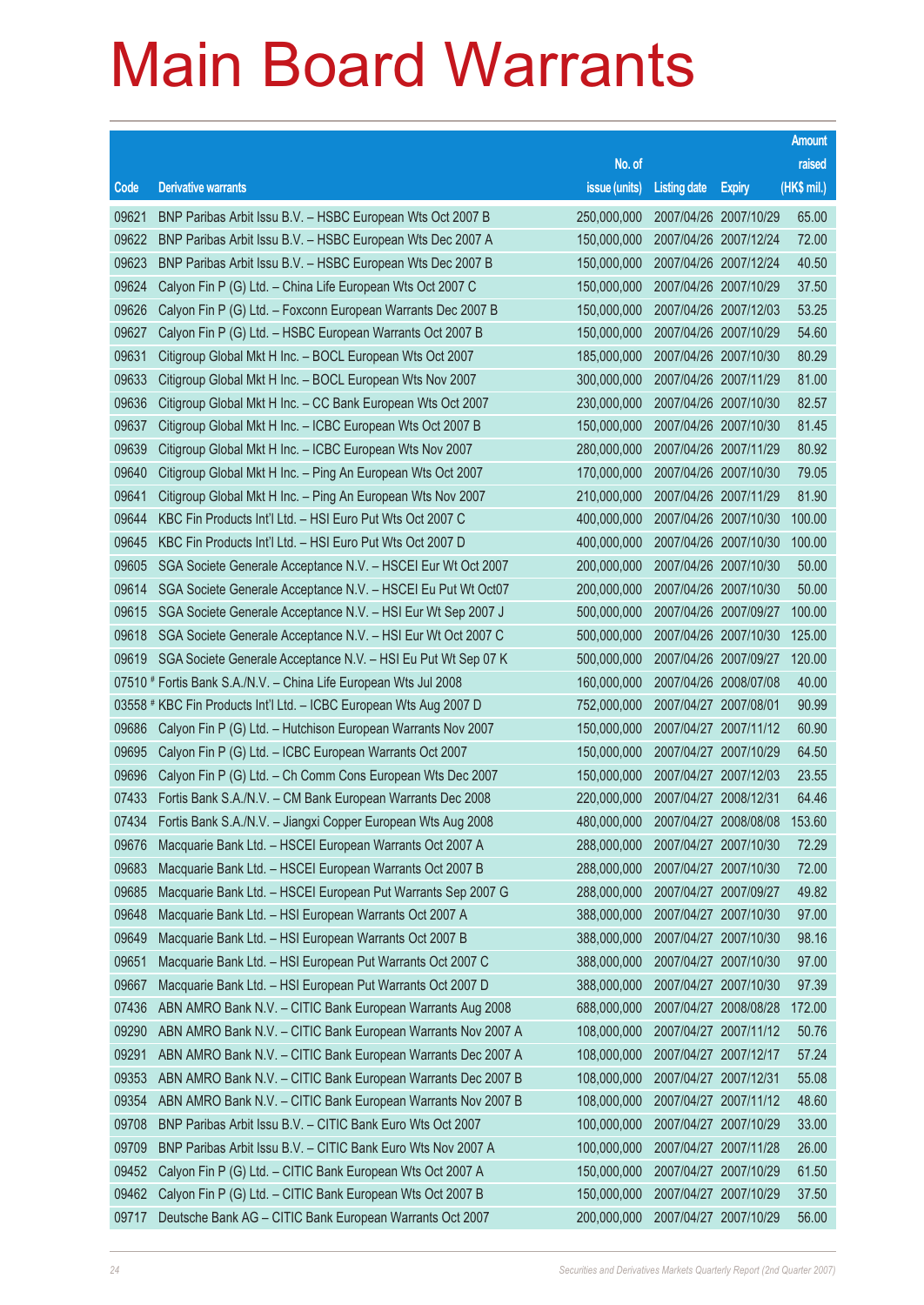|         |                                                              |                                          |                       |                       | <b>Amount</b> |
|---------|--------------------------------------------------------------|------------------------------------------|-----------------------|-----------------------|---------------|
|         |                                                              | No. of                                   |                       |                       | raised        |
| Code    | <b>Derivative warrants</b>                                   | issue (units)                            | <b>Listing date</b>   | <b>Expiry</b>         | $(HK$$ mil.)  |
| 09718   | Deutsche Bank AG - CITIC Bank European Warrants Nov 2007 A   | 200,000,000                              |                       | 2007/04/27 2007/11/12 | 54.00         |
| 09721   | Deutsche Bank AG - CITIC Bank European Warrants Nov 2007 B   | 200,000,000                              |                       | 2007/04/27 2007/11/26 | 52.00         |
| 09742   | Goldman Sachs SP (Asia) - CITIC Bank European Wts Oct 2007   | 90,000,000                               |                       | 2007/04/27 2007/10/29 | 28.80         |
| 09744   | KBC Fin Products Int'l Ltd. - CITIC Bank Euro Wts Oct 2007 A | 218,000,000                              |                       | 2007/04/27 2007/10/29 | 95.92         |
| 09745   | KBC Fin Products Int'l Ltd. - CITIC Bank Euro Wts Oct 2007 B | 268,000,000                              |                       | 2007/04/27 2007/10/29 | 96.48         |
| 09747   | KBC Fin Products Int'l Ltd. - CITIC Bank Euro Wts Oct 2007 C | 338,000,000                              |                       | 2007/04/27 2007/10/29 | 98.02         |
| 09017   | KBC Fin Products Int'l Ltd. - CITIC Bank Euro Wts Oct 2007 D | 400,000,000                              |                       | 2007/04/27 2007/10/29 | 100.00        |
| 09161   | Macquarie Bank Ltd. - CITIC Bank European Wts Dec 2007 A     | 150,000,000                              |                       | 2007/04/27 2007/12/28 | 94.50         |
| 09173   | Macquarie Bank Ltd. - CITIC Bank European Wts Oct 2007 A     | 250,000,000                              |                       | 2007/04/27 2007/10/30 | 103.25        |
| 09179   | Macquarie Bank Ltd. - CITIC Bank European Wts Oct 2007 B     | 300,000,000                              |                       | 2007/04/27 2007/10/30 | 92.10         |
| 09224   | Macquarie Bank Ltd. - CITIC Bank European Wts Oct 2007 C     | 368,000,000                              |                       | 2007/04/27 2007/10/30 | 96.78         |
| 09286   | Macquarie Bank Ltd. - CITIC Bank European Warrants Nov 2007  | 338,000,000                              |                       | 2007/04/27 2007/11/29 | 87.20         |
| 09287   | Macquarie Bank Ltd. - CITIC Bank European Wts Dec 2007 B     | 388,000,000                              |                       | 2007/04/27 2007/12/28 | 100.10        |
| 09385   | CC Rabobank B.A. - CITIC Bank European Warrants Oct 2007     | 150,000,000                              |                       | 2007/04/27 2007/10/30 | 45.00         |
| 09393   | CC Rabobank B.A. - CITIC Bank European Warrants Nov 2007     | 150,000,000                              |                       | 2007/04/27 2007/11/28 | 37.50         |
| 09704   | SGA Societe Generale Acceptance N.V. - CITBK Eur Wt Oct 2007 | 200,000,000                              |                       | 2007/04/27 2007/10/29 | 74.00         |
| 09705   | SGA Societe Generale Acceptance N.V. - CITBK Eur Wt Nov 07 A | 200,000,000                              |                       | 2007/04/27 2007/11/12 | 62.00         |
| 09706   | SGA Societe Generale Acceptance N.V. - CITBK Eur Wt Dec 07 A | 200,000,000                              |                       | 2007/04/27 2007/12/03 | 52.00         |
| 09707   | SGA Societe Generale Acceptance N.V. - CITBK Eur Wt Dec 07 B | 200,000,000                              |                       | 2007/04/27 2007/12/24 | 91.00         |
| 09722   | UBS AG - CITIC Bank European Warrants Nov 2007 A             | 200,000,000                              |                       | 2007/04/27 2007/11/12 | 60.00         |
| 09723   | UBS AG - CITIC Bank European Warrants Nov 2007 B             | 200,000,000                              |                       | 2007/04/27 2007/11/12 | 50.00         |
| 09438   | Calyon Fin P (G) Ltd. - BOCL European Warrants Nov 2007      | 150,000,000                              |                       | 2007/04/30 2007/11/05 | 51.00         |
| 09748   | Calyon Fin P (G) Ltd. - HSBC European Put Warrants Nov 2007  | 150,000,000                              |                       | 2007/04/30 2007/11/12 | 58.80         |
| 09412   | Macquarie Bank Ltd. - CM Bank European Warrants Dec 2007 C   | 388,000,000                              |                       | 2007/04/30 2007/12/28 | 97.78         |
| 09428   | Macquarie Bank Ltd. - CM Bank European Put Wts Dec 2007 D    | 388,000,000                              |                       | 2007/04/30 2007/12/28 | 98.55         |
| 09725   | UBS AG - BOCL European Warrants Nov 2007 B                   | 200,000,000                              |                       | 2007/04/30 2007/11/26 | 50.00         |
|         | 09726 UBS AG - BankComm European Warrants Nov 2007           | 200,000,000 2007/04/30 2007/11/26 126.00 |                       |                       |               |
| 09727   | UBS AG - CC Bank European Warrants Nov 2007 B                | 200,000,000                              |                       | 2007/04/30 2007/11/26 | 50.00         |
| 09730   | UBS AG - CM Bank European Warrants Nov 2007                  | 200,000,000                              |                       | 2007/04/30 2007/11/26 | 50.00         |
| 09731   | UBS AG - China Mobile European Warrants Nov 2007             | 200,000,000                              |                       | 2007/04/30 2007/11/26 | 104.00        |
| 09733   | UBS AG - ICBC European Warrants Nov 2007 B                   | 200,000,000                              |                       | 2007/04/30 2007/11/26 | 70.00         |
| 09741   | UBS AG - China Mobile European Put Warrants Nov 2007         | 200,000,000                              |                       | 2007/04/30 2007/11/26 | 94.00         |
| 07435   | UBS AG - Ch Comm Cons European Warrants Jan 2008 A           | 200,000,000                              | 2007/04/30 2008/01/21 |                       | 50.00         |
| 09734   | UBS AG - HSI European Warrants Nov 2007 B                    | 200,000,000                              |                       | 2007/04/30 2007/11/29 | 50.00         |
| 09740   | UBS AG - HSI European Put Warrants Nov 2007 D                | 200,000,000                              |                       | 2007/04/30 2007/11/29 | 50.00         |
| 07533 # | Credit Suisse - ICBC European Warrants Oct 2007 B            | 100,000,000                              |                       | 2007/04/30 2007/10/18 | 14.80         |
| 09756   | Calyon Fin P (G) Ltd. - China Mobile European Wts Dec 2007   | 150,000,000                              |                       | 2007/05/02 2007/12/03 | 95.55         |
| 09757   | Calyon Fin P (G) Ltd. - Sinopec Corp European Wts Nov 2007   | 150,000,000                              |                       | 2007/05/02 2007/11/19 | 121.50        |
| 09761   | Calyon Fin P (G) Ltd. - China Tel European Warrants Nov 2007 | 150,000,000                              |                       | 2007/05/02 2007/11/19 | 72.00         |
| 09823   | J P Morgan Int'l Der. Ltd. - Yanzhou Coal Euro Wts Nov 2007  | 30,000,000                               |                       | 2007/05/02 2007/11/02 | 20.52         |
| 09798   | J P Morgan Int'l Der. Ltd. - ICBC European Warrants Nov 2007 | 150,000,000                              |                       | 2007/05/02 2007/11/23 | 45.30         |
| 09787   | J P Morgan Int'l Der. Ltd. - China Coal Euro Wts Nov 2007    | 88,000,000                               |                       | 2007/05/02 2007/11/02 | 78.50         |
| 07441   | J P Morgan Int'l Der. Ltd. - CHALCO European Wts Feb 2009    | 188,000,000                              |                       | 2007/05/02 2009/02/23 | 47.19         |
| 09771   | J P Morgan Int'l Der. Ltd. - CHALCO European Wts Nov 2007    | 38,000,000                               |                       | 2007/05/02 2007/11/02 | 38.84         |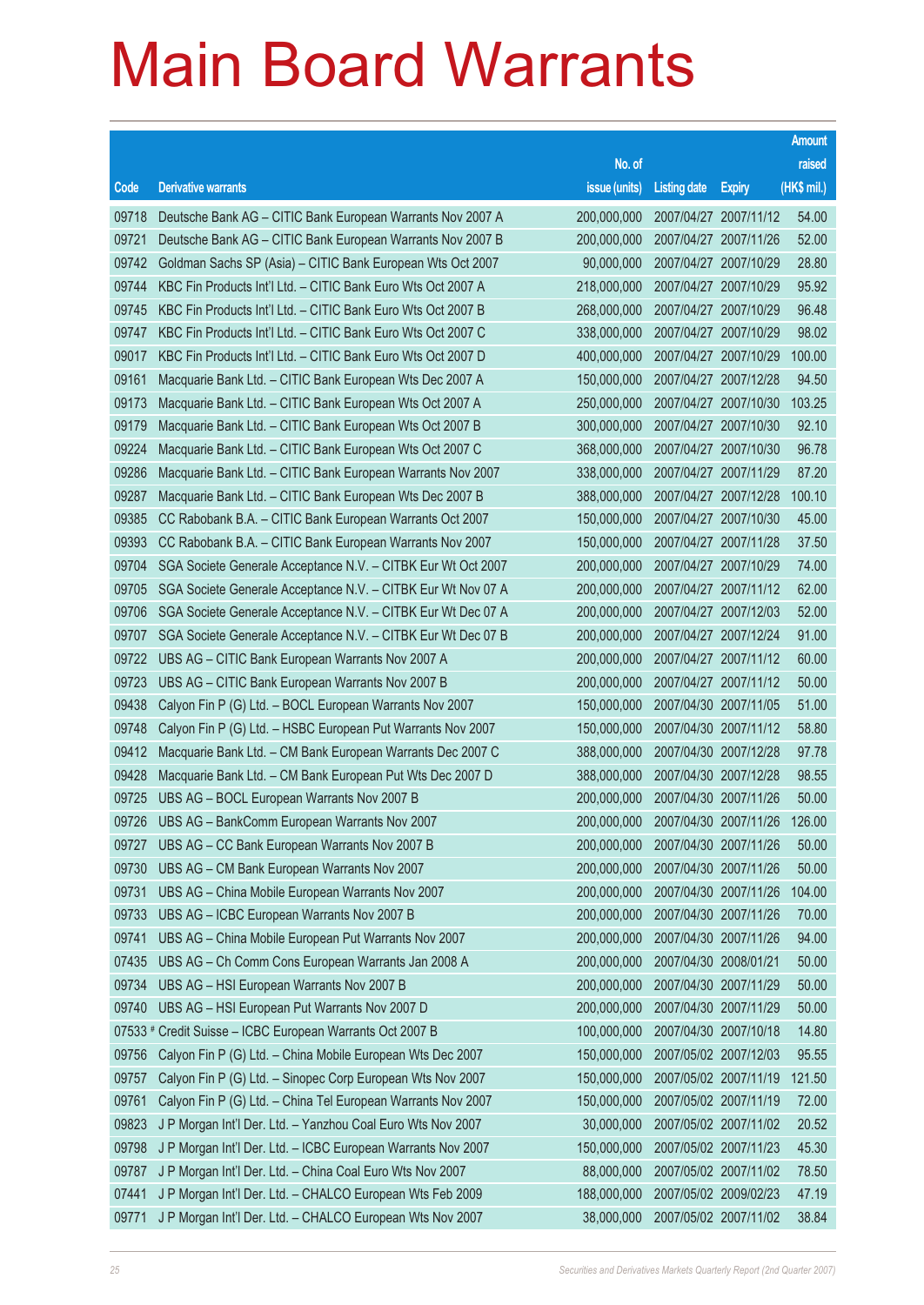|       |                                                                      |               |                       |                       | <b>Amount</b> |
|-------|----------------------------------------------------------------------|---------------|-----------------------|-----------------------|---------------|
|       |                                                                      | No. of        |                       |                       | raised        |
| Code  | <b>Derivative warrants</b>                                           | issue (units) | <b>Listing date</b>   | <b>Expiry</b>         | (HK\$ mil.)   |
| 07443 | J P Morgan Int'l Der. Ltd. - Esprit European Wts Apr 2008            | 188,000,000   | 2007/05/02 2008/04/10 |                       | 28.58         |
| 09837 | J P Morgan Int'l Der. Ltd. - Cathay Pac Euro Wts Dec 2007            | 68,000,000    | 2007/05/02 2007/12/28 |                       | 11.08         |
| 09845 | J P Morgan Int'l Der. Ltd. - China Netcom Euro Wts Nov 2007          | 88,000,000    |                       | 2007/05/02 2007/11/02 | 23.50         |
| 09846 | J P Morgan Int'l Der. Ltd. - New World Dev Euro Wts Dec 2007         | 68,000,000    | 2007/05/02 2007/12/28 |                       | 18.70         |
| 09856 | J P Morgan Int'l Der. Ltd. - Ping An European Wts Nov 2007 B         | 88,000,000    |                       | 2007/05/02 2007/11/02 | 33.53         |
| 09864 | J P Morgan Int'l Der. Ltd. - Ping An European Wts Nov 2007 C         | 88,000,000    | 2007/05/02 2007/11/30 |                       | 30.10         |
| 09854 | J P Morgan Int'l Der. Ltd. - PetroChina Euro Wts Nov 2007            | 100,000,000   |                       | 2007/05/02 2007/11/02 | 36.80         |
| 07445 | J P Morgan Int'l Der. Ltd. - JX Copper Euro Wts Feb 2008 B           | 188,000,000   | 2007/05/02 2008/02/25 |                       | 47.94         |
| 09794 | J P Morgan Int'l Der. Ltd. - CNPC European Warrants Nov 2007         | 40,000,000    |                       | 2007/05/02 2007/11/02 | 10.72         |
| 09789 | J P Morgan Int'l Der. Ltd. - China Tel Euro Wts Nov 2007 B           | 88,000,000    |                       | 2007/05/02 2007/11/02 | 24.82         |
| 07440 | J P Morgan Int'l Der. Ltd. - Air China European Wts Dec 2008         | 288,000,000   | 2007/05/02 2008/12/19 |                       | 43.78         |
| 09780 | J P Morgan Int'l Der. Ltd. - CITIC Bank Euro Wts Nov 2007 A          | 150,000,000   |                       | 2007/05/02 2007/11/02 | 49.05         |
| 09785 | J P Morgan Int'l Der. Ltd. - CITIC Bank Euro Wts Nov 2007 B          | 150,000,000   |                       | 2007/05/02 2007/11/02 | 39.45         |
| 09774 | J P Morgan Int'l Der. Ltd. - BOCL European Warrants Nov 2007         | 150,000,000   | 2007/05/02 2007/11/23 |                       | 37.95         |
| 09795 | J P Morgan Int'l Der. Ltd. - R&F Ppt European Wts Nov 2007           | 100,000,000   | 2007/05/02 2007/11/29 |                       | 26.40         |
| 09776 | J P Morgan Int'l Der. Ltd. - Bank Comm European Wts Nov 2007         | 50,000,000    | 2007/05/02 2007/11/02 |                       | 27.90         |
| 09844 | J P Morgan Int'l Der. Ltd. - CITIC Bank Euro Wts Nov 2007 D          | 150,000,000   |                       | 2007/05/02 2007/11/30 | 38.25         |
| 07442 | J P Morgan Int'l Der. Ltd. - Agile Ppt Euro Wts Aug 2008 B           | 188,000,000   | 2007/05/02 2008/08/06 |                       | 47.75         |
| 09842 | J P Morgan Int'l Der. Ltd. - CITIC Bank Euro Wts Nov 2007 C          | 150,000,000   |                       | 2007/05/02 2007/11/02 | 42.75         |
| 09749 | Macquarie Bank Ltd. - HSBC European Warrants Nov 2007 B              | 250,000,000   | 2007/05/02 2007/11/29 |                       | 90.50         |
| 09755 | Macquarie Bank Ltd. - HSBC European Put Warrants Nov 2007            | 200,000,000   |                       | 2007/05/02 2007/11/29 | 73.20         |
| 07437 | Merrill Lynch Int'l & Co. C.V. - CCCCL Euro Wts Feb 2008 B           | 118,000,000   | 2007/05/02 2008/02/01 |                       | 29.50         |
| 09762 | SGA Societe Generale Acceptance N.V. - CCCCL Eur Wt Dec 07 B         | 200,000,000   | 2007/05/02 2007/12/10 |                       | 40.00         |
| 07438 | SGA Societe Generale Acceptance N.V. - CCCCL Eur Wt Mar 08 A         | 200,000,000   | 2007/05/02 2008/03/28 |                       | 50.00         |
| 07439 | SGA Societe Generale Acceptance N.V. - CCCCL Eur Wt Jun 2008         | 200,000,000   | 2007/05/02 2008/06/27 |                       | 42.00         |
| 09829 | SGA Societe Generale Acceptance N.V. - CITBK Eur Wt Nov 07 B         | 200,000,000   | 2007/05/02 2007/11/02 |                       | 76.00         |
| 09831 | SGA Societe Generale Acceptance N.V. - CITBK Eur Wt Nov 07 C         | 200,000,000   | 2007/05/02 2007/11/02 |                       | 50.00         |
| 09763 | SGA Societe Generale Acceptance N.V. - HSBC Eu Wt Nov 2007 F         | 300,000,000   |                       | 2007/05/02 2007/11/12 | 120.00        |
| 09765 | SGA Societe Generale Acceptance N.V. - HSBC Eu Wt Nov 2007 G         | 300,000,000   |                       | 2007/05/02 2007/11/28 | 141.00        |
| 09766 | SGA Societe Generale Acceptance N.V. - HSBC Eu Put Wt Nov 07H        | 300,000,000   | 2007/05/02 2007/11/05 |                       | 148.50        |
| 09767 | SGA Societe Generale Acceptance N.V. - HSBC Eu Put Wt Nov 071        | 300,000,000   |                       | 2007/05/02 2007/11/12 | 228.00        |
|       | 07590 # SGA Societe Generale Acceptance N.V. - CLife Eur Wt Sep 07 B | 500,000,000   |                       | 2007/05/02 2007/09/24 | 110.00        |
| 07446 | ABN AMRO Bank N.V. - CITIC Bank European Warrants Dec 2008           | 688,000,000   |                       | 2007/05/03 2008/12/29 | 172.00        |
| 09868 | ABN AMRO Bank N.V. - ICBC European Warrants Nov 2007 B               | 148,000,000   | 2007/05/03 2007/11/20 |                       | 54.76         |
|       | 09265 # KBC Fin Products Int'l Ltd. - HSI Euro Put Wts Jul 2007 H    | 612,000,000   | 2007/05/03 2007/07/30 |                       | 59.36         |
| 09870 | BNP Paribas Arbit Issu B.V. - CITIC Bank Euro Wts Nov 2007 B         | 200,000,000   | 2007/05/04 2007/11/05 |                       | 52.00         |
| 07449 | Goldman Sachs SP (Asia) - HSBC European Warrants Aug 2007            | 200,000,000   | 2007/05/04 2007/08/27 |                       | 44.00         |
| 07448 | Goldman Sachs SP (Asia) - CC Bank European Warrants Aug 2007         | 300,000,000   | 2007/05/04 2007/08/20 |                       | 75.00         |
| 09986 | Goldman Sachs SP (Asia) - BOCL European Warrants Aug 2007            | 350,000,000   | 2007/05/04 2007/08/27 |                       | 52.50         |
| 09932 | Goldman Sachs SP (Asia) - A50 China European Wts Dec 2007 A          | 500,000,000   | 2007/05/04 2007/12/17 |                       | 125.00        |
| 07447 | Macquarie Bank Ltd. - CHALCO European Warrants Jun 2008 B            | 200,000,000   | 2007/05/04 2008/06/27 |                       | 50.60         |
| 09889 | Macquarie Bank Ltd. - CHALCO European Warrants Dec 2007              | 200,000,000   | 2007/05/04 2007/12/27 |                       | 50.20         |
| 09895 | Macquarie Bank Ltd. - Shimao Ppt European Warrants Dec 2007          | 288,000,000   | 2007/05/04 2007/12/03 |                       | 75.74         |
| 09958 | SGA Societe Generale Acceptance N.V. - BOCL Eu Wt Sep 2007 A         | 200,000,000   | 2007/05/04 2007/09/14 |                       | 40.00         |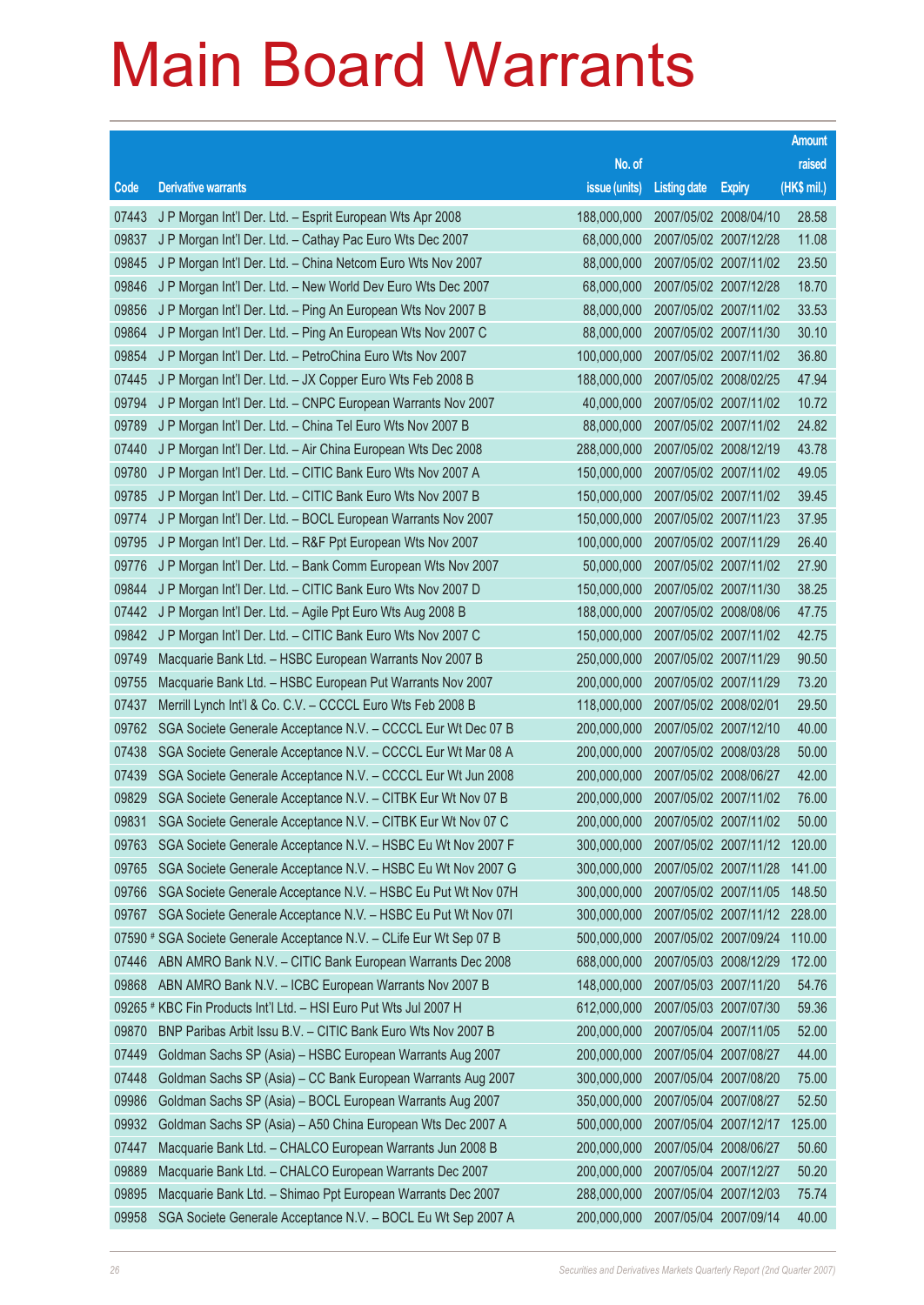|       |                                                                      |                                   |                       |                       | <b>Amount</b> |
|-------|----------------------------------------------------------------------|-----------------------------------|-----------------------|-----------------------|---------------|
|       |                                                                      | No. of                            |                       |                       | raised        |
| Code  | <b>Derivative warrants</b>                                           | issue (units)                     | <b>Listing date</b>   | <b>Expiry</b>         | (HK\$ mil.)   |
| 09975 | SGA Societe Generale Acceptance N.V. - BOCL Eu Wt Sep 2007 B         | 200,000,000                       |                       | 2007/05/04 2007/09/28 | 48.60         |
| 09976 | SGA Societe Generale Acceptance N.V. - BOCL Eu Wt Oct 2007 B         | 200,000,000                       |                       | 2007/05/04 2007/10/22 | 40.60         |
| 09977 | SGA Societe Generale Acceptance N.V. - BOCL Eu Wt Nov 2007 B         | 200,000,000                       |                       | 2007/05/04 2007/11/29 | 44.20         |
| 09896 | UBS AG - Cheung Kong European Warrants Dec 2007                      | 200,000,000                       |                       | 2007/05/04 2007/12/10 | 134.00        |
| 09907 | UBS AG - China Life European Warrants Dec 2007 B                     | 200,000,000                       |                       | 2007/05/04 2007/12/10 | 50.00         |
| 09910 | UBS AG - Sh Petrochem European Warrants Dec 2007                     | 200,000,000                       |                       | 2007/05/04 2007/12/10 | 102.00        |
| 09911 | UBS AG - SHK Ppt European Warrants Dec 2007                          | 200,000,000                       |                       | 2007/05/04 2007/12/10 | 134.00        |
| 09930 | UBS AG - China Life European Put Warrants Dec 2007                   | 200,000,000                       |                       | 2007/05/04 2007/12/10 | 50.00         |
|       | 04888 # Deutsche Bank AG - ICBC European Warrants Oct 2007           | 200,000,000                       |                       | 2007/05/04 2007/10/30 | 69.00         |
| 07450 | Citigroup Global Mkt H Inc. - Ch Comm Cons Euro Wts May 2008         | 300,000,000                       |                       | 2007/05/07 2008/05/30 | 75.60         |
| 07451 | Citigroup Global Mkt H Inc. - CCCCL Euro Put Wts Nov 2007            | 250,000,000                       |                       | 2007/05/07 2007/11/29 | 76.50         |
| 07452 | Citigroup Global Mkt H Inc. - China Tel Euro Wts Nov 2007 A          | 180,000,000                       |                       | 2007/05/07 2007/11/07 | 60.30         |
| 07453 | Citigroup Global Mkt H Inc. - CITIC Pacific Eu Wt Dec 2007 A         | 200,000,000                       |                       | 2007/05/07 2007/12/24 | 54.00         |
| 07454 | Citigroup Global Mkt H Inc. - COSCO Pac Euro Wts Dec 2007            | 200,000,000                       | 2007/05/07 2007/12/21 |                       | 56.40         |
| 07455 | Citigroup Global Mkt H Inc. - PetroChina Euro Wts Nov 2007           | 100,000,000                       |                       | 2007/05/07 2007/11/07 | 58.00         |
| 07457 | Credit Suisse - China Mobile European Warrants Nov 2007              | 150,000,000                       |                       | 2007/05/07 2007/11/12 | 76.50         |
| 07458 | Credit Suisse - BOCL European Warrants Jan 2008                      | 200,000,000                       |                       | 2007/05/07 2008/01/14 | 50.00         |
| 07459 | Credit Suisse - CC Bank European Warrants Nov 2007                   | 200,000,000                       | 2007/05/07 2007/11/07 |                       | 77.00         |
| 07460 | Credit Suisse - CC Bank European Warrants Dec 2007 A                 | 200,000,000                       |                       | 2007/05/07 2007/12/10 | 50.00         |
| 07461 | Credit Suisse - China Mobile European Put Warrants Nov 2007          | 150,000,000                       |                       | 2007/05/07 2007/11/12 | 69.00         |
| 07463 | Deutsche Bank AG - DJIA Index European Warrants Dec 2007             | 100,000,000                       |                       | 2007/05/07 2007/12/24 | 25.00         |
| 07467 | Deutsche Bank AG - DJIA Index European Put Warrants Dec 2007         | 100,000,000                       |                       | 2007/05/07 2007/12/24 | 30.00         |
| 07456 | Goldman Sachs SP (Asia) - Sinopec Corp European Wts Nov 2007         | 150,000,000                       |                       | 2007/05/07 2007/11/12 | 82.50         |
| 07462 | KBC Fin Products Int'l Ltd. - CITIC Bank Euro Wts Aug 2008           | 658,000,000                       |                       | 2007/05/07 2008/08/28 | 99.36         |
| 07464 | Macquarie Bank Ltd. - CITIC Bank European Put Wts Dec 2007 C         | 138,000,000                       |                       | 2007/05/07 2007/12/28 | 79.07         |
|       | 07358 # KBC Fin Products Int'l Ltd. - China Life Euro Wts Aug 2007 M | 612,000,000                       |                       | 2007/05/07 2007/08/01 | 123.01        |
|       | 07672 # UBS AG - China Life European Warrants Aug 2007 B             | 500,000,000 2007/05/07 2007/08/06 |                       |                       | 65.00         |
| 07476 | Deutsche Bank AG - HSBC European Warrants Nov 2007                   | 200,000,000                       |                       | 2007/05/08 2007/11/08 | 108.00        |
| 07477 | Deutsche Bank AG - CC Bank European Put Warrants Nov 2007            | 200,000,000                       |                       | 2007/05/08 2007/11/12 | 58.00         |
| 07478 | Deutsche Bank AG - China Mobile European Put Wts Nov 2007            | 200,000,000                       |                       | 2007/05/08 2007/11/12 | 104.00        |
| 07480 | Deutsche Bank AG - HSBC European Put Warrants Nov 2007               | 200,000,000                       |                       | 2007/05/08 2007/11/14 | 92.00         |
| 07479 | HK Bank - China Mobile European Warrants Nov 2007 B                  | 288,000,000                       |                       | 2007/05/08 2007/11/16 | 92.16         |
| 07481 | HK Bank - ICBC European Warrants Nov 2007                            | 188,000,000                       |                       | 2007/05/08 2007/11/16 | 47.00         |
| 07473 | SGA Societe Generale Acceptance N.V. - CTel Eu Wt Sep 2007 A         | 100,000,000                       | 2007/05/08 2007/09/27 |                       | 34.00         |
| 07474 | SGA Societe Generale Acceptance N.V. - ICBC Eu Wt Nov 2007 A         | 200,000,000                       |                       | 2007/05/08 2007/11/12 | 70.00         |
| 07475 | SGA Societe Generale Acceptance N.V. - Petch Eur Wt Sep 2007         | 100,000,000                       |                       | 2007/05/08 2007/09/28 | 53.00         |
| 07470 | SGA Societe Generale Acceptance N.V. - CCB Eur Wt Sep 2007 B         | 200,000,000                       |                       | 2007/05/08 2007/09/24 | 61.00         |
| 07471 | SGA Societe Generale Acceptance N.V. - CCB Eur Wt Nov 2007 A         | 200,000,000                       |                       | 2007/05/08 2007/11/12 | 82.00         |
| 07472 | SGA Societe Generale Acceptance N.V. - CP&CC Eur Wt Oct 07 A         | 100,000,000                       |                       | 2007/05/08 2007/10/15 | 53.00         |
| 07465 | UBS AG - BOCL European Warrants Aug 2008 A                           | 200,000,000                       |                       | 2007/05/08 2008/08/08 | 95.00         |
| 07466 | UBS AG - BankComm European Warrants Aug 2008                         | 200,000,000                       |                       | 2007/05/08 2008/08/08 | 50.00         |
| 07468 | UBS AG - CC Bank European Warrants Aug 2008                          | 200,000,000                       |                       | 2007/05/08 2008/08/08 | 230.00        |
| 07469 | UBS AG - ICBC European Warrants Aug 2008                             | 200,000,000                       |                       | 2007/05/08 2008/08/08 | 156.00        |
|       | 03538 # Deutsche Bank AG - HSBC European Warrants Jul 2007           | 200,000,000                       | 2007/05/08 2007/07/30 |                       | 69.00         |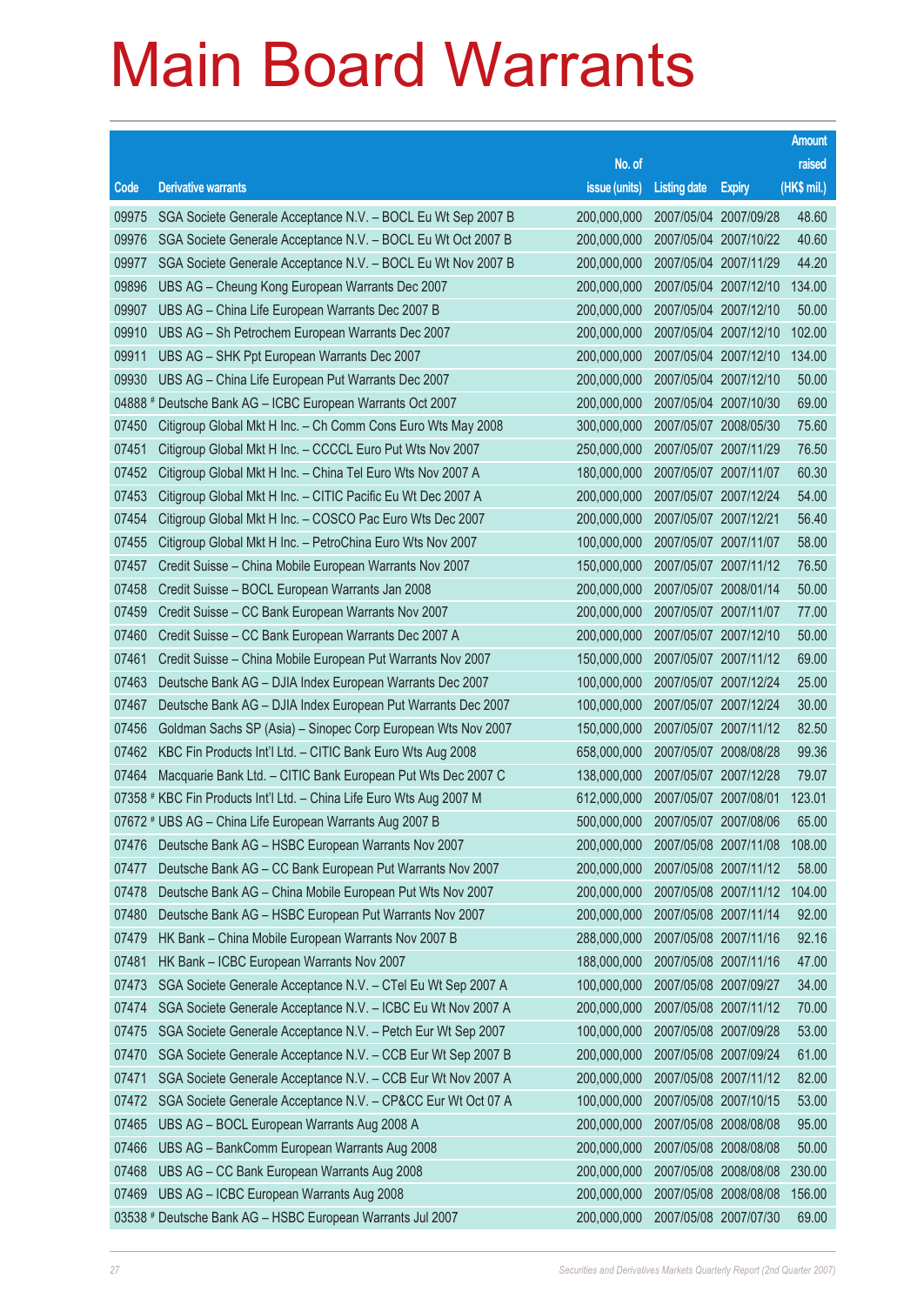|       |                                                                      |                                          |                       |                       | <b>Amount</b> |
|-------|----------------------------------------------------------------------|------------------------------------------|-----------------------|-----------------------|---------------|
|       |                                                                      | No. of                                   |                       |                       | raised        |
| Code  | <b>Derivative warrants</b>                                           | issue (units)                            | <b>Listing date</b>   | <b>Expiry</b>         | (HK\$ mil.)   |
|       | 04474 # Deutsche Bank AG - ICBC European Warrants Aug 2007 A         | 200,000,000                              |                       | 2007/05/08 2007/08/06 | 10.20         |
|       | 04583 # KBC Fin Products Int'l Ltd. - PetroChina Euro Wts Nov 2007 A | 1,112,000,000                            | 2007/05/08 2007/11/01 |                       | 98.97         |
| 09298 | ABN AMRO Bank N.V. - CITIC Bank European Warrants Nov 2007 C         | 88,000,000                               |                       | 2007/05/09 2007/11/12 | 83.60         |
| 09302 | ABN AMRO Bank N.V. - CITIC Bank European Put Wts Nov 2007 D          | 88,000,000                               |                       | 2007/05/09 2007/11/12 | 33.44         |
| 09163 | Citigroup Global Mkt H Inc. - Air China Euro Wts Nov 2007 B          | 100,000,000                              |                       | 2007/05/09 2007/11/12 | 67.00         |
| 09164 | Citigroup Global Mkt H Inc. - HSBC European Wts Nov 2007 A           | 120,000,000                              |                       | 2007/05/09 2007/11/12 | 64.80         |
| 09168 | Citigroup Global Mkt H Inc. - HSBC European Wts Nov 2007 B           | 180,000,000                              |                       | 2007/05/09 2007/11/12 | 64.80         |
| 09181 | Citigroup Global Mkt H Inc. - HSBC European Put Wts Nov 2007         | 80,000,000                               |                       | 2007/05/09 2007/11/12 | 67.20         |
| 07482 | Credit Suisse - China Life European Warrants Jan 2008 A              | 200,000,000                              |                       | 2007/05/09 2008/01/24 | 58.00         |
| 07483 | Credit Suisse – China Life European Warrants Apr 2008                | 200,000,000                              |                       | 2007/05/09 2008/04/28 | 50.00         |
| 07484 | Credit Suisse - China Tel European Warrants Jan 2008 B               | 200,000,000                              |                       | 2007/05/09 2008/01/24 | 70.00         |
| 07485 | Credit Suisse - PetroChina European Warrants Jan 2008 A              | 200,000,000                              |                       | 2007/05/09 2008/01/24 | 102.00        |
| 09162 | Deutsche Bank AG - CM Bank European Warrants Nov 2007                | 200,000,000                              |                       | 2007/05/09 2007/11/19 | 58.00         |
| 09249 | KBC Fin Products Int'l Ltd. - Ch Mobile Euro Wts Sep 2007 C          | 188,000,000                              |                       | 2007/05/09 2007/09/27 | 99.64         |
| 09253 | KBC Fin Products Int'l Ltd. - Ch Mobile Eur Put Wts Sep 2007         | 180,000,000                              |                       | 2007/05/09 2007/09/27 | 99.00         |
| 09294 | KBC Fin Products Int'l Ltd. - China Tel Euro Wts Nov 2007 B          | 268,000,000                              |                       | 2007/05/09 2007/11/09 | 95.41         |
|       | 07614 # ABN AMRO Bank N.V. - HSBC European Warrants Jul 2007 B       | 100,000,000                              |                       | 2007/05/09 2007/07/30 | 26.50         |
|       | 03539 # Deutsche Bank AG - HSBC European Warrants Aug 2007           | 400,000,000                              |                       | 2007/05/09 2007/08/06 | 102.00        |
| 09678 | ABN AMRO Bank N.V. - HSBC European Warrants Nov 2007 A               | 88,000,000                               |                       | 2007/05/10 2007/11/12 | 55.44         |
| 09684 | ABN AMRO Bank N.V. - HSBC European Warrants Nov 2007 B               | 88,000,000                               |                       | 2007/05/10 2007/11/12 | 31.68         |
| 09701 | ABN AMRO Bank N.V. - HSBC European Warrants Nov 2007 C               | 88,000,000                               |                       | 2007/05/10 2007/11/12 | 26.40         |
| 09737 | ABN AMRO Bank N.V. - HSBC European Warrants Dec 2007                 | 88,000,000                               |                       | 2007/05/10 2007/12/03 | 27.28         |
| 09424 | BNP Paribas Arbit Issu B.V. - CITIC Bank Euro Wts Dec 2007 A         | 200,000,000                              |                       | 2007/05/10 2007/12/10 | 116.00        |
| 09447 | BNP Paribas Arbit Issu B.V. - HSI European Wts Nov 2007 A            | 400,000,000                              |                       | 2007/05/10 2007/11/29 | 124.00        |
| 09474 | BNP Paribas Arbit Issu B.V. - HSI European Wts Nov 2007 B            | 400,000,000                              |                       | 2007/05/10 2007/11/29 | 104.00        |
| 09475 | BNP Paribas Arbit Issu B.V. - HSI Euro Put Wts Nov 2007 C            | 400,000,000                              |                       | 2007/05/10 2007/11/29 | 148.00        |
| 09476 | BNP Paribas Arbit Issu B.V. - HSI Euro Put Wts Nov 2007 D            | 400,000,000 2007/05/10 2007/11/29 136.00 |                       |                       |               |
| 07488 | Deutsche Bank AG - CITIC Bank European Warrants Aug 2008             | 200,000,000                              |                       | 2007/05/10 2008/08/28 | 30.20         |
| 07486 | HK Bank - China Life European Warrants Jan 2008 A                    | 288,000,000                              |                       | 2007/05/10 2008/01/25 | 72.00         |
| 07487 | HK Bank - PetroChina European Warrants Jan 2008 A                    | 150,000,000                              |                       | 2007/05/10 2008/01/25 | 111.00        |
| 09380 | HK Bank - PetroChina European Warrants Nov 2007                      | 150,000,000                              |                       | 2007/05/10 2007/11/16 | 46.50         |
| 09634 | KBC Fin Products Int'l Ltd. - HSBC European Wts Nov 2007 B           | 208,000,000                              |                       | 2007/05/10 2007/11/12 | 97.55         |
| 09635 | KBC Fin Products Int'l Ltd. - HSBC European Wts Nov 2007 C           | 388,000,000                              |                       | 2007/05/10 2007/11/12 | 97.39         |
| 09537 | KBC Fin Products Int'l Ltd. - HSBC European Wts Nov 2007 A           | 168,000,000                              |                       | 2007/05/10 2007/11/12 | 97.44         |
| 07489 | KBC Fin Products Int'l Ltd. - HSBC European Wts Feb 2010             | 400,000,000                              |                       | 2007/05/10 2010/02/22 | 100.00        |
|       | 09215 # ABN AMRO Bank N.V. - PetroChina European Warrants Nov 2007 B | 500,000,000                              |                       | 2007/05/10 2007/11/26 | 50.50         |
|       | 07697 # HK Bank - China Mobile European Warrants Aug 2007            | 188,000,000                              |                       | 2007/05/10 2007/08/22 | 48.88         |
|       | 04663 # CC Rabobank B.A. - Hutchison European Warrants Aug 2007      | 120,000,000                              | 2007/05/10 2007/08/01 |                       | 26.28         |
|       | 07610 # CC Rabobank B.A. - PetroChina European Warrants Oct 2007 A   | 120,000,000                              |                       | 2007/05/10 2007/10/18 | 123.60        |
| 07498 | ABN AMRO Bank N.V. - PetroChina European Warrants Nov 2007 C         | 68,000,000                               |                       | 2007/05/11 2007/11/12 | 21.08         |
| 07499 | ABN AMRO Bank N.V. - PetroChina European Warrants Nov 2007 D         | 68,000,000                               |                       | 2007/05/11 2007/11/19 | 42.16         |
| 01266 | ABN AMRO Bank N.V. - PetroChina European Warrants Nov 2007 E         | 68,000,000                               |                       | 2007/05/11 2007/11/19 | 42.16         |
| 01267 | ABN AMRO Bank N.V. - PetroChina European Put Wts Dec 2007            | 68,000,000                               |                       | 2007/05/11 2007/12/10 | 60.52         |
| 07492 | Barclays Bank plc - A50 China European Warrants Jan 2008             | 200,000,000                              |                       | 2007/05/11 2008/01/28 | 52.40         |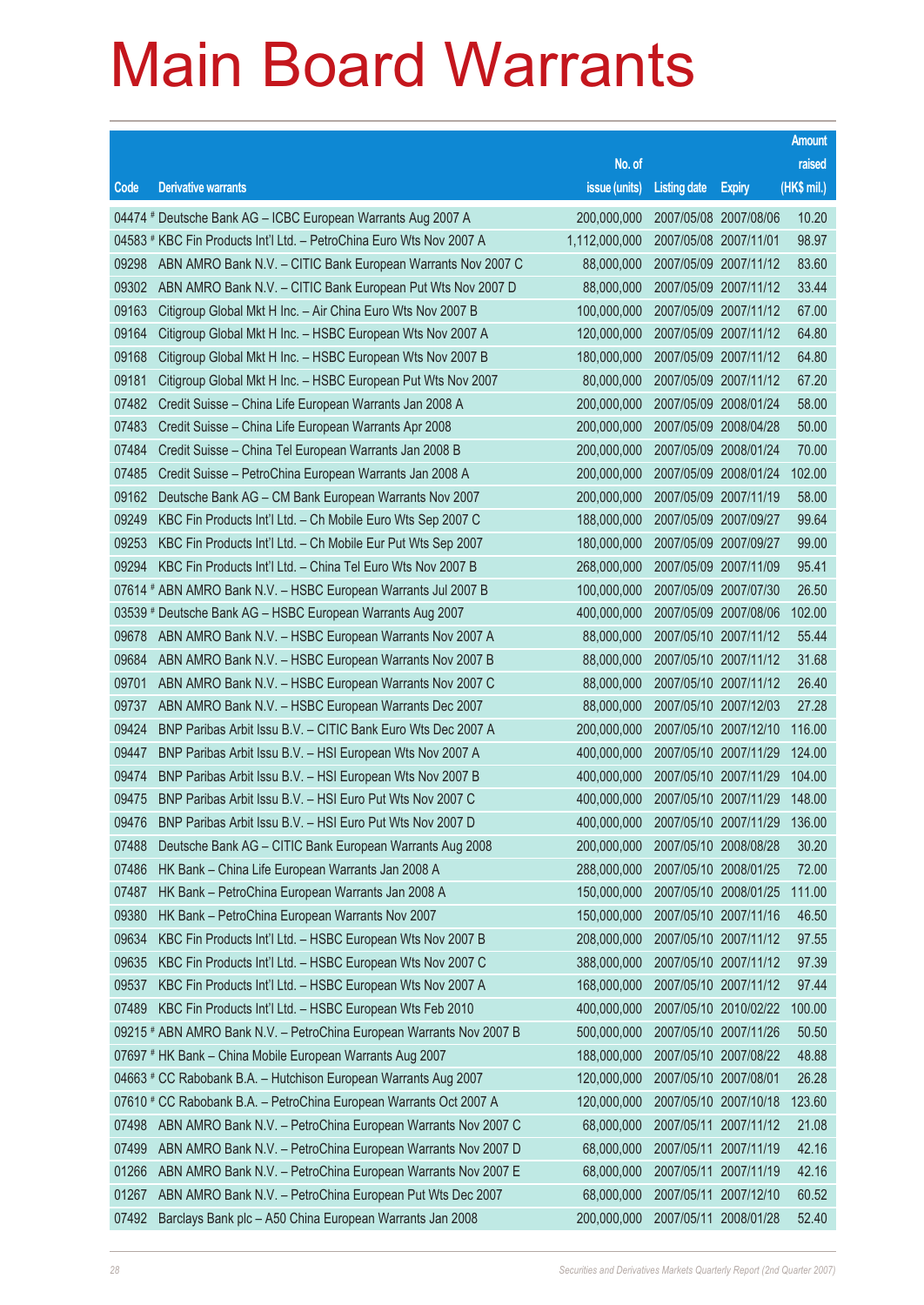|       |                                                                      |                                          |                       |                       | <b>Amount</b> |
|-------|----------------------------------------------------------------------|------------------------------------------|-----------------------|-----------------------|---------------|
|       |                                                                      | No. of                                   |                       |                       | raised        |
| Code  | <b>Derivative warrants</b>                                           | issue (units)                            | <b>Listing date</b>   | <b>Expiry</b>         | (HK\$ mil.)   |
| 07490 | Deutsche Bank AG - HSBC European Put Warrants Dec 2007               | 200,000,000                              |                       | 2007/05/11 2007/12/10 | 134.00        |
| 07491 | Deutsche Bank AG - ICBC European Put Warrants Nov 2007               | 200,000,000                              |                       | 2007/05/11 2007/11/12 | 50.00         |
| 09828 | Deutsche Bank AG - BOCL European Put Warrants Dec 2007               | 200,000,000                              |                       | 2007/05/11 2007/12/17 | 54.00         |
| 09832 | Deutsche Bank AG - BankComm European Put Warrants Dec 2007           | 200,000,000                              |                       | 2007/05/11 2007/12/17 | 140.00        |
| 09869 | Deutsche Bank AG - CM Bank European Put Warrants Dec 2007            | 200,000,000                              |                       | 2007/05/11 2007/12/24 | 44.80         |
| 09931 | Deutsche Bank AG - HSBC European Warrants Dec 2007                   | 200,000,000                              |                       | 2007/05/11 2007/12/10 | 108.00        |
| 07493 | KBC Fin Products Int'l Ltd. - PetroChina Euro Wts Nov 2007 B         | 138,000,000                              |                       | 2007/05/11 2007/11/12 | 97.84         |
| 07494 | KBC Fin Products Int'l Ltd. - PetroChina Euro Wts Nov 2007 C         | 208,000,000                              |                       | 2007/05/11 2007/11/12 | 97.76         |
| 07495 | KBC Fin Products Int'l Ltd. - PetroChina Euro Wts Nov 2007 D         | 268,000,000                              |                       | 2007/05/11 2007/11/12 | 96.48         |
| 07496 | KBC Fin Products Int'l Ltd. - CNOOC European Wts Oct 2007            | 218,000,000                              |                       | 2007/05/11 2007/10/30 | 95.92         |
| 07497 | KBC Fin Products Int'l Ltd. - PetroChina Eur Put Wt Nov 2007         | 128,000,000                              |                       | 2007/05/11 2007/11/12 | 96.00         |
| 01271 | CC Rabobank B.A. - CM Bank European Warrants Dec 2007                | 120,000,000                              |                       | 2007/05/11 2007/12/20 | 36.00         |
| 02114 | CC Rabobank B.A. - China Life European Warrants Dec 2007 A           | 120,000,000                              |                       | 2007/05/11 2007/12/20 | 37.20         |
| 02116 | CC Rabobank B.A. - Sinopec Corp European Warrants Dec 2007 B         | 120,000,000                              |                       | 2007/05/11 2007/12/12 | 86.40         |
| 02128 | CC Rabobank B.A. - MTRC European Warrants Dec 2007                   | 120,000,000                              |                       | 2007/05/11 2007/12/12 | 32.40         |
| 02131 | CC Rabobank B.A. - PetroChina European Warrants Dec 2007             | 120,000,000                              |                       | 2007/05/11 2007/12/20 | 99.60         |
| 02175 | CC Rabobank B.A. - Ping An European Warrants Dec 2007                | 120,000,000                              |                       | 2007/05/11 2007/12/20 | 73.20         |
| 09768 | SGA Societe Generale Acceptance N.V. - CK(H) Eur Wt Dec 2007         | 200,000,000                              | 2007/05/11 2007/12/21 |                       | 274.00        |
| 09775 | SGA Societe Generale Acceptance N.V. - CK(H) Eu Put Wt Dec 07        | 150,000,000                              |                       | 2007/05/11 2007/12/21 | 132.00        |
| 01268 | UBS AG - PetroChina European Warrants Nov 2007 B                     | 200,000,000                              |                       | 2007/05/11 2007/11/12 | 54.00         |
| 01270 | UBS AG - PetroChina European Warrants Nov 2007 C                     | 200,000,000                              |                       | 2007/05/11 2007/11/12 | 50.00         |
|       | 03687 # ABN AMRO Bank N.V. - PetroChina European Warrants Aug 2007   | 100,000,000                              |                       | 2007/05/11 2007/08/06 | 57.00         |
|       | 07629 # Deutsche Bank AG - China Mobile European Warrants Jul 2007 C | 200,000,000                              |                       | 2007/05/11 2007/07/30 | 39.00         |
|       | 02163 # UBS AG - PetroChina European Warrants Jul 2007               | 600,000,000                              |                       | 2007/05/11 2007/07/16 | 228.00        |
|       | 03504 # UBS AG - PetroChina European Warrants Aug 2007               | 600,000,000                              |                       | 2007/05/11 2007/08/13 | 129.60        |
| 02406 | Credit Suisse – China Coal European Warrants Dec 2008 A              | 100,000,000                              |                       | 2007/05/14 2008/12/10 | 25.00         |
|       | 02407 Deutsche Bank AG - Cheung Kong European Warrants Nov 2007      | 200,000,000 2007/05/14 2007/11/26 164.00 |                       |                       |               |
| 02408 | Deutsche Bank AG - CNOOC European Warrants Nov 2007                  | 200,000,000                              |                       | 2007/05/14 2007/11/19 | 72.00         |
| 02411 | Deutsche Bank AG - Cheung Kong European Put Wts Nov 2007             | 200,000,000                              |                       | 2007/05/14 2007/11/26 | 104.00        |
| 02409 | KBC Fin Products Int'l Ltd. - HSI European Wts Nov 2007 A            | 400,000,000                              |                       | 2007/05/14 2007/11/29 | 100.00        |
| 02410 | KBC Fin Products Int'l Ltd. - HSI European Wts Nov 2007 B            | 400,000,000                              |                       | 2007/05/14 2007/11/29 | 100.00        |
| 02415 | KBC Fin Products Int'l Ltd. - HSI Euro Put Wts Nov 2007 C            | 400,000,000                              |                       | 2007/05/14 2007/11/29 | 100.00        |
| 02417 | KBC Fin Products Int'l Ltd. - HSI Euro Put Wts Nov 2007 D            | 400,000,000                              |                       | 2007/05/14 2007/11/29 | 100.00        |
| 02419 | KBC Fin Products Int'l Ltd. - HSI Euro Put Wts Nov 2007 E            | 400,000,000                              |                       | 2007/05/14 2007/11/29 | 100.00        |
| 02236 | SGA Societe Generale Acceptance N.V. - CK(H) Eur Wt Nov 07 B         | 200,000,000                              |                       | 2007/05/14 2007/11/19 | 146.00        |
| 02403 | SGA Societe Generale Acceptance N.V. - Petch Eur Wt Oct 07 B         | 100,000,000                              |                       | 2007/05/14 2007/10/15 | 76.00         |
| 02404 | SGA Societe Generale Acceptance N.V. - Petch Eur Wt Nov 2007         | 100,000,000                              |                       | 2007/05/14 2007/11/19 | 60.00         |
| 02405 | SGA Societe Generale Acceptance N.V. - SHK P Eur Wt Dec 07 A         | 100,000,000                              | 2007/05/14 2007/12/21 |                       | 88.00         |
| 02400 | SGA Societe Generale Acceptance N.V. - HSI Eur Wt Oct 2007 D         | 500,000,000                              |                       | 2007/05/14 2007/10/30 | 102.50        |
| 02402 | SGA Societe Generale Acceptance N.V. - HSI Eur Wt Nov 2007 A         | 500,000,000                              |                       | 2007/05/14 2007/11/29 | 127.50        |
|       | 03543 # ABN AMRO Bank N.V. - Sinopec Corp European Wts Jul 2007 A    | 100,000,000                              |                       | 2007/05/14 2007/07/16 | 34.00         |
|       | 09089 # ABN AMRO Bank N.V. - PetroChina European Warrants Dec 2007 A | 500,000,000                              | 2007/05/14 2007/12/27 |                       | 29.50         |
|       | 07664 # BNP Paribas Arbit Issu B.V. - HSI Euro Put Wts Aug 2007 D    | 400,000,000                              |                       | 2007/05/14 2007/08/30 | 64.80         |
| 02437 | ABN AMRO Bank N.V. - Sinopec Corp European Wts Dec 2007 A            | 88,000,000                               |                       | 2007/05/15 2007/12/10 | 81.84         |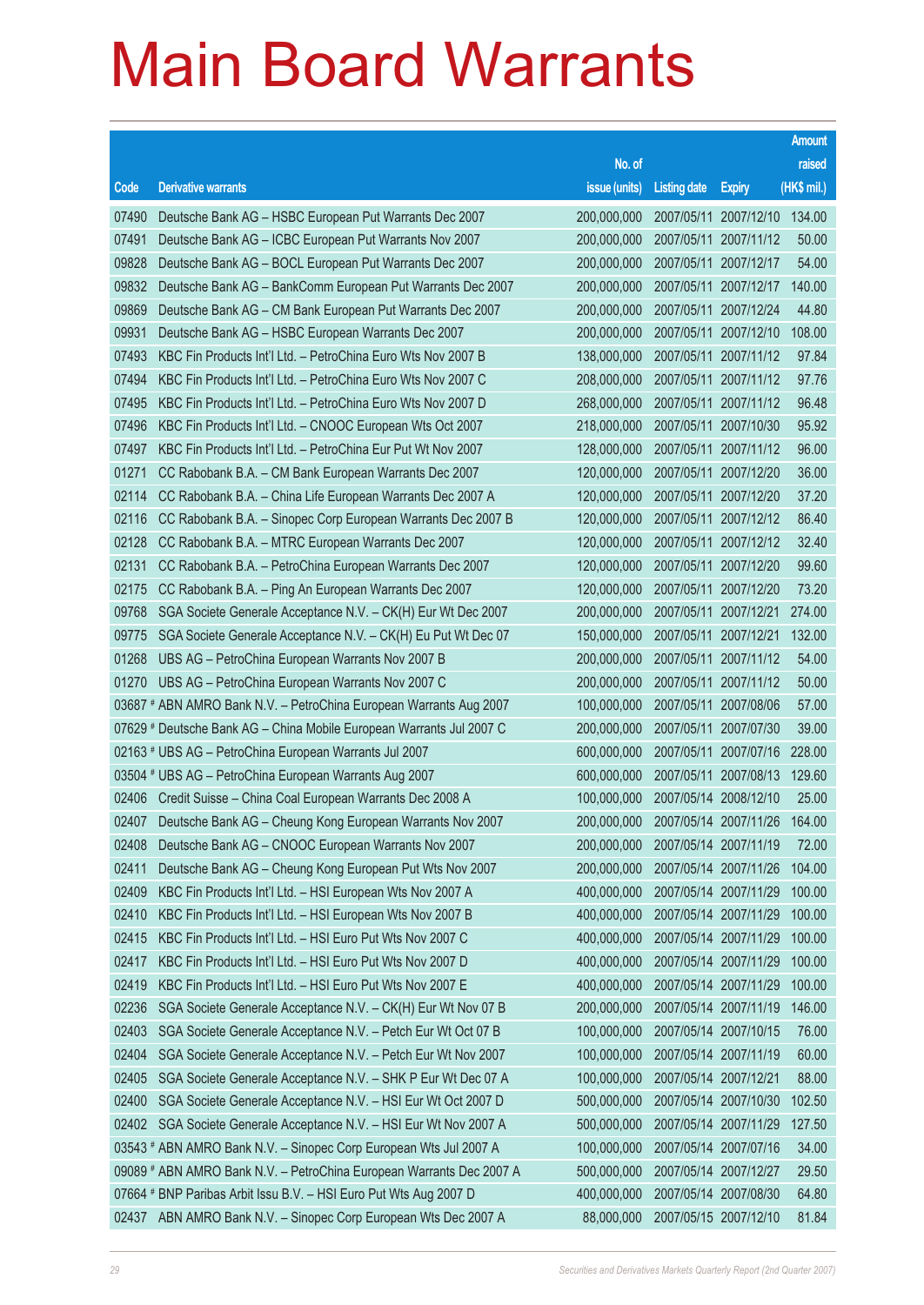|       |                                                                  |               |                       |                       | <b>Amount</b> |
|-------|------------------------------------------------------------------|---------------|-----------------------|-----------------------|---------------|
|       |                                                                  | No. of        |                       |                       | raised        |
| Code  | <b>Derivative warrants</b>                                       | issue (units) | <b>Listing date</b>   | <b>Expiry</b>         | (HK\$ mil.)   |
| 02438 | ABN AMRO Bank N.V. - Sinopec Corp European Wts Apr 2008 A        | 88,000,000    |                       | 2007/05/15 2008/04/14 | 99.44         |
| 02439 | ABN AMRO Bank N.V. - Sinopec Corp European Wts Nov 2007 A        | 88,000,000    | 2007/05/15 2007/11/19 |                       | 66.88         |
| 02440 | ABN AMRO Bank N.V. - Sinopec Corp European Wts Apr 2008 B        | 88,000,000    |                       | 2007/05/15 2008/04/28 | 90.64         |
| 02442 | ABN AMRO Bank N.V. - Sinopec Corp European Wts Nov 2007 B        | 88,000,000    |                       | 2007/05/15 2007/11/26 | 52.80         |
| 02425 | BNP Paribas Arbit Issu B.V. - Ch Comm Cons Euro Wts Aug 2008     | 400,000,000   |                       | 2007/05/15 2008/08/28 | 100.00        |
| 02428 | BNP Paribas Arbit Issu B.V. - China Life Euro Wts Feb 2008       | 500,000,000   |                       | 2007/05/15 2008/02/25 | 165.00        |
| 02431 | BNP Paribas Arbit Issu B.V. - China Life Euro Wts Mar 2008       | 500,000,000   |                       | 2007/05/15 2008/03/20 | 135.00        |
| 02436 | BNP Paribas Arbit Issu B.V. - Hutchison Euro Wts Dec 2007        | 160,000,000   |                       | 2007/05/15 2007/12/10 | 41.60         |
| 02449 | Citigroup Global Mkt H Inc. - Sinopec Corp Euro Wts Nov 2007     | 110,000,000   | 2007/05/15 2007/11/23 |                       | 70.40         |
| 02450 | Citigroup Global Mkt H Inc. - Sinopec Corp Eur Put Wt Nov 07     | 85,000,000    |                       | 2007/05/15 2007/11/23 | 69.70         |
| 02451 | Citigroup Global Mkt H Inc. - PetroChina Euro Wts Aug 2008       | 280,000,000   |                       | 2007/05/15 2008/08/25 | 71.12         |
| 02452 | Citigroup Global Mkt H Inc. - PetroChina Eur Put Wt Feb 2008     | 280,000,000   |                       | 2007/05/15 2008/02/18 | 71.40         |
| 02461 | Credit Suisse – Sinopec Corp European Warrants Nov 2007          | 100,000,000   | 2007/05/15 2007/11/19 |                       | 46.00         |
| 02462 | Credit Suisse - Sinopec Corp European Warrants Dec 2007 A        | 100,000,000   | 2007/05/15 2007/12/10 |                       | 25.00         |
| 02463 | Credit Suisse - PetroChina European Warrants Dec 2008            | 100,000,000   | 2007/05/15 2008/12/17 |                       | 25.00         |
| 02464 | Credit Suisse - PetroChina European Warrants Aug 2009            | 100,000,000   | 2007/05/15 2009/08/07 |                       | 25.00         |
| 02422 | Deutsche Bank AG - HSCEI European Warrants Nov 2007 A            | 200,000,000   | 2007/05/15 2007/11/29 |                       | 52.00         |
| 02426 | Deutsche Bank AG - HSCEI European Put Warrants Nov 2007 C        | 200,000,000   | 2007/05/15 2007/11/29 |                       | 50.00         |
| 02423 | Deutsche Bank AG - HSI European Warrants Nov 2007 A              | 200,000,000   |                       | 2007/05/15 2007/11/29 | 50.00         |
| 02427 | Deutsche Bank AG - HSI European Put Warrants Nov 2007 C          | 200,000,000   | 2007/05/15 2007/11/29 |                       | 50.00         |
| 02424 | Deutsche Bank AG - Hutchison European Warrants Nov 2007          | 200,000,000   | 2007/05/15 2007/11/19 |                       | 83.00         |
| 02413 | HK Bank – China Overseas European Warrants Jan 2008              | 288,000,000   |                       | 2007/05/15 2008/01/25 | 72.00         |
| 02455 | KBC Fin Products Int'l Ltd. - China Tel Euro Wts Dec 2007 A      | 318,000,000   | 2007/05/15 2007/12/03 |                       | 98.58         |
| 02453 | KBC Fin Products Int'l Ltd. - CITIC Bank Euro Wts Nov 2007       | 118,000,000   |                       | 2007/05/15 2007/11/15 | 96.76         |
| 02420 | Macquarie Bank Ltd. - Henderson Land Dev Euro Wts Dec 2007       | 100,000,000   | 2007/05/15 2007/12/28 |                       | 67.50         |
| 02443 | SGA Societe Generale Acceptance N.V. - HWL Eur Wt Nov 2007 B     | 200,000,000   |                       | 2007/05/15 2007/11/02 | 68.00         |
| 02444 | SGA Societe Generale Acceptance N.V. - HWL Eur Wt Nov 2007 C     | 200,000,000   | 2007/05/15 2007/11/19 |                       | 50.00         |
| 02445 | SGA Societe Generale Acceptance N.V. - HWL Eur Wt Dec 2007 B     | 200,000,000   | 2007/05/15 2007/12/03 |                       | 64.00         |
|       | 09717 # Deutsche Bank AG - CITIC Bank European Warrants Oct 2007 | 300,000,000   |                       | 2007/05/15 2007/10/29 | 127.50        |
| 02487 | ABN AMRO Bank N.V. - Sinopec Corp European Warrants Mar 2008     | 88,000,000    | 2007/05/16 2008/03/25 |                       | 68.64         |
| 02498 | ABN AMRO Bank N.V. - Hutchison European Warrants Nov 2007        | 88,000,000    |                       | 2007/05/16 2007/11/28 | 49.28         |
| 03206 | ABN AMRO Bank N.V. - Hutchison European Warrants Apr 2008        | 88,000,000    |                       | 2007/05/16 2008/04/14 | 74.80         |
| 03207 | ABN AMRO Bank N.V. - Hutchison European Warrants Dec 2007 A      | 88,000,000    |                       | 2007/05/16 2007/12/17 | 44.00         |
| 03208 | ABN AMRO Bank N.V. - Hutchison European Warrants Jun 2008        | 88,000,000    | 2007/05/16 2008/06/10 |                       | 67.76         |
| 03210 | KBC Fin Products Int'l Ltd. - Sinopec Corp Eur Wt Nov 2007 A     | 168,000,000   |                       | 2007/05/16 2007/11/16 | 94.92         |
| 03211 | KBC Fin Products Int'l Ltd. - Sinopec Corp Eur Wt Nov 2007 B     | 288,000,000   | 2007/05/16 2007/11/16 |                       | 97.92         |
| 03212 | KBC Fin Products Int'l Ltd. - Hutchison Euro Wts Nov 2007        | 218,000,000   |                       | 2007/05/16 2007/11/26 | 98.10         |
| 03213 | KBC Fin Products Int'l Ltd. - Hutchison Euro Wts Dec 2007        | 308,000,000   | 2007/05/16 2007/12/03 |                       | 98.56         |
| 03209 | KBC Fin Products Int'l Ltd. - China Life Eur Put Wt Dec 07 D     | 400,000,000   |                       | 2007/05/16 2007/12/03 | 100.00        |
| 02466 | Macquarie Bank Ltd. - Dongfeng Motor European Wts Jun 2008       | 88,000,000    | 2007/05/16 2008/06/27 |                       | 70.22         |
| 02467 | Macquarie Bank Ltd. - Hunan Nonferrous European Wts Dec 2009     | 288,000,000   | 2007/05/16 2009/12/31 |                       | 72.00         |
| 02481 | Macquarie Bank Ltd. - Yanzhou Coal European Wts Jun 2009         | 188,000,000   | 2007/05/16 2009/06/29 |                       | 47.19         |
| 02483 | Macquarie Bank Ltd. - Zijin Mining European Wts Dec 2009         | 188,000,000   | 2007/05/16 2009/12/28 |                       | 47.19         |
| 02465 | SGA Societe Generale Acceptance N.V. - CNOOC Eur Wt Nov 07 A     | 100,000,000   | 2007/05/16 2007/11/16 |                       | 31.00         |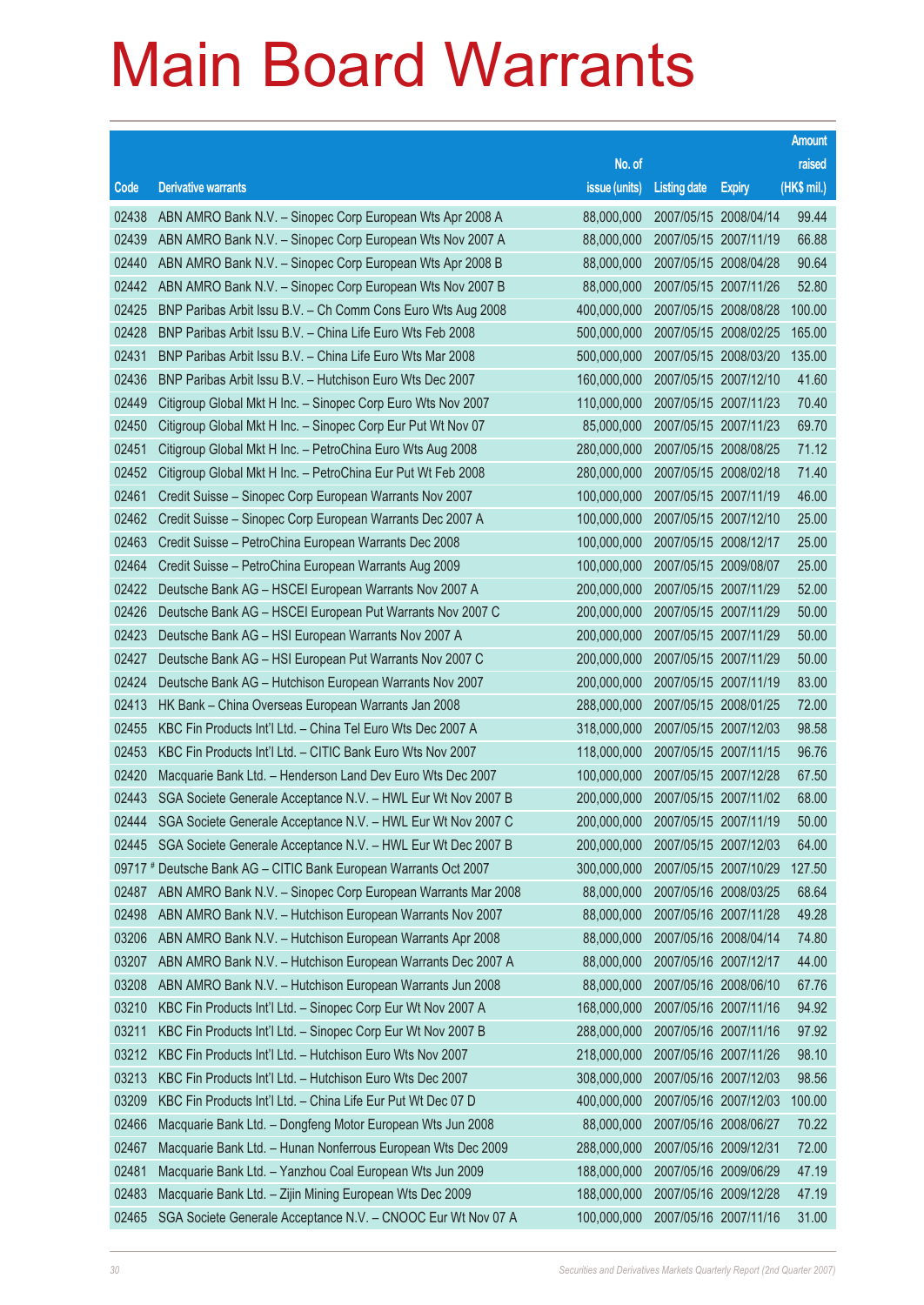|       |                                                                      |                                   |                       |                       | <b>Amount</b> |
|-------|----------------------------------------------------------------------|-----------------------------------|-----------------------|-----------------------|---------------|
|       |                                                                      | No. of                            |                       |                       | raised        |
| Code  | <b>Derivative warrants</b>                                           | issue (units)                     | <b>Listing date</b>   | <b>Expiry</b>         | (HK\$ mil.)   |
|       | 04924 # Deutsche Bank AG – China Mobile European Warrants Sep 2007   | 300,000,000                       |                       | 2007/05/16 2007/09/24 | 165.00        |
| 03218 | ABN AMRO Bank N.V. - BOCL European Warrants Nov 2007                 | 100,000,000                       | 2007/05/17 2007/11/20 |                       | 25.00         |
| 03219 | ABN AMRO Bank N.V. - CM Bank European Warrants Dec 2007              | 168,000,000                       |                       | 2007/05/17 2007/12/03 | 42.00         |
| 03220 | ABN AMRO Bank N.V. - China Tel European Warrants Nov 2007            | 100,000,000                       | 2007/05/17 2007/11/20 |                       | 33.00         |
| 03221 | ABN AMRO Bank N.V. - Hutchison European Warrants Dec 2007 B          | 88,000,000                        |                       | 2007/05/17 2007/12/17 | 68.64         |
| 03222 | ABN AMRO Bank N.V. - PetroChina European Warrants Dec 2007 B         | 48,000,000                        | 2007/05/17 2007/12/10 |                       | 34.08         |
| 03214 | Credit Suisse - CITIC Bank European Warrants Nov 2007                | 100,000,000                       |                       | 2007/05/17 2007/11/19 | 46.00         |
| 03215 | Credit Suisse – CITIC Bank European Warrants Dec 2007                | 100,000,000                       | 2007/05/17 2007/12/17 |                       | 25.50         |
| 03216 | Credit Suisse - CM Bank European Warrants Jan 2008                   | 100,000,000                       | 2007/05/17 2008/01/31 |                       | 27.50         |
| 03217 | Credit Suisse - CM Bank European Warrants Dec 2008                   | 100,000,000                       | 2007/05/17 2008/12/31 |                       | 37.00         |
|       | 09215 # ABN AMRO Bank N.V. - PetroChina European Warrants Nov 2007 B | 500,000,000                       |                       | 2007/05/17 2007/11/26 | 39.50         |
|       | 07769 # Deutsche Bank AG - HSI European Warrants Sep 2007 C          | 400,000,000                       | 2007/05/17 2007/09/27 |                       | 58.80         |
| 03230 | ABN AMRO Bank N.V. - CC Bank European Warrants Dec 2007 B            | 100,000,000                       |                       | 2007/05/18 2007/12/10 | 58.00         |
| 03236 | ABN AMRO Bank N.V. - CC Bank European Warrants Apr 2008 A            | 100,000,000                       | 2007/05/18 2008/04/28 |                       | 77.00         |
| 03237 | ABN AMRO Bank N.V. - CC Bank European Warrants Nov 2007 B            | 100,000,000                       |                       | 2007/05/18 2007/11/20 | 43.00         |
| 03238 | ABN AMRO Bank N.V. - CC Bank European Warrants Apr 2008 B            | 100,000,000                       | 2007/05/18 2008/04/07 |                       | 60.00         |
| 03239 | ABN AMRO Bank N.V. - CC Bank European Warrants Apr 2008 C            | 100,000,000                       |                       | 2007/05/18 2008/04/28 | 55.00         |
| 03226 | Citigroup Global Mkt H Inc. - CM Bank European Wts Dec 2007          | 250,000,000                       | 2007/05/18 2007/12/24 |                       | 62.50         |
| 03227 | Citigroup Global Mkt H Inc. - China Tel Euro Wts Nov 2007 B          | 180,000,000                       |                       | 2007/05/18 2007/11/26 | 59.04         |
| 03228 | Citigroup Global Mkt H Inc. - CITIC Pacific Eu Wt Dec 2007 B         | 230,000,000                       | 2007/05/18 2007/12/24 |                       | 60.95         |
| 03229 | Citigroup Global Mkt H Inc. - Hutchison Euro Wts Dec 2007            | 115,000,000                       |                       | 2007/05/18 2007/12/17 | 60.95         |
| 03231 | Credit Suisse - Ch Comm Cons European Warrants Jun 2008              | 200,000,000                       | 2007/05/18 2008/06/03 |                       | 50.00         |
| 03232 | Credit Suisse - Ch Comm Cons European Warrants Nov 2008 A            | 200,000,000                       |                       | 2007/05/18 2008/11/20 | 50.00         |
| 03233 | Credit Suisse - Hutchison European Warrants Dec 2007 A               | 200,000,000                       | 2007/05/18 2007/12/14 |                       | 130.00        |
| 03234 | Credit Suisse - Hutchison European Warrants Dec 2007 B               | 200,000,000                       |                       | 2007/05/18 2007/12/28 | 98.00         |
| 03235 | Credit Suisse - Jiangxi Copper European Warrants Feb 2008            | 100,000,000                       | 2007/05/18 2008/02/06 |                       | 25.00         |
|       | 03223 Deutsche Bank AG - China Tel European Warrants Nov 2007        | 200,000,000 2007/05/18 2007/11/19 |                       |                       | 94.00         |
| 03224 | Deutsche Bank AG - HKEx European Warrants Dec 2007                   | 200,000,000                       | 2007/05/18 2007/12/17 |                       | 172.00        |
| 03225 | Deutsche Bank AG - Ping An European Warrants Nov 2007                | 200,000,000                       |                       | 2007/05/18 2007/11/19 | 80.00         |
| 03240 | KBC Fin Products Int'l Ltd. - CITIC Bank Eur Put Wt Nov 2007         | 168,000,000                       | 2007/05/18 2007/11/19 |                       | 95.76         |
| 03241 | CC Rabobank B.A. - Beijing Airport European Wts Mar 2008             | 120,000,000                       |                       | 2007/05/18 2008/03/18 | 30.00         |
| 03242 | CC Rabobank B.A. - China Foods European Warrants Jun 2008            | 120,000,000                       |                       | 2007/05/18 2008/06/18 | 30.00         |
| 03243 | CC Rabobank B.A. - Ch Overseas European Warrants Mar 2008            | 120,000,000                       |                       | 2007/05/18 2008/03/18 | 30.00         |
| 03244 | CC Rabobank B.A. - China Tel European Warrants Dec 2007              | 120,000,000                       | 2007/05/18 2007/12/18 |                       | 54.00         |
| 03245 | CC Rabobank B.A. - Maanshan Iron European Warrants Jun 2008          | 120,000,000                       |                       | 2007/05/18 2008/06/18 | 30.00         |
| 03246 | CC Rabobank B.A. - PetroChina European Put Wts Nov 2007              | 120,000,000                       |                       | 2007/05/18 2007/11/28 | 94.80         |
| 03247 | CC Rabobank B.A. - Shui On Land European Warrants Jun 2008           | 120,000,000                       |                       | 2007/05/18 2008/06/18 | 30.00         |
|       | 03555 # KBC Fin Products Int'l Ltd. - China Life Euro Wts Aug 2007 H | 760,000,000                       |                       | 2007/05/18 2007/08/17 | 97.28         |
|       | 09096 # KBC Fin Products Int'l Ltd. - Ch Mobile Euro Wt Aug 2007 B   | 320,000,000                       |                       | 2007/05/18 2007/08/10 | 99.20         |
|       | 09301 # Macquarie Bank Ltd. - HSI European Put Warrants Jul 2007 C   | 1,000,000,000                     |                       | 2007/05/18 2007/07/30 | 83.00         |
|       | 09310 # Macquarie Bank Ltd. - HSI European Put Warrants Jul 2007 D   | 1,000,000,000                     |                       | 2007/05/18 2007/07/30 | 89.00         |
| 03248 | Citigroup Global Mkt H Inc. - Air China Euro Wts Jan 2008            | 80,000,000                        | 2007/05/21 2008/01/28 |                       | 65.60         |
| 03249 | Citigroup Global Mkt H Inc. - China Tel Euro Wts Dec 2007            | 150,000,000                       |                       | 2007/05/21 2007/12/24 | 64.05         |
| 03250 | Citigroup Global Mkt H Inc. - HKEx European Wts Dec 2007             | 110,000,000                       | 2007/05/21 2007/12/17 |                       | 66.00         |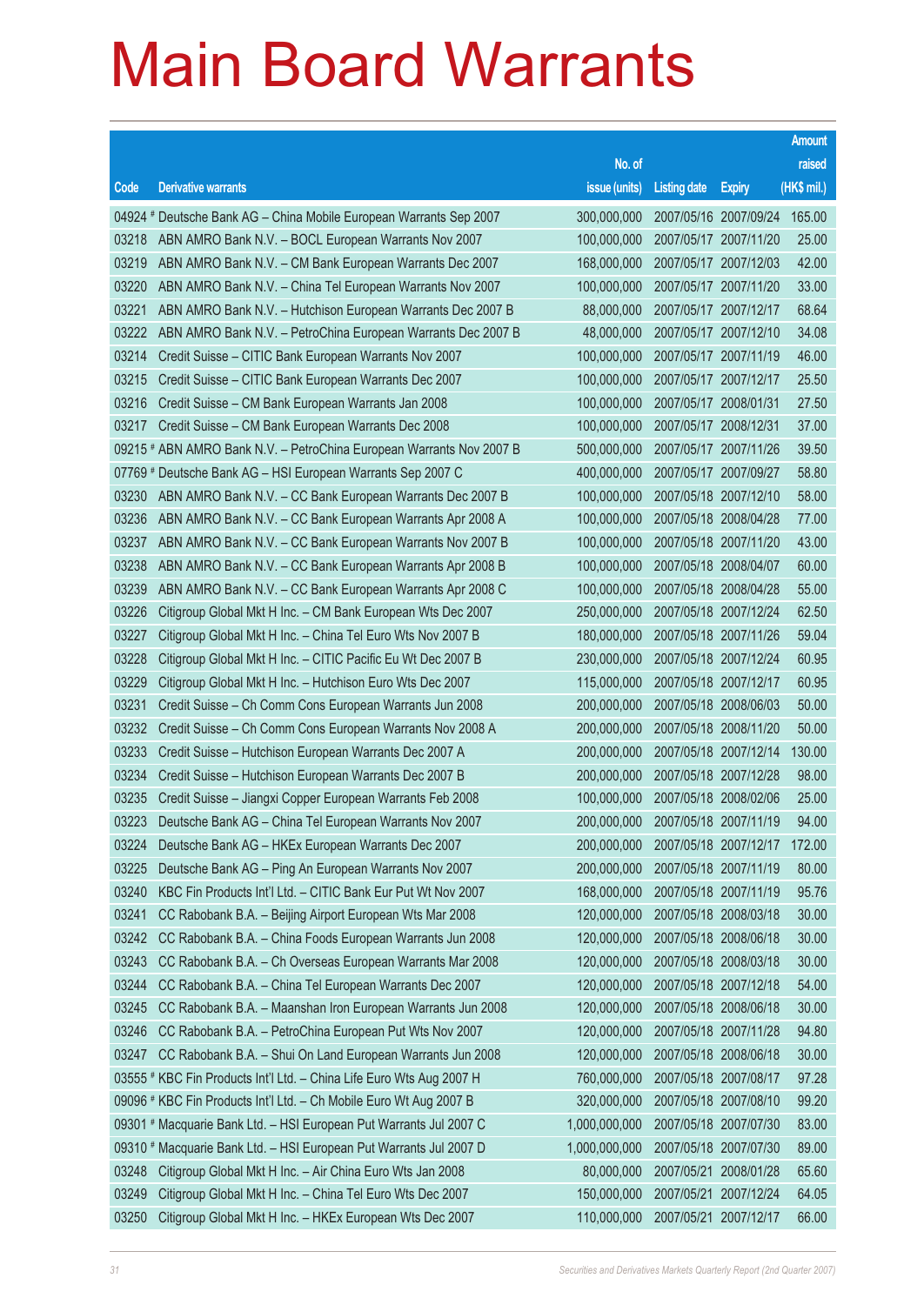|       |                                                                      |                                   |                       |                       | <b>Amount</b> |
|-------|----------------------------------------------------------------------|-----------------------------------|-----------------------|-----------------------|---------------|
|       |                                                                      | No. of                            |                       |                       | raised        |
| Code  | <b>Derivative warrants</b>                                           | issue (units)                     | <b>Listing date</b>   | <b>Expiry</b>         | (HK\$ mil.)   |
| 03251 | Citigroup Global Mkt H Inc. - Ping An European Wts Dec 2007          | 140,000,000                       |                       | 2007/05/21 2007/12/17 | 67.20         |
| 03252 | Citigroup Global Mkt H Inc. - Ping An Euro Put Wts Jan 2008          | 90,000,000                        |                       | 2007/05/21 2008/01/28 | 66.60         |
| 03253 | KBC Fin Products Int'l Ltd. - Ch Mobile Euro Wt Nov 2007 C           | 238,000,000                       | 2007/05/21 2007/11/21 |                       | 97.58         |
| 03257 | KBC Fin Products Int'l Ltd. - Ch Mobile Eu Put Wt Nov 2007 A         | 148,000,000                       | 2007/05/21 2007/11/21 |                       | 94.72         |
| 03258 | KBC Fin Products Int'l Ltd. - Ch Mobile Eu Put Wt Nov 2007 B         | 98,000,000                        |                       | 2007/05/21 2007/11/21 | 96.04         |
| 03254 | KBC Fin Products Int'l Ltd. - HSI European Wts Nov 2007 F            | 388,000,000                       |                       | 2007/05/21 2007/11/29 | 97.00         |
| 03255 | KBC Fin Products Int'l Ltd. - HSI European Wts Nov 2007 G            | 400,000,000                       |                       | 2007/05/21 2007/11/29 | 100.00        |
|       | 03784 # Deutsche Bank AG - BankComm European Warrants Nov 2007       | 200,000,000                       |                       | 2007/05/21 2007/11/05 | 19.40         |
|       | 07505 # HK Bank - PetroChina European Warrants Aug 2007              | 200,000,000                       |                       | 2007/05/21 2007/08/17 | 70.00         |
|       | 09745 # KBC Fin Products Int'l Ltd. - CITIC Bank Euro Wts Oct 2007 B | 532,000,000                       |                       | 2007/05/21 2007/10/29 | 99.48         |
| 03259 | ABN AMRO Bank N.V. - HKEx European Warrants Sep 2008                 | 100,000,000                       |                       | 2007/05/22 2008/09/29 | 25.00         |
| 03260 | ABN AMRO Bank N.V. - HKEx European Warrants Oct 2008                 | 100,000,000                       | 2007/05/22 2008/10/08 |                       | 25.00         |
| 09702 | ABN AMRO Bank N.V. - Ping An European Warrants Nov 2007 B            | 100,000,000                       |                       | 2007/05/22 2007/11/26 | 37.00         |
| 09732 | ABN AMRO Bank N.V. - Ping An European Warrants Dec 2007 A            | 100,000,000                       |                       | 2007/05/22 2007/12/10 | 33.00         |
| 09735 | ABN AMRO Bank N.V. - Jiangxi Copper European Wts Dec 2007 B          | 100,000,000                       |                       | 2007/05/22 2007/12/03 | 25.00         |
| 09009 | BNP Paribas Arbit Issu B.V. - Ping An European Wts Nov 2007          | 160,000,000                       |                       | 2007/05/22 2007/11/26 | 102.40        |
| 09032 | Deutsche Bank AG - China Life European Warrants Dec 2007 B           | 200,000,000                       |                       | 2007/05/22 2007/12/28 | 56.00         |
| 09033 | Deutsche Bank AG - Sinopec Corp European Warrants Nov 2007 B         | 200,000,000                       |                       | 2007/05/22 2007/11/29 | 166.00        |
| 09056 | Deutsche Bank AG - China Life European Put Warrants Dec 2007         | 200,000,000                       |                       | 2007/05/22 2007/12/17 | 71.20         |
| 09013 | HK Bank - Ch Comm Cons European Warrants Dec 2007                    | 288,000,000                       |                       | 2007/05/22 2007/12/14 | 72.00         |
| 09023 | HK Bank - Jiangxi Copper European Warrants Dec 2007 B                | 288,000,000                       |                       | 2007/05/22 2007/12/14 | 72.00         |
| 09021 | HK Bank - A50 China European Warrants Dec 2007 B                     | 388,000,000                       |                       | 2007/05/22 2007/12/14 | 97.00         |
| 09656 | KBC Fin Products Int'l Ltd. - CC Bank Euro Wts Nov 2007 B            | 188,000,000                       |                       | 2007/05/22 2007/11/01 | 99.64         |
| 09657 | KBC Fin Products Int'l Ltd. - CC Bank Euro Wts Nov 2007 C            | 228,000,000                       |                       | 2007/05/22 2007/11/22 | 98.04         |
| 09670 | KBC Fin Products Int'l Ltd. - CC Bank Euro Wts Nov 2007 D            | 300,000,000                       |                       | 2007/05/22 2007/11/22 | 99.00         |
| 09681 | KBC Fin Products Int'l Ltd. - Sinopec Corp Eur Wt Nov 2007 C         | 200,000,000                       |                       | 2007/05/22 2007/11/06 | 100.00        |
| 03256 | Macquarie Bank Ltd. - Jiangxi Copper European Wts Feb 2008 B         | 388,000,000 2007/05/22 2008/02/28 |                       |                       | 97.00         |
| 09034 | Macquarie Bank Ltd. - CITIC Bank European Put Wts Dec 2007 D         | 150,000,000                       | 2007/05/22 2007/12/28 |                       | 52.95         |
| 09057 | Macquarie Bank Ltd. - HKEx European Put Warrants Nov 2007            | 100,000,000                       |                       | 2007/05/22 2007/11/29 | 57.60         |
| 09060 | Macquarie Bank Ltd. - Sinopec Corp European Wts Nov 2007             | 200,000,000                       |                       | 2007/05/22 2007/11/29 | 85.20         |
| 09062 | Macquarie Bank Ltd. - Sinopec Corp European Wts Dec 2007 A           | 200,000,000                       |                       | 2007/05/22 2007/12/28 | 64.00         |
| 09064 | Macquarie Bank Ltd. - Sinopec Corp European Put Wts Nov 2007         | 200,000,000                       |                       | 2007/05/22 2007/11/29 | 105.60        |
| 09119 | Macquarie Bank Ltd. - PetroChina European Warrants Nov 2007          | 200,000,000                       |                       | 2007/05/22 2007/11/29 | 113.80        |
| 09250 | Macquarie Bank Ltd. - PetroChina European Put Wts Nov 2007 B         | 200,000,000                       |                       | 2007/05/22 2007/11/29 | 112.80        |
| 09348 | Macquarie Bank Ltd. - HSCEI European Warrants Nov 2007               | 288,000,000                       |                       | 2007/05/22 2007/11/29 | 72.86         |
| 09356 | Macquarie Bank Ltd. - HSCEI European Put Warrants Nov 2007           | 288,000,000                       |                       | 2007/05/22 2007/11/29 | 72.58         |
| 09315 | Macquarie Bank Ltd. - HSI European Warrants Nov 2007 A               | 388,000,000                       |                       | 2007/05/22 2007/11/29 | 97.39         |
| 09324 | Macquarie Bank Ltd. - HSI European Warrants Nov 2007 B               | 388,000,000                       |                       | 2007/05/22 2007/11/29 | 97.39         |
| 09340 | Macquarie Bank Ltd. - HSI European Put Warrants Nov 2007 C           | 388,000,000                       |                       | 2007/05/22 2007/11/29 | 97.39         |
| 09346 | Macquarie Bank Ltd. - HSI European Put Warrants Nov 2007 D           | 388,000,000                       |                       | 2007/05/22 2007/11/29 | 97.78         |
| 09358 | SGA Societe Generale Acceptance N.V. - BOCom Eur Wt Nov 2007         | 30,000,000                        |                       | 2007/05/22 2007/11/26 | 23.85         |
| 09387 | SGA Societe Generale Acceptance N.V. - CCB Eur Wt Sep 2007 C         | 200,000,000                       |                       | 2007/05/22 2007/09/24 | 58.00         |
| 09401 | SGA Societe Generale Acceptance N.V. - CCB Eur Wt Nov 2007 B         | 200,000,000                       |                       | 2007/05/22 2007/11/26 | 83.00         |
| 09430 | SGA Societe Generale Acceptance N.V. - CLife Eur Wt Oct 07 C         | 500,000,000                       |                       | 2007/05/22 2007/10/29 | 160.00        |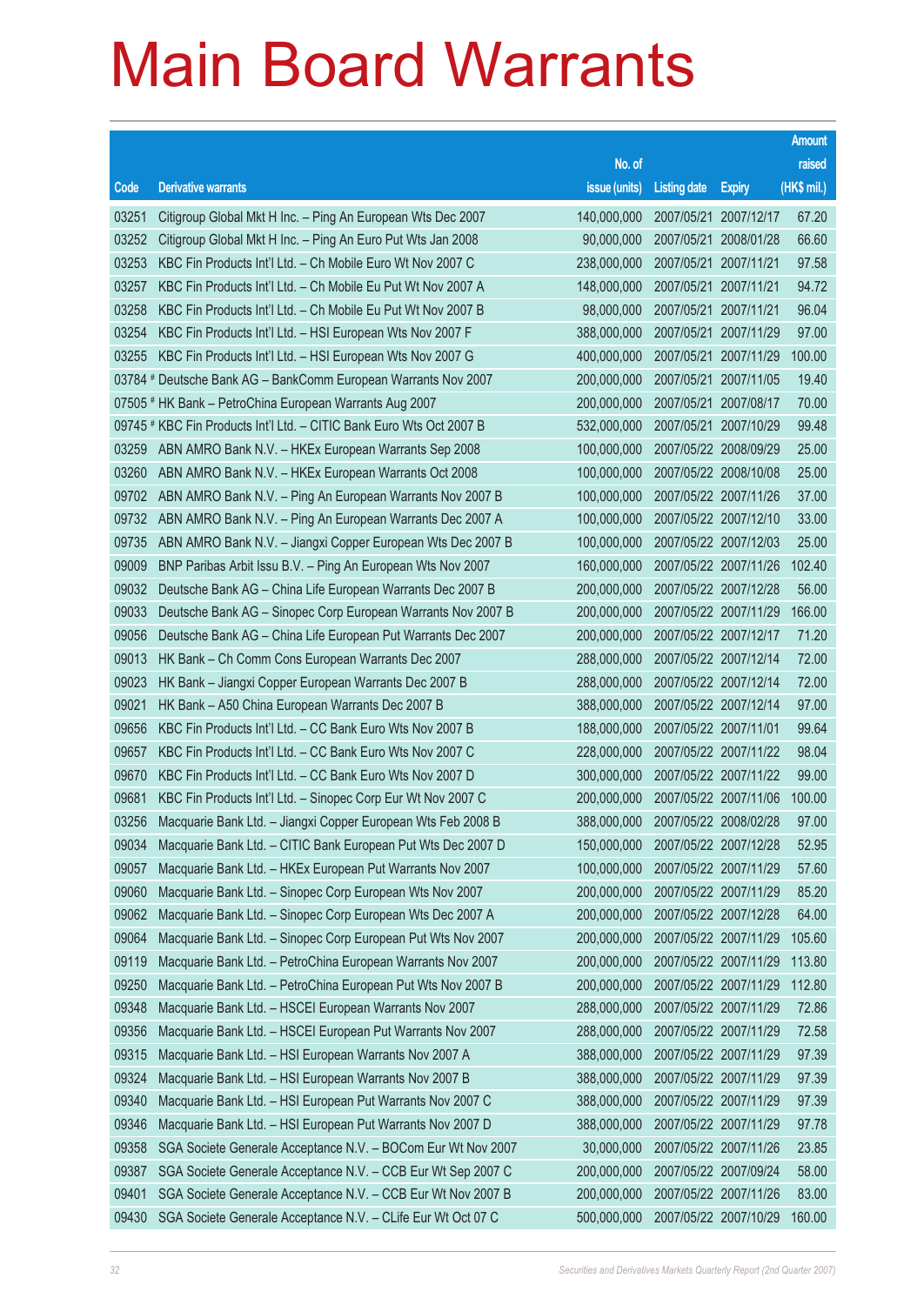|       |                                                                    |                                   |                       |                       | <b>Amount</b> |
|-------|--------------------------------------------------------------------|-----------------------------------|-----------------------|-----------------------|---------------|
|       |                                                                    | No. of                            |                       |                       | raised        |
| Code  | <b>Derivative warrants</b>                                         | issue (units)                     | <b>Listing date</b>   | <b>Expiry</b>         | (HK\$ mil.)   |
| 09445 | SGA Societe Generale Acceptance N.V. - CLife Eur Wt Nov 07 C       | 500,000,000                       |                       | 2007/05/22 2007/11/26 | 157.50        |
| 09534 | SGA Societe Generale Acceptance N.V. - CTel Eu Wt Sep 2007 B       | 70,000,000                        | 2007/05/22 2007/09/24 |                       | 32.20         |
| 09585 | SGA Societe Generale Acceptance N.V. - CTel Eu Wt Nov 2007 B       | 70,000,000                        |                       | 2007/05/22 2007/11/26 | 32.90         |
| 09598 | SGA Societe Generale Acceptance N.V. - CNOOC Eur Wt Nov 07 B       | 70,000,000                        | 2007/05/22 2007/11/26 |                       | 28.00         |
| 09653 | SGA Societe Generale Acceptance N.V. - ICBC Eu Wt Nov 2007 B       | 200,000,000                       |                       | 2007/05/22 2007/11/26 | 71.00         |
| 09465 | SGA Societe Generale Acceptance N.V. - CP&CC Eur Wt Nov 2007       | 100,000,000                       | 2007/05/22 2007/11/26 |                       | 83.00         |
| 09638 | SGA Societe Generale Acceptance N.V. - HSCEI Eur Wt Nov 07 B       | 200,000,000                       |                       | 2007/05/22 2007/11/29 | 50.00         |
| 09606 | SGA Societe Generale Acceptance N.V. - HSCEI Eur Wt Nov 07 A       | 200,000,000                       | 2007/05/22 2007/11/29 |                       | 52.00         |
| 09652 | SGA Societe Generale Acceptance N.V. - HSCEI Eu Put Wt Nov 07      | 200,000,000                       |                       | 2007/05/22 2007/11/29 | 50.00         |
| 09867 | Deutsche Bank AG - CITIC Bank European Put Warrants Nov 2007       | 200,000,000                       | 2007/05/23 2007/11/26 |                       | 70.00         |
| 03261 | CC Rabobank B.A. - Sinopec Corp European Warrants Jan 2008         | 120,000,000                       |                       | 2007/05/23 2008/01/25 | 109.20        |
| 03262 | CC Rabobank B.A. - Hutchison European Warrants Jan 2008            | 120,000,000                       | 2007/05/23 2008/01/11 |                       | 75.60         |
| 09738 | CC Rabobank B.A. - CC Bank European Warrants Dec 2007              | 160,000,000                       |                       | 2007/05/23 2007/12/12 | 73.60         |
| 09739 | CC Rabobank B.A. - China Life European Warrants Dec 2007 B         | 200,000,000                       | 2007/05/23 2007/12/07 |                       | 56.00         |
| 09743 | CC Rabobank B.A. - Sinopec Corp European Warrants Nov 2007 B       | 120,000,000                       |                       | 2007/05/23 2007/11/23 | 104.40        |
| 09822 | CC Rabobank B.A. - HKEx European Warrants Nov 2007                 | 120,000,000                       | 2007/05/23 2007/11/23 |                       | 109.20        |
| 09838 | CC Rabobank B.A. - Hutchison European Warrants Nov 2007            | 120,000,000                       |                       | 2007/05/23 2007/11/27 | 78.00         |
|       | 03743 # UBS AG - BOCL European Warrants Sep 2007                   | 600,000,000                       | 2007/05/23 2007/09/17 |                       | 16.20         |
|       | 07770 # Deutsche Bank AG - HSI European Put Warrants Sep 2007 D    | 400,000,000                       |                       | 2007/05/23 2007/09/27 | 41.20         |
| 09890 | ABN AMRO Bank N.V. - Ch Comm Cons European Wts Nov 2007 C          | 50,000,000                        | 2007/05/25 2007/11/26 |                       | 71.00         |
| 03268 | ABN AMRO Bank N.V. - Ch Comm Cons European Warrants Aug 2008       | 488,000,000                       |                       | 2007/05/25 2008/08/08 | 122.00        |
| 03263 | Credit Suisse - BOCL European Warrants Feb 2008                    | 100,000,000                       | 2007/05/25 2008/02/18 |                       | 25.00         |
| 03264 | Credit Suisse - CC Bank European Warrants Jan 2008 A               | 100,000,000                       |                       | 2007/05/25 2008/01/14 | 25.00         |
| 03265 | Credit Suisse - China Tel European Warrants Jan 2008 C             | 100,000,000                       | 2007/05/25 2008/01/11 |                       | 61.00         |
| 03266 | Credit Suisse - China Tel European Warrants May 2008               | 100,000,000                       | 2007/05/25 2008/05/15 |                       | 59.00         |
| 03267 | Credit Suisse - ICBC European Warrants Jan 2008                    | 100,000,000                       | 2007/05/25 2008/01/18 |                       | 37.00         |
| 03269 | Macquarie Bank Ltd. - Ch Comm Cons European Put Wts Jun 2008       | 250,000,000 2007/05/25 2008/06/27 |                       |                       | 63.25         |
| 09906 | Macquarie Bank Ltd. - A50 China European Warrants Nov 2007         | 200,000,000                       | 2007/05/25 2007/11/29 |                       | 50.60         |
|       | 07436 # ABN AMRO Bank N.V. - CITIC Bank European Warrants Aug 2008 | 312,000,000                       |                       | 2007/05/25 2008/08/28 | 26.83         |
| 03285 | BNP Paribas Arbit Issu B.V. - BOCL European Wts Jan 2008           | 400,000,000                       | 2007/05/28 2008/01/21 |                       | 100.00        |
| 03286 | BNP Paribas Arbit Issu B.V. - Ch Comm Cons Eur Wt Jan 2008 A       | 400,000,000                       |                       | 2007/05/28 2008/01/28 | 100.00        |
| 03292 | BNP Paribas Arbit Issu B.V. - PetroChina Euro Wts Aug 2008         | 600,000,000                       |                       | 2007/05/28 2008/08/25 | 97.80         |
| 03293 | BNP Paribas Arbit Issu B.V. - PetroChina Euro Wts Dec 2007         | 200,000,000                       |                       | 2007/05/28 2007/12/03 | 162.00        |
| 03287 | BNP Paribas Arbit Issu B.V. - Ch Mobile Euro Wts Nov 2007          | 300,000,000                       | 2007/05/28 2007/11/28 |                       | 162.00        |
| 03291 | BNP Paribas Arbit Issu B.V. - Ch Mobile Eur Put Wts Nov 2007       | 300,000,000                       |                       | 2007/05/28 2007/11/28 | 186.00        |
| 03290 | BNP Paribas Arbit Issu B.V. - HSI European Wts Nov 2007 E          | 400,000,000                       |                       | 2007/05/28 2007/11/29 | 105.20        |
| 03294 | BNP Paribas Arbit Issu B.V. - HSI Euro Put Wts Nov 2007 F          | 400,000,000                       |                       | 2007/05/28 2007/11/29 | 102.40        |
| 03298 | Credit Suisse - Sinopec Corp European Warrants Dec 2007 B          | 100,000,000                       | 2007/05/28 2007/12/24 |                       | 49.00         |
| 03299 | Credit Suisse - Shanghai Electric European Warrants Dec 2007       | 100,000,000                       |                       | 2007/05/28 2007/12/03 | 27.50         |
| 03279 | Deutsche Bank AG - Ch Comm Cons European Warrants Jan 2008         | 200,000,000                       | 2007/05/28 2008/01/21 |                       | 33.00         |
| 03280 | Deutsche Bank AG - China Mobile European Put Wts Dec 2007          | 200,000,000                       |                       | 2007/05/28 2007/12/28 | 166.00        |
| 03281 | Deutsche Bank AG - HSBC European Warrants Jan 2008 A               | 200,000,000                       | 2007/05/28 2008/01/21 |                       | 186.00        |
| 03282 | Deutsche Bank AG - HSBC European Warrants Jan 2008 B               | 200,000,000                       |                       | 2007/05/28 2008/01/30 | 86.00         |
| 03283 | Deutsche Bank AG - ICBC European Warrants Dec 2007                 | 200,000,000                       | 2007/05/28 2007/12/24 |                       | 92.00         |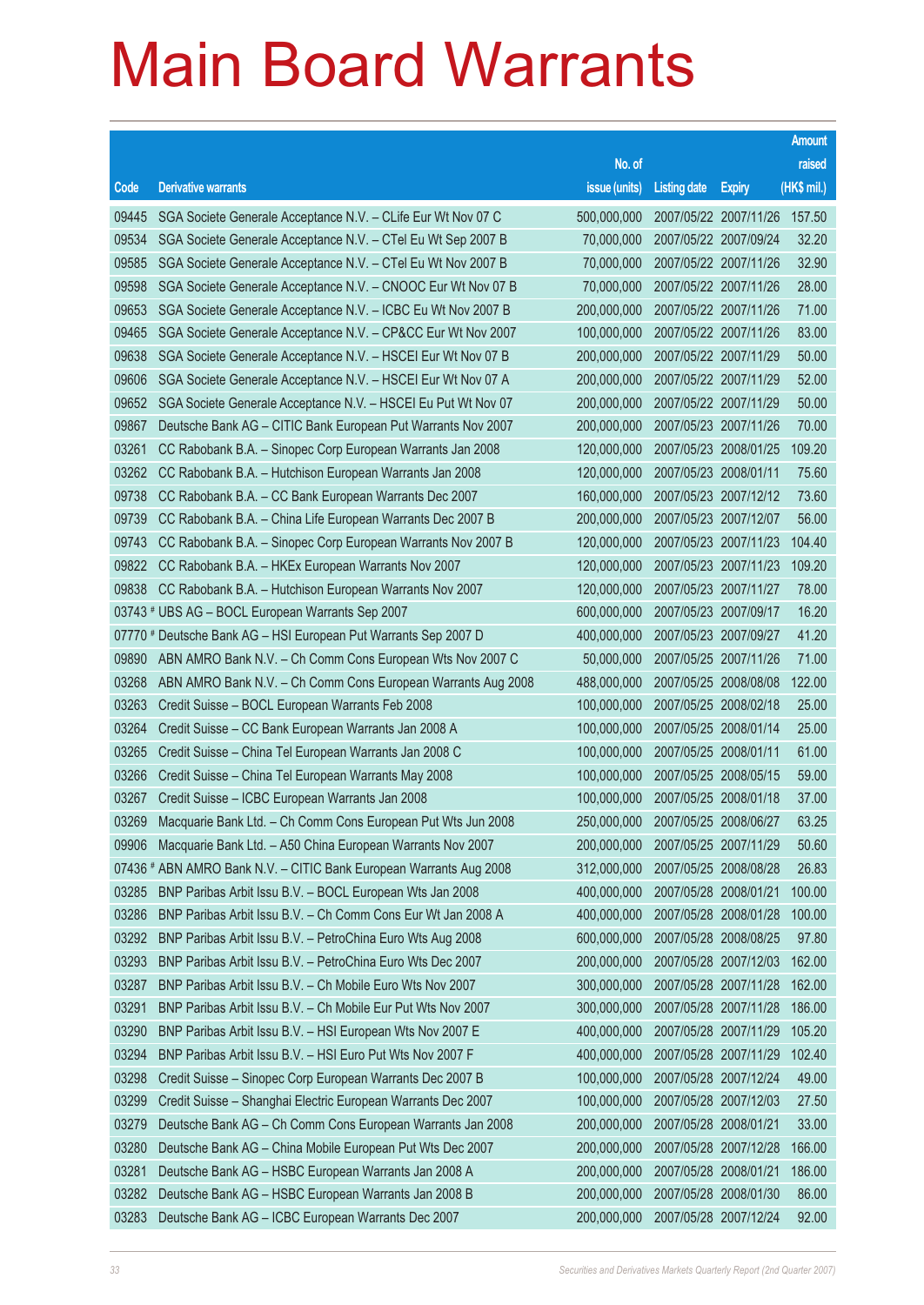|       |                                                                 |                                          |                       |                       | <b>Amount</b> |
|-------|-----------------------------------------------------------------|------------------------------------------|-----------------------|-----------------------|---------------|
|       |                                                                 | No. of                                   |                       |                       | raised        |
| Code  | <b>Derivative warrants</b>                                      | issue (units)                            | <b>Listing date</b>   | <b>Expiry</b>         | (HK\$ mil.)   |
| 03284 | Deutsche Bank AG - HSI European Warrants Nov 2007 B             | 200,000,000                              |                       | 2007/05/28 2007/11/29 | 50.00         |
| 03288 | Deutsche Bank AG - HSI European Put Warrants Nov 2007 D         | 200,000,000                              | 2007/05/28 2007/11/29 |                       | 50.00         |
| 03289 | Deutsche Bank AG - HSI European Put Warrants Nov 2007 E         | 200,000,000                              | 2007/05/28 2007/11/29 |                       | 50.00         |
| 03278 | HK Bank - CITIC Bank European Warrants Dec 2007                 | 188,000,000                              | 2007/05/28 2007/12/18 |                       | 47.00         |
| 03403 | KBC Fin Products Int'l Ltd. - HSCEI European Wts Nov 2007 A     | 400,000,000                              |                       | 2007/05/28 2007/11/29 | 100.00        |
| 03404 | KBC Fin Products Int'l Ltd. - HSCEI European Wts Nov 2007 B     | 400,000,000                              | 2007/05/28 2007/11/29 |                       | 100.00        |
| 03408 | KBC Fin Products Int'l Ltd. - HSCEI Euro Put Wts Nov 2007 C     | 400,000,000                              |                       | 2007/05/28 2007/11/29 | 100.00        |
| 03409 | KBC Fin Products Int'l Ltd. - HSCEI Euro Put Wts Nov 2007 D     | 400,000,000                              |                       | 2007/05/28 2007/11/29 | 100.00        |
| 03273 | Macquarie Bank Ltd. - Cheung Kong European Warrants Nov 2007    | 200,000,000                              |                       | 2007/05/28 2007/11/29 | 144.60        |
| 03274 | Macquarie Bank Ltd. - China Netcom European Wts Nov 2007        | 150,000,000                              | 2007/05/28 2007/11/29 |                       | 37.65         |
| 03275 | Macquarie Bank Ltd. - Sh Petrochem European Wts Nov 2007        | 200,000,000                              |                       | 2007/05/28 2007/11/29 | 116.60        |
| 03277 | Macquarie Bank Ltd. - Cheung Kong European Put Wts Nov 2007     | 200,000,000                              | 2007/05/28 2007/11/29 |                       | 61.40         |
| 03272 | Macquarie Bank Ltd. - China Life European Wts Nov 2007 C        | 250,000,000                              | 2007/05/28 2007/11/29 |                       | 71.50         |
| 03276 | Macquarie Bank Ltd. - China Life European Put Wts Nov 2007 D    | 200,000,000                              | 2007/05/28 2007/11/29 |                       | 51.20         |
| 03295 | SGA Societe Generale Acceptance N.V. - CP&CC Eur Wt Oct 07 B    | 100,000,000                              | 2007/05/28 2007/10/30 |                       | 62.00         |
| 03296 | SGA Societe Generale Acceptance N.V. - HSI Eur Wt Oct 2007 E    | 500,000,000                              | 2007/05/28 2007/10/30 |                       | 91.50         |
| 03297 | SGA Societe Generale Acceptance N.V. - HSI Eur Wt Nov 2007 B    | 500,000,000                              | 2007/05/28 2007/11/29 |                       | 91.50         |
| 03402 | SGA Societe Generale Acceptance N.V. - HSI Eu Put Wt Nov 07C    | 500,000,000                              | 2007/05/28 2007/11/29 |                       | 127.50        |
| 03401 | SGA Societe Generale Acceptance N.V. - HSI Eu Put Wt Oct 07G    | 500,000,000                              | 2007/05/28 2007/10/30 |                       | 75.00         |
| 03270 | UBS AG - China Mobile European Warrants Dec 2007                | 200,000,000                              | 2007/05/28 2007/12/10 |                       | 162.00        |
| 03271 | UBS AG - Hutchison European Warrants Dec 2007                   | 200,000,000                              | 2007/05/28 2007/12/10 |                       | 84.00         |
| 03406 | BNP Paribas Arbit Issu B.V. - BOC HK European Wts Dec 2008      | 200,000,000                              | 2007/05/29 2008/12/15 |                       | 50.00         |
| 03414 | BNP Paribas Arbit Issu B.V. - China Tel Euro Wts Dec 2007       | 200,000,000                              | 2007/05/29 2007/12/17 |                       | 74.00         |
| 03415 | BNP Paribas Arbit Issu B.V. - HKEx European Wts Feb 2008        | 140,000,000                              | 2007/05/29 2008/02/25 |                       | 98.00         |
| 03417 | BNP Paribas Arbit Issu B.V. - SMIC European Wts Apr 2008        | 100,000,000                              | 2007/05/29 2008/04/21 |                       | 26.00         |
| 03405 | BNP Paribas Arbit Issu B.V. - HSCEI European Wts Nov 2007       | 400,000,000                              | 2007/05/29 2007/11/29 |                       | 104.00        |
|       | 03410 BNP Paribas Arbit Issu B.V. - HSCEI Euro Put Wts Nov 2007 | 400,000,000 2007/05/29 2007/11/29 100.00 |                       |                       |               |
| 03432 | Citigroup Global Mkt H Inc. - HSCEI European Wts Sep 2007       | 280,000,000                              | 2007/05/29 2007/09/27 |                       | 57.40         |
| 03425 | Deutsche Bank AG - CITIC Bank European Warrants Dec 2007 A      | 200,000,000                              |                       | 2007/05/29 2007/12/17 | 144.00        |
| 03426 | Deutsche Bank AG - Hutchison European Warrants Dec 2007         | 200,000,000                              | 2007/05/29 2007/12/17 |                       | 118.00        |
| 03435 | KBC Fin Products Int'l Ltd. - CNOOC European Wts Dec 2007 A     | 248,000,000                              | 2007/05/29 2007/12/06 |                       | 99.20         |
| 03419 | UBS AG - CNOOC European Warrants Dec 2007 A                     | 200,000,000                              | 2007/05/29 2007/12/10 |                       | 96.00         |
| 03420 | UBS AG - Nine Dragons European Warrants Feb 2008                | 200,000,000                              | 2007/05/29 2008/02/18 |                       | 50.00         |
| 03463 | ABN AMRO Bank N.V. - BOCL European Warrants Dec 2007 B          | 100,000,000                              | 2007/05/30 2007/12/31 |                       | 36.00         |
| 03464 | ABN AMRO Bank N.V. - CC Bank European Warrants Dec 2007 C       | 100,000,000                              | 2007/05/30 2007/12/17 |                       | 94.00         |
| 03465 | ABN AMRO Bank N.V. - CC Bank European Warrants Dec 2007 D       | 100,000,000                              | 2007/05/30 2007/12/17 |                       | 59.00         |
| 03466 | ABN AMRO Bank N.V. - ICBC European Warrants Dec 2007 B          | 100,000,000                              | 2007/05/30 2007/12/17 |                       | 47.00         |
| 03467 | ABN AMRO Bank N.V. - ICBC European Warrants Nov 2007 C          | 100,000,000                              | 2007/05/30 2007/11/29 |                       | 35.00         |
| 03459 | ABN AMRO Bank N.V. - Sinopec Corp European Wts Dec 2007 B       | 88,000,000                               | 2007/05/30 2007/12/31 |                       | 88.00         |
| 03460 | ABN AMRO Bank N.V. - PetroChina European Warrants Mar 2008      | 488,000,000                              |                       | 2007/05/30 2008/03/25 | 122.00        |
| 03461 | ABN AMRO Bank N.V. - PetroChina European Warrants Dec 2007 C    | 68,000,000                               | 2007/05/30 2007/12/27 |                       | 110.84        |
| 03462 | ABN AMRO Bank N.V. - Ping An European Warrants Dec 2007 B       | 100,000,000                              | 2007/05/30 2007/12/31 |                       | 104.00        |
| 03444 | Credit Suisse - Ch Comm Cons European Warrants Nov 2008 B       | 100,000,000                              | 2007/05/30 2008/11/21 |                       | 25.00         |
| 03445 | Credit Suisse - CC Bank European Warrants Mar 2008              | 100,000,000                              | 2007/05/30 2008/03/17 |                       | 25.00         |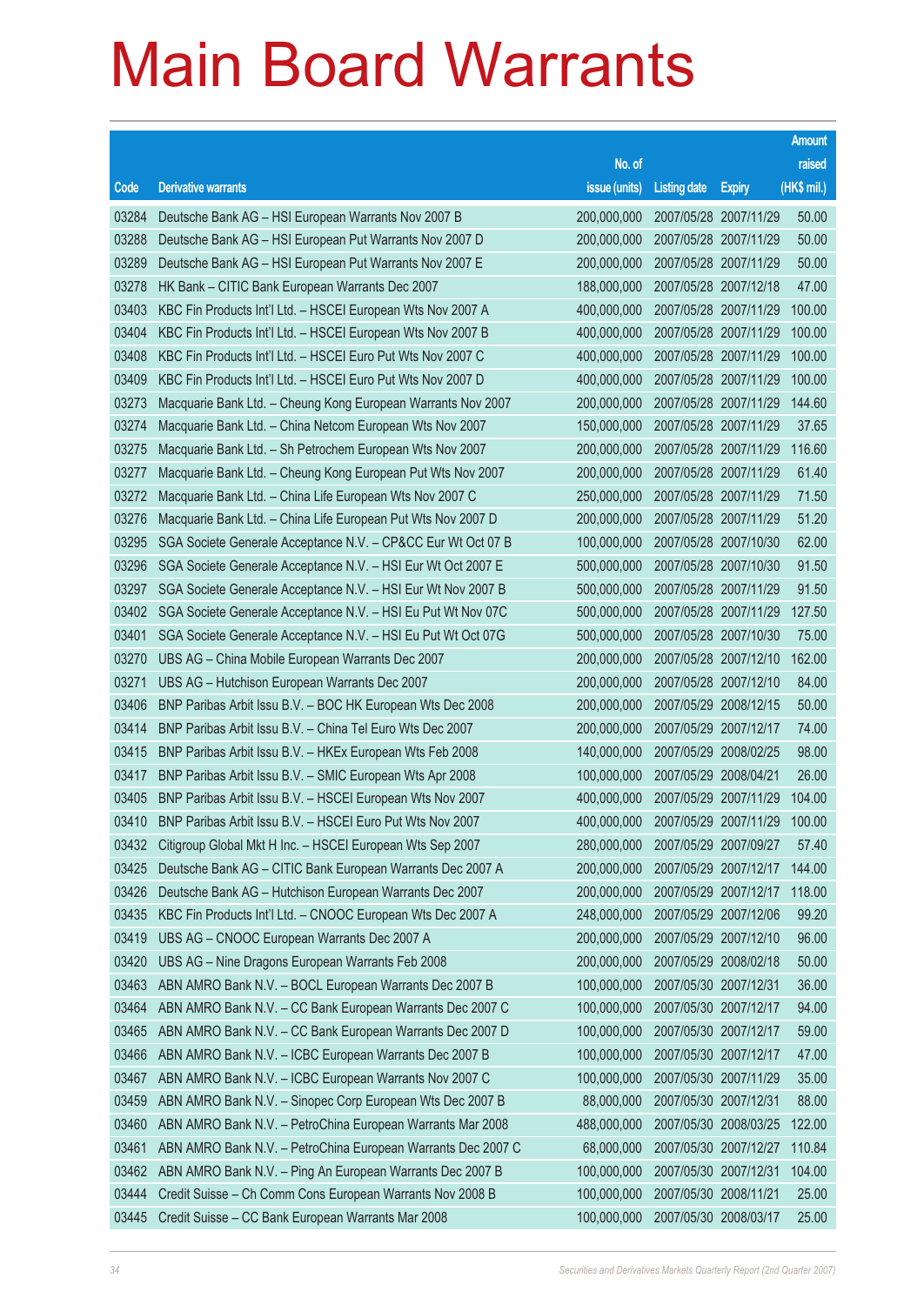|       |                                                                    |                                   |                     |                       | <b>Amount</b> |
|-------|--------------------------------------------------------------------|-----------------------------------|---------------------|-----------------------|---------------|
|       |                                                                    | No. of                            |                     |                       | raised        |
| Code  | <b>Derivative warrants</b>                                         | issue (units)                     | <b>Listing date</b> | <b>Expiry</b>         | (HK\$ mil.)   |
| 03447 | Credit Suisse - China Life European Warrants Feb 2008 A            | 100,000,000                       |                     | 2007/05/30 2008/02/22 | 26.00         |
| 03452 | Deutsche Bank AG - BOCL European Warrants Dec 2007                 | 200,000,000                       |                     | 2007/05/30 2007/12/24 | 78.00         |
| 03453 | Deutsche Bank AG - CNOOC European Warrants Dec 2007 A              | 200,000,000                       |                     | 2007/05/30 2007/12/03 | 108.00        |
| 03437 | Deutsche Bank AG - Sinopec Corp European Warrants Dec 2007 A       | 200,000,000                       |                     | 2007/05/30 2007/12/10 | 182.00        |
| 03438 | Fortis Bank S.A./N.V. - BankComm European Warrants Jul 2008        | 48,000,000                        |                     | 2007/05/30 2008/07/07 | 38.93         |
| 03440 | Fortis Bank S.A./N.V. - China Netcom European Wts Dec 2007 B       | 200,000,000                       |                     | 2007/05/30 2007/12/31 | 62.60         |
| 03442 | Fortis Bank S.A./N.V. - Sinopec Corp European Wts Jul 2008         | 55,000,000                        |                     | 2007/05/30 2008/07/07 | 51.26         |
| 03443 | Fortis Bank S.A./N.V. - HKEx European Warrants Jul 2008            | 45,000,000                        |                     | 2007/05/30 2008/07/07 | 29.66         |
| 03436 | Macquarie Bank Ltd. - China Tel European Warrants Dec 2007 A       | 250,000,000                       |                     | 2007/05/30 2007/12/28 | 81.50         |
| 03454 | CC Rabobank B.A. - Ch Comm Cons European Warrants Feb 2008 B       | 120,000,000                       |                     | 2007/05/30 2008/02/18 | 30.00         |
| 03455 | CC Rabobank B.A. - Ch Comm Cons European Warrants Mar 2008         | 120,000,000                       |                     | 2007/05/30 2008/03/20 | 30.00         |
| 03457 | CC Rabobank B.A. - China Life European Warrants Jan 2008           | 120,000,000                       |                     | 2007/05/30 2008/01/08 | 37.20         |
| 03458 | CC Rabobank B.A. - China Life European Put Warrants Dec 2007       | 120,000,000                       |                     | 2007/05/30 2007/12/10 | 31.20         |
| 03468 | Citigroup Global Mkt H Inc. - CLP European Warrants Dec 2007       | 160,000,000                       |                     | 2007/05/31 2007/12/24 | 62.40         |
| 03469 | Citigroup Global Mkt H Inc. - CNOOC European Wts Dec 2007 A        | 135,000,000                       |                     | 2007/05/31 2007/12/17 | 62.10         |
| 03470 | Citigroup Global Mkt H Inc. - CNPC European Wts Dec 2007           | 190,000,000                       |                     | 2007/05/31 2007/12/10 | 64.60         |
| 03471 | Citigroup Global Mkt H Inc. - Link REIT Euro Wts Mar 2008          | 240,000,000                       |                     | 2007/05/31 2008/03/17 | 60.24         |
| 03487 | KBC Fin Products Int'l Ltd. - BankComm European Wts Dec 2007       | 126,000,000                       |                     | 2007/05/31 2007/12/03 | 99.54         |
| 03478 | SGA Societe Generale Acceptance N.V. - BOCom Eur Wt Dec 2007       | 50,000,000                        |                     | 2007/05/31 2007/12/17 | 30.50         |
| 03479 | SGA Societe Generale Acceptance N.V. - CCCCL Eur Wt Feb 2008       | 200,000,000                       |                     | 2007/05/31 2008/02/01 | 34.00         |
| 03481 | SGA Societe Generale Acceptance N.V. - Ping An Eur Wt Nov 07       | 100,000,000                       |                     | 2007/05/31 2007/11/12 | 62.00         |
| 03483 | SGA Societe Generale Acceptance N.V. - Ping An Eu Wt Dec 07B       | 100,000,000                       |                     | 2007/05/31 2007/12/10 | 60.00         |
| 03480 | SGA Societe Generale Acceptance N.V. - CMob Eu Wt Dec 2007 A       | 300,000,000                       |                     | 2007/05/31 2007/12/10 | 201.00        |
| 03486 | SGA Societe Generale Acceptance N.V. - JIANC Eur Wt Dec 2007       | 200,000,000                       |                     | 2007/05/31 2007/12/10 | 50.00         |
| 03472 | UBS AG - Sinopec Corp European Warrants Dec 2007                   | 200,000,000                       |                     | 2007/05/31 2007/12/10 | 112.00        |
| 03473 | UBS AG - CNOOC European Warrants Dec 2007 B                        | 200,000,000                       |                     | 2007/05/31 2007/12/10 | 71.00         |
|       | 03477 UBS AG - PetroChina European Warrants Dec 2007               | 200,000,000 2007/05/31 2007/12/10 |                     |                       | 100.00        |
| 03489 | Goldman Sachs SP (Asia) – Ch Comm Cons Euro Wts Dec 2007 A         | 100,000,000                       |                     | 2007/06/01 2007/12/03 | 130.00        |
| 03490 | Goldman Sachs SP (Asia) - Ch Comm Cons Euro Wts Dec 2007 B         | 100,000,000                       |                     | 2007/06/01 2007/12/03 | 97.00         |
| 03493 | Goldman Sachs SP (Asia) - China Mobile Euro Wts Dec 2007 B         | 300,000,000                       |                     | 2007/06/01 2007/12/03 | 168.00        |
| 03491 | Goldman Sachs SP (Asia) - China Mobile Euro Wts Dec 2007 A         | 300,000,000                       |                     | 2007/06/01 2007/12/03 | 297.00        |
| 03494 | Goldman Sachs SP (Asia) - Ping An European Warrants Dec 2007       | 100,000,000                       |                     | 2007/06/01 2007/12/03 | 83.00         |
| 03498 | Goldman Sachs SP (Asia) - CM Bank European Wts Dec 2007 A          | 100,000,000                       |                     | 2007/06/01 2007/12/03 | 324.00        |
| 03499 | Goldman Sachs SP (Asia) - CM Bank European Wts Dec 2007 B          | 100,000,000                       |                     | 2007/06/01 2007/12/03 | 153.00        |
| 03500 | Goldman Sachs SP (Asia) - CITIC Bank European Wts Dec 2007         | 100,000,000                       |                     | 2007/06/01 2007/12/03 | 78.00         |
| 03495 | Goldman Sachs SP (Asia) - A50 China European Wts Dec 2007 B        | 500,000,000                       |                     | 2007/06/01 2007/12/03 | 155.00        |
| 03496 | Goldman Sachs SP (Asia) - A50 China European Wts Dec 2007 C        | 500,000,000                       |                     | 2007/06/01 2007/12/03 | 125.00        |
| 03523 | HK Bank - CNOOC European Warrants Feb 2008                         | 188,000,000                       |                     | 2007/06/01 2008/02/25 | 97.76         |
| 03527 | HK Bank - China Coal European Warrants Feb 2008                    | 188,000,000                       |                     | 2007/06/01 2008/02/25 | 323.36        |
| 03601 | KBC Fin Products Int'l Ltd. - Ch Comm Cons Euro Wts Feb 2008       | 648,000,000                       |                     | 2007/06/01 2008/02/01 | 97.20         |
| 03578 | KBC Fin Products Int'l Ltd. - China Coal Euro Wts May 2008         | 400,000,000                       |                     | 2007/06/01 2008/05/02 | 100.00        |
|       | 09392 # Deutsche Bank AG - China Life European Warrants Dec 2007 A | 200,000,000                       |                     | 2007/06/01 2007/12/10 | 48.20         |
|       | 07521 # CC Rabobank B.A. - ICBC European Warrants Oct 2007 B       | 160,000,000                       |                     | 2007/06/01 2007/10/08 | 19.52         |
| 03644 | Credit Suisse - ICBC European Warrants Dec 2007                    | 100,000,000                       |                     | 2007/06/04 2007/12/07 | 34.00         |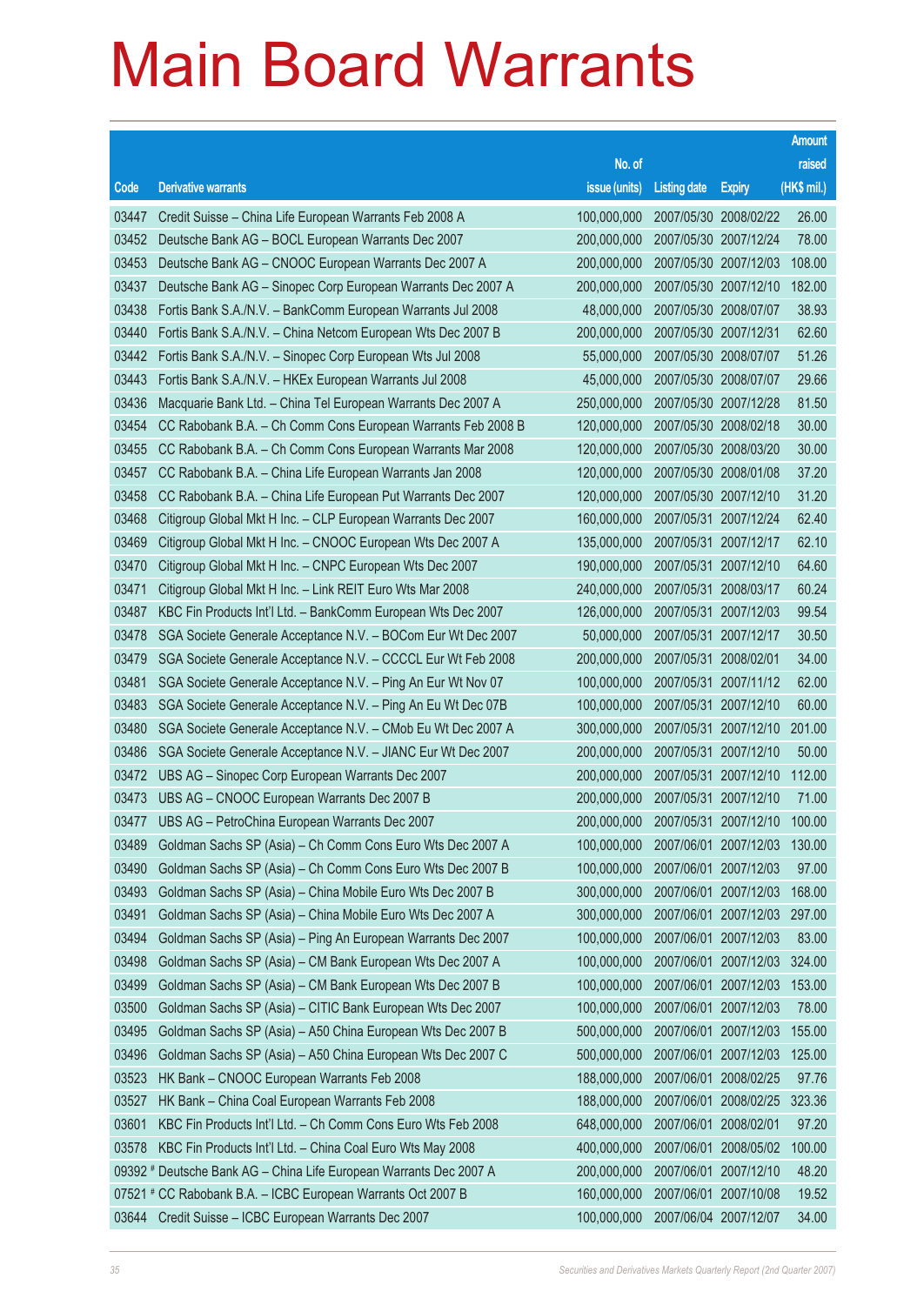|       |                                                                    |                                   |                       |                       | <b>Amount</b> |
|-------|--------------------------------------------------------------------|-----------------------------------|-----------------------|-----------------------|---------------|
|       |                                                                    | No. of                            |                       |                       | raised        |
| Code  | <b>Derivative warrants</b>                                         | issue (units)                     | <b>Listing date</b>   | <b>Expiry</b>         | (HK\$ mil.)   |
| 03645 | KBC Fin Products Int'l Ltd. - Ch Mobile Euro Wt Nov 2007 D         | 268,000,000                       |                       | 2007/06/04 2007/11/19 | 99.16         |
| 03607 | UBS AG - HSI European Warrants Dec 2007 A                          | 200,000,000                       |                       | 2007/06/04 2007/12/28 | 53.00         |
| 03608 | UBS AG - HSI European Warrants Dec 2007 B                          | 200,000,000                       |                       | 2007/06/04 2007/12/28 | 50.00         |
| 03639 | UBS AG - HSI European Put Warrants Dec 2007 C                      | 200,000,000                       | 2007/06/04 2007/12/28 |                       | 50.00         |
| 03643 | UBS AG - HSI European Put Warrants Dec 2007 D                      | 200,000,000                       |                       | 2007/06/04 2007/12/28 | 51.00         |
| 03775 | Lehman Brothers Holdings Inc. - Cheung Kong Eur Wts Dec 2007       | 150,000,000                       | 2007/06/05 2007/12/21 |                       | 43.80         |
| 03776 | Lehman Brothers Holdings Inc. - Ch Mobile Eur Wts Dec 2007 A       | 150,000,000                       | 2007/06/05 2007/12/21 |                       | 59.55         |
| 03777 | Lehman Brothers Holdings Inc. - CITIC Pac Eur Wts Dec 2007 A       | 200,000,000                       | 2007/06/05 2007/12/21 |                       | 51.20         |
| 03779 | Lehman Brothers Holdings Inc. - HSBC European Wts Dec 2007         | 150,000,000                       | 2007/06/05 2007/12/21 |                       | 63.75         |
| 04477 | Lehman Brothers Holdings Inc. - ICBC European Wts Dec 2007 A       | 150,000,000                       | 2007/06/05 2007/12/21 |                       | 42.00         |
| 04522 | Lehman Brothers Holdings Inc. - PetroChina Eur Wt Dec 2007 A       | 150,000,000                       | 2007/06/05 2007/12/21 |                       | 52.50         |
| 03700 | Macquarie Bank Ltd. - Lenovo European Warrants Jan 2008            | 100,000,000                       | 2007/06/05 2008/01/30 |                       | 55.50         |
| 03754 | Macquarie Bank Ltd. - PCCW European Warrants Dec 2007              | 100,000,000                       |                       | 2007/06/05 2007/12/28 | 51.00         |
| 03646 | UBS AG - China Life European Warrants Aug 2008 B                   | 200,000,000                       |                       | 2007/06/05 2008/08/08 | 90.00         |
| 03648 | UBS AG - Ping An European Warrants Aug 2008 B                      | 200,000,000                       |                       | 2007/06/05 2008/08/08 | 228.00        |
|       | 09199 # Deutsche Bank AG - BOCL European Warrants Sep 2007         | 200,000,000                       |                       | 2007/06/05 2007/09/14 | 19.00         |
|       | 04866 # Deutsche Bank AG - China Life European Warrants Oct 2007 B | 200,000,000                       |                       | 2007/06/05 2007/10/30 | 96.00         |
|       | 07887 # UBS AG - China Life European Warrants Aug 2007 C           | 800,000,000                       |                       | 2007/06/05 2007/08/06 | 118.40        |
| 04523 | Citigroup Global Mkt H Inc. - BOCL European Wts Dec 2007           | 300,000,000                       |                       | 2007/06/06 2007/12/17 | 75.90         |
| 04526 | Citigroup Global Mkt H Inc. - China Shenhua Eur Wts Dec 2007       | 150,000,000                       | 2007/06/06 2007/12/24 |                       | 48.00         |
| 04528 | Citigroup Global Mkt H Inc. - MTRC European Wts Dec 2007           | 150,000,000                       |                       | 2007/06/06 2007/12/10 | 37.95         |
| 04530 | Citigroup Global Mkt H Inc. - PetroChina Euro Wts Oct 2007 B       | 100,000,000                       | 2007/06/06 2007/10/31 |                       | 54.00         |
| 04537 | Citigroup Global Mkt H Inc. - Ch Comm Cons Euro Wts Dec 2007       | 430,000,000                       |                       | 2007/06/06 2007/12/14 | 65.36         |
| 04674 | KBC Fin Products Int'l Ltd. - ICBC European Wts Dec 2007           | 368,000,000                       | 2007/06/06 2007/12/06 |                       | 99.36         |
| 04593 | SGA Societe Generale Acceptance N.V. - BOCL Eu Wt Nov 2007 C       | 200,000,000                       |                       | 2007/06/06 2007/11/19 | 50.00         |
| 04594 | SGA Societe Generale Acceptance N.V. - BOCL Eur Wts Dec 2007       | 200,000,000                       |                       | 2007/06/06 2007/12/24 | 50.00         |
| 04595 | SGA Societe Generale Acceptance N.V. - CITBK Eur Wt Nov 07 D       | 200,000,000 2007/06/06 2007/11/12 |                       |                       | 91.00         |
| 04596 | SGA Societe Generale Acceptance N.V. - CITBK Eur Wt Dec 07 C       | 200,000,000                       | 2007/06/06 2007/12/10 |                       | 86.00         |
| 04632 | SGA Societe Generale Acceptance N.V. - ICBC Eu Wt Oct 2007 C       | 200,000,000                       |                       | 2007/06/06 2007/10/18 | 54.00         |
| 04633 | SGA Societe Generale Acceptance N.V. - ICBC Eur Wts Dec 2007       | 200,000,000                       | 2007/06/06 2007/12/10 |                       | 67.00         |
| 04615 | SGA Societe Generale Acceptance N.V. - CLife Eu Put Wt Dec 07      | 500,000,000                       |                       | 2007/06/06 2007/12/10 | 127.50        |
|       | 04974 # ABN AMRO Bank N.V. - Sinopec Corp European Wts Aug 2007 C  | 100,000,000                       |                       | 2007/06/06 2007/08/23 | 87.00         |
|       | 04924 # Deutsche Bank AG - China Mobile European Warrants Sep 2007 | 300,000,000                       |                       | 2007/06/06 2007/09/24 | 159.00        |
|       | 09717 # Deutsche Bank AG - CITIC Bank European Warrants Oct 2007   | 300,000,000                       |                       | 2007/06/06 2007/10/29 | 40.80         |
|       | 07771 # Deutsche Bank AG - HSI European Put Warrants Sep 2007 E    | 400,000,000                       |                       | 2007/06/06 2007/09/27 | 48.00         |
|       | 04888 # Deutsche Bank AG - ICBC European Warrants Oct 2007         | 400,000,000                       |                       | 2007/06/06 2007/10/30 | 66.80         |
|       | 04536 # UBS AG - Sinopec Corp European Warrants Aug 2007           | 400,000,000                       |                       | 2007/06/06 2007/08/27 | 166.00        |
| 04830 | ABN AMRO Bank N.V. - Sinopec Corp European Wts Dec 2007 C          | 88,000,000                        | 2007/06/07 2007/12/10 |                       | 51.92         |
| 04831 | ABN AMRO Bank N.V. - Sinopec Corp European Wts Dec 2007 D          | 88,000,000                        |                       | 2007/06/07 2007/12/17 | 55.44         |
| 04808 | Credit Suisse - China Life European Warrants Dec 2007 A            | 100,000,000                       | 2007/06/07 2007/12/07 |                       | 25.00         |
| 04812 | Credit Suisse - China Life European Warrants Dec 2007 B            | 100,000,000                       | 2007/06/07 2007/12/21 |                       | 31.50         |
| 04816 | Credit Suisse - China Life European Warrants Jan 2008 B            | 100,000,000                       | 2007/06/07 2008/01/14 |                       | 25.00         |
| 04832 | KBC Fin Products Int'l Ltd. - BOCL European Wts Nov 2007 B         | 428,000,000                       |                       | 2007/06/07 2007/11/12 | 98.44         |
| 04868 | KBC Fin Products Int'l Ltd. - Sinopec Corp Eu Put Wt Nov 07D       | 400,000,000                       |                       | 2007/06/07 2007/11/22 | 100.00        |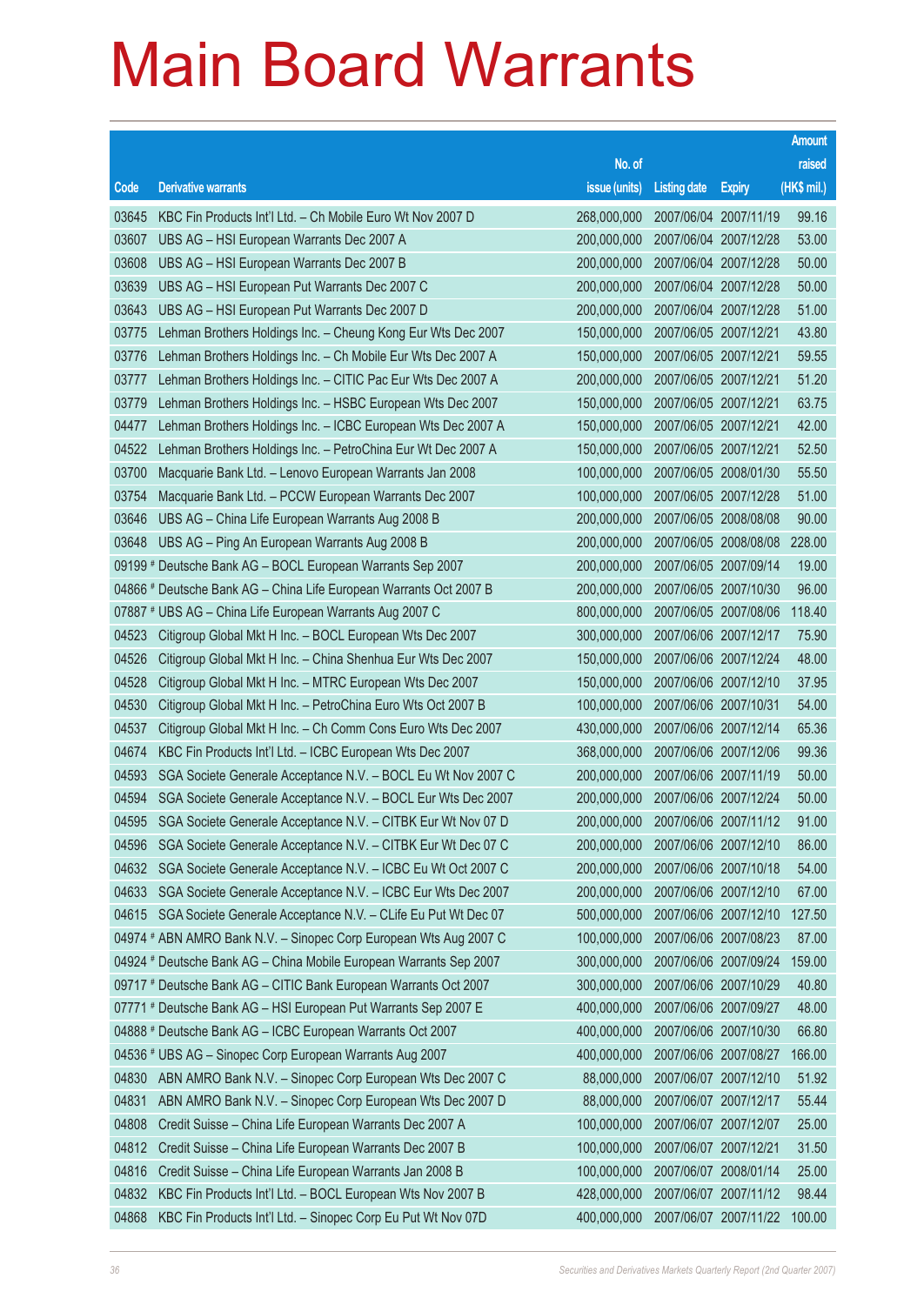|       |                                                                       |                                   |                            |                              | <b>Amount</b> |
|-------|-----------------------------------------------------------------------|-----------------------------------|----------------------------|------------------------------|---------------|
|       |                                                                       | No. of                            |                            |                              | raised        |
| Code  | <b>Derivative warrants</b>                                            | issue (units)                     | <b>Listing date Expiry</b> |                              | $(HK$$ mil.)  |
| 04874 | KBC Fin Products Int'l Ltd. - China Tel Euro Wts Apr 2008             | 400,000,000                       |                            | 2007/06/07 2008/04/02 100.00 |               |
| 04854 | KBC Fin Products Int'l Ltd. - China Coal Euro Wts Jan 2008 A          | 400,000,000                       |                            | 2007/06/07 2008/01/15        | 100.00        |
| 04865 | KBC Fin Products Int'l Ltd. - China Life Euro Wts Dec 2007 A          | 400,000,000                       | 2007/06/07 2007/12/07      |                              | 100.00        |
| 04875 | CC Rabobank B.A. - CNOOC European Warrants Dec 2007                   | 120,000,000                       | 2007/06/07 2007/12/10      |                              | 69.60         |
| 04745 | SGA Societe Generale Acceptance N.V. - CMob Eu Wt Sep 2007 D          | 300,000,000                       | 2007/06/07 2007/09/27      |                              | 153.00        |
| 04746 | SGA Societe Generale Acceptance N.V. - CMob Eu Wt Oct 2007 C          | 300,000,000                       | 2007/06/07 2007/10/09      |                              | 165.00        |
| 04747 | SGA Societe Generale Acceptance N.V. - CMob Eu Wt Oct 2007 D          | 300,000,000                       | 2007/06/07 2007/10/30      |                              | 171.00        |
| 04748 | SGA Societe Generale Acceptance N.V. - CMob Eu Wt Nov 2007 A          | 300,000,000                       |                            | 2007/06/07 2007/11/16        | 204.00        |
| 04757 | SGA Societe Generale Acceptance N.V. - CMob Eu Put Wt Oct 07F         | 300,000,000                       |                            | 2007/06/07 2007/10/15        | 219.00        |
| 04758 | SGA Societe Generale Acceptance N.V. - CMob Eu Put Wt Nov 07          | 300,000,000                       | 2007/06/07 2007/11/26      |                              | 195.00        |
| 04761 | SGA Societe Generale Acceptance N.V. - ICBC Eu Put Wt Dec 07          | 150,000,000                       | 2007/06/07 2007/12/24      |                              | 37.50         |
| 04774 | SGA Societe Generale Acceptance N.V. - N225 Eur Wts Dec 2007          | 100,000,000                       | 2007/06/07 2007/12/13      |                              | 29.00         |
| 04790 | SGA Societe Generale Acceptance N.V. - N225 Eu Put Wt Dec 07B         | 100,000,000                       | 2007/06/07 2007/12/13      |                              | 32.00         |
| 04784 | SGA Societe Generale Acceptance N.V. - N225 Eu Put Wt Dec 07A         | 100,000,000                       | 2007/06/07 2007/12/13      |                              | 25.00         |
|       | 09386 # Deutsche Bank AG - China Life European Warrants Nov 2007 B    | 300,000,000                       | 2007/06/07 2007/11/05      |                              | 75.00         |
|       | 09459 # KBC Fin Products Int'l Ltd. - China Life Euro Wts Oct 2007 B  | 1,688,000,000                     |                            | 2007/06/07 2007/10/22        | 391.62        |
|       | 09399 # SGA Societe Generale Acceptance N.V. - CCCCL Eur Wt Nov 2007  | 50,000,000                        | 2007/06/07 2007/11/05      |                              | 66.00         |
|       | 07829 # SGA Societe Generale Acceptance N.V. - HSCEI Eu Put Wt Jul 07 | 200,000,000                       | 2007/06/07 2007/07/30      |                              | 13.40         |
| 04937 | ABN AMRO Bank N.V. - Sinopec Corp European Wts Dec 2008 A             | 888,000,000                       |                            | 2007/06/08 2008/12/29        | 222.00        |
| 09049 | Bank of China (HK) Ltd. - PetroChina European Wts Dec 2007            | 50,000,000                        | 2007/06/08 2007/12/31      |                              | 61.50         |
| 09048 | Bank of China (HK) Ltd. - China Mobile European Wts Dec 2007          | 80,000,000                        | 2007/06/08 2007/12/31      |                              | 58.56         |
| 09035 | Bank of China (HK) Ltd. - China Life European Wts Dec 2007            | 150,000,000                       | 2007/06/08 2007/12/31      |                              | 45.30         |
| 04928 | Credit Suisse - China Coal European Warrants Dec 2008 B               | 100,000,000                       | 2007/06/08 2008/12/19      |                              | 25.00         |
| 09005 | Deutsche Bank AG - CC Bank European Warrants Dec 2007                 | 200,000,000                       | 2007/06/08 2007/12/10      |                              | 124.00        |
| 09006 | Deutsche Bank AG - CC Bank European Put Warrants Dec 2007             | 200,000,000                       | 2007/06/08 2007/12/17      |                              | 54.00         |
| 09008 | Deutsche Bank AG - CITIC Bank European Warrants Dec 2007 B            | 200,000,000                       | 2007/06/08 2007/12/28      |                              | 134.00        |
| 04621 | Deutsche Bank AG – CC Bank European Warrants Jan 2008 A               | 200,000,000 2007/06/08 2008/01/07 |                            |                              | 92.00         |
| 04642 | Deutsche Bank AG - Hutchison European Warrants Jan 2008               | 200,000,000                       | 2007/06/08 2008/01/21      |                              | 158.00        |
| 04756 | Deutsche Bank AG - ICBC European Warrants Jan 2008 A                  | 200,000,000                       | 2007/06/08 2008/01/07      |                              | 94.00         |
| 09024 | Goldman Sachs SP (Asia) – China Life European Wts Dec 2007            | 22,000,000                        | 2007/06/08 2007/12/10      |                              | 48.62         |
| 09026 | Goldman Sachs SP (Asia) - China Shenhua Euro Wts Dec 2007             | 200,000,000                       | 2007/06/08 2007/12/10      |                              | 50.00         |
| 09029 | Goldman Sachs SP (Asia) - HSBC European Warrants Dec 2007             | 120,000,000                       | 2007/06/08 2007/12/10      |                              | 45.60         |
| 09027 | Goldman Sachs SP (Asia) - Foxconn European Warrants Dec 2007          | 180,000,000                       | 2007/06/08 2007/12/10      |                              | 46.80         |
| 09058 | KBC Fin Products Int'l Ltd. - BOCL European Wts Dec 2007 A            | 400,000,000                       | 2007/06/08 2007/12/17      |                              | 100.00        |
| 04876 | Macquarie Bank Ltd. - China Life European Warrants Jan 2008           | 300,000,000                       | 2007/06/08 2008/01/30      |                              | 76.80         |
| 04886 | Macquarie Bank Ltd. - China Life European Put Wts Jan 2008            | 300,000,000                       | 2007/06/08 2008/01/30      |                              | 78.60         |
| 04902 | UBS AG - China Coal European Warrants Jan 2008                        | 200,000,000                       | 2007/06/08 2008/01/21      |                              | 50.00         |
| 04903 | UBS AG - CC Bank European Warrants Jan 2008                           | 200,000,000                       | 2007/06/08 2008/01/21      |                              | 74.00         |
| 04904 | UBS AG - China Life European Warrants Jan 2008                        | 300,000,000                       | 2007/06/08 2008/01/21      |                              | 87.00         |
| 04907 | UBS AG - Sinopec Corp European Warrants Jan 2008                      | 200,000,000                       | 2007/06/08 2008/01/21      |                              | 136.00        |
|       | 07913 # HK Bank - China Life European Warrants Oct 2007 A             | 400,000,000                       | 2007/06/08 2007/10/24      |                              | 112.00        |
| 04962 | ABN AMRO Bank N.V. - Sinopec Corp European Warrants Oct 2008          | 800,000,000                       |                            | 2007/06/11 2008/10/08        | 200.00        |
| 04963 | ABN AMRO Bank N.V. - Sinopec Corp European Wts Dec 2008 B             | 800,000,000                       |                            | 2007/06/11 2008/12/15        | 200.00        |
| 09073 | KBC Fin Products Int'l Ltd. - China Life Euro Wts Nov 2007 C          | 468,000,000                       | 2007/06/11 2007/11/19      |                              | 98.28         |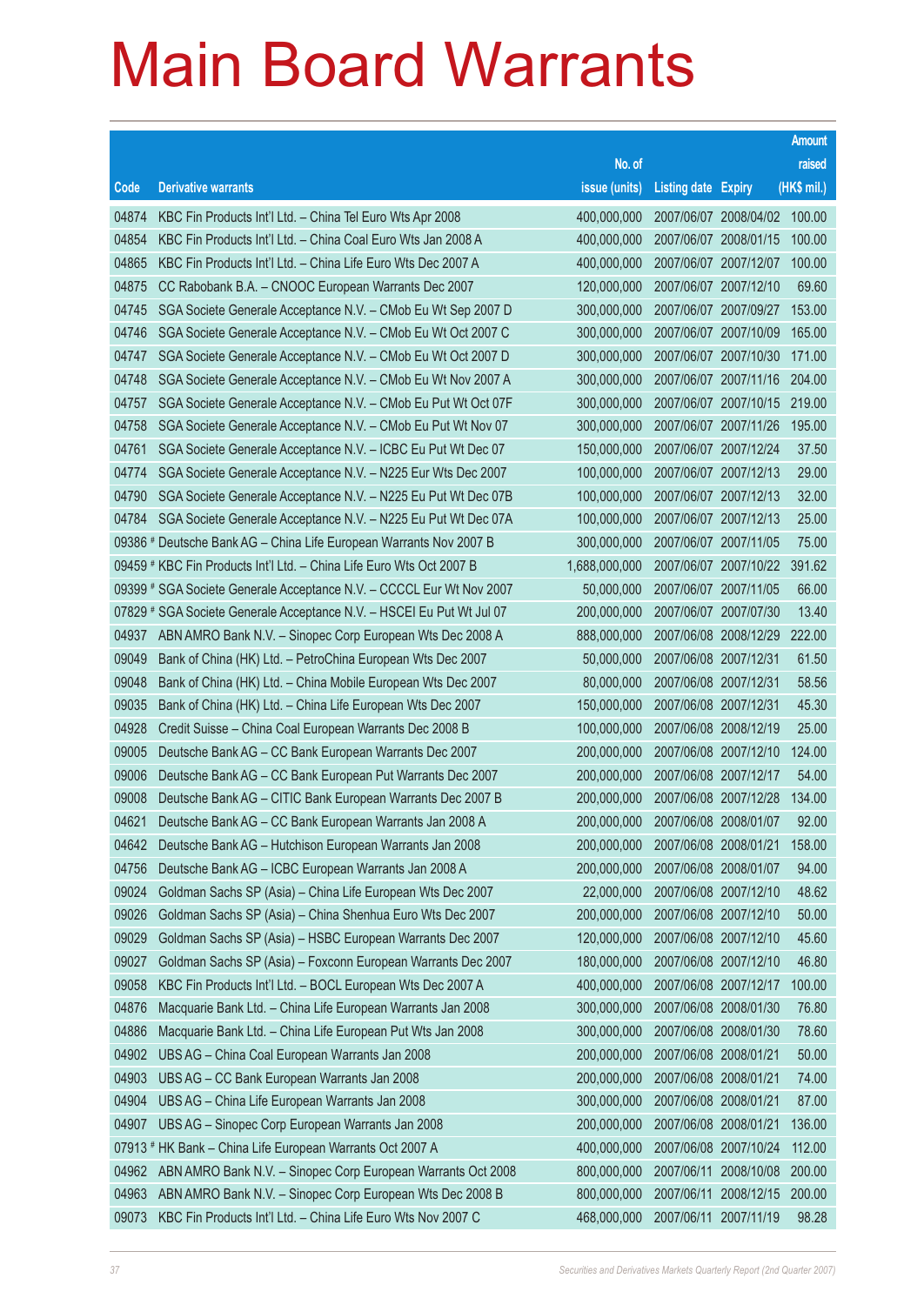|       |                                                                      |               |                                  |                              | <b>Amount</b> |
|-------|----------------------------------------------------------------------|---------------|----------------------------------|------------------------------|---------------|
|       |                                                                      | No. of        |                                  |                              | raised        |
| Code  | <b>Derivative warrants</b>                                           | issue (units) | <b>Listing date</b>              | <b>Expiry</b>                | (HK\$ mil.)   |
| 09075 | KBC Fin Products Int'l Ltd. - China Life Euro Wts Dec 2007 C         | 400,000,000   |                                  | 2007/06/11 2007/12/12 100.00 |               |
| 09074 | KBC Fin Products Int'l Ltd. - China Life Euro Wts Dec 2007 B         | 658,000,000   |                                  | 2007/06/11 2007/12/03        | 98.70         |
| 09059 | Macquarie Bank Ltd. - CNOOC European Warrants Dec 2007 A             | 200,000,000   |                                  | 2007/06/11 2007/12/28        | 66.40         |
| 09070 | Macquarie Bank Ltd. - Swire Pac A European Warrants Dec 2007         | 100,000,000   |                                  | 2007/06/11 2007/12/28        | 48.90         |
| 09065 | Macquarie Bank Ltd. - CNOOC European Put Warrants Dec 2007 B         | 200,000,000   |                                  | 2007/06/11 2007/12/28        | 88.40         |
| 04939 | UBS AG - HSCEI European Warrants Jan 2008                            | 200,000,000   |                                  | 2007/06/11 2008/01/30        | 50.00         |
| 04953 | UBS AG - HSCEI European Warrants Mar 2008                            | 200,000,000   |                                  | 2007/06/11 2008/03/28        | 50.00         |
| 04948 | UBS AG - HSCEI European Put Warrants Jan 2008                        | 200,000,000   |                                  | 2007/06/11 2008/01/30        | 50.00         |
|       | 01266 # ABN AMRO Bank N.V. - PetroChina European Warrants Nov 2007 E | 50,000,000    |                                  | 2007/06/11 2007/11/19        | 30.50         |
|       | 09460 # KBC Fin Products Int'l Ltd. - China Life Euro Wts Nov 2007 B | 620,000,000   |                                  | 2007/06/11 2007/11/05        | 95.48         |
|       | 07493 # KBC Fin Products Int'l Ltd. - PetroChina Euro Wts Nov 2007 B | 148,000,000   |                                  | 2007/06/11 2007/11/12        | 149.48        |
|       | 07971 # CC Rabobank B.A. - China Life European Put Wts Aug 2007      | 200,000,000   |                                  | 2007/06/11 2007/08/15        | 14.60         |
| 01249 | BNP Paribas Arbit Issu B.V. - Sinopec Corp Euro Wts Feb 2008         | 100,000,000   |                                  | 2007/06/12 2008/02/28        | 65.00         |
| 09103 | BNP Paribas Arbit Issu B.V. - BOCL European Wts Dec 2007             | 200,000,000   |                                  | 2007/06/12 2007/12/17        | 62.00         |
| 09108 | BNP Paribas Arbit Issu B.V. - CC Bank Euro Wts Dec 2007 A            | 200,000,000   |                                  | 2007/06/12 2007/12/17        | 60.00         |
| 09120 | BNP Paribas Arbit Issu B.V. - ICBC European Wts Dec 2007             | 200,000,000   |                                  | 2007/06/12 2007/12/21        | 62.00         |
| 01242 | BNP Paribas Arbit Issu B.V. - Ch Comm Cons Euro Wts May 2008         | 200,000,000   |                                  | 2007/06/12 2008/05/26        | 50.00         |
| 01248 | BNP Paribas Arbit Issu B.V. - China Life Euro Wts Jan 2008           | 200,000,000   |                                  | 2007/06/12 2008/01/14        | 58.00         |
| 09104 | BNP Paribas Arbit Issu B.V. - Ch Comm Cons Euro Wts Dec 2007         | 200,000,000   |                                  | 2007/06/12 2007/12/11        | 32.00         |
| 09109 | BNP Paribas Arbit Issu B.V. - China Life Euro Wts Dec 2007 B         | 200,000,000   |                                  | 2007/06/12 2007/12/27        | 70.00         |
| 09081 | Deutsche Bank AG - Sinopec Corp European Warrants Dec 2007 B         | 200,000,000   |                                  | 2007/06/12 2007/12/17        | 148.00        |
| 09083 | Deutsche Bank AG - Nikkei 225 Index European Wts Dec 2007 A          | 200,000,000   |                                  | 2007/06/12 2007/12/14        | 52.00         |
| 09100 | Deutsche Bank AG - Nikkei 225 Index European Wts Dec 2007 B          | 200,000,000   |                                  | 2007/06/12 2007/12/14        | 56.00         |
| 09102 | Deutsche Bank AG - Nikkei 225 Index Euro Put Wts Dec 2007            | 200,000,000   |                                  | 2007/06/12 2007/12/14        | 50.00         |
| 01237 | Fortis Bank S.A./N.V. - CCoal European Warrants Aug 2008             | 428,000,000   |                                  | 2007/06/12 2008/08/01        | 122.41        |
| 01238 | Fortis Bank S.A./N.V. - China Shenhua European Wts Feb 2008          | 168,000,000   |                                  | 2007/06/12 2008/02/14        | 47.54         |
|       | 01239 Fortis Bank S.A./N.V. - CNOOC European Warrants Oct 2008       |               | 60,000,000 2007/06/12 2008/10/08 |                              | 49.44         |
| 01240 | Fortis Bank S.A./N.V. - Denway Motors European Wts Jan 2008          | 120,000,000   |                                  | 2007/06/12 2008/01/03        | 37.80         |
| 01241 | Fortis Bank S.A./N.V. - Li & Fung European Warrants Jan 2008         | 160,000,000   |                                  | 2007/06/12 2008/01/03        | 41.76         |
| 09123 | KBC Fin Products Int'l Ltd. - Sinopec Corp Euro Wts Dec 2007         | 208,000,000   |                                  | 2007/06/12 2007/12/12        | 97.76         |
| 09313 | KBC Fin Products Int'l Ltd. - PetroChina Euro Wts Dec 2007           | 108,000,000   |                                  | 2007/06/12 2007/12/12        | 99.36         |
| 01253 | KBC Fin Products Int'l Ltd. - BOCL European Put Wts Jan 2008         | 308,000,000   |                                  | 2007/06/12 2008/01/11        | 98.56         |
| 09221 | Macquarie Bank Ltd. - Sinopec Corp European Wts Dec 2007 B           | 200,000,000   |                                  | 2007/06/12 2007/12/28        | 63.40         |
| 09289 | Macquarie Bank Ltd. - PetroChina European Wts Dec 2007 A             | 200,000,000   |                                  | 2007/06/12 2007/12/28        | 140.80        |
| 01252 | Macquarie Bank Ltd. - CNOOC European Warrants Jan 2008               | 200,000,000   |                                  | 2007/06/12 2008/01/30        | 67.60         |
| 09121 | SGA Societe Generale Acceptance N.V. - CLife Eur Wt Dec 07 A         | 500,000,000   |                                  | 2007/06/12 2007/12/20        | 135.00        |
| 01250 | SGA Societe Generale Acceptance N.V. - MTRC Eur Wts May 2008         | 150,000,000   |                                  | 2007/06/12 2008/05/26        | 37.50         |
| 09140 | SGA Societe Generale Acceptance N.V. - SHK P Eur Wt Dec 07 B         | 100,000,000   |                                  | 2007/06/12 2007/12/17        | 60.00         |
| 09139 | SGA Societe Generale Acceptance N.V. - HSCEI Eur Wt Dec 07 A         | 200,000,000   |                                  | 2007/06/12 2007/12/28        | 51.00         |
| 01230 | UBS AG - Sinopec Corp European Put Warrants Jan 2008                 | 200,000,000   |                                  | 2007/06/12 2008/01/21        | 130.00        |
| 01236 | UBS AG - PetroChina European Put Warrants Jan 2008                   | 200,000,000   |                                  | 2007/06/12 2008/01/21        | 118.00        |
|       | 07498 # ABN AMRO Bank N.V. - PetroChina European Warrants Nov 2007 C | 50,000,000    |                                  | 2007/06/12 2007/11/12        | 21.75         |
|       | 04852 # Deutsche Bank AG - China Life European Warrants Aug 2007 B   | 300,000,000   |                                  | 2007/06/12 2007/08/20        | 48.90         |
|       | 02455 # KBC Fin Products Int'l Ltd. - China Tel Euro Wts Dec 2007 A  | 172,000,000   |                                  | 2007/06/12 2007/12/03        | 98.04         |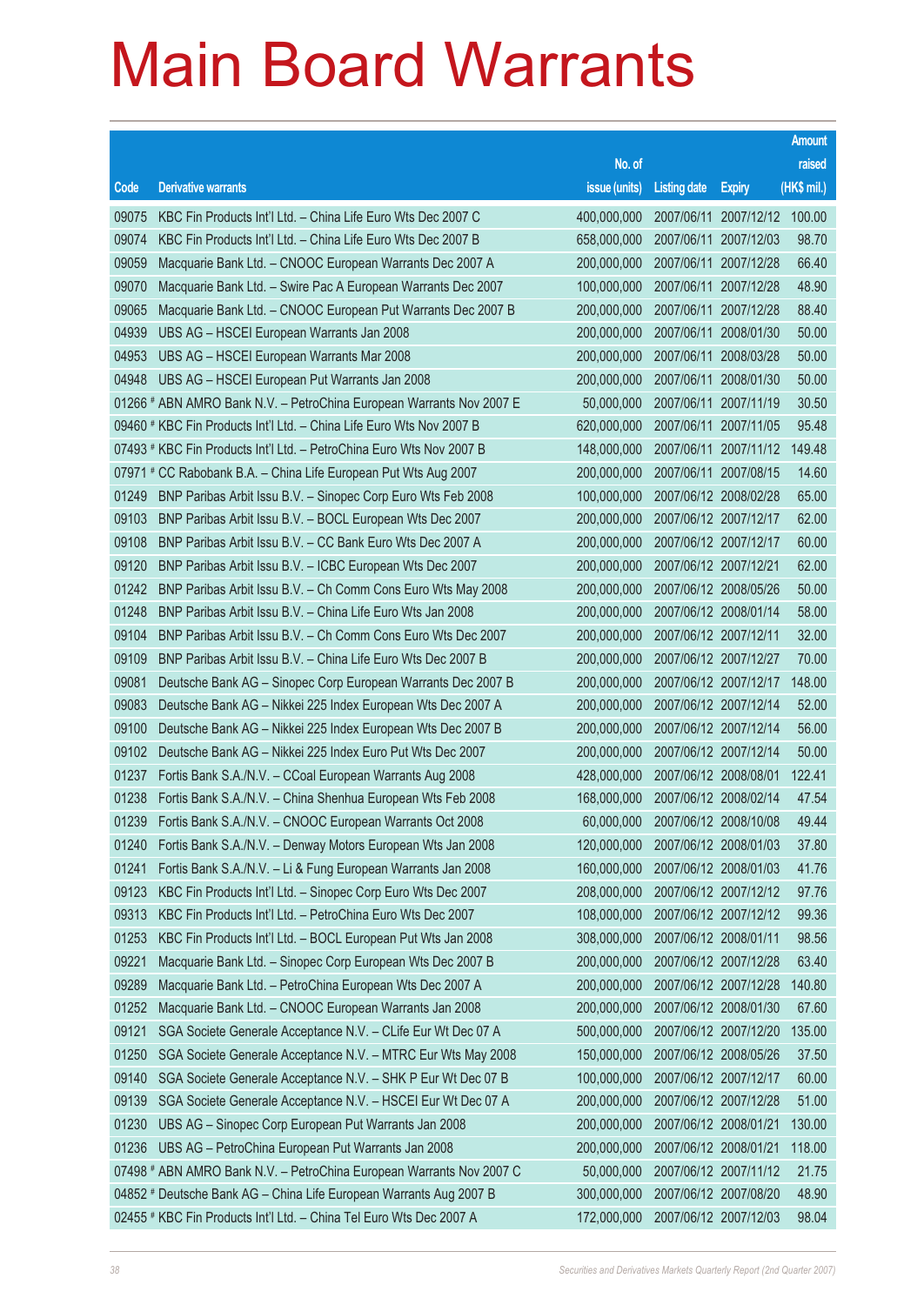|       |                                                                    |                                   |                       |                       | <b>Amount</b> |
|-------|--------------------------------------------------------------------|-----------------------------------|-----------------------|-----------------------|---------------|
|       |                                                                    | No. of                            |                       |                       | raised        |
| Code  | <b>Derivative warrants</b>                                         | issue (units)                     | <b>Listing date</b>   | <b>Expiry</b>         | $(HK$$ mil.)  |
|       | 02453 # KBC Fin Products Int'l Ltd. - CITIC Bank Euro Wts Nov 2007 | 227,000,000                       |                       | 2007/06/12 2007/11/15 | 99.88         |
| 01282 | ABN AMRO Bank N.V. - Jiangxi Copper European Wts Mar 2008          | 400,000,000                       |                       | 2007/06/13 2008/03/03 | 100.00        |
| 01283 | ABN AMRO Bank N.V. - PetroChina European Warrants Feb 2008         | 68,000,000                        | 2007/06/13 2008/02/11 |                       | 64.60         |
| 01285 | ABN AMRO Bank N.V. - PetroChina European Warrants Nov 2008 A       | 600,000,000                       |                       | 2007/06/13 2008/11/24 | 150.00        |
| 09826 | ABN AMRO Bank N.V. - BankComm European Warrants Dec 2007 C         | 88,000,000                        | 2007/06/13 2007/12/31 |                       | 73.04         |
| 01263 | BNP Paribas Arbit Issu B.V. - BankComm European Wts Feb 2008       | 100,000,000                       |                       | 2007/06/13 2008/02/25 | 45.00         |
| 01264 | BNP Paribas Arbit Issu B.V. - BankComm European Wts Sep 2009       | 200,000,000                       |                       | 2007/06/13 2009/09/03 | 36.00         |
| 09630 | BNP Paribas Arbit Issu B.V. - BankComm European Wts Dec 2007       | 100,000,000                       |                       | 2007/06/13 2007/12/17 | 58.00         |
| 01265 | BNP Paribas Arbit Issu B.V. - Ch Comm Cons Eur Wt Feb 2008 A       | 200,000,000                       |                       | 2007/06/13 2008/02/25 | 50.00         |
| 01275 | BNP Paribas Arbit Issu B.V. - China Tel Euro Wts Jan 2008          | 100,000,000                       |                       | 2007/06/13 2008/01/28 | 57.00         |
| 01278 | BNP Paribas Arbit Issu B.V. - China Tel Euro Wts Feb 2008          | 100,000,000                       |                       | 2007/06/13 2008/02/28 | 46.00         |
| 09628 | Citigroup Global Mkt H Inc. - CNOOC European Wts Dec 2007 B        | 150,000,000                       |                       | 2007/06/13 2007/12/17 | 49.50         |
| 09629 | Citigroup Global Mkt H Inc. - PetroChina Euro Wts Dec 2007         | 95,000,000                        |                       | 2007/06/13 2007/12/17 | 63.65         |
| 09523 | Deutsche Bank AG - CNOOC European Warrants Dec 2007 B              | 200,000,000                       |                       | 2007/06/13 2007/12/17 | 118.00        |
| 09594 | Deutsche Bank AG - A50 China European Warrants Dec 2007 C          | 200,000,000                       |                       | 2007/06/13 2007/12/17 | 50.00         |
| 01280 | KBC Fin Products Int'l Ltd. - CC Bank Euro Put Wts Jan 2008        | 218,000,000                       | 2007/06/13 2008/01/15 |                       | 98.10         |
| 09716 | KBC Fin Products Int'l Ltd. - China Tel Euro Wts Dec 2007 B        | 400,000,000                       |                       | 2007/06/13 2007/12/13 | 100.00        |
| 01281 | KBC Fin Products Int'l Ltd. - China Tel Eur Put Wts Jan 2008       | 400,000,000                       |                       | 2007/06/13 2008/01/15 | 100.00        |
| 09729 | KBC Fin Products Int'l Ltd. - SHK Ppt European Wts Dec 2007        | 188,000,000                       |                       | 2007/06/13 2007/12/13 | 99.64         |
| 09715 | KBC Fin Products Int'l Ltd. - CITIC Bank Euro Wts Dec 2007         | 268,000,000                       |                       | 2007/06/13 2007/12/13 | 99.16         |
| 09314 | Macquarie Bank Ltd. - China Mobile European Wts Dec 2007 A         | 250,000,000                       |                       | 2007/06/13 2007/12/28 | 142.75        |
| 01254 | Macquarie Bank Ltd. - BankComm European Warrants Jan 2008          | 250,000,000                       |                       | 2007/06/13 2008/01/30 | 163.50        |
| 09338 | Macquarie Bank Ltd. - China Mobile European Put Wts Dec 2007       | 200,000,000                       |                       | 2007/06/13 2007/12/28 | 98.60         |
| 01258 | Macquarie Bank Ltd. - BankComm European Put Wts Jan 2008           | 200,000,000                       |                       | 2007/06/13 2008/01/30 | 72.80         |
| 09382 | SGA Societe Generale Acceptance N.V. - CP&CC Eur Wt Dec 2007       | 100,000,000                       |                       | 2007/06/13 2007/12/17 | 92.00         |
| 09383 | SGA Societe Generale Acceptance N.V. - CNOOC Eur Wt Dec 2007       | 70,000,000                        | 2007/06/13 2007/12/17 |                       | 43.40         |
| 09390 | SGA Societe Generale Acceptance N.V. - Petch Eur Wt Dec 2007       | 100,000,000 2007/06/13 2007/12/17 |                       |                       | 81.00         |
| 09408 | SGA Societe Generale Acceptance N.V. - CP&CC Eu Put Wt Dec 07      | 100,000,000                       | 2007/06/13 2007/12/17 |                       | 90.00         |
| 09514 | SGA Societe Generale Acceptance N.V. - CNOOC Eu Put Wt Dec 07      | 70,000,000                        |                       | 2007/06/13 2007/12/17 | 47.60         |
| 01255 | UBS AG - HSBC European Warrants Jan 2008                           | 200,000,000                       | 2007/06/13 2008/01/14 |                       | 54.00         |
| 01257 | UBS AG - HSBC European Warrants Sept 2008                          | 200,000,000                       |                       | 2007/06/13 2008/09/16 | 50.00         |
| 01260 | UBS AG - CNOOC European Warrants Feb 2008                          | 200,000,000                       | 2007/06/13 2008/02/11 |                       | 79.00         |
| 01259 | UBS AG - HSBC European Put Warrants Jan 2008                       | 200,000,000                       |                       | 2007/06/13 2008/01/14 | 114.00        |
| 01261 | UBS AG - China Tel European Warrants Feb 2008 A                    | 200,000,000                       | 2007/06/13 2008/02/11 |                       | 62.00         |
| 01262 | UBS AG - China Tel European Warrants Feb 2008 B                    | 200,000,000                       |                       | 2007/06/13 2008/02/11 | 50.00         |
|       | 07817 # Macquarie Bank Ltd. - CNOOC European Warrants Jul 2007 A   | 100,000,000                       |                       | 2007/06/13 2007/07/30 | 51.00         |
| 01314 | BNP Paribas Arbit Issu B.V. - Angang Steel Euro Wts Feb 2008       | 120,000,000                       |                       | 2007/06/14 2008/02/28 | 34.80         |
| 01317 | BNP Paribas Arbit Issu B.V. - Sinopec Corp Euro Wts Dec 2008       | 200,000,000                       |                       | 2007/06/14 2008/12/22 | 50.00         |
| 01319 | BNP Paribas Arbit Issu B.V. - PetroChina Euro Wts Oct 2007         | 200,000,000                       |                       | 2007/06/14 2007/10/22 | 132.00        |
| 01320 | BNP Paribas Arbit Issu B.V. - Ping An European Wts Jan 2008        | 120,000,000                       | 2007/06/14 2008/01/21 |                       | 49.20         |
| 01316 | BNP Paribas Arbit Issu B.V. - China Mobile Euro Wts Dec 2007       | 200,000,000                       |                       | 2007/06/14 2007/12/24 | 142.00        |
| 01318 | BNP Paribas Arbit Issu B.V. - HKEx European Wts Oct 2008           | 200,000,000                       | 2007/06/14 2008/10/27 |                       | 50.00         |
| 01321 | BNP Paribas Arbit Issu B.V. - Hutchison Euro Wts Jan 2008          | 150,000,000                       |                       | 2007/06/14 2008/01/28 | 58.50         |
| 01322 | BNP Paribas Arbit Issu B.V. - Ch Mobile Euro Put Wt Dec 2007       | 200,000,000                       |                       | 2007/06/14 2007/12/17 | 164.00        |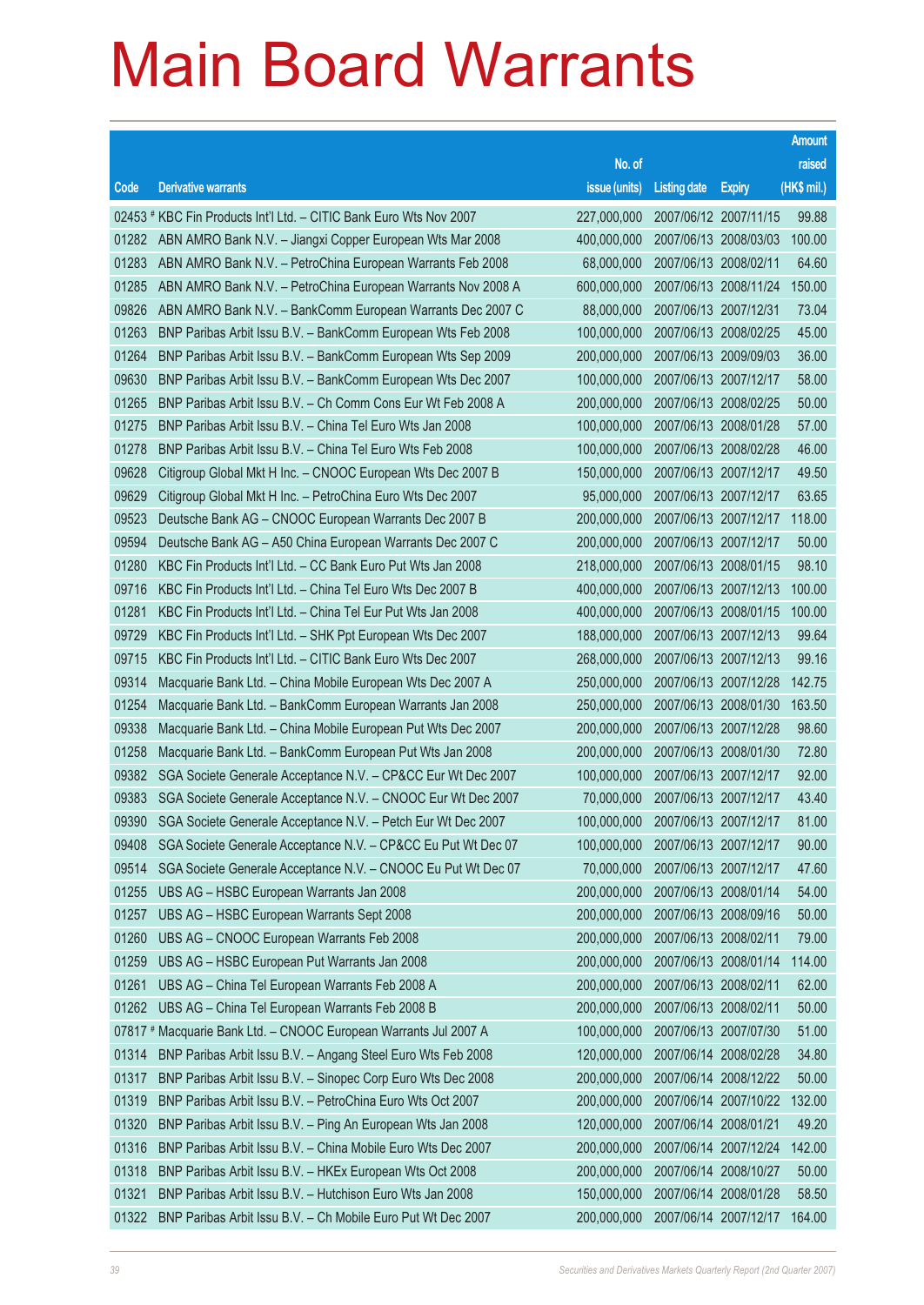|         |                                                              |                                   |                     |                       | <b>Amount</b> |
|---------|--------------------------------------------------------------|-----------------------------------|---------------------|-----------------------|---------------|
|         |                                                              | No. of                            |                     |                       | raised        |
| Code    | <b>Derivative warrants</b>                                   | issue (units)                     | <b>Listing date</b> | <b>Expiry</b>         | (HK\$ mil.)   |
| 01308   | Credit Suisse - CC Bank European Warrants Dec 2007 B         | 100,000,000                       |                     | 2007/06/14 2007/12/21 | 57.00         |
| 01309   | Credit Suisse - Sinopec Corp European Warrants Jan 2008 A    | 100,000,000                       |                     | 2007/06/14 2008/01/14 | 103.00        |
| 01312   | Credit Suisse - Sinopec Corp European Warrants Jan 2008 B    | 100,000,000                       |                     | 2007/06/14 2008/01/28 | 55.00         |
| 01294   | Deutsche Bank AG - BOCL European Warrants Jan 2008 B         | 200,000,000                       |                     | 2007/06/14 2008/01/21 | 54.00         |
| 01295   | Deutsche Bank AG - Cheung Kong European Warrants Jan 2008    | 200,000,000                       |                     | 2007/06/14 2008/01/21 | 162.00        |
| 01297   | Deutsche Bank AG - China Tel European Warrants Dec 2007      | 200,000,000                       |                     | 2007/06/14 2007/12/17 | 94.00         |
| 01325   | Deutsche Bank AG - CM Bank European Warrants Dec 2007        | 200,000,000                       |                     | 2007/06/14 2007/12/17 | 50.00         |
| 01326   | Deutsche Bank AG - CM Bank European Warrants Jan 2008        | 200,000,000                       |                     | 2007/06/14 2008/01/21 | 50.00         |
| 01331   | KBC Fin Products Int'l Ltd. - CNOOC European Wts Dec 2007 B  | 178,000,000                       |                     | 2007/06/14 2007/12/14 | 97.90         |
| 01337   | KBC Fin Products Int'l Ltd. - HSBC European Put Wts Dec 2007 | 208,000,000                       |                     | 2007/06/14 2007/12/27 | 97.76         |
| 01330   | KBC Fin Products Int'l Ltd. - CC Bank Euro Wts Sep 2007 D    | 500,000,000                       |                     | 2007/06/14 2007/09/24 | 97.00         |
| 01298   | Lehman Brothers Holdings Inc. - Ch Comm Cons Eur Wt Dec 07 A | 100,000,000                       |                     | 2007/06/14 2007/12/21 | 90.40         |
| 01299   | Lehman Brothers Holdings Inc. - CNOOC Euro Wts Dec 2007 A    | 200,000,000                       |                     | 2007/06/14 2007/12/21 | 81.60         |
| 01301   | Lehman Brothers Holdings Inc. - Ch Overseas Eur Wts Dec 2007 | 100,000,000                       |                     | 2007/06/14 2007/12/21 | 118.80        |
| 01302   | Lehman Brothers Holdings Inc. - Hutchison Euro Wts Dec 2007  | 200,000,000                       |                     | 2007/06/14 2007/12/21 | 50.00         |
| 01305   | Lehman Brothers Holdings Inc. - Lenovo Euro Wts Dec 2007 A   | 200,000,000                       |                     | 2007/06/14 2007/12/21 | 91.40         |
| 01306   | Lehman Brothers Holdings Inc. - SHK Ppt Euro Wts Dec 2007    | 200,000,000                       |                     | 2007/06/14 2007/12/21 | 77.20         |
| 01286   | Macquarie Bank Ltd. - China Tel European Warrants Dec 2007 B | 250,000,000                       |                     | 2007/06/14 2007/12/28 | 75.25         |
| 01288   | Macquarie Bank Ltd. - HKEx European Warrants Dec 2008        | 388,000,000                       |                     | 2007/06/14 2008/12/30 | 98.94         |
| 01289   | Macquarie Bank Ltd. - HKEx European Warrants Dec 2007 A      | 200,000,000                       |                     | 2007/06/14 2007/12/28 | 112.80        |
| 01293   | Macquarie Bank Ltd. - China Unicom European Wts Jun 2008     | 388,000,000                       |                     | 2007/06/14 2008/06/27 | 98.16         |
| 01291   | Macquarie Bank Ltd. - China Tel Euro Put Warrants Dec 2007   | 200,000,000                       |                     | 2007/06/14 2007/12/28 | 51.80         |
| 09696 # | Calyon Fin P (G) Ltd. - Ch Comm Cons European Wts Dec 2007   | 200,000,000                       |                     | 2007/06/14 2007/12/03 | 32.60         |
| 01370   | ABN AMRO Bank N.V. - BOCL European Warrants Dec 2007 C       | 188,000,000                       |                     | 2007/06/15 2007/12/17 | 54.52         |
| 01373   | ABN AMRO Bank N.V. - Ch Comm Cons European Wts Dec 2007 F    | 60,000,000                        |                     | 2007/06/15 2007/12/17 | 73.80         |
| 01374   | ABN AMRO Bank N.V. - Ch Comm Cons European Warrants Sep 2008 | 388,000,000                       |                     | 2007/06/15 2008/09/18 | 97.00         |
| 01351   | BNP Paribas Arbit Issu B.V. - CITIC Bank Euro Wts Dec 2007 B | 120,000,000 2007/06/15 2007/12/17 |                     |                       | 57.60         |
| 01352   | BNP Paribas Arbit Issu B.V. - HSI European Wts Dec 2007 A    | 300,000,000                       |                     | 2007/06/15 2007/12/28 | 84.00         |
| 01353   | BNP Paribas Arbit Issu B.V. - HSI European Wts Dec 2007 B    | 300,000,000                       |                     | 2007/06/15 2007/12/28 | 81.00         |
| 01357   | BNP Paribas Arbit Issu B.V. - HSI European Put Wts Dec 2007  | 300,000,000                       |                     | 2007/06/15 2007/12/28 | 96.00         |
| 01362   | Calyon Fin P (G) Ltd. - China Coal European Wts Dec 2007     | 50,000,000                        |                     | 2007/06/15 2007/12/24 | 53.50         |
| 01364   | Calyon Fin P (G) Ltd. - Ch Comm Cons European Wts Apr 2008   | 150,000,000                       |                     | 2007/06/15 2008/04/01 | 37.65         |
| 01365   | Calyon Fin P (G) Ltd. - China Tel European Warrants Dec 2007 | 100,000,000                       |                     | 2007/06/15 2007/12/24 | 47.00         |
| 01702   | Deutsche Bank AG - Ch Comm Cons European Warrants Feb 2008   | 200,000,000                       |                     | 2007/06/15 2008/02/25 | 50.00         |
| 01378   | Goldman Sachs SP (Asia) - China Tel European Wts Dec 2007    | 138,000,000                       |                     | 2007/06/15 2007/12/17 | 52.44         |
| 01700   | Goldman Sachs SP (Asia) - PetroChina European Wts Dec 2007 A | 60,000,000                        |                     | 2007/06/15 2007/12/17 | 57.60         |
| 01701   | Goldman Sachs SP (Asia) - Sinopec Corp European Wts Feb 2008 | 80,000,000                        |                     | 2007/06/15 2008/02/25 | 53.60         |
| 01380   | Goldman Sachs SP (Asia) - CNOOC European Warrants Dec 2007   | 72,000,000                        |                     | 2007/06/15 2007/12/17 | 51.84         |
| 01377   | Goldman Sachs SP (Asia) - HSCEI European Put Wts Dec 2007    | 200,000,000                       |                     | 2007/06/15 2007/12/28 | 52.00         |
| 01375   | Goldman Sachs SP (Asia) - HSI European Put Warrants Oct 2007 | 330,000,000                       |                     | 2007/06/15 2007/10/30 | 49.50         |
| 01703   | KBC Fin Products Int'l Ltd. - Ch Comm Cons Euro Wts Jan 2008 | 400,000,000                       |                     | 2007/06/15 2008/01/15 | 100.00        |
| 01338   | UBS AG - CM Bank European Warrants Aug 2008 A                | 200,000,000                       |                     | 2007/06/15 2008/08/08 | 90.00         |
| 01341   | UBS AG - CM Bank European Warrants Aug 2008 B                | 200,000,000                       |                     | 2007/06/15 2008/08/08 | 50.00         |
| 01347   | UBS AG - Sinopec Corp European Warrants Mar 2008 A           | 200,000,000                       |                     | 2007/06/15 2008/03/10 | 176.00        |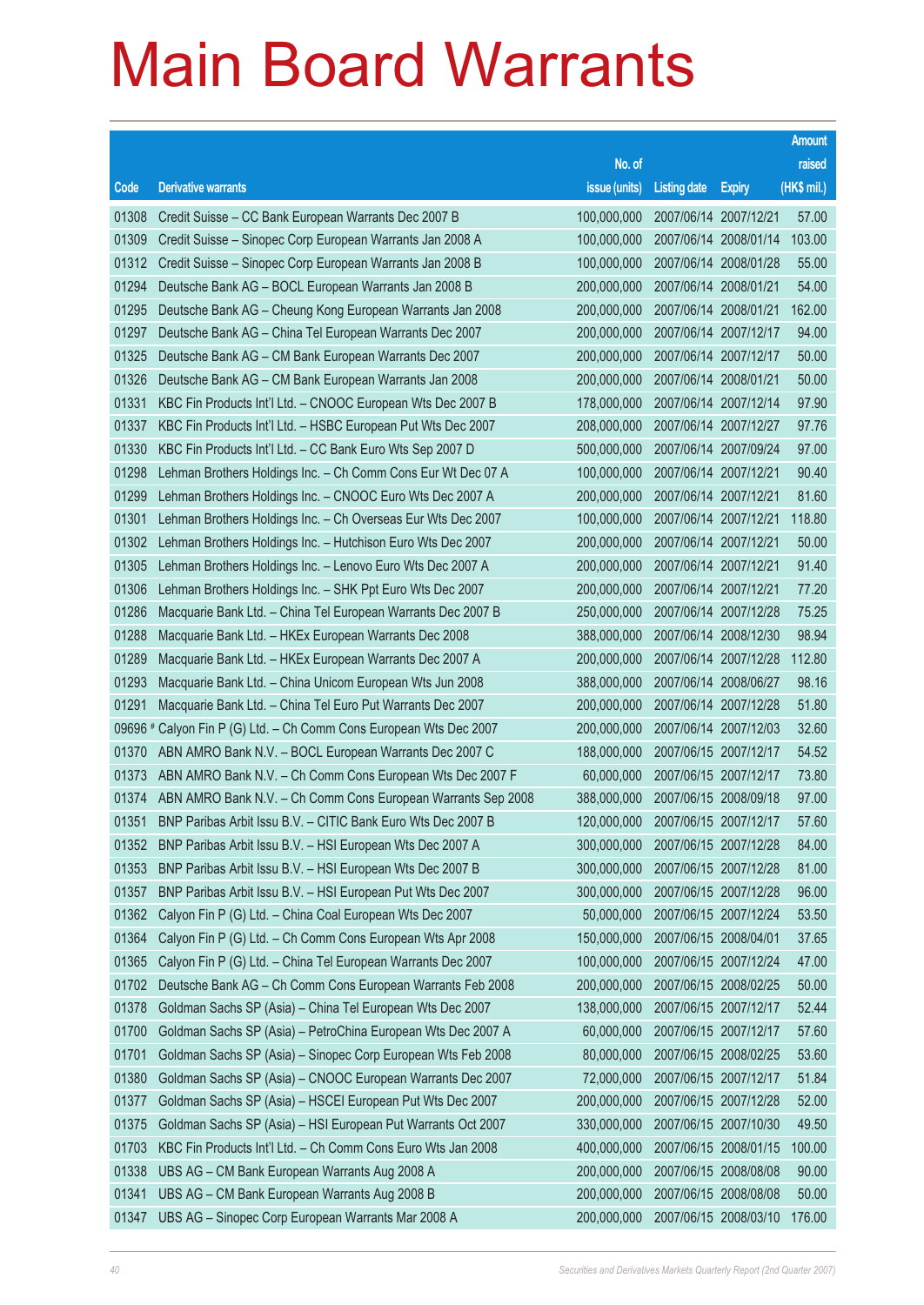|       |                                                                      |                                   |                       |                       | <b>Amount</b> |
|-------|----------------------------------------------------------------------|-----------------------------------|-----------------------|-----------------------|---------------|
|       |                                                                      | No. of                            |                       |                       | raised        |
| Code  | <b>Derivative warrants</b>                                           | issue (units)                     | <b>Listing date</b>   | <b>Expiry</b>         | (HK\$ mil.)   |
| 01350 | UBS AG - PetroChina European Warrants Mar 2008                       | 200,000,000                       |                       | 2007/06/15 2008/03/10 | 68.00         |
|       | 09392 # Deutsche Bank AG - China Life European Warrants Dec 2007 A   | 400,000,000                       | 2007/06/15 2007/12/10 |                       | 85.20         |
|       | 07995 # HK Bank - BOCL European Warrants Nov 2007                    | 400,000,000                       |                       | 2007/06/15 2007/11/22 | 22.00         |
| 01706 | Deutsche Bank AG - Ch Comm Cons European Warrants Mar 2008 A         | 200,000,000                       | 2007/06/18 2008/03/03 |                       | 50.00         |
| 01710 | Deutsche Bank AG - Ch Comm Cons European Put Wts Nov 2007            | 200,000,000                       |                       | 2007/06/18 2007/11/29 | 40.00         |
| 01707 | Macquarie Bank Ltd. - Ch Comm Cons European Wts Jan 2008 A           | 388,000,000                       | 2007/06/18 2008/01/30 |                       | 98.55         |
| 01704 | UBS AG - Sinopec Corp European Warrants Aug 2009                     | 300,000,000                       | 2007/06/18 2009/08/28 |                       | 75.00         |
| 01705 | UBS AG - PetroChina European Warrants Aug 2008                       | 300,000,000                       | 2007/06/18 2008/08/28 |                       | 75.00         |
| 01718 | ABN AMRO Bank N.V. - China Mobile European Wts Jan 2008 A            | 88,000,000                        | 2007/06/20 2008/01/21 |                       | 59.84         |
| 01722 | ABN AMRO Bank N.V. - China Mobile Euro Put Wts Dec 2007 A            | 88,000,000                        | 2007/06/20 2007/12/27 |                       | 36.96         |
| 01723 | ABN AMRO Bank N.V. - Foxconn European Warrants Jan 2008              | 288,000,000                       |                       | 2007/06/20 2008/01/02 | 83.52         |
| 01719 | ABN AMRO Bank N.V. - Ch Comm Cons European Wts Jan 2008 A            | 488,000,000                       | 2007/06/20 2008/01/08 |                       | 122.00        |
| 01720 | ABN AMRO Bank N.V. - Ch Comm Cons European Wts Dec 2007 G            | 488,000,000                       | 2007/06/20 2007/12/31 |                       | 122.00        |
| 01721 | ABN AMRO Bank N.V. - Ch Comm Cons European Wts Jan 2008 B            | 488,000,000                       |                       | 2007/06/20 2008/01/22 | 122.00        |
| 01711 | BNP Paribas Arbit Issu B.V. - CC Bank Euro Wts Oct 2007 B            | 200,000,000                       |                       | 2007/06/20 2007/10/12 | 32.00         |
| 01712 | BNP Paribas Arbit Issu B.V. - CC Bank Euro Wts Dec 2007 B            | 200,000,000                       |                       | 2007/06/20 2007/12/24 | 72.00         |
| 01713 | BNP Paribas Arbit Issu B.V. - CC Bank European Wts Jan 2008          | 200,000,000                       |                       | 2007/06/20 2008/01/28 | 50.00         |
| 01709 | BNP Paribas Arbit Issu B.V. - Ch Comm Cons Euro Wts Mar 2008         | 200,000,000                       | 2007/06/20 2008/03/13 |                       | 36.00         |
| 01714 | BNP Paribas Arbit Issu B.V. - ICBC European Wts Sep 2007 B           | 200,000,000                       |                       | 2007/06/20 2007/09/24 | 40.00         |
| 01715 | BNP Paribas Arbit Issu B.V. - ICBC European Wts Jan 2008             | 200,000,000                       |                       | 2007/06/20 2008/01/14 | 60.00         |
| 01730 | Goldman Sachs SP (Asia) - Ch Comm Cons European Wts Jul 2008         | 200,000,000                       |                       | 2007/06/20 2008/07/28 | 50.00         |
| 01731 | Goldman Sachs SP (Asia) - Ch Comm Cons European Wts Aug 2008         | 50,000,000                        |                       | 2007/06/20 2008/08/25 | 53.50         |
| 01728 | KBC Fin Products Int'l Ltd. - BOCL European Wts Jan 2008             | 300,000,000                       |                       | 2007/06/20 2008/01/18 | 93.00         |
| 01729 | KBC Fin Products Int'l Ltd. - Ch Mobile Euro Wts Oct 2007 A          | 218,000,000                       | 2007/06/20 2007/10/23 |                       | 99.19         |
| 01724 | CC Rabobank B.A. - BOCL European Warrants Jan 2008                   | 120,000,000                       | 2007/06/20 2008/01/09 |                       | 37.20         |
| 01725 | CC Rabobank B.A. - BankComm European Warrants Jan 2008               | 120,000,000                       | 2007/06/20 2008/01/09 |                       | 92.40         |
|       | 01726 CC Rabobank B.A. - CC Bank European Warrants Jan 2008          | 120,000,000 2007/06/20 2008/01/28 |                       |                       | 57.60         |
| 01727 | CC Rabobank B.A. - ICBC European Warrants Jan 2008                   | 120,000,000                       | 2007/06/20 2008/01/14 |                       | 48.00         |
| 01716 | SGA Societe Generale Acceptance N.V. - CCoal Eur Wt Dec 07 B         | 50,000,000                        | 2007/06/20 2007/12/20 |                       | 81.50         |
| 01717 | SGA Societe Generale Acceptance N.V. - Shenhua Eur Wt Jan 08         | 200,000,000                       |                       | 2007/06/20 2008/01/28 | 106.00        |
| 01708 | UBS AG - Ch Comm Cons European Warrants Aug 2008 A                   | 300,000,000                       | 2007/06/20 2008/08/28 |                       | 75.00         |
|       | 07758 # KBC Fin Products Int'l Ltd. - Ch Comm Cons Eur Wt Nov 2007 B | 538,000,000                       | 2007/06/20 2007/11/01 |                       | 99.53         |
|       | 07462 # KBC Fin Products Int'l Ltd. - CITIC Bank Euro Wts Aug 2008   | 1,200,000,000                     |                       | 2007/06/20 2008/08/28 | 68.40         |
| 01732 | ABN AMRO Bank N.V. - Ch Comm Cons European Wts Dec 2007 H            | 488,000,000                       | 2007/06/21 2007/12/31 |                       | 136.64        |
| 01733 | Calyon Fin P (G) Ltd. - Sinopec Corp European Wts Jan 2008           | 75,000,000                        | 2007/06/21 2008/01/28 |                       | 74.25         |
| 01734 | UBS AG - Ch Comm Cons European Warrants Aug 2008 B                   | 300,000,000                       | 2007/06/21 2008/08/28 |                       | 75.00         |
|       | 07675 # Deutsche Bank AG - China Mobile European Put Wts Aug 2007    | 200,000,000                       |                       | 2007/06/21 2007/08/06 | 21.40         |
|       | 09576 # Deutsche Bank AG - CC Bank European Warrants Sep 2007 B      | 200,000,000                       | 2007/06/21 2007/09/24 |                       | 42.40         |
|       | 04866 # Deutsche Bank AG - China Life European Warrants Oct 2007 B   | 400,000,000                       |                       | 2007/06/21 2007/10/30 | 220.00        |
|       | 07771 # Deutsche Bank AG - HSI European Put Warrants Sep 2007 E      | 400,000,000                       | 2007/06/21 2007/09/27 |                       | 37.60         |
|       | 07915 # HK Bank - ICBC European Warrants Oct 2007                    | 338,000,000                       |                       | 2007/06/21 2007/10/24 | 10.48         |
|       | 06011 # KBC Fin Products Int'l Ltd. - BOCL European Wts Sep 2007 A   | 612,000,000                       |                       | 2007/06/21 2007/09/14 | 50.80         |
|       | 09602 # KBC Fin Products Int'l Ltd. - ICBC European Wts Oct 2007 C   | 772,000,000                       |                       | 2007/06/21 2007/10/25 | 155.17        |
| 01745 | ABN AMRO Bank N.V. - China Travel European Warrants Jan 2008         | 48,000,000                        | 2007/06/22 2008/01/07 |                       | 43.20         |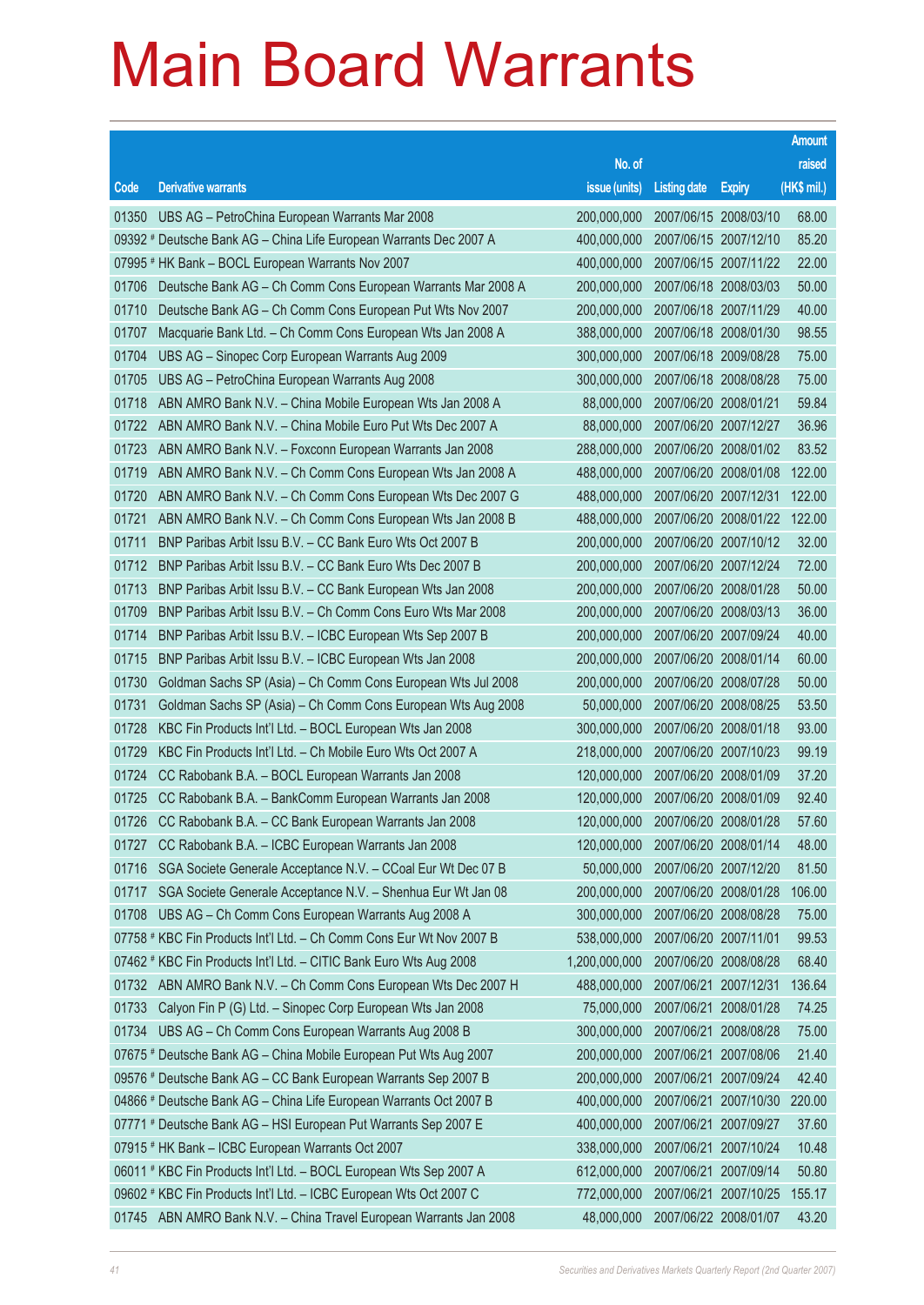|       |                                                                    |                                   |                       |               | <b>Amount</b> |
|-------|--------------------------------------------------------------------|-----------------------------------|-----------------------|---------------|---------------|
|       |                                                                    | No. of                            |                       |               | raised        |
| Code  | <b>Derivative warrants</b>                                         | issue (units)                     | <b>Listing date</b>   | <b>Expiry</b> | $(HK$$ mil.)  |
| 01746 | ABN AMRO Bank N.V. - HKEx European Warrants Nov 2008               | 488,000,000                       | 2007/06/22 2008/11/10 |               | 122.00        |
| 01747 | ABN AMRO Bank N.V. - HKEx European Warrants Dec 2008 A             | 488,000,000                       | 2007/06/22 2008/12/29 |               | 126.88        |
| 01744 | Calyon Fin P (G) Ltd. - PetroChina European Wts Dec 2008           | 200,000,000                       | 2007/06/22 2008/12/24 |               | 50.20         |
| 01740 | Credit Suisse - Ch Comm Cons European Warrants Dec 2007            | 50,000,000                        | 2007/06/22 2007/12/28 |               | 62.50         |
| 01736 | Deutsche Bank AG - China Mobile European Warrants Jan 2008 A       | 200,000,000                       | 2007/06/22 2008/01/02 |               | 146.00        |
| 01737 | Deutsche Bank AG - China Mobile European Warrants Feb 2008 A       | 200,000,000                       | 2007/06/22 2008/02/04 |               | 126.00        |
| 01738 | Deutsche Bank AG - Hutchison European Put Warrants Jan 2008        | 200,000,000                       | 2007/06/22 2008/01/21 |               | 66.00         |
| 01749 | Deutsche Bank AG - Ch Comm Cons European Warrants Mar 2008 B       | 200,000,000                       | 2007/06/22 2008/03/17 |               | 52.00         |
| 01750 | Deutsche Bank AG - China Coal European Warrants Jan 2008           | 200,000,000                       | 2007/06/22 2008/01/21 |               | 50.00         |
| 01735 | Deutsche Bank AG - HSCEI European Warrants Nov 2007 B              | 200,000,000                       | 2007/06/22 2007/11/29 |               | 36.00         |
| 01739 | Deutsche Bank AG - HSCEI European Put Warrants Nov 2007 D          | 200,000,000                       | 2007/06/22 2007/11/29 |               | 36.00         |
| 01741 | Goldman Sachs SP (Asia) - HSBC European Warrants Mar 2008          | 80,000,000                        | 2007/06/22 2008/03/17 |               | 48.80         |
| 01742 | Goldman Sachs SP (Asia) - Hutchison European Wts Feb 2008          | 108,000,000                       | 2007/06/22 2008/02/18 |               | 51.84         |
| 01743 | Goldman Sachs SP (Asia) - Hutchison European Wts Jun 2008          | 108,000,000                       | 2007/06/22 2008/06/16 |               | 51.84         |
| 09031 | Goldman Sachs SP (Asia) - BOCL European Warrants Dec 2007          | 200,000,000                       | 2007/06/22 2007/12/31 |               | 50.00         |
| 09098 | Goldman Sachs SP (Asia) - Ch Comm Cons Euro Wts Dec 2007 C         | 200,000,000                       | 2007/06/22 2007/12/31 |               | 50.00         |
| 09054 | Goldman Sachs SP (Asia) - China Mobile European Wts Oct 2007       | 120,000,000                       | 2007/06/22 2007/10/23 |               | 50.40         |
| 09099 | KBC Fin Products Int'l Ltd. - BOCL European Wts Dec 2007 B         | 400,000,000                       | 2007/06/22 2007/12/24 |               | 100.00        |
| 01751 | KBC Fin Products Int'l Ltd. - China Coal Euro Wts Jan 2008 B       | 400,000,000                       | 2007/06/22 2008/01/31 |               | 100.00        |
| 09110 | KBC Fin Products Int'l Ltd. - Ch Comm Cons Eur Wt Dec 2007 A       | 400,000,000                       | 2007/06/22 2007/12/24 |               | 100.00        |
| 09116 | KBC Fin Products Int'l Ltd. - Ch Comm Cons Eur Wt Dec 2007 B       | 400,000,000                       | 2007/06/22 2007/12/24 |               | 100.00        |
| 09160 | KBC Fin Products Int'l Ltd. - ICBC European Wts Nov 2007 C         | 608,000,000                       | 2007/06/22 2007/11/06 |               | 97.28         |
| 09166 | KBC Fin Products Int'l Ltd. - ICBC European Wts Nov 2007 D         | 638,000,000                       | 2007/06/22 2007/11/23 |               | 95.70         |
| 09158 | KBC Fin Products Int'l Ltd. - CC Bank Euro Wts Dec 2007 A          | 588,000,000                       | 2007/06/22 2007/12/03 |               | 99.96         |
| 01748 | Macquarie Bank Ltd. - Ch Comm Cons European Wts Jan 2008 B         | 388,000,000                       | 2007/06/22 2008/01/30 |               | 97.39         |
| 09030 | Macquarie Bank Ltd. - Ch Comm Cons European Put Wts Nov 2007       | 388,000,000                       | 2007/06/22 2007/11/29 |               | 64.41         |
|       | 01752 UBS AG - BOCL European Warrants Mar 2008 A                   | 300,000,000 2007/06/22 2008/03/17 |                       |               | 82.50         |
| 01753 | UBS AG - BOCL European Warrants Mar 2008 B                         | 300,000,000                       | 2007/06/22 2008/03/17 |               | 75.00         |
| 01754 | UBS AG - BOCL European Warrants Aug 2008 B                         | 300,000,000                       | 2007/06/22 2008/08/28 |               | 75.00         |
| 01755 | UBS AG - ICBC European Warrants Mar 2008 A                         | 300,000,000                       | 2007/06/22 2008/03/17 |               | 81.00         |
| 01756 | UBS AG - ICBC European Warrants Mar 2008 B                         | 300,000,000                       | 2007/06/22 2008/03/17 |               | 75.00         |
|       | 07555 # ABN AMRO Bank N.V. - BankComm European Warrants Dec 2007 B | 500,000,000                       | 2007/06/22 2007/12/17 |               | 28.50         |
|       | 07736 # ABN AMRO Bank N.V. - CC Bank European Warrants Sep 2007 A  | 50,000,000                        | 2007/06/22 2007/09/17 |               | 20.25         |
|       | 09444 # Deutsche Bank AG - HSI European Put Warrants Oct 2007 D    | 400,000,000                       | 2007/06/22 2007/10/30 |               | 39.20         |
|       | 06044 # KBC Fin Products Int'l Ltd. - CC Bank Euro Wts Aug 2007 B  | 320,000,000                       | 2007/06/22 2007/08/20 |               | 99.20         |
| 01760 | BNP Paribas Arbit Issu B.V. - Ch Comm Cons Eur Wt Jan 2008 B       | 200,000,000                       | 2007/06/25 2008/01/14 |               | 54.00         |
| 01761 | BNP Paribas Arbit Issu B.V. - Ch Comm Cons Eur Wt Feb 2008 B       | 200,000,000                       | 2007/06/25 2008/02/14 |               | 54.00         |
| 01762 | BNP Paribas Arbit Issu B.V. - Ch Comm Cons Eur Wt Feb 2008 C       | 200,000,000                       | 2007/06/25 2008/02/25 |               | 52.00         |
| 09169 | Deutsche Bank AG - HSI European Warrants Dec 2007 A                | 200,000,000                       | 2007/06/25 2007/12/28 |               | 50.00         |
| 09191 | Deutsche Bank AG - HSI European Warrants Dec 2007 B                | 200,000,000                       | 2007/06/25 2007/12/28 |               | 50.00         |
| 09192 | Deutsche Bank AG - HSI European Put Warrants Dec 2007 C            | 200,000,000                       | 2007/06/25 2007/12/28 |               | 50.00         |
| 09271 | Deutsche Bank AG - HSI European Put Warrants Dec 2007 D            | 200,000,000                       | 2007/06/25 2007/12/28 |               | 50.00         |
| 01763 | Macquarie Bank Ltd. - China Coal European Warrants Feb 2008        | 188,000,000                       | 2007/06/25 2008/02/28 |               | 47.19         |
| 09277 | Macquarie Bank Ltd. - CC Bank European Warrants Dec 2007 A         | 250,000,000                       | 2007/06/25 2007/12/28 |               | 63.75         |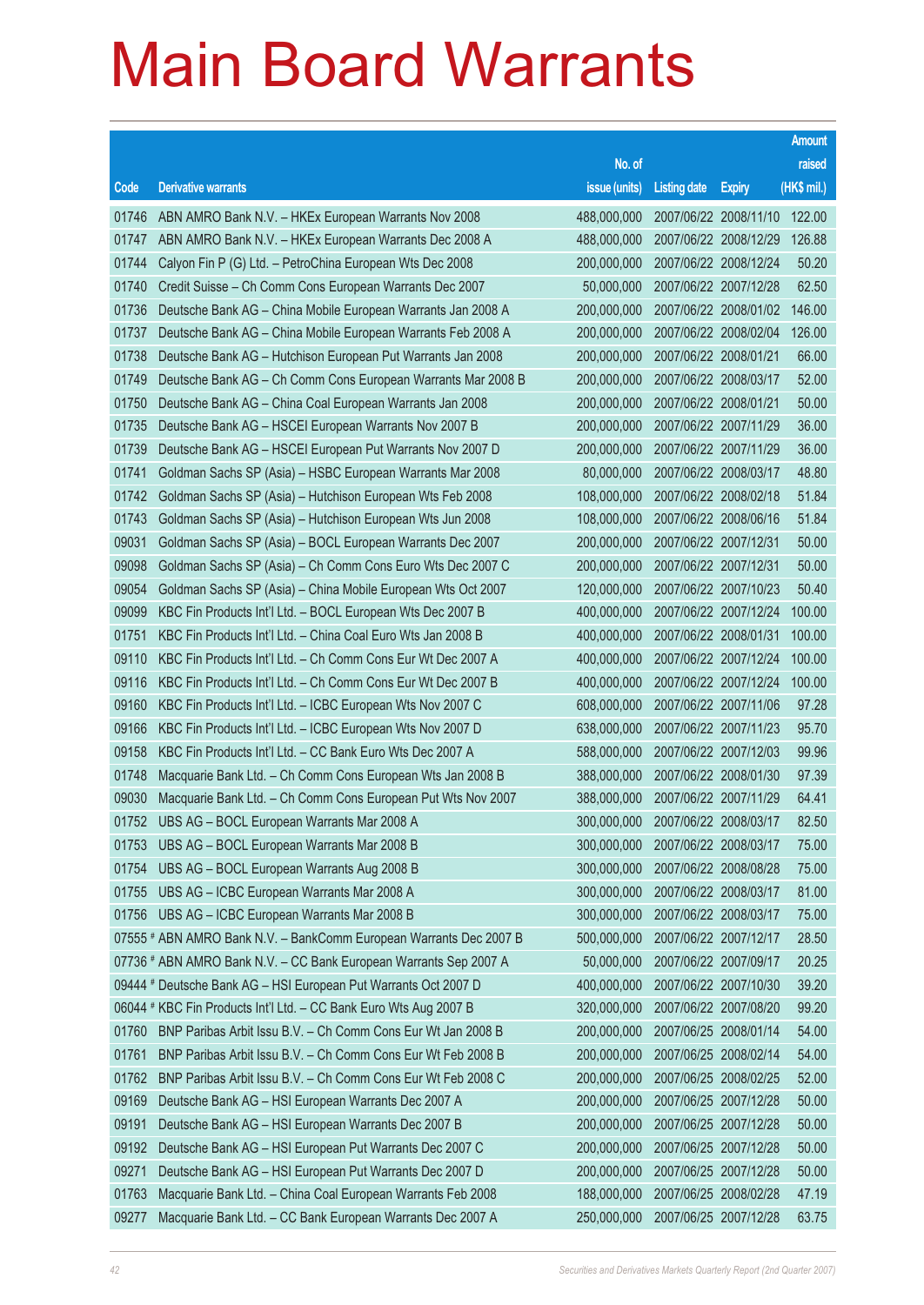|                |                                                                                                                           |                                   |                       |                       | <b>Amount</b>  |
|----------------|---------------------------------------------------------------------------------------------------------------------------|-----------------------------------|-----------------------|-----------------------|----------------|
|                |                                                                                                                           | No. of                            |                       |                       | raised         |
| Code           | <b>Derivative warrants</b>                                                                                                | issue (units)                     | <b>Listing date</b>   | <b>Expiry</b>         | (HK\$ mil.)    |
| 01766          | Macquarie Bank Ltd. - CM Bank European Warrants Jan 2008                                                                  | 388,000,000                       |                       | 2007/06/25 2008/01/30 | 97.78          |
| 01764          | Macquarie Bank Ltd. - China Shenhua European Wts Feb 2008                                                                 | 188,000,000                       | 2007/06/25 2008/02/28 |                       | 52.26          |
| 01765          | Macquarie Bank Ltd. - Yanzhou Coal European Wts Jun 2008                                                                  | 188,000,000                       | 2007/06/25 2008/06/27 |                       | 50.01          |
| 01758          | SGA Societe Generale Acceptance N.V. - CCCCL Eur Wt May 2008                                                              | 200,000,000                       | 2007/06/25 2008/05/26 |                       | 50.00          |
| 01757          | SGA Societe Generale Acceptance N.V. - CCCCL Eur Wt Mar 08 B                                                              | 200,000,000                       |                       | 2007/06/25 2008/03/25 | 50.00          |
| 09275          | SGA Societe Generale Acceptance N.V. - CLife Eur Wt Dec 07 B                                                              | 500,000,000                       | 2007/06/25 2007/12/27 |                       | 125.00         |
| 09276          | SGA Societe Generale Acceptance N.V. - CTel Eur Wts Dec 2007                                                              | 100,000,000                       | 2007/06/25 2007/12/27 |                       | 43.00          |
| 01759          | SGA Societe Generale Acceptance N.V. - ICBC Eu Wt Jan 2008 A                                                              | 200,000,000                       | 2007/06/25 2008/01/14 |                       | 62.00          |
|                | 03218 # ABN AMRO Bank N.V. - BOCL European Warrants Nov 2007                                                              | 50,000,000                        | 2007/06/25 2007/11/20 |                       | 12.40          |
|                | 09171 # ABN AMRO Bank N.V. - BOCL European Warrants Oct 2007 A                                                            | 100,000,000                       | 2007/06/25 2007/10/08 |                       | 19.00          |
|                | 04884 # Macquarie Bank Ltd. - China Life European Wts Sep 2007 B                                                          | 1,000,000,000                     |                       | 2007/06/25 2007/09/27 | 255.00         |
|                | 09857 # UBS AG – China Tel European Warrants Sep 2007                                                                     | 400,000,000                       |                       | 2007/06/25 2007/09/24 | 174.00         |
| 01788          | ABN AMRO Bank N.V. - HKEx European Warrants Dec 2008 B                                                                    | 488,000,000                       |                       | 2007/06/26 2008/12/15 | 122.00         |
| 01789          | ABN AMRO Bank N.V. - HKEx European Warrants Dec 2008 C                                                                    | 488,000,000                       | 2007/06/26 2008/12/29 |                       | 122.00         |
| 01790          | ABN AMRO Bank N.V. - BOCL European Warrants Jan 2008                                                                      | 168,000,000                       | 2007/06/26 2008/01/07 |                       | 42.00          |
| 01791          | ABN AMRO Bank N.V. - ICBC European Warrants Jan 2008                                                                      | 138,000,000                       | 2007/06/26 2008/01/14 |                       | 34.50          |
| 09754          | ABN AMRO Bank N.V. - ICBC European Warrants Dec 2007 C                                                                    | 138,000,000                       | 2007/06/26 2007/12/31 |                       | 34.50          |
| 01786          | BNP Paribas Arbit Issu B.V. - HSCEI European Wts Feb 2008                                                                 | 200,000,000                       | 2007/06/26 2008/02/28 |                       | 52.00          |
| 01787          | BNP Paribas Arbit Issu B.V. - HSCEI Euro Put Wts Feb 2008                                                                 | 200,000,000                       | 2007/06/26 2008/02/28 |                       | 52.00          |
| 09674          | BNP Paribas Arbit Issu B.V. - HSCEI European Wts Dec 2007                                                                 | 200,000,000                       | 2007/06/26 2007/12/28 |                       | 50.00          |
| 09679<br>09561 | BNP Paribas Arbit Issu B.V. - HSCEI Euro Put Wts Dec 2007<br>Citigroup Global Mkt H Inc. - CITIC Bank Euro Wts Dec 2007 A | 200,000,000<br>110,000,000        | 2007/06/26 2007/12/28 | 2007/06/26 2007/12/28 | 50.00<br>64.90 |
| 09583          | Citigroup Global Mkt H Inc. - CITIC Bank Euro Wts Dec 2007 B                                                              | 150,000,000                       | 2007/06/26 2007/12/28 |                       | 66.75          |
| 01780          | Credit Suisse - Ch Comm Cons European Warrants Jan 2008 A                                                                 | 50,000,000                        | 2007/06/26 2008/01/08 |                       | 45.00          |
| 01781          | Credit Suisse – Ch Comm Cons European Warrants Jan 2008 B                                                                 | 50,000,000                        | 2007/06/26 2008/01/23 |                       | 35.00          |
| 01782          | Deutsche Bank AG - CC Bank European Warrants Jan 2008 B                                                                   | 200,000,000                       | 2007/06/26 2008/01/21 |                       | 98.00          |
|                | 01783 Deutsche Bank AG - CC Bank European Warrants Feb 2008 A                                                             | 200,000,000 2007/06/26 2008/02/18 |                       |                       | 136.00         |
| 01784          | Deutsche Bank AG - China Mobile European Warrants Feb 2008 B                                                              | 200,000,000                       | 2007/06/26 2008/02/11 |                       | 166.00         |
| 01785          | Deutsche Bank AG - China Mobile European Warrants Feb 2008 C                                                              | 200,000,000                       |                       | 2007/06/26 2008/02/18 | 146.00         |
| 09327          | Goldman Sachs SP (Asia) – CM Bank European Put Wts Dec 2007                                                               | 200,000,000                       | 2007/06/26 2007/12/31 |                       | 50.00          |
| 09736          | KBC Fin Products Int'l Ltd. - PetroChina Euro Wts Nov 2007 E                                                              | 208,000,000                       |                       | 2007/06/26 2007/11/12 | 99.84          |
| 09680          | KBC Fin Products Int'l Ltd. - CC Bank Euro Wts Dec 2007 B                                                                 | 308,000,000                       | 2007/06/26 2007/12/10 |                       | 97.02          |
| 09690          | KBC Fin Products Int'l Ltd. - Ch Mobile Euro Wts Oct 2007 B                                                               | 318,000,000                       | 2007/06/26 2007/10/03 |                       | 98.58          |
| 09752          | KBC Fin Products Int'l Ltd. - HSCEI European Wts Dec 2007 A                                                               | 400,000,000                       | 2007/06/26 2007/12/28 |                       | 100.00         |
| 09753          | KBC Fin Products Int'l Ltd. - HSCEI European Wts Dec 2007 B                                                               | 400,000,000                       |                       | 2007/06/26 2007/12/28 | 100.00         |
| 09665          | Macquarie Bank Ltd. - HSCEI European Warrants Dec 2007 C                                                                  | 288,000,000                       | 2007/06/26 2007/12/28 |                       | 72.86          |
| 09592          | Macquarie Bank Ltd. - HSCEI European Put Warrants Dec 2007 A                                                              | 288,000,000                       |                       | 2007/06/26 2007/12/28 | 73.15          |
| 09607          | Macquarie Bank Ltd. - HSCEI European Put Warrants Dec 2007 B                                                              | 288,000,000                       | 2007/06/26 2007/12/28 |                       | 72.86          |
| 09611          | Macquarie Bank Ltd. - HSI European Warrants Dec 2007 A                                                                    | 388,000,000                       | 2007/06/26 2007/12/28 |                       | 97.39          |
| 09587          | Macquarie Bank Ltd. - HSI European Put Warrants Dec 2007 B                                                                | 388,000,000                       | 2007/06/26 2007/12/28 |                       | 97.78          |
| 01776          | CC Rabobank B.A. - Sinopec Corp European Warrants Dec 2008                                                                | 200,000,000                       | 2007/06/26 2008/12/15 |                       | 38.00          |
| 01777          | CC Rabobank B.A. - HSBC European Warrants Apr 2008                                                                        | 120,000,000                       | 2007/06/26 2008/04/14 |                       | 67.20          |
| 01778          | CC Rabobank B.A. - PetroChina European Warrants Nov 2008 A                                                                | 200,000,000                       |                       | 2007/06/26 2008/11/17 | 32.00          |
| 01779          | CC Rabobank B.A. - Ping An European Warrants Jan 2008                                                                     | 120,000,000                       | 2007/06/26 2008/01/09 |                       | 66.00          |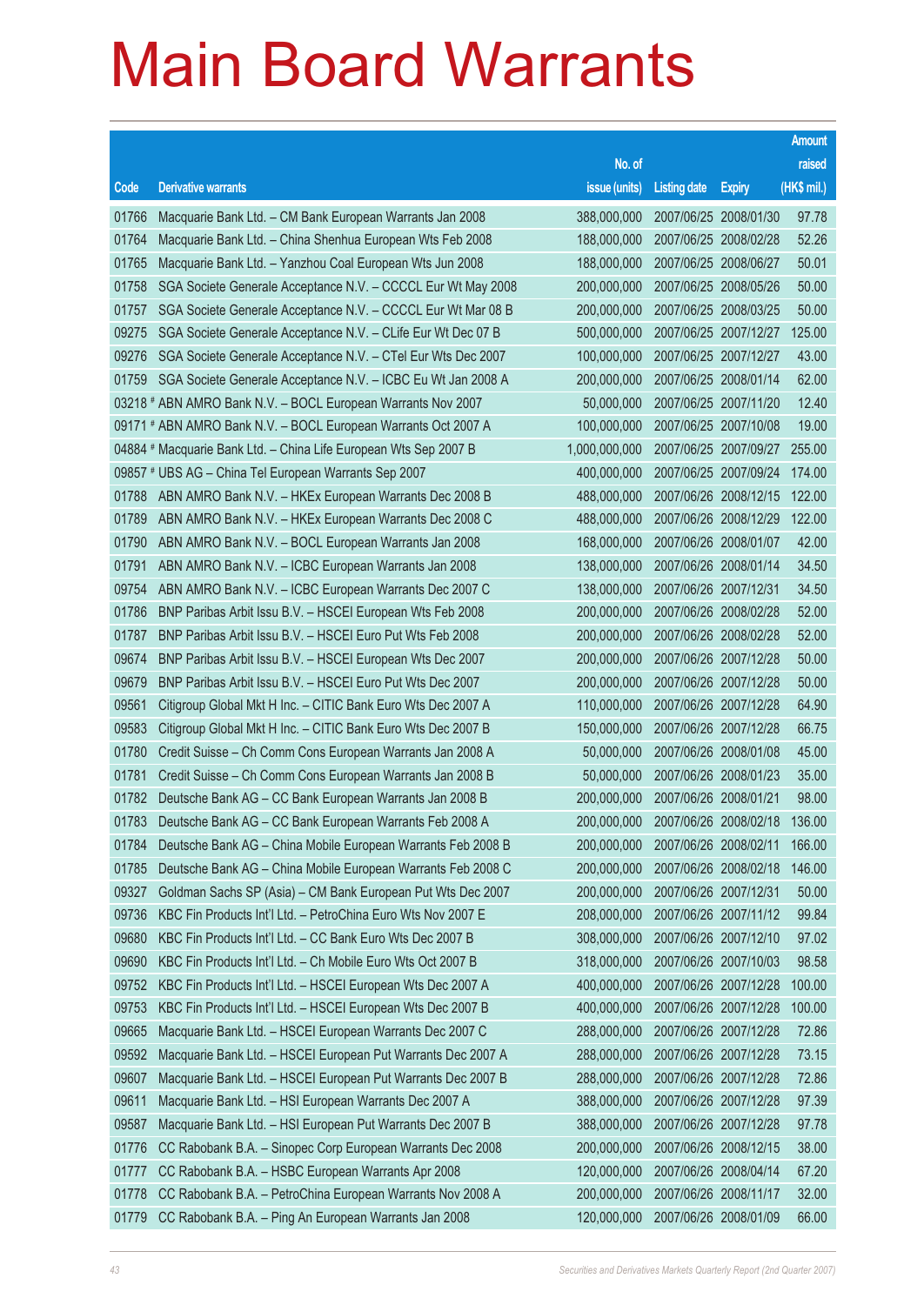|       |                                                                   |               |                                  |                       | <b>Amount</b> |
|-------|-------------------------------------------------------------------|---------------|----------------------------------|-----------------------|---------------|
|       |                                                                   | No. of        |                                  |                       | raised        |
| Code  | <b>Derivative warrants</b>                                        | issue (units) | <b>Listing date</b>              | <b>Expiry</b>         | (HK\$ mil.)   |
| 01775 | SGA Societe Generale Acceptance N.V. - CCCCL Eur Wt Jan 2008      | 200,000,000   |                                  | 2007/06/26 2008/01/15 | 40.00         |
| 09337 | SGA Societe Generale Acceptance N.V. - CMob Eu Wt Dec 2007 B      | 300,000,000   | 2007/06/26 2007/12/27            |                       | 153.00        |
| 09349 | SGA Societe Generale Acceptance N.V. - CMob Eu Put Dec 07 C       | 300,000,000   |                                  | 2007/06/26 2007/12/27 | 216.00        |
| 09406 | SGA Societe Generale Acceptance N.V. - CMob Eu Put Dec 07 D       | 300,000,000   |                                  | 2007/06/26 2007/12/27 | 291.00        |
| 09407 | SGA Societe Generale Acceptance N.V. - HSCEI Eur Wt Dec 07 B      | 200,000,000   | 2007/06/26 2007/12/28            |                       | 50.00         |
| 09456 | SGA Societe Generale Acceptance N.V. - HSCEI Eu Put Wt Dec 07     | 200,000,000   | 2007/06/26 2007/12/28            |                       | 50.00         |
| 09457 | SGA Societe Generale Acceptance N.V. - HSI Eur Wt Dec 2007 A      | 500,000,000   |                                  | 2007/06/26 2007/12/28 | 125.00        |
| 09530 | SGA Societe Generale Acceptance N.V. - HSI Eur Wt Dec 2007 B      | 500,000,000   | 2007/06/26 2007/12/28            |                       | 125.00        |
| 09548 | SGA Societe Generale Acceptance N.V. - HSI Eu Put Wt Nov 07D      | 500,000,000   | 2007/06/26 2007/11/29            |                       | 82.50         |
| 09559 | SGA Societe Generale Acceptance N.V. - HSI Eu Put Wt Nov 07E      | 500,000,000   | 2007/06/26 2007/11/29            |                       | 85.00         |
| 01767 | UBS AG - China Coal European Warrants Sep 2008                    | 200,000,000   | 2007/06/26 2008/09/10            |                       | 50.00         |
| 01768 | UBS AG - CC Bank European Warrants Mar 2008                       | 200,000,000   | 2007/06/26 2008/03/17            |                       | 78.00         |
| 01769 | UBS AG - China Mobile European Warrants Jan 2008 A                | 200,000,000   | 2007/06/26 2008/01/28            |                       | 90.00         |
| 01770 | UBS AG - China Shenhua European Warrants Mar 2008                 | 200,000,000   | 2007/06/26 2008/03/17            |                       | 50.00         |
| 01773 | UBS AG - Lenovo European Warrants Sep 2008                        | 200,000,000   |                                  | 2007/06/26 2008/09/10 | 120.00        |
| 01774 | UBS AG - MTRC European Warrants Sep 2008                          | 200,000,000   | 2007/06/26 2008/09/10            |                       | 50.00         |
| 01771 | UBS AG - HKEx European Warrants Jan 2008                          | 200,000,000   |                                  | 2007/06/26 2008/01/28 | 100.00        |
| 01772 | UBS AG - Jiangxi Copper European Warrants Aug 2008                | 200,000,000   | 2007/06/26 2008/08/28            |                       | 50.00         |
|       | 04584 # UBS AG - HSBC European Warrants Sep 2007                  | 900,000,000   |                                  | 2007/06/26 2007/09/24 | 301.50        |
|       | 06068 # UBS AG - BOCL European Warrants Aug 2007                  | 300,000,000   | 2007/06/26 2007/08/20            |                       | 18.00         |
|       | 03518 # Calyon Fin P (G) Ltd. - HSBC European Warrants Oct 2007 A | 200,000,000   |                                  | 2007/06/26 2007/10/09 | 140.00        |
|       | 07728 # BNP Paribas Arbit Issu B.V. - HSI Euro Put Wts Sep 2007 C | 400,000,000   | 2007/06/26 2007/09/27            |                       | 47.20         |
|       | 07609 # CC Rabobank B.A. - HSBC European Warrants Oct 2007 A      | 200,000,000   | 2007/06/26 2007/10/18            |                       | 82.00         |
|       | 03539 # Deutsche Bank AG - HSBC European Warrants Aug 2007        | 200,000,000   | 2007/06/26 2007/08/06            |                       | 32.80         |
| 02107 | ABN AMRO Bank N.V. - China Mobile European Wts Jan 2008 B         | 88,000,000    | 2007/06/27 2008/01/14            |                       | 69.52         |
| 02110 | ABN AMRO Bank N.V. - China Mobile European Wts Dec 2007 C         | 88,000,000    | 2007/06/27 2007/12/31            |                       | 38.72         |
|       | 02113 ABN AMRO Bank N.V. - China Mobile Euro Put Wts Dec 2007 B   |               | 88,000,000 2007/06/27 2007/12/31 |                       | 54.56         |
| 02117 | ABN AMRO Bank N.V. - Hutchison European Warrants Dec 2007 C       | 88,000,000    | 2007/06/27 2007/12/31            |                       | 38.72         |
| 02118 | ABN AMRO Bank N.V. - Hutchison European Warrants Jan 2008         | 88,000,000    | 2007/06/27 2008/01/28            |                       | 31.68         |
| 01345 | ABN AMRO Bank N.V. - China Life European Warrants Dec 2007 A      | 200,000,000   | 2007/06/27 2007/12/31            |                       | 62.00         |
| 01346 | ABN AMRO Bank N.V. - HSBC European Warrants Dec 2008              | 48,000,000    |                                  | 2007/06/27 2008/12/15 | 28.80         |
| 01363 | ABN AMRO Bank N.V. - PetroChina European Warrants Nov 2008 B      | 488,000,000   |                                  | 2007/06/27 2008/11/10 | 122.00        |
| 01376 | ABN AMRO Bank N.V. - PetroChina European Warrants Jan 2008        | 48,000,000    | 2007/06/27 2008/01/07            |                       | 36.48         |
| 01379 | ABN AMRO Bank N.V. - Ping An European Warrants Jan 2008           | 88,000,000    | 2007/06/27 2008/01/18            |                       | 54.56         |
| 09791 | Citigroup Global Mkt H Inc. - CC Bank European Wts Dec 2007       | 170,000,000   | 2007/06/27 2007/12/28            |                       | 64.60         |
| 01792 | Deutsche Bank AG - BankComm European Warrants Jan 2008            | 200,000,000   | 2007/06/27 2008/01/08            |                       | 150.00        |
| 01793 | Deutsche Bank AG - China Life European Warrants Jan 2008 A        | 400,000,000   |                                  | 2007/06/27 2008/01/14 | 100.00        |
| 01794 | Deutsche Bank AG - CM Bank European Warrants Feb 2008             | 200,000,000   | 2007/06/27 2008/02/18            |                       | 68.00         |
| 01795 | Deutsche Bank AG - ICBC European Warrants Jan 2008 B              | 200,000,000   |                                  | 2007/06/27 2008/01/14 | 82.00         |
| 01796 | Deutsche Bank AG - ICBC European Warrants Feb 2008                | 200,000,000   | 2007/06/27 2008/02/04            |                       | 60.00         |
| 09781 | Deutsche Bank AG - HSI European Warrants Dec 2007 E               | 400,000,000   |                                  | 2007/06/27 2007/12/28 | 100.00        |
| 09782 | Deutsche Bank AG - HSI European Put Warrants Dec 2007 F           | 400,000,000   | 2007/06/27 2007/12/28            |                       | 100.00        |
| 09759 | Macquarie Bank Ltd. - Ch Life European Warrants Dec 2007 C        | 400,000,000   | 2007/06/27 2007/12/28            |                       | 100.80        |
| 09779 | Macquarie Bank Ltd. - Ping An European Warrants Dec 2007          | 200,000,000   | 2007/06/27 2007/12/28            |                       | 101.40        |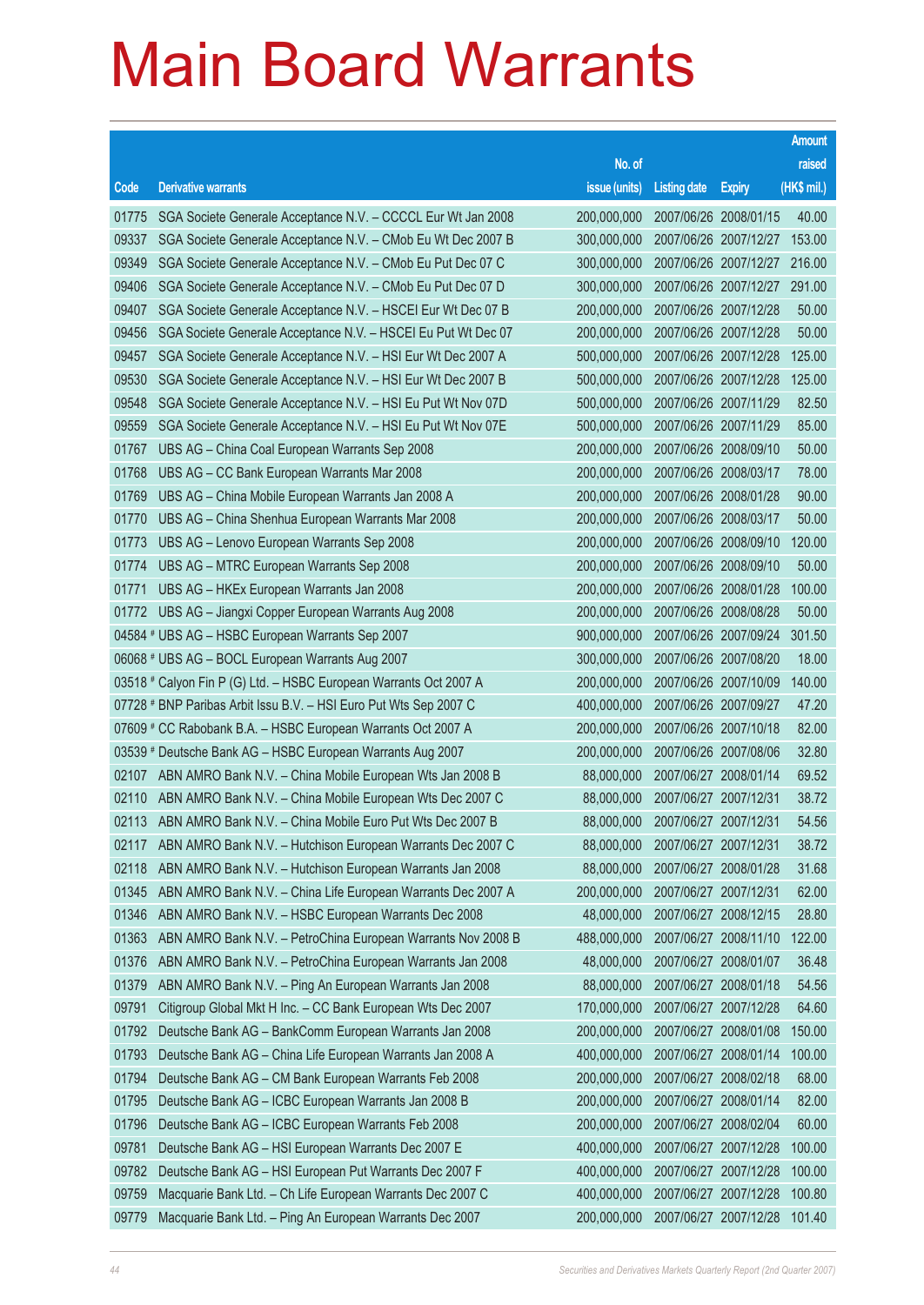|       |                                                                      |                                          |                       |                       | <b>Amount</b> |
|-------|----------------------------------------------------------------------|------------------------------------------|-----------------------|-----------------------|---------------|
|       |                                                                      | No. of                                   |                       |                       | raised        |
| Code  | <b>Derivative warrants</b>                                           | issue (units)                            | <b>Listing date</b>   | <b>Expiry</b>         | (HK\$ mil.)   |
| 09770 | Macquarie Bank Ltd. - Ping An European Put Warrants Dec 2007         | 150,000,000                              |                       | 2007/06/27 2007/12/28 | 47.40         |
| 01332 | CC Rabobank B.A. - ICBC European Warrants Feb 2008                   | 120,000,000                              |                       | 2007/06/27 2008/02/18 | 42.00         |
| 01342 | CC Rabobank B.A. - Jiangxi Copper European Wts Jan 2008              | 120,000,000                              | 2007/06/27 2008/01/21 |                       | 31.20         |
| 01799 | CC Rabobank B.A. - BOCL European Warrants Feb 2008                   | 120,000,000                              | 2007/06/27 2008/02/18 |                       | 39.60         |
| 01233 | CC Rabobank B.A. - HKEx European Warrants Oct 2008                   | 200,000,000                              |                       | 2007/06/27 2008/10/15 | 50.00         |
| 01234 | CC Rabobank B.A. - PetroChina European Warrants Jul 2008             | 200,000,000                              |                       | 2007/06/27 2008/07/28 | 50.00         |
| 01246 | CC Rabobank B.A. - PetroChina European Warrants Nov 2008 B           | 200,000,000                              |                       | 2007/06/27 2008/11/03 | 50.00         |
| 01277 | CC Rabobank B.A. - Ping An European Warrants Mar 2008                | 120,000,000                              | 2007/06/27 2008/03/03 |                       | 82.80         |
| 09824 | UBS AG - HSI European Warrants Dec 2007 E                            | 300,000,000                              |                       | 2007/06/27 2007/12/28 | 76.50         |
| 09850 | UBS AG - HSI European Warrants Dec 2007 F                            | 300,000,000                              |                       | 2007/06/27 2007/12/28 | 75.00         |
| 01797 | UBS AG - HSI European Put Warrants Dec 2007 G                        | 300,000,000                              |                       | 2007/06/27 2007/12/28 | 75.00         |
| 01798 | UBS AG - HSI European Put Warrants Dec 2007 H                        | 300,000,000                              | 2007/06/27 2007/12/28 |                       | 76.50         |
|       | 09421 # ABN AMRO Bank N.V. - China Life European Warrants Oct 2007 B | 188,000,000                              |                       | 2007/06/27 2007/10/29 | 52.64         |
|       | 07675 # Deutsche Bank AG - China Mobile European Put Wts Aug 2007    | 200,000,000                              |                       | 2007/06/27 2007/08/06 | 10.20         |
|       | 09394 # Deutsche Bank AG - China Life European Put Warrants Oct 2007 | 200,000,000                              |                       | 2007/06/27 2007/10/22 | 16.60         |
|       | 07476 # Deutsche Bank AG - HSBC European Warrants Nov 2007           | 300,000,000                              |                       | 2007/06/27 2007/11/08 | 144.00        |
|       | 02128 # CC Rabobank B.A. - MTRC European Warrants Dec 2007           | 200,000,000                              |                       | 2007/06/27 2007/12/12 | 27.20         |
|       | 09442 # UBS AG - China Life European Warrants Oct 2007 A             | 800,000,000                              |                       | 2007/06/27 2007/10/08 | 156.80        |
| 09111 | ABN AMRO Bank N.V. - China Life European Warrants Dec 2007 B         | 268,000,000                              |                       | 2007/06/28 2007/12/31 | 125.96        |
| 02204 | ABN AMRO Bank N.V. - China Life European Warrants Jan 2008 A         | 268,000,000                              |                       | 2007/06/28 2008/01/14 | 91.12         |
| 09143 | ABN AMRO Bank N.V. - China Mobile European Wts Dec 2007 D            | 88,000,000                               |                       | 2007/06/28 2007/12/31 | 36.96         |
| 02208 | Deutsche Bank AG - CC Bank European Warrants Feb 2008 B              | 200,000,000                              |                       | 2007/06/28 2008/02/25 | 94.00         |
| 02209 | Deutsche Bank AG - China Life European Warrants Jan 2008 B           | 400,000,000                              |                       | 2007/06/28 2008/01/28 | 140.00        |
| 02210 | Deutsche Bank AG - China Life European Warrants Feb 2008             | 400,000,000                              |                       | 2007/06/28 2008/02/18 | 116.00        |
| 02211 | Deutsche Bank AG - China Mobile European Warrants Feb 2008 D         | 200,000,000                              |                       | 2007/06/28 2008/02/25 | 172.00        |
| 02213 | Deutsche Bank AG - China Mobile European Put Wts Jan 2008            | 200,000,000                              |                       | 2007/06/28 2008/01/14 | 146.00        |
| 02121 | HK Bank - China Mobile European Warrants Jan 2008 A                  | 280,000,000 2007/06/28 2008/01/18 168.00 |                       |                       |               |
| 02127 | HK Bank - China Mobile European Warrants Jan 2008 B                  | 280,000,000                              |                       | 2007/06/28 2008/01/18 | 123.20        |
| 02130 | HK Bank - PetroChina European Warrants Jan 2008 B                    | 280,000,000                              |                       | 2007/06/28 2008/01/18 | 210.00        |
| 02133 | HK Bank - PetroChina European Warrants Jan 2008 C                    | 280,000,000                              |                       | 2007/06/28 2008/01/18 | 100.80        |
| 09388 | KBC Fin Products Int'l Ltd. - HSCEI European Wts Dec 2007 D          | 400,000,000                              |                       | 2007/06/28 2007/12/28 | 100.00        |
| 09336 | KBC Fin Products Int'l Ltd. - HSCEI European Wts Dec 2007 C          | 400,000,000                              |                       | 2007/06/28 2007/12/28 | 100.00        |
| 09404 | KBC Fin Products Int'l Ltd. - HSCEI Euro Put Wts Dec 2007 F          | 400,000,000                              |                       | 2007/06/28 2007/12/28 | 100.00        |
| 09391 | KBC Fin Products Int'l Ltd. - HSCEI Euro Put Wts Dec 2007 E          | 400,000,000                              |                       | 2007/06/28 2007/12/28 | 100.00        |
| 09443 | KBC Fin Products Int'l Ltd. - HSI European Wts Dec 2007 B            | 400,000,000                              |                       | 2007/06/28 2007/12/28 | 100.00        |
| 09411 | KBC Fin Products Int'l Ltd. - HSI European Wts Dec 2007 A            | 400,000,000                              |                       | 2007/06/28 2007/12/28 | 100.00        |
| 09524 | KBC Fin Products Int'l Ltd. - HSI European Wts Dec 2007 C            | 400,000,000                              |                       | 2007/06/28 2007/12/28 | 100.00        |
| 09557 | KBC Fin Products Int'l Ltd. - HSI European Wts Dec 2007 D            | 400,000,000                              |                       | 2007/06/28 2007/12/28 | 100.00        |
| 09574 | KBC Fin Products Int'l Ltd. - HSI Euro Put Wts Dec 2007 E            | 400,000,000                              |                       | 2007/06/28 2007/12/28 | 100.00        |
| 09580 | KBC Fin Products Int'l Ltd. - HSI Euro Put Wts Dec 2007 F            | 400,000,000                              |                       | 2007/06/28 2007/12/28 | 100.00        |
| 09664 | Lehman Brothers Holdings Inc. - Ch Mobile Eur Wts Dec 2007 B         | 250,000,000                              |                       | 2007/06/28 2007/12/28 | 112.00        |
| 09671 | Lehman Brothers Holdings Inc. - Lenovo Euro Wts Dec 2007 B           | 150,000,000                              |                       | 2007/06/28 2007/12/28 | 90.15         |
| 09672 | Lehman Brothers Holdings Inc. - ICBC European Wts Dec 2007 B         | 300,000,000                              |                       | 2007/06/28 2007/12/28 | 75.30         |
| 09673 | Lehman Brothers Holdings Inc. - Ch Comm Cons Eur Wt Dec 07 B         | 100,000,000                              |                       | 2007/06/28 2007/12/28 | 108.80        |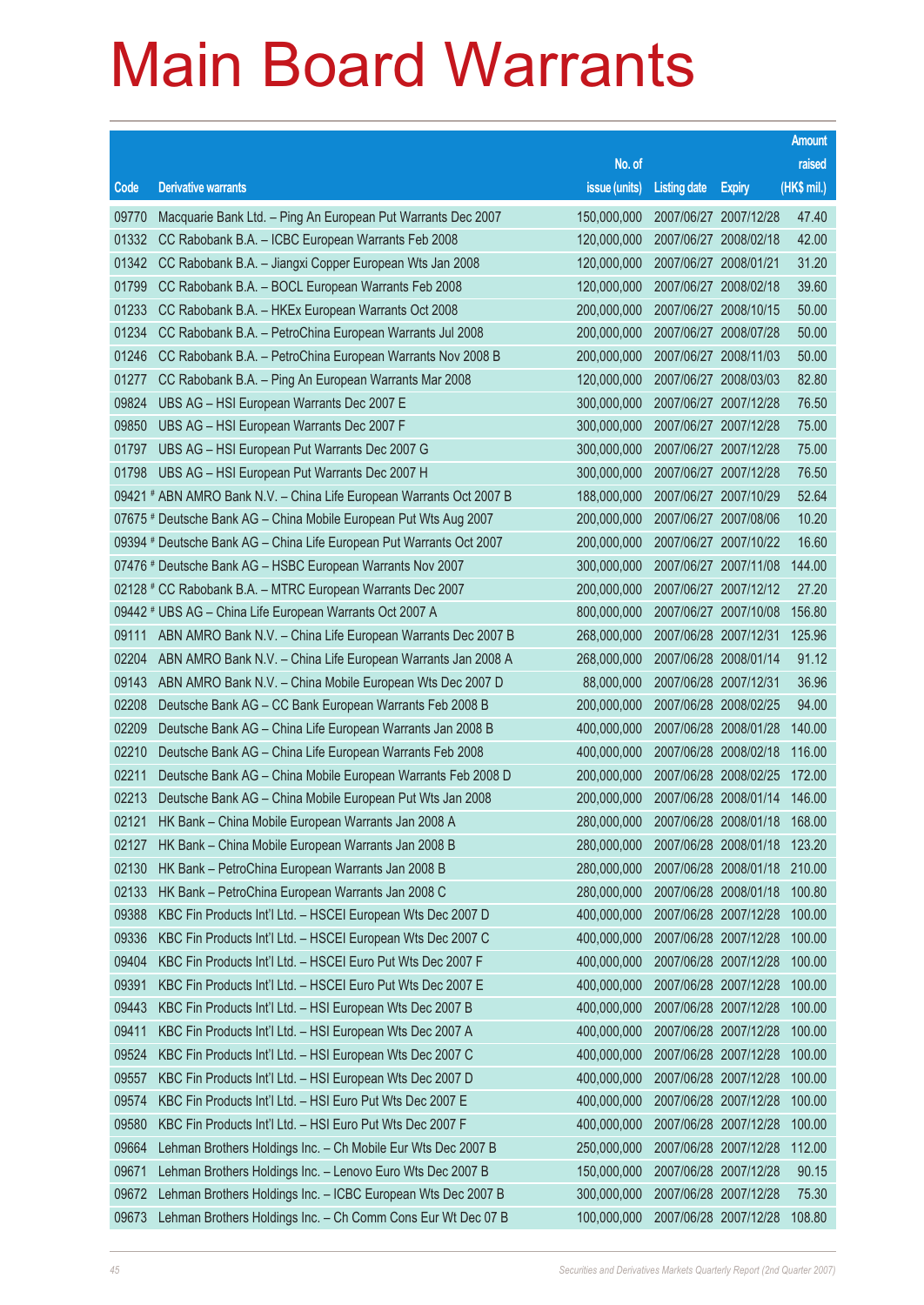|       |                                                              |                                   |                       |                       | <b>Amount</b> |
|-------|--------------------------------------------------------------|-----------------------------------|-----------------------|-----------------------|---------------|
|       |                                                              | No. of                            |                       |                       | raised        |
| Code  | <b>Derivative warrants</b>                                   | issue (units)                     | <b>Listing date</b>   | <b>Expiry</b>         | (HK\$ mil.)   |
| 09693 | Lehman Brothers Holdings Inc. - China Coal Euro Wts Dec 2007 | 50,000,000                        | 2007/06/28 2007/12/28 |                       | 91.15         |
| 09750 | Lehman Brothers Holdings Inc. - PICC European Wts Dec 2007   | 125,000,000                       | 2007/06/28 2007/12/28 |                       | 140.00        |
| 09751 | Lehman Brothers Holdings Inc. - China Life Euro Wts Dec 2007 | 300,000,000                       | 2007/06/28 2007/12/28 |                       | 98.40         |
| 09760 | Lehman Brothers Holdings Inc. - PetroChina Eur Wt Dec 2007 B | 150,000,000                       | 2007/06/28 2007/12/28 |                       | 76.35         |
| 09609 | Lehman Brothers Holdings Inc. - Wharf European Wts Dec 2007  | 300,000,000                       | 2007/06/28 2007/12/28 |                       | 75.00         |
| 09660 | Lehman Brothers Holdings Inc. - CITIC Pac Eur Wts Dec 2007 B | 250,000,000                       | 2007/06/28 2007/12/28 |                       | 79.50         |
| 09661 | Lehman Brothers Holdings Inc. - CITIC Pac Eu Put Wt Dec 2007 | 250,000,000                       | 2007/06/28 2007/12/28 |                       | 65.00         |
| 09662 | Lehman Brothers Holdings Inc. - CNOOC Euro Wts Dec 2007 B    | 200,000,000                       | 2007/06/28 2007/12/28 |                       | 85.60         |
| 02159 | Macquarie Bank Ltd. - CC Bank European Put Warrants Dec 2007 | 200,000,000                       | 2007/06/28 2007/12/28 |                       | 59.00         |
| 02161 | Macquarie Bank Ltd. - Sinopec Corp European Put Wts Dec 2007 | 200,000,000                       | 2007/06/28 2007/12/28 |                       | 99.20         |
| 02162 | Macquarie Bank Ltd. - CNOOC European Put Warrants Dec 2007 D | 200,000,000                       | 2007/06/28 2007/12/28 |                       | 104.80        |
| 02173 | Macquarie Bank Ltd. - Hutchison European Put Wts Dec 2007    | 200,000,000                       | 2007/06/28 2007/12/28 |                       | 51.20         |
| 02177 | Macquarie Bank Ltd. - PetroChina European Put Wts Dec 2007   | 200,000,000                       | 2007/06/28 2007/12/28 |                       | 133.00        |
| 02154 | Macquarie Bank Ltd. - CC Bank European Warrants Dec 2007 B   | 200,000,000                       | 2007/06/28 2007/12/28 |                       | 50.20         |
| 02155 | Macquarie Bank Ltd. - Sinopec Corp European Wts Dec 2007 C   | 200,000,000                       | 2007/06/28 2007/12/28 |                       | 118.00        |
| 02156 | Macquarie Bank Ltd. - ICBC European Warrants Dec 2007        | 388,000,000                       | 2007/06/28 2007/12/28 |                       | 105.54        |
| 02157 | Macquarie Bank Ltd. - PetroChina European Wts Dec 2007 B     | 200,000,000                       | 2007/06/28 2007/12/28 |                       | 115.60        |
| 02149 | Macquarie Bank Ltd. - China Mobile European Wts Dec 2007 B   | 388,000,000                       | 2007/06/28 2007/12/28 |                       | 230.08        |
| 02150 | Macquarie Bank Ltd. - CITIC Pacific European Wts Dec 2007 B  | 200,000,000                       | 2007/06/28 2007/12/28 |                       | 51.40         |
| 02152 | Macquarie Bank Ltd. - CNOOC European Warrants Dec 2007 C     | 200,000,000                       | 2007/06/28 2007/12/28 |                       | 110.20        |
| 02134 | Macquarie Bank Ltd. - Cheung Kong European Warrants Dec 2007 | 200,000,000                       | 2007/06/28 2007/12/28 |                       | 133.80        |
| 02141 | Macquarie Bank Ltd. - Wharf European Warrants Jan 2008       | 200,000,000                       | 2007/06/28 2008/01/30 |                       | 52.80         |
| 02145 | Macquarie Bank Ltd. - HSBC European Warrants Dec 2007        | 388,000,000                       | 2007/06/28 2007/12/28 |                       | 113.68        |
| 02147 | Macquarie Bank Ltd. - SHK Ppt European Warrants Dec 2007     | 200,000,000                       | 2007/06/28 2007/12/28 |                       | 84.20         |
| 02205 | Macquarie Bank Ltd. - HKEx European Warrants Mar 2008        | 388,000,000                       | 2007/06/28 2008/03/28 |                       | 100.88        |
| 09581 | Macquarie Bank Ltd. - HKEx European Warrants Dec 2007 B      | 150,000,000                       | 2007/06/28 2007/12/28 |                       | 167.10        |
| 02206 | Macquarie Bank Ltd. - Lenovo European Warrants Sep 2009      | 388,000,000 2007/06/28 2009/09/29 |                       |                       | 99.33         |
| 09582 | Macquarie Bank Ltd. - Lenovo European Warrants Dec 2007 B    | 99,000,000                        | 2007/06/28 2007/12/28 |                       | 81.58         |
| 09590 | Macquarie Bank Ltd. - HKEx European Put Warrants Dec 2007    | 120,000,000                       | 2007/06/28 2007/12/28 |                       | 99.24         |
| 09595 | Macquarie Bank Ltd. - HSCEI European Warrants Dec 2007 D     | 288,000,000                       | 2007/06/28 2007/12/28 |                       | 72.00         |
| 09608 | Macquarie Bank Ltd. - HSCEI European Put Warrants Dec 2007 E | 288,000,000                       | 2007/06/28 2007/12/28 |                       | 72.86         |
| 09591 | Macquarie Bank Ltd. - HSI European Warrants Dec 2007 C       | 388,000,000                       | 2007/06/28 2007/12/28 |                       | 99.33         |
| 09597 | Macquarie Bank Ltd. - HSI European Put Warrants Dec 2007 D   | 388,000,000                       | 2007/06/28 2007/12/28 |                       | 97.39         |
| 02178 | SGA Societe Generale Acceptance N.V. - CCB Euro Wts Jan 2008 | 200,000,000                       | 2007/06/28 2008/01/14 |                       | 118.00        |
| 02179 | SGA Societe Generale Acceptance N.V. - CLife Eur Wt Oct 07 D | 500,000,000                       | 2007/06/28 2007/10/29 |                       | 109.50        |
| 02180 | SGA Societe Generale Acceptance N.V. - CLife Eur Wt Dec 07 C | 500,000,000                       |                       | 2007/06/28 2007/12/17 | 132.50        |
| 02181 | SGA Societe Generale Acceptance N.V. - CP&CC Eur Wt Jan 2008 | 100,000,000                       | 2007/06/28 2008/01/14 |                       | 97.00         |
| 02182 | SGA Societe Generale Acceptance N.V. - CNOOC Eur Wt Jan 2008 | 70,000,000                        | 2007/06/28 2008/01/14 |                       | 55.30         |
| 02183 | SGA Societe Generale Acceptance N.V. - ICBC Eu Wt Jan 2008 B | 150,000,000                       | 2007/06/28 2008/01/14 |                       | 54.75         |
| 02184 | SGA Societe Generale Acceptance N.V. - Petch Eur Wt Jan 2008 | 100,000,000                       | 2007/06/28 2008/01/14 |                       | 124.00        |
| 02185 | SGA Societe Generale Acceptance N.V. - Petch Eur Wt Feb 2008 | 100,000,000                       | 2007/06/28 2008/02/04 |                       | 113.00        |
| 02186 | UBS AG - BankComm European Warrants Aug 2009                 | 300,000,000                       | 2007/06/28 2009/08/28 |                       | 75.00         |
| 02187 | UBS AG - China Life European Warrants Mar 2008 A             | 300,000,000                       | 2007/06/28 2008/03/31 |                       | 81.00         |
| 02189 | UBS AG - China Life European Warrants Mar 2008 B             | 300,000,000                       | 2007/06/28 2008/03/31 |                       | 75.00         |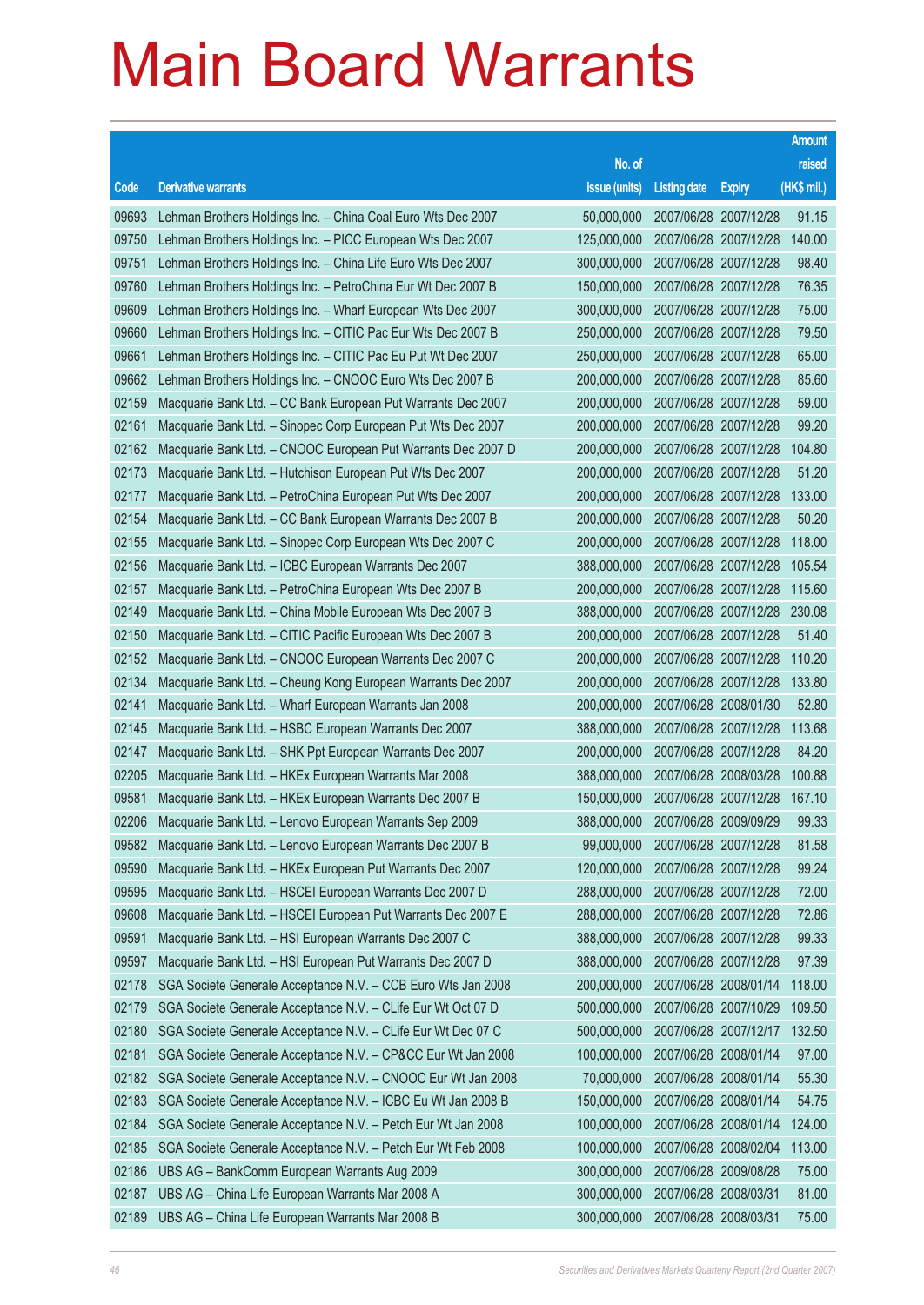|       |                                                                      |               |                                  |                       | <b>Amount</b> |
|-------|----------------------------------------------------------------------|---------------|----------------------------------|-----------------------|---------------|
|       |                                                                      | No. of        |                                  |                       | raised        |
| Code  | <b>Derivative warrants</b>                                           | issue (units) | <b>Listing date</b>              | <b>Expiry</b>         | $(HK$$ mil.)  |
| 02191 | UBS AG - China Mobile European Warrants Jan 2008 B                   | 300,000,000   |                                  | 2007/06/28 2008/01/21 | 135.00        |
| 02192 | UBS AG - Sinopec Corp European Warrants Mar 2008 B                   | 300,000,000   |                                  | 2007/06/28 2008/03/31 | 201.00        |
| 02201 | UBS AG - CNOOC European Warrants Mar 2008                            | 300,000,000   |                                  | 2007/06/28 2008/03/31 | 219.00        |
|       | 09708 # BNP Paribas Arbit Issu B.V. - CITIC Bank Euro Wts Oct 2007   | 70,000,000    | 2007/06/28 2007/10/29            |                       | 10.92         |
|       | 09199 # Deutsche Bank AG - BOCL European Warrants Sep 2007           | 200,000,000   |                                  | 2007/06/28 2007/09/14 | 30.40         |
|       | 09032 # Deutsche Bank AG - China Life European Warrants Dec 2007 B   | 400,000,000   |                                  | 2007/06/28 2007/12/28 | 152.00        |
|       | 04925 # Deutsche Bank AG - China Mobile European Put Wts Oct 2007 A  | 250,000,000   |                                  | 2007/06/28 2007/10/09 | 10.00         |
|       | 02427 # Deutsche Bank AG - HSI European Put Warrants Nov 2007 C      | 400,000,000   |                                  | 2007/06/28 2007/11/29 | 44.00         |
|       | 02287 # KBC Fin Products Int'l Ltd. - HSBC European Wts Oct 2007 C   | 310,000,000   |                                  | 2007/06/28 2007/10/05 | 198.40        |
|       | 03556 # KBC Fin Products Int'l Ltd. - China Life Euro Wts Oct 2007 A | 865,000,000   |                                  | 2007/06/28 2007/10/15 | 199.82        |
|       | 02455 # KBC Fin Products Int'l Ltd. - China Tel Euro Wts Dec 2007 A  | 120,000,000   |                                  | 2007/06/28 2007/12/03 | 99.60         |
|       | 09469 # UBS AG - China Life European Warrants Oct 2007 B             | 800,000,000   |                                  | 2007/06/28 2007/10/08 | 148.80        |
|       | 04505 # UBS AG - China Life European Put Warrants Aug 2007           | 800,000,000   |                                  | 2007/06/28 2007/08/13 | 76.80         |
|       | 07671 # UBS AG - China Mobile European Warrants Aug 2007 B           | 300,000,000   |                                  | 2007/06/28 2007/08/06 | 84.00         |
| 02430 | Barclays Bank plc - A50 China European Warrants Feb 2008             | 200,000,000   |                                  | 2007/06/29 2008/02/25 | 53.00         |
| 02433 | BNP Paribas Arbit Issu B.V. - MTRC European Wts Mar 2008             | 100,000,000   |                                  | 2007/06/29 2008/03/10 | 25.00         |
| 02250 | Calyon Fin P (G) Ltd. - China Life European Wts Jan 2008             | 200,000,000   |                                  | 2007/06/29 2008/01/29 | 50.60         |
| 02254 | Calyon Fin P (G) Ltd. - China Mobile European Wts Apr 2008           | 200,000,000   | 2007/06/29 2008/04/01            |                       | 160.40        |
| 02255 | Calyon Fin P (G) Ltd. - CC Bank European Warrants Feb 2008           | 100,000,000   |                                  | 2007/06/29 2008/02/04 | 50.00         |
| 02278 | Credit Suisse - CC Bank European Warrants Jan 2008 B                 | 100,000,000   |                                  | 2007/06/29 2008/01/25 | 70.00         |
| 02282 | Credit Suisse - China Life European Warrants Feb 2008 B              | 100,000,000   |                                  | 2007/06/29 2008/02/04 | 25.00         |
| 02288 | Credit Suisse - PetroChina European Warrants Jan 2008 B              | 100,000,000   |                                  | 2007/06/29 2008/01/08 | 90.00         |
| 02298 | Credit Suisse - PetroChina European Warrants Jan 2008 C              | 100,000,000   |                                  | 2007/06/29 2008/01/15 | 43.00         |
| 09825 | Deutsche Bank AG - China Mobile European Warrants Nov 2007           | 200,000,000   |                                  | 2007/06/29 2007/11/28 | 134.00        |
| 09792 | Goldman Sachs SP (Asia) - PetroChina European Wts Dec 2007 B         | 138,000,000   | 2007/06/29 2007/12/31            |                       | 49.68         |
| 09786 | Goldman Sachs SP (Asia) – CC Bank European Warrants Dec 2007         | 180,000,000   | 2007/06/29 2007/12/31            |                       | 48.60         |
| 09788 | Goldman Sachs SP (Asia) – China Mobile Euro Wts Dec 2007 C           |               | 80,000,000 2007/06/29 2007/12/31 |                       | 50.40         |
| 09784 | Goldman Sachs SP (Asia) - China Life European Wts Oct 2007           | 350,000,000   |                                  | 2007/06/29 2007/10/02 | 52.50         |
| 02277 | Goldman Sachs SP (Asia) - China Life European Wts Feb 2008           | 208,000,000   |                                  | 2007/06/29 2008/02/25 | 52.00         |
| 02274 | Goldman Sachs SP (Asia) - A50 China European Wts Aug 2008            | 188,000,000   |                                  | 2007/06/29 2008/08/25 | 50.76         |
| 02434 | KBC Fin Products Int'l Ltd. - China Life Euro Wts Jan 2008 A         | 448,000,000   |                                  | 2007/06/29 2008/01/02 | 147.84        |
| 09839 | KBC Fin Products Int'l Ltd. - China Life Euro Wts Oct 2007 C         | 1,000,000,000 |                                  | 2007/06/29 2007/10/03 | 160.00        |
| 02435 | KBC Fin Products Int'l Ltd. - China Life Euro Wts Jan 2008 B         | 480,000,000   |                                  | 2007/06/29 2008/01/02 | 148.80        |
| 02446 | KBC Fin Products Int'l Ltd. - China Life Euro Wts Jan 2008 C         | 600,000,000   |                                  | 2007/06/29 2008/01/02 | 150.00        |
| 02447 | KBC Fin Products Int'l Ltd. - Ch Mobile Euro Wts Jan 2008            | 168,000,000   | 2007/06/29 2008/01/07            |                       | 95.76         |
| 02220 | Macquarie Bank Ltd. - China Mobile European Wts Jun 2009             | 500,000,000   |                                  | 2007/06/29 2009/06/29 | 125.00        |
| 02221 | Macquarie Bank Ltd. - PetroChina European Warrants Jul 2008          | 400,000,000   |                                  | 2007/06/29 2008/07/30 | 101.20        |
| 09764 | Macquarie Bank Ltd. - Ch Life European Warrants Dec 2007 D           | 388,000,000   |                                  | 2007/06/29 2007/12/28 | 98.94         |
| 02215 | Macquarie Bank Ltd. - CM Bank European Warrants Feb 2008             | 388,000,000   |                                  | 2007/06/29 2008/02/28 | 98.16         |
| 09778 | Macquarie Bank Ltd. - China Life European Put Wts Dec 2007           | 288,000,000   |                                  | 2007/06/29 2007/12/28 | 78.05         |
| 02218 | Macquarie Bank Ltd. - CM Bank European Put Warrants Feb 2008         | 388,000,000   |                                  | 2007/06/29 2008/02/28 | 98.55         |
| 09793 | SGA Societe Generale Acceptance N.V. - CMob Eu Wt Oct 2007 G         | 300,000,000   |                                  | 2007/06/29 2007/10/30 | 201.00        |
| 09799 | SGA Societe Generale Acceptance N.V. - CMob Eu Wt Nov 2007 B         | 300,000,000   |                                  | 2007/06/29 2007/11/28 | 210.00        |
| 02256 | SGA Societe Generale Acceptance N.V. - CMob Eur Wts Jan 2008         | 300,000,000   |                                  | 2007/06/29 2008/01/07 | 192.00        |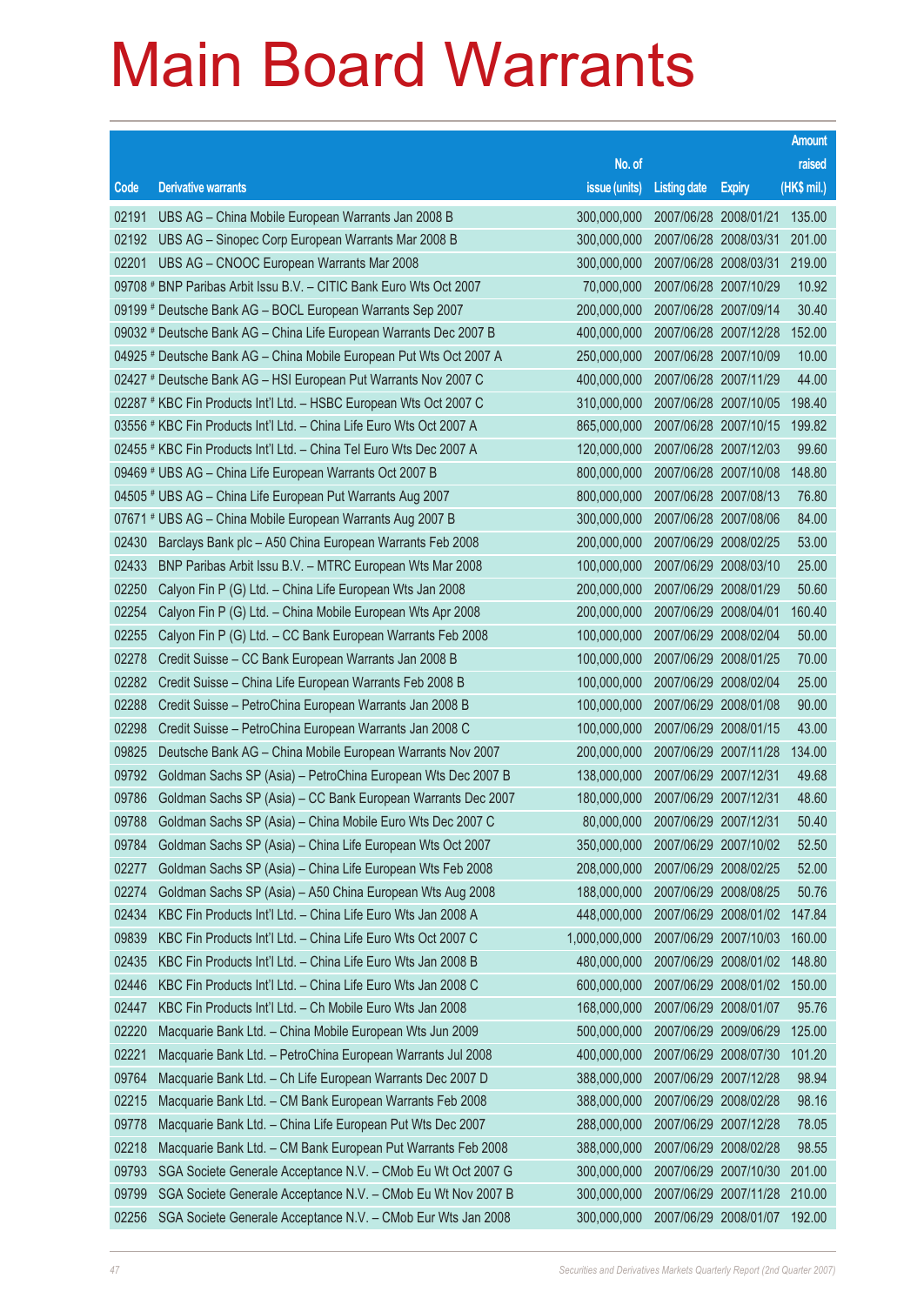|              |                                                                     |               |                       |               | <b>Amount</b> |
|--------------|---------------------------------------------------------------------|---------------|-----------------------|---------------|---------------|
|              |                                                                     | No. of        |                       |               | raised        |
| Code         | <b>Derivative warrants</b>                                          | issue (units) | Listing date          | <b>Expiry</b> | (HK\$ mil.)   |
| 02263        | SGA Societe Generale Acceptance N.V. - CMob Eu Put Wt Jan 08        | 300,000,000   | 2007/06/29 2008/01/07 |               | 252.00        |
| 02401        | UBS AG - China Life European Warrants Mar 2008 C                    | 300,000,000   | 2007/06/29 2008/03/31 |               | 75.00         |
| 02412        | UBS AG - CITIC Pacific European Warrants Feb 2008                   | 300,000,000   | 2007/06/29 2008/02/18 |               | 108.00        |
| 02418        | UBS AG - PICC European Warrants Mar 2008                            | 300,000,000   | 2007/06/29 2008/03/31 |               | 216.00        |
| 02429        | UBS AG - Ping An European Warrants Mar 2008                         | 300.000.000   | 2007/06/29            | 2008/03/31    | 132.00        |
| 09841        | UBS AG - HSI European Warrants Dec 2007 I                           | 300.000.000   | 2007/06/29 2007/12/28 |               | 75.00         |
| 09871        | UBS AG - HSI European Put Warrants Dec 2007 J                       | 300,000,000   | 2007/06/29            | 2007/12/28    | 75.00         |
|              | 07743 # CC Rabobank B.A. - Foxconn European Warrants Oct 2007       | 100.000.000   | 2007/06/29 2007/10/09 |               | 19.70         |
|              | 03245 # CC Rabobank B.A. - Maanshan Iron European Warrants Jun 2008 | 180,000,000   | 2007/06/29            | 2008/06/18    | 25.02         |
|              | 07566 # UBS AG - SMIC European Warrants Dec 2007                    | 400.000.000   | 2007/06/29            | 2007/12/17    | 27.60         |
| <b>Total</b> |                                                                     |               |                       |               | 105,454.73    |

# Further issue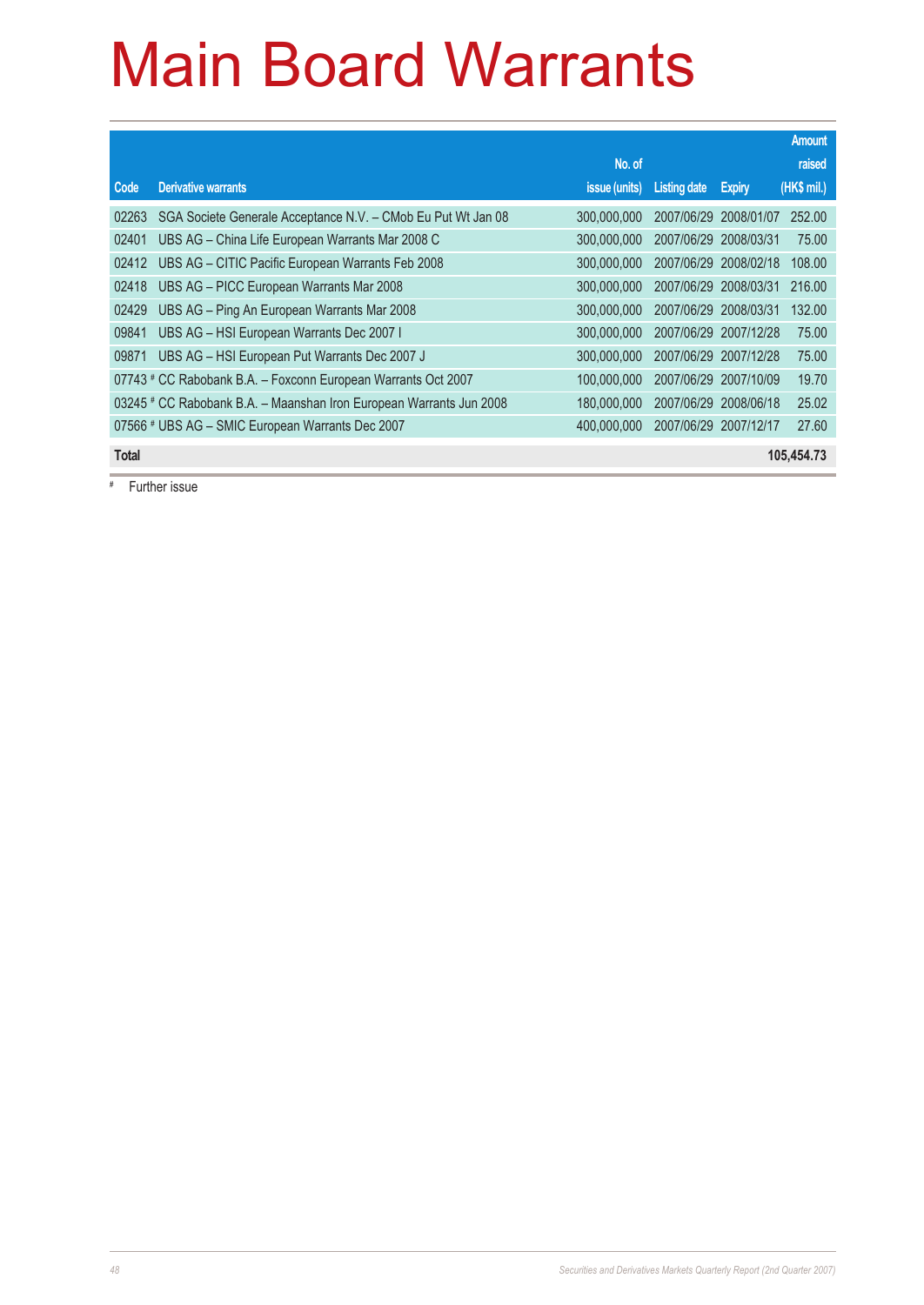# Main Board Debt Securities

## **Debt Securities Trading Statistics**

|      |    |                                 | <b>Turnover value</b>    |  |  |
|------|----|---------------------------------|--------------------------|--|--|
|      |    | Exchange fund notes (HK\$ mil.) | Market total (HK\$ mil.) |  |  |
| 2006 | Q2 | -                               | 1.37                     |  |  |
|      | Q3 | -                               | 2.55                     |  |  |
|      | Q4 |                                 | 1.65                     |  |  |
| 2007 | Q1 |                                 | 3.54                     |  |  |
|      | Q2 | -                               | 0.84                     |  |  |

### **Debt Securities Nominal Value**

|      |    | No. of issues | Nominal value (HK\$ mil.) |
|------|----|---------------|---------------------------|
| 2006 | Q2 | 174           | 423,962.36                |
|      | Q3 | 173           | 425,875.43                |
|      | Q4 | 180           | 435,470.23                |
| 2007 | Q1 | 178           | 433,125.66                |
|      | Q2 | 175           | 420,525.54                |

### **New Listing Statistics – Debt Securities**

|      |    | No. of newly listed debt securities | <b>Amount raised (HK\$ mil.)</b> |
|------|----|-------------------------------------|----------------------------------|
| 2006 | Q2 | 15                                  | 13,752.98                        |
|      | Q3 | 9                                   | 13,323.62                        |
|      | Q4 | 12                                  | 20,124.21                        |
| 2007 | Q1 | 6                                   | 9,325.99                         |
|      | Q2 |                                     | 21,630.18                        |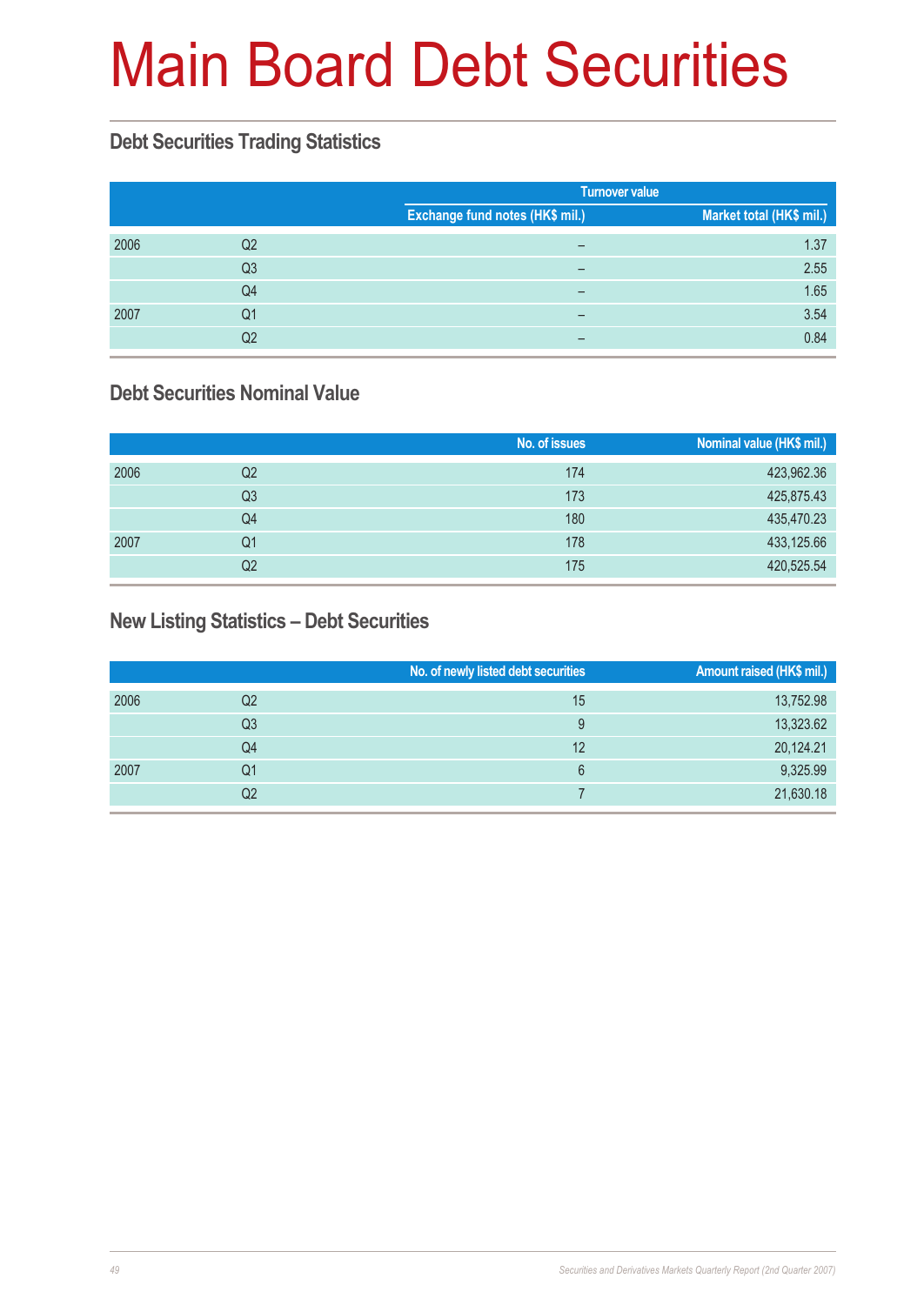# Main Board Debt Securities

### **Newly Listed Debt Securities**

for 2nd quarter 2007

|           |                                                                 |                   |                     |                 | <b>Amount raised</b> |
|-----------|-----------------------------------------------------------------|-------------------|---------------------|-----------------|----------------------|
| Code      | <b>Debt securities</b>                                          | <b>Principal</b>  | <b>Listing date</b> | <b>Maturity</b> | (HK\$ mil.)          |
| 01516     | Standard Chartered Bank (HK) Floating Rate<br>Subord Notes 2017 | USD300,000,000    | 2007/04/13          | 2017/04/13      | 2,334.88             |
| 01518     | China Petroleum & Chemical Corp Zero Coupon<br>Conv Bonds 2014  | HKD11,700,000,000 | 2007/04/25          | 2014/04/24      | 11,700.00            |
| 04164     | Hong Kong Monetary Authority 3.90% Exchange<br>Fund Notes 2009  | HKD1,200,000,000  | 2007/05/18          | 2009/05/18      | 1,200.94             |
| 04165     | Hong Kong Monetary Authority 4.04% Exchange<br>Fund Notes 2014  | HKD600,000,000    | 2007/05/31          | 2014/05/30      | 588.72               |
| 01517     | New World China Land Fin Ltd Zero Coupon<br>Gua Conv Bonds 2012 | RMB2,500,000,000  | 2007/06/12          | 2012/06/11      | 2,538.58             |
| 04138 #   | Hong Kong Monetary Authority 3.33% Exchange<br>Fund Notes 2010  | HKD1,200,000,000  | 2007/06/18          | 2010/06/14      | 1,159.80             |
| 04167     | Hong Kong Monetary Authority 4.85% Exchange<br>Fund Notes 2017  | HKD800,000,000    | 2007/06/27          | 2017/06/27      | 808.24               |
| 04166     | Hong Kong Monetary Authority 4.53% Exchange<br>Fund Notes 2012  | HKD1,000,000,000  | 2007/06/20          | 2012/06/18      | 994.40               |
| $01517$ # | New World China Land Fin Ltd Zero Coupon<br>Gua Conv Bonds 2012 | RMB300,000,000    | 2007/06/28          | 2012/06/11      | 304.63               |
|           |                                                                 |                   |                     |                 | 21,630.18            |

# Further issue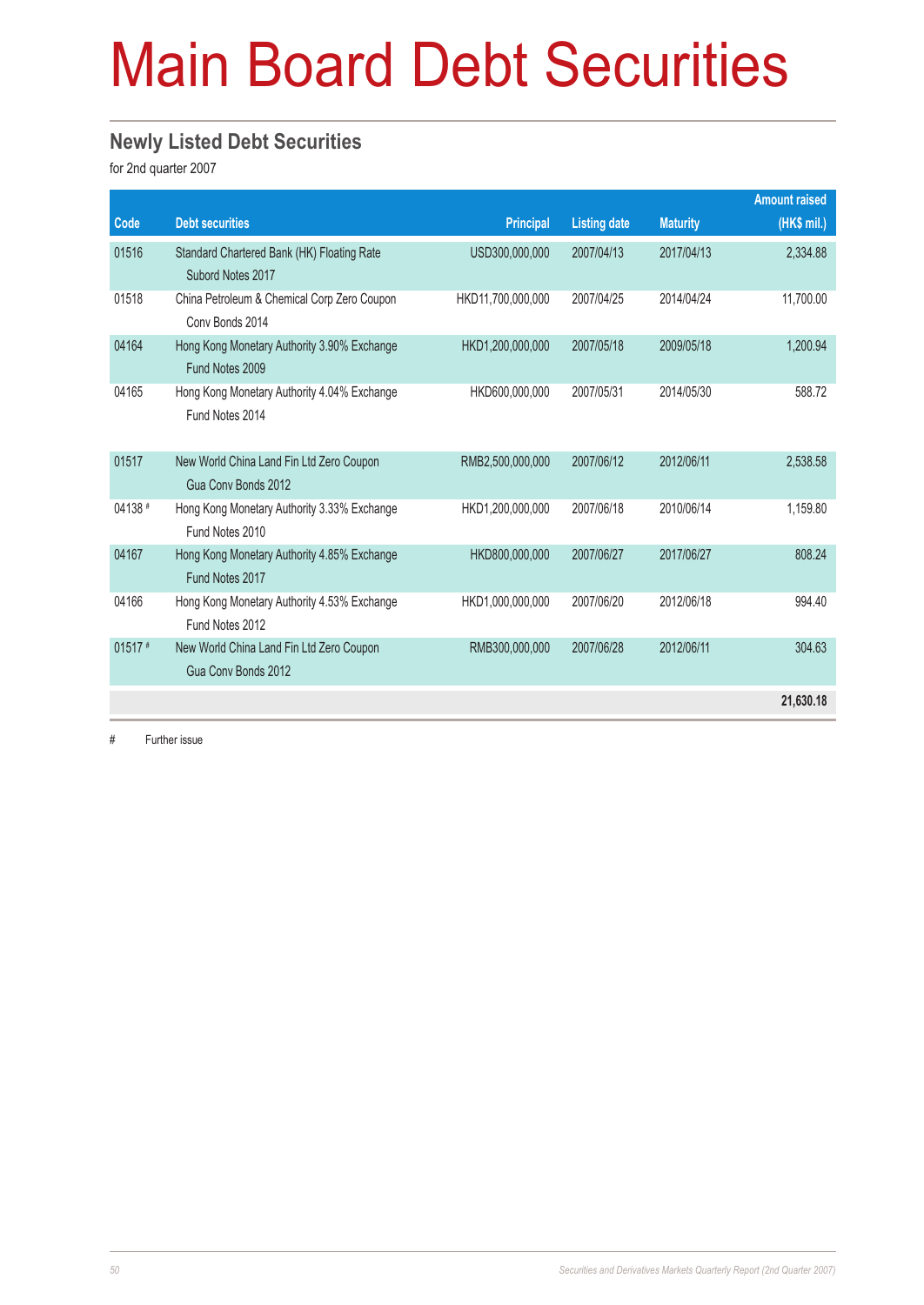# Main Board Unit Trusts and Mutual Funds

### **Unit Trusts and Mutual Funds Trading Statistics**

|      |                |                        | <b>Real Estate</b>    |               |              |                   |
|------|----------------|------------------------|-----------------------|---------------|--------------|-------------------|
|      |                | <b>Exchange Traded</b> | <b>Investment</b>     |               |              |                   |
|      |                | Fund (ETF)             | <b>Trusts (REITs)</b> | <b>Others</b> | <b>Total</b> | % of market total |
|      |                | (HK\$ mil.)            | (HK\$ mil.)           | (HK\$ mil.)   | (HK\$ mil.)  | (HK\$ mil.)       |
| 2006 | Q <sub>2</sub> | 16,144.95              | 14,665.27             |               | 30,810.22    | 1.54              |
|      | Q <sub>3</sub> | 11,032.74              | 8,629.10              | -             | 19,661.83    | 1.16              |
|      | Q4             | 17,060.73              | 9,254.24              |               | 26,314.97    | 0.97              |
| 2007 | Q <sub>1</sub> | 31,096.91              | 13,303.84             |               | 44,400.75    | 1.36              |
|      | Q <sub>2</sub> | 35,370.10              | 10,725.14             |               | 46,095.24    | 1.20              |

Notes: Include turnover values in HKD only.

### **Unit Trusts and Mutual Funds Market Value**

|                |               |                     |                | <b>Real Estate</b> |                |               |               |              |
|----------------|---------------|---------------------|----------------|--------------------|----------------|---------------|---------------|--------------|
|                |               | <b>Exchange</b>     |                | <b>Investment</b>  |                |               |               |              |
|                |               | <b>Traded Funds</b> |                | <b>Trusts</b>      |                |               |               |              |
|                | No. of        | (ETF)               | No. of         | (REITs)            | No. of         | <b>Others</b> | No. of        | <b>Total</b> |
|                | <b>issues</b> | (HK\$ mil.)         | <b>issues</b>  | (HK\$ mil.)        | <b>issues</b>  | (HK\$ mil.)   | <b>issues</b> | $(HK$$ mil.) |
| Q2             | 8             | 63,150.09           | $\overline{4}$ | 48,986.55          | $\overline{2}$ | 19.19         | 14            | 112,155.84   |
| Q <sub>3</sub> | 8             | 69,999.80           | $\overline{4}$ | 50,956.33          |                | -             | 13            | 120,956.12   |
| Q <sub>4</sub> | 9             | 73,484.31           | 5              | 53,057.24          | 1              | -             | 15            | 126,541.55   |
| Q <sub>1</sub> | 9             | 74,975.96           | 6              | 69,501.49          | 1              | -             | 16            | 144,477.45   |
| Q <sub>2</sub> | 16            | 81,938.16           | 7              | 68,468.86          |                | -             | 24            | 150,407.02   |
|                |               |                     |                |                    |                |               |               |              |

### **New Listing Unit Trust and Mutual Funds Statistics**

|      |                | No. of newly listed<br>unit trust and mutual funds | <b>Funds raised</b><br>(HK\$ mil.) |
|------|----------------|----------------------------------------------------|------------------------------------|
| 2006 | Q <sub>2</sub> |                                                    | 6,294.52                           |
|      | Q <sub>3</sub> |                                                    |                                    |
|      | Q4             | C                                                  | 2,717.96                           |
| 2007 | Q <sub>1</sub> |                                                    | 2,329.69                           |
|      | Q2             | 8                                                  | 2,245.19                           |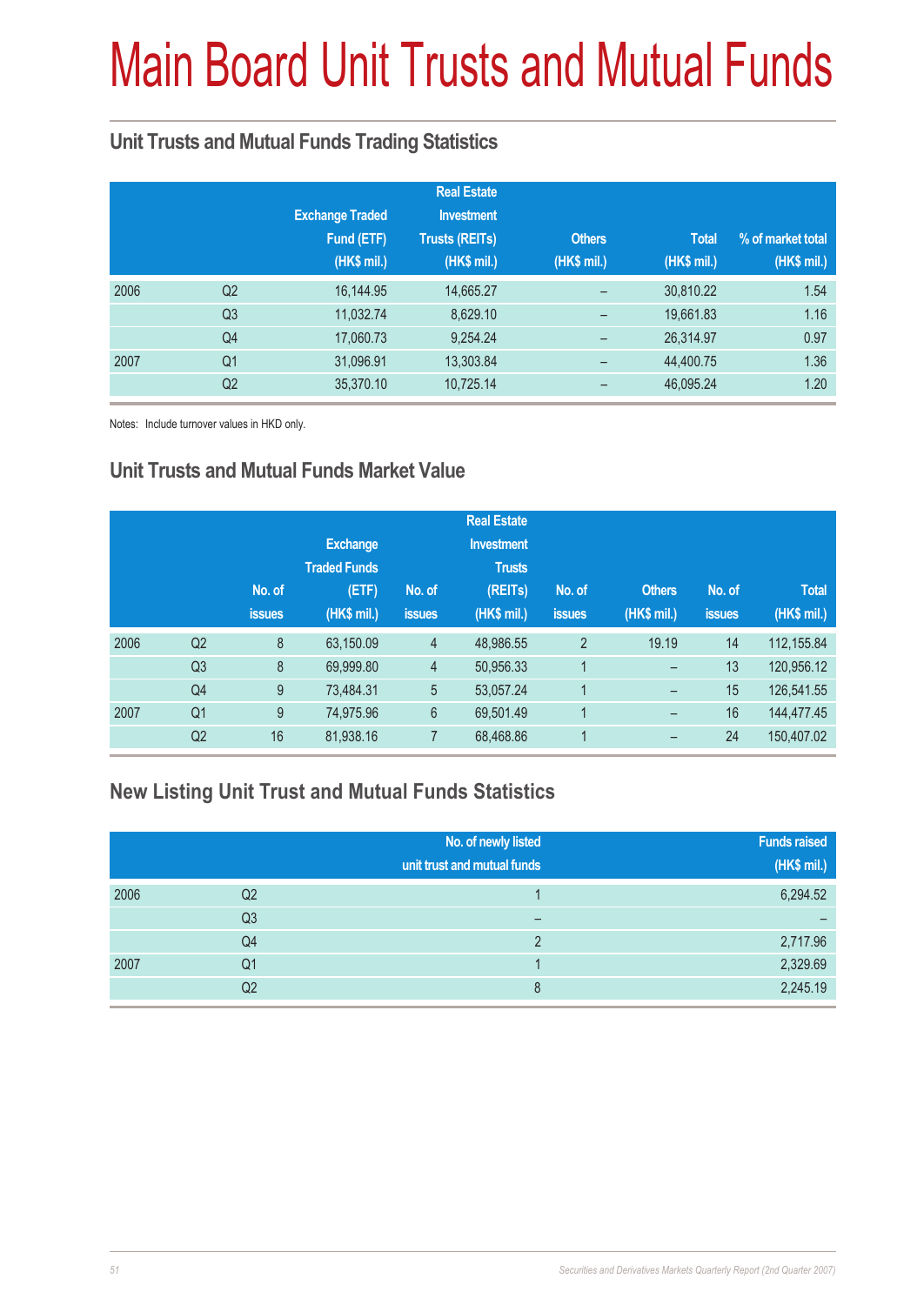# Main Board Unit Trusts and Mutual Funds

### **Newly Listed Unit Trust and Mutual Funds**

for 2nd quarter 2007

|       |                                    |                                            | <b>Issue price</b> | <b>Amount raised</b> |                     |
|-------|------------------------------------|--------------------------------------------|--------------------|----------------------|---------------------|
| Code  | <b>Unit trust and Mutual funds</b> | <b>Fund manager</b>                        | (HK\$)             | (HK\$ mil)           | <b>Listing date</b> |
| 02812 | Lyxor ETF MSCI World               | Lyxor International Asset Managemnt        | n.a.               | n.a.                 | 2007/04/18          |
| 02815 | Lyxor ETF MSCI AC                  | <b>Lyxor International Asset Managemnt</b> | n.a.               | n.a.                 | 2007/04/18          |
|       | Asia-Pacific ex Japan              |                                            |                    |                      |                     |
| 02809 | <b>Lyxor ETF Commodities CRB</b>   | Lyxor International Asset Managemnt        | n.a.               | n.a.                 | 2007/04/26          |
|       | (Reuters/Jefferies CRB Index)      |                                            |                    |                      |                     |
| 02810 | Lyxor ETF MSCI India               | Lyxor International Asset Managemnt        | n.a.               | n.a.                 | 2007/04/26          |
| 02813 | Lyxor ETF MSCI Korea               | Lyxor International Asset Managemnt        | n.a.               | n.a.                 | 2007/04/26          |
| 02826 | Lyxor ETF NASDAQ-100               | Lyxor International Asset Managemnt        | n.a.               | n.a.                 | 2007/04/26          |
| 02831 | Lyxor ETF Russia                   | Lyxor International Asset Managemnt        | n.a.               | n.a.                 | 2007/05/21          |
|       | (DJ RUSINDEX TITANS 10)            |                                            |                    |                      |                     |
| 00625 | <b>RREEF China Commercial</b>      | RREEF China REIT Management Ltd.           | 5.150              | 2.245.19             | 2007/06/22          |
|       | Trust                              |                                            |                    |                      |                     |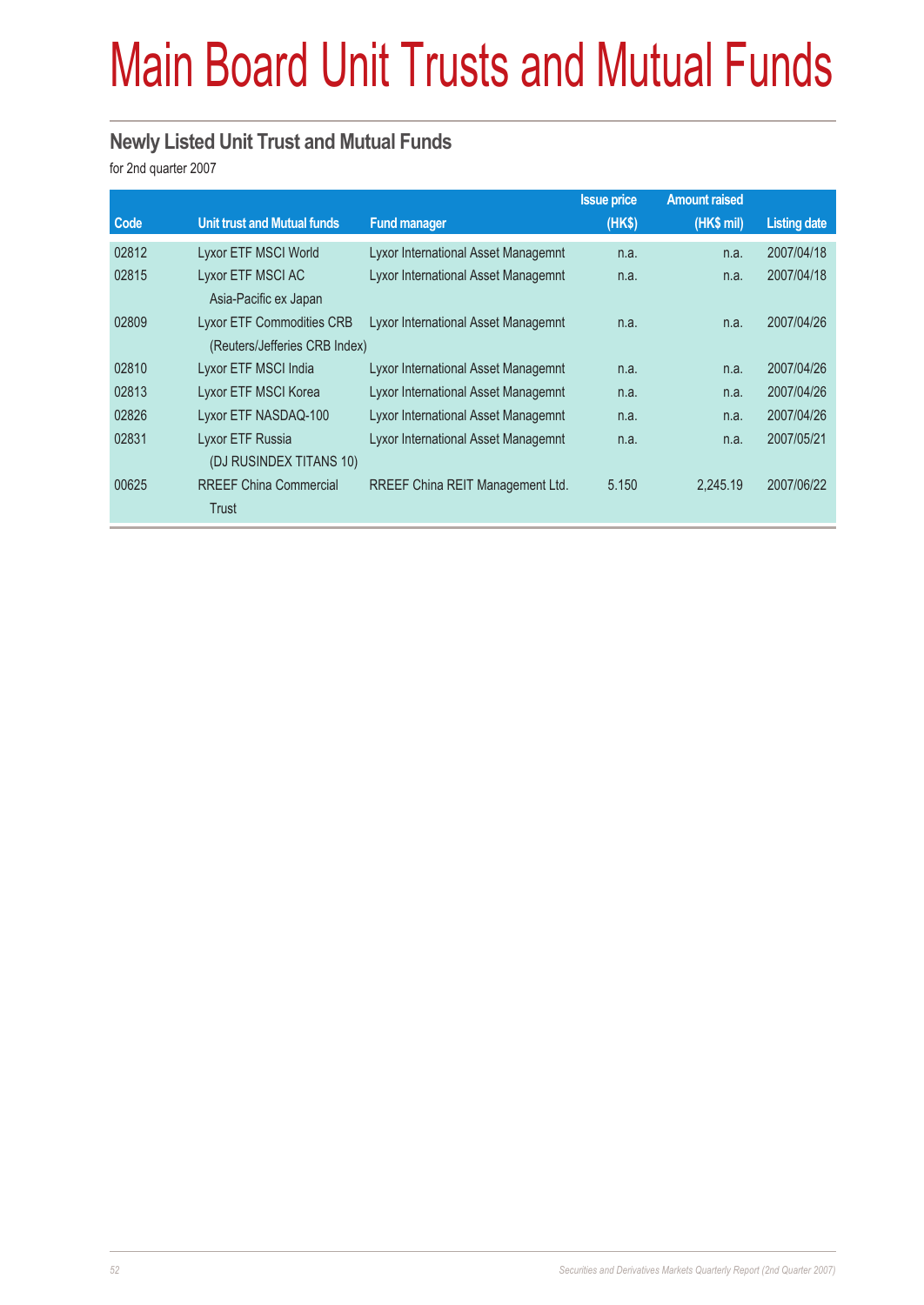# Main Board Callable Bull/Bear Contracts

### **Callable Bull/Bear Contracts Trading Statistics**

| <b>Number</b>        | Market value (HK\$ mil.) | Turnover value (HK\$ mil.) |
|----------------------|--------------------------|----------------------------|
| 11                   | 928.23                   | 204.22                     |
| 35                   | 2,001.51                 | 5,696.94                   |
| 24                   | 1,782.10                 | 5,434.17                   |
| 41                   | 2,510.75                 | 4,887.08                   |
| 37                   | 2,476.60                 | 5,381.01                   |
| Q2<br>Q3<br>Q1<br>Q2 | Q4                       |                            |

Note: Callable Bull/Bear Contracts commenced trading on 12 June 2006.

### **New Listings Callable Bull/Bear Contracts Statistics**

|      |                | No. of newly listed CBBC | Amount raised (HK\$ mil.) |
|------|----------------|--------------------------|---------------------------|
| 2006 | Q2             | 11                       | 896.80                    |
|      | Q <sub>3</sub> | 29                       | 1,218.55                  |
|      | Q4             | 43                       | 1,963.02                  |
| 2007 | Q1             | 45                       | 2,000.20                  |
|      | Q2             | 29                       | 1,367.20                  |

Note: Callable Bull/Bear Contracts commenced trading on 12 June 2006.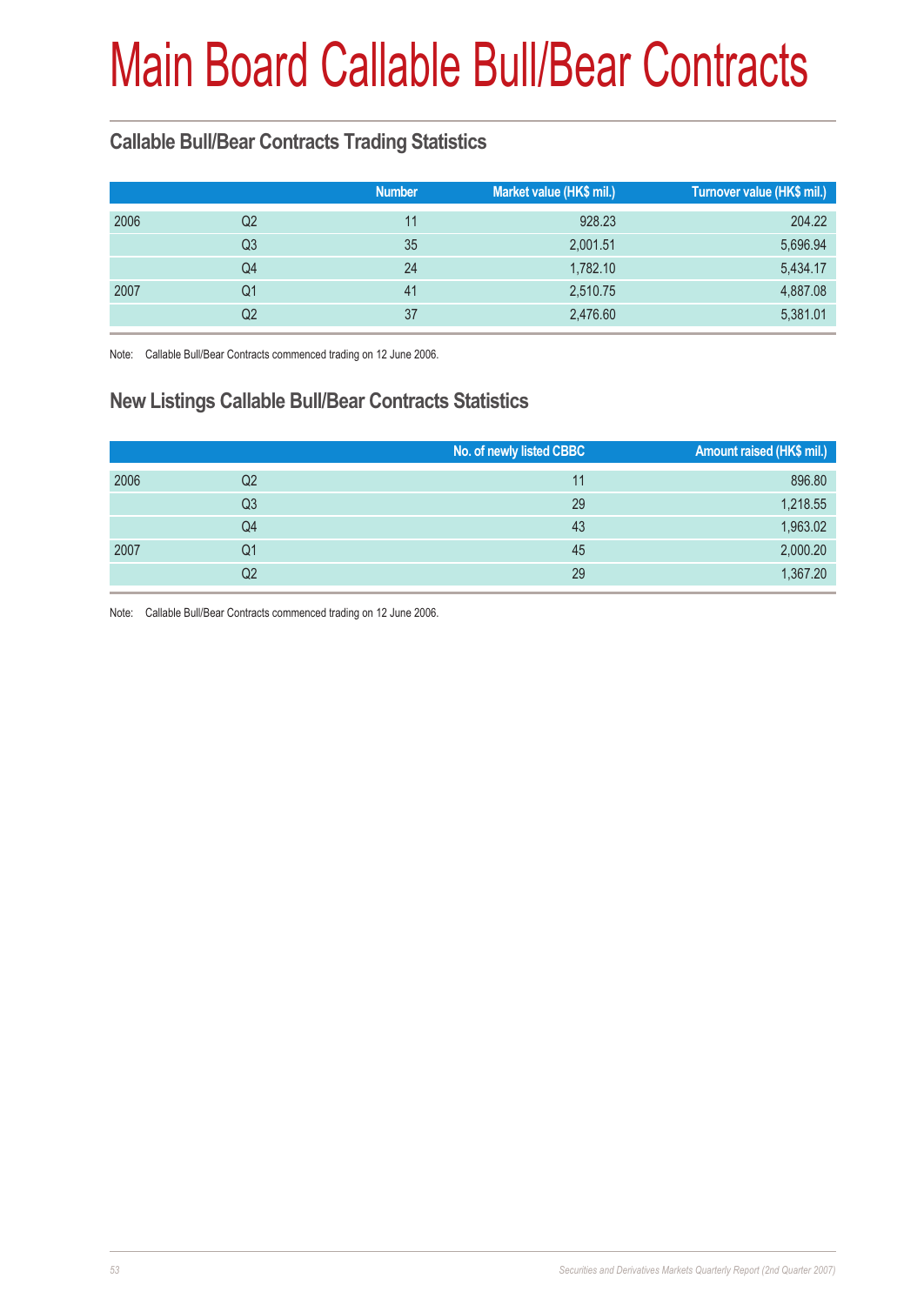## Main Board Callable Bull/Bear Contracts

#### **Newly Listed Callable Bull/Bear Contracts**

for 2nd quarter 2007

|              |                                                   | No. of        |                     |               | <b>Amount raised</b> |
|--------------|---------------------------------------------------|---------------|---------------------|---------------|----------------------|
| Code         | <b>Callable Bull/Bear Contracts</b>               | issue (units) | <b>Listing date</b> | <b>Expiry</b> | (HK\$ mil.)          |
| 06326        | UBS AG - HSCEI R Bull CBBC Oct 2007 A             | 150,000,000   | 2007/04/17          | 2007/10/30    | 52.50                |
| 06327        | UBS AG - HSCEI R Bull CBBC Oct 2007 B             | 150,000,000   | 2007/04/17          | 2007/10/30    | 37.50                |
| 06328        | UBS AG - HSI R Bull CBBC Oct 2007 A               | 200,000,000   | 2007/04/17          | 2007/10/30    | 60.00                |
| 06329        | Deutsche Bank AG - HSI R Bull CBBC Oct 2007 B     | 200,000,000   | 2007/04/23          | 2007/10/30    | 50.00                |
| 06330        | ABN AMRO Bank N.V. - HSI R Bear CBBC Jan 2008 A   | 100,000,000   | 2007/05/09          | 2008/01/30    | 25.60                |
| 06331        | ABN AMRO Bank N.V. - HSI R Bear CBBC Jan 2008 B   | 100,000,000   | 2007/05/09          | 2008/01/30    | 28.00                |
| 06336        | UBS AG - HSI R Bull CBBC Jan 2008 B               | 200,000,000   | 2007/05/10          | 2008/01/30    | 50.00                |
| 06332        | UBS AG - HSI R Bear CBBC Jan 2008 A               | 200,000,000   | 2007/05/10          | 2008/01/30    | 50.00                |
| 06337        | ABN AMRO Bank N.V. - HSCEI R Bull CBBC Jan 2008 A | 100,000,000   | 2007/05/21          | 2008/01/30    | 49.10                |
| 06335        | ABN AMRO Bank N.V. - HSI R Bull CBBC Jan 2008 C   | 100,000,000   | 2007/05/21          | 2008/01/30    | 50.80                |
| 06333        | UBS AG - HSCEI R Bear CBBC Jan 2008 A             | 150,000,000   | 2007/05/21          | 2008/01/30    | 60.00                |
| 06334        | UBS AG - HSI R Bear CBBC Jan 2008 C               | 200,000,000   | 2007/05/21          | 2008/01/30    | 70.00                |
| 06338        | UBS AG - HSI R Bear CBBC Jan 2008 D               | 200,000,000   | 2007/06/08          | 2008/01/30    | 50.00                |
| 06339        | UBS AG - HSI R Bear CBBC Jan 2008 E               | 200,000,000   | 2007/06/08          | 2008/01/30    | 68.00                |
| 06341        | UBS AG - HSCEI R Bull CBBC Feb 2008 A             | 150,000,000   | 2007/06/26          | 2008/02/28    | 52.50                |
| 06342        | UBS AG - HSCEI R Bull CBBC Feb 2008 B             | 150,000,000   | 2007/06/26          | 2008/02/28    | 37.50                |
| 06345        | UBS AG - HSCEI R Bear CBBC Feb 2008 C             | 150,000,000   | 2007/06/26          | 2008/02/28    | 52.50                |
| 06346        | UBS AG - HSCEI R Bear CBBC Feb 2008 D             | 150,000,000   | 2007/06/26          | 2008/02/28    | 67.50                |
| 06340        | UBS AG - HSI R Bull CBBC Feb 2008 A               | 200,000,000   | 2007/06/26          | 2008/02/28    | 50.00                |
| 06344        | UBS AG - HSI R Bear CBBC Feb 2008 B               | 200,000,000   | 2007/06/26          | 2008/02/28    | 70.00                |
| 06343        | UBS AG - HSCEI R Bear CBBC Feb 2008 E             | 150,000,000   | 2007/06/27          | 2008/02/28    | 67.50                |
| 06347        | UBS AG - HSI R Bear CBBC Feb 2008 C               | 200,000,000   | 2007/06/27          | 2008/02/28    | 70.00                |
| 06349        | ABN AMRO Bank N.V. - HSCEI R Bear CBBC Jan 2008 B | 100,000,000   | 2007/06/28          | 2008/01/30    | 25.90                |
| 06348        | ABN AMRO Bank N.V. - HSI R Bear CBBC Jan 2008 D   | 100,000,000   | 2007/06/28          | 2008/01/30    | 26.30                |
| 06350        | ABN AMRO Bank N.V. - HSI R Bull CBBC Jul 2008 A   | 100,000,000   | 2007/06/29          | 2008/07/30    | 40.40                |
| 06352        | ABN AMRO Bank N.V. - HSI R Bear CBBC Jul 2008 B   | 100,000,000   | 2007/06/29          | 2008/07/30    | 25.80                |
| 06353        | ABN AMRO Bank N.V. - HSI R Bear CBBC Jul 2008 C   | 100,000,000   | 2007/06/29          | 2008/07/30    | 25.60                |
| 06351        | ABN AMRO Bank N.V. - HSCEI R Bull CBBC Jul 2008 A | 100,000,000   | 2007/06/29          | 2008/07/30    | 28.40                |
| 06354        | ABN AMRO Bank N.V. - HSCEI R Bear CBBC Jul 2008 B | 100,000,000   | 2007/06/29          | 2008/07/30    | 25.80                |
| <b>Total</b> |                                                   |               |                     |               | 1,367.20             |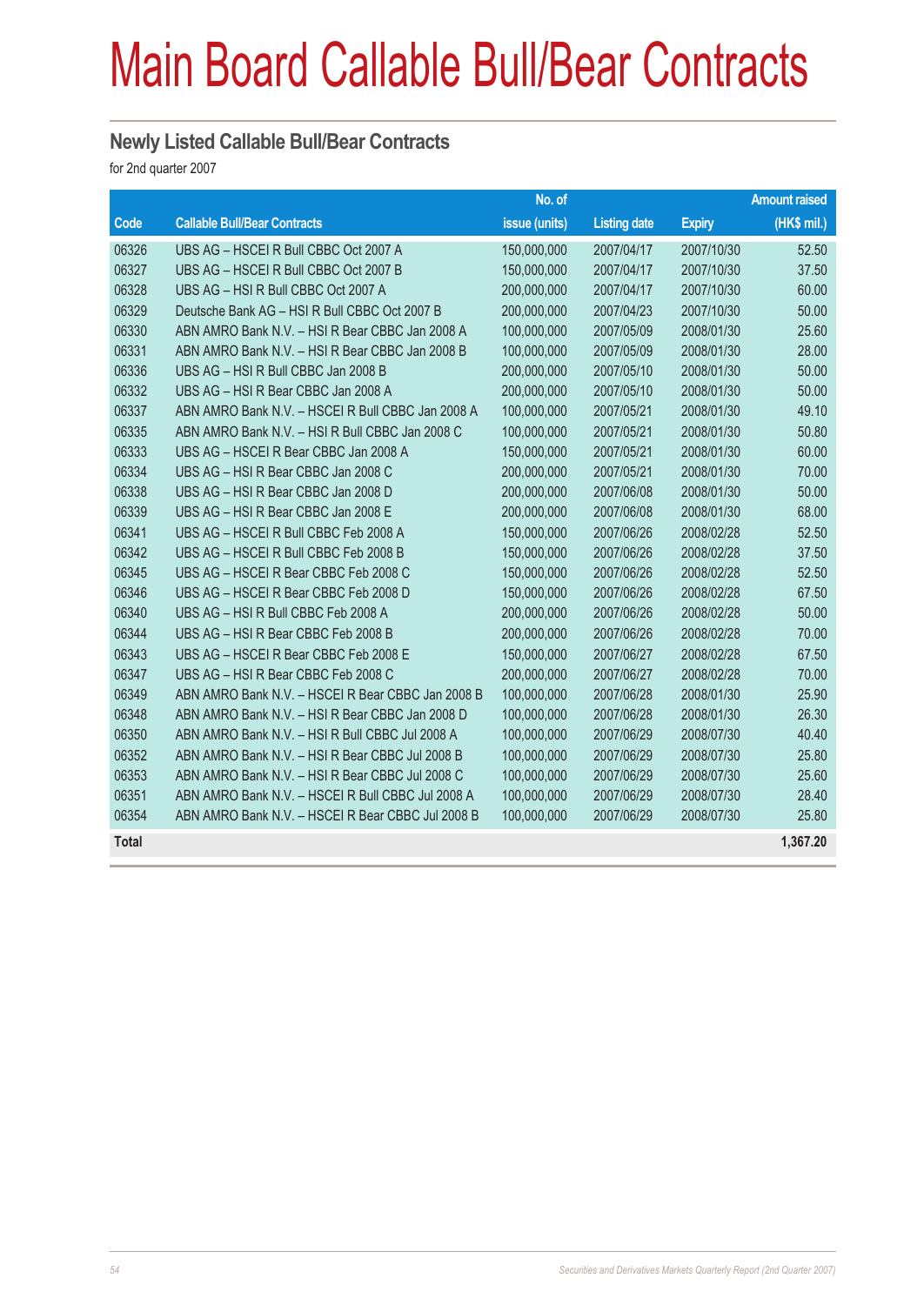# Main Board ELI & Trading Only Stocks

### **Equity Linked Instrument Trading Statistics**

|    | No. of issues | Turnover value (HK\$ mil.) |
|----|---------------|----------------------------|
| Q2 | -             |                            |
| Q3 |               |                            |
| Q4 |               | -                          |
| Q1 | -             |                            |
| О2 |               |                            |
|    |               |                            |

### **NASDAQ Stocks**

|      |                | No. of issues | Turnover value (HK\$ mil.) |
|------|----------------|---------------|----------------------------|
| 2006 | Q2             |               | 1.48                       |
|      | Q <sub>3</sub> |               | 6.00                       |
|      | Q4             |               | 4.35                       |
| 2007 | Q1             |               | 2.88                       |
|      | Q2             |               | 5.07                       |

#### **iShares**

|      |                | No. of issues | Turnover value (HK\$ mil.) |
|------|----------------|---------------|----------------------------|
| 2006 | Q2             |               | 0.01                       |
|      | Q <sub>3</sub> |               | 0.00                       |
|      | Q4             |               | 0.00                       |
| 2007 | Q1             |               | 0.00                       |
|      | Q2             |               | 0.00                       |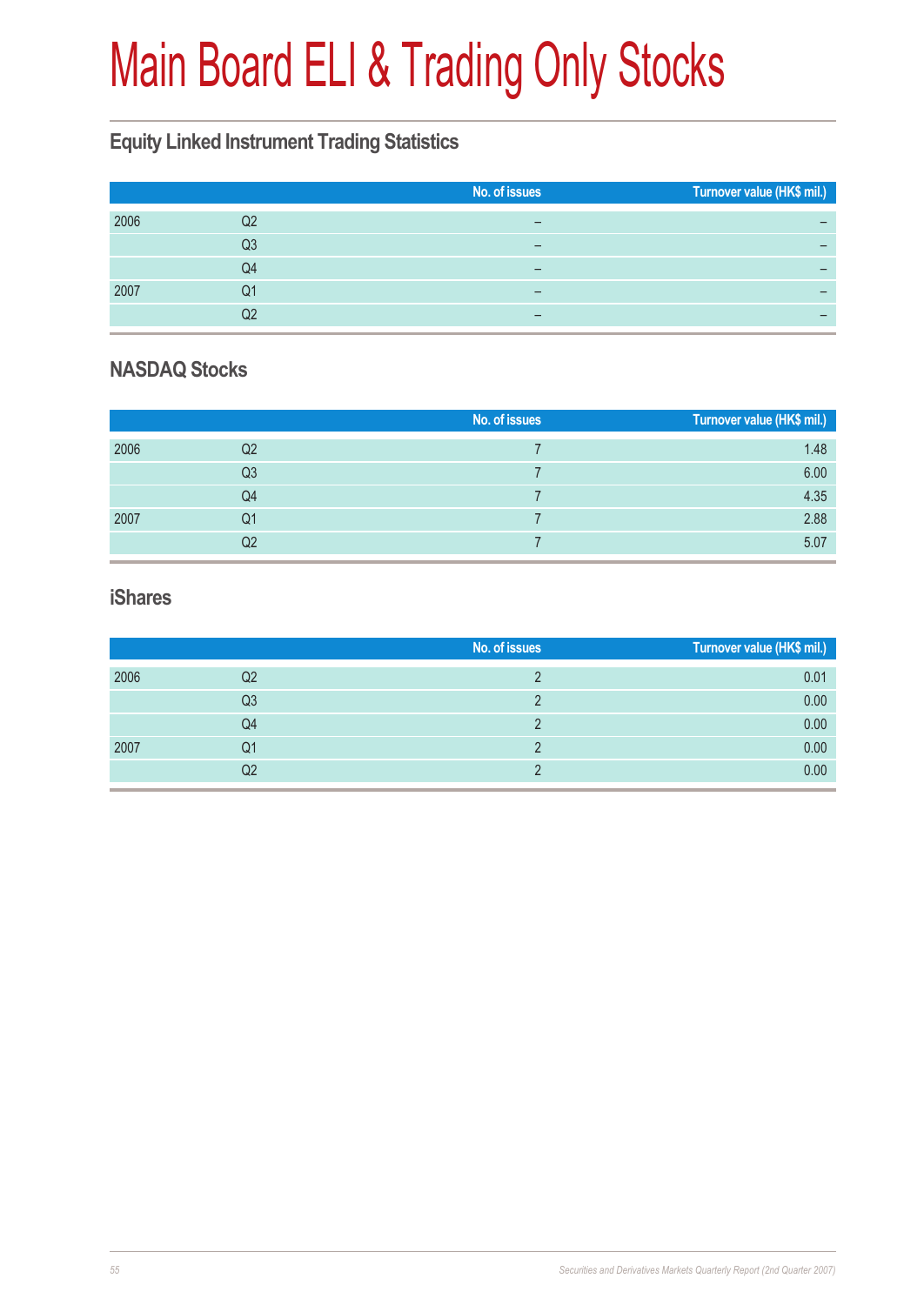### **Equity Turnover – GEM**

|      |    | Share (Mil. shs) | Value (HK\$ mil.) | No. of deals |
|------|----|------------------|-------------------|--------------|
| 2006 | Q2 | 13,130.34        | 11,464.33         | 230,657      |
|      | Q3 | 11.928.67        | 8.747.10          | 234,288      |
|      | Q4 | 13,275.64        | 10,793.14         | 257,814      |
| 2007 | Q1 | 33,726.77        | 19,053.88         | 435,944      |
|      | Q2 | 77,226.99        | 52.484.46         | 1,020,884    |

### **Equity Trading Statistics – GEM**

|      |                | No. of<br>trading days | <b>Average daily turnover</b><br>(HK\$ mil.) | Average value<br>per deal |
|------|----------------|------------------------|----------------------------------------------|---------------------------|
| 2006 | Q <sub>2</sub> | 59                     | 194.31                                       | 49,703                    |
|      | Q <sub>3</sub> | 65                     | 134.57                                       | 37,335                    |
|      | Q4             | 61                     | 176.94                                       | 41,864                    |
| 2007 | Q <sub>1</sub> | 62                     | 307.32                                       | 43,707                    |
|      | Q2             | 59                     | 889.57                                       | 51,411                    |

#### **20 Most Advanced GEM Stocks**

for 2nd quarter 2007

|                |       |                           | <b>Closing price</b> |                 |          |
|----------------|-------|---------------------------|----------------------|-----------------|----------|
| Rank           | Code  | <b>Stock</b>              | End of Jun 2007      | End of Mar 2007 | $%$ up   |
| $\mathbf{1}$   | 08063 | <b>TRASY GOLD EX</b>      | 0.248                | 0.013           | 1,807.69 |
| $\overline{2}$ | 08046 | <b>TIGER TECH</b>         | 1.370                | 0.143           | 858.04   |
| 3              | 08071 | GLORY FUT-1500            | 2.230                | 0.360           | 519.44   |
| 4              | 08043 | <b>ERA INFO&amp;ENTER</b> | 0.570                | 0.101           | 464.36   |
| 5              | 08128 | <b>IIN INT'L</b>          | 0.320                | 0.058           | 451.72   |
| 6              | 08186 | <b>MEDICAL CHI</b>        | 0.630                | 0.120           | 425.00   |
| $\overline{7}$ | 08182 | <b>ENVIRO ENERGY</b>      | 2.700                | 0.570A          | 373.68   |
| $\,8\,$        | 08085 | <b>NCM HOLDINGS</b>       | 1.160                | 0.250           | 364.00   |
| 9              | 08153 | <b>CCCTV GROUP</b>        | 1.420                | 0.320           | 343.75   |
| 10             | 08137 | <b>JESSICA</b>            | 0.400                | 0.095           | 321.05   |
| 11             | 08239 | <b>MP LOGISTICS</b>       | 1.260                | 0.300           | 320.00   |
| 12             | 08273 | <b>ZJ PROSPECT</b>        | 3.100                | 0.750           | 313.33   |
| 13             | 08192 | <b>GS ENGINEERING</b>     | 0.770                | 0.190           | 305.26   |
| 14             | 08086 | <b>EPRO</b>               | 0.440                | 0.120           | 266.67   |
| 15             | 08171 | <b>QUASAR COMM TEC</b>    | 0.510                | 0.140           | 264.29   |
| 16             | 08258 | <b>NW INDUSTRY</b>        | 0.340                | 0.098           | 246.94   |
| 17             | 08166 | <b>LINEFAN TECH</b>       | 0.320                | 0.095           | 236.84   |
| 18             | 08111 | <b>SOLUTECK</b>           | 0.275                | 0.089           | 208.99   |
| 19             | 08015 | <b>QIANLONG TECH</b>      | 0.950                | 0.320           | 196.88   |
| 20             | 08076 | <b>SING LEE</b>           | 0.395                | 0.137           | 188.32   |
|                |       |                           |                      |                 |          |

A Adjusted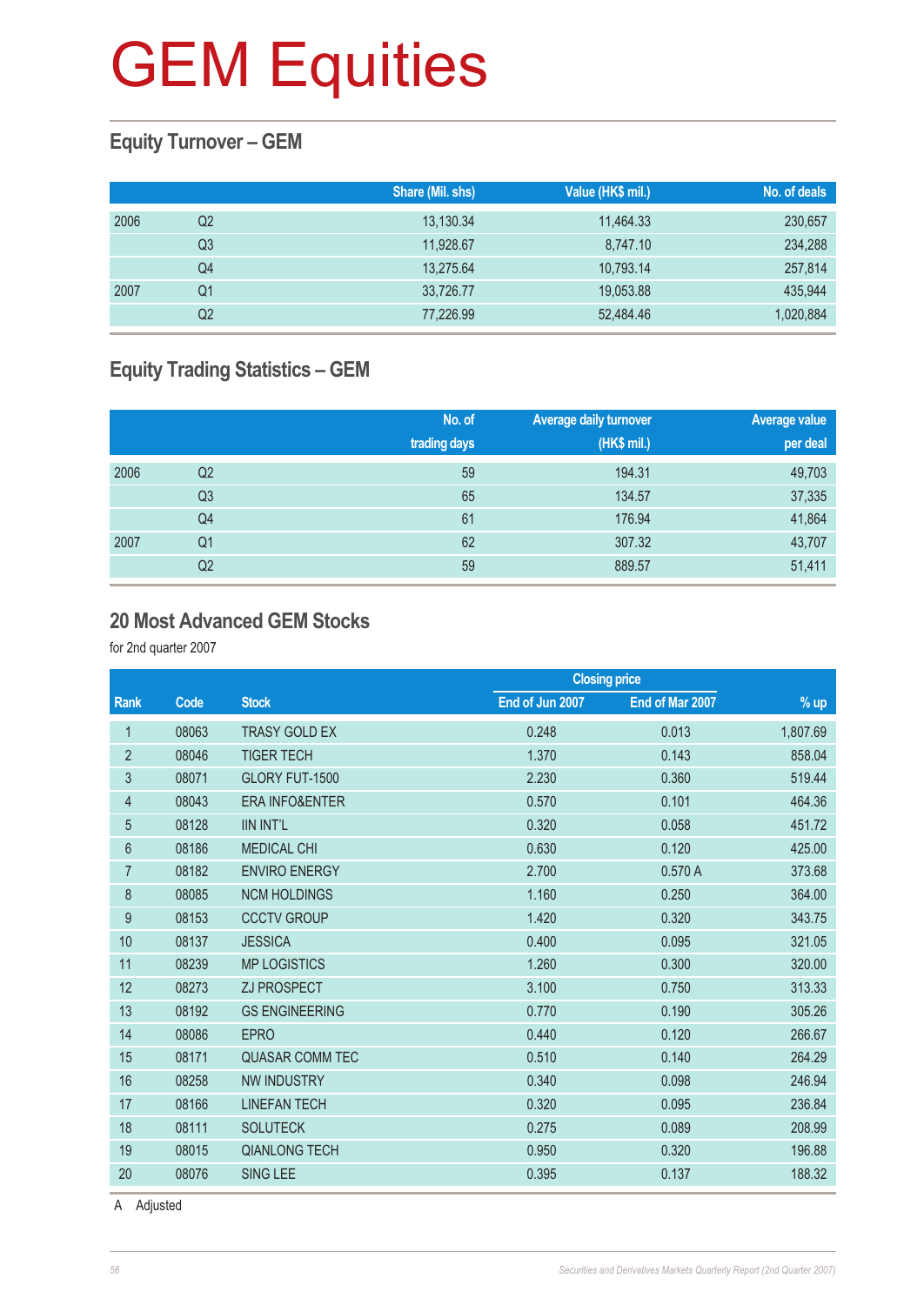### **20 Most Declined GEM Stocks**

for 2nd quarter 2007

|                |       | <b>Closing price</b>   |                 |                 |          |  |
|----------------|-------|------------------------|-----------------|-----------------|----------|--|
| <b>Rank</b>    | Code  | <b>Stock</b>           | End of Jun 2007 | End of Mar 2007 | % down   |  |
| $\mathbf{1}$   | 08079 | <b>B.A.L. HOLD</b>     | 0.335           | 0.650           | $-48.46$ |  |
| $\overline{2}$ | 08120 | <b>CHINA MEDICAL</b>   | 0.500           | 0.750           | $-33.33$ |  |
| 3              | 08276 | <b>SUNSHINE</b>        | 1.290           | 1.880           | $-31.38$ |  |
| $\overline{4}$ | 08212 | <b>APTUS HOLDINGS</b>  | 0.700           | 0.940           | $-25.53$ |  |
| 5              | 08287 | <b>SAMPLE TECH</b>     | 13.200          | 17.100          | $-22.81$ |  |
| $6\phantom{1}$ | 08173 | <b>INTELLI-MEDIA</b>   | 0.229           | 0.290           | $-21.03$ |  |
| $\overline{7}$ | 08196 | <b>LAUNCH TECH</b>     | 1.990           | 2.500           | $-20.40$ |  |
| 8              | 08206 | <b>CHINA CYBERPORT</b> | 2.680           | 3.330           | $-19.52$ |  |
| 9              | 08228 | <b>VERTEX GROUP</b>    | 0.510           | 0.630           | $-19.05$ |  |
| 10             | 08143 | <b>HUA XIA HEALTH</b>  | 0.420           | 0.500           | $-16.00$ |  |
| 11             | 08175 | <b>KANHAN TECH</b>     | 0.240           | 0.275           | $-12.73$ |  |
| 12             | 08243 | <b>DAHE MEDIA</b>      | 0.880           | 1.000           | $-12.00$ |  |
| 13             | 08299 | <b>ESPCO</b>           | 0.650           | 0.720           | $-9.72$  |  |
| 14             | 08042 | KO YO GROUP            | 0.560           | 0.600           | $-6.67$  |  |
| 15             | 08090 | <b>EVI EDUCATION</b>   | 0.200           | 0.214           | $-6.54$  |  |
| 16             | 08075 | <b>ROJAM</b>           | 0.166           | 0.170           | $-2.35$  |  |
| 17             | 08205 | <b>JIAODA WITHUB</b>   | 0.440           | 0.450           | $-2.22$  |  |
| 18             | 08047 | <b>UB HOLDINGS</b>     | 0.440           | 0.450           | $-2.22$  |  |
| 19             | 08007 | <b>DIGITALHONGKONG</b> | 1.100           | 1.120           | $-1.79$  |  |
| 20             | 08141 | <b>INSPUR INT'L</b>    | 0.650           | 0.660           | $-1.52$  |  |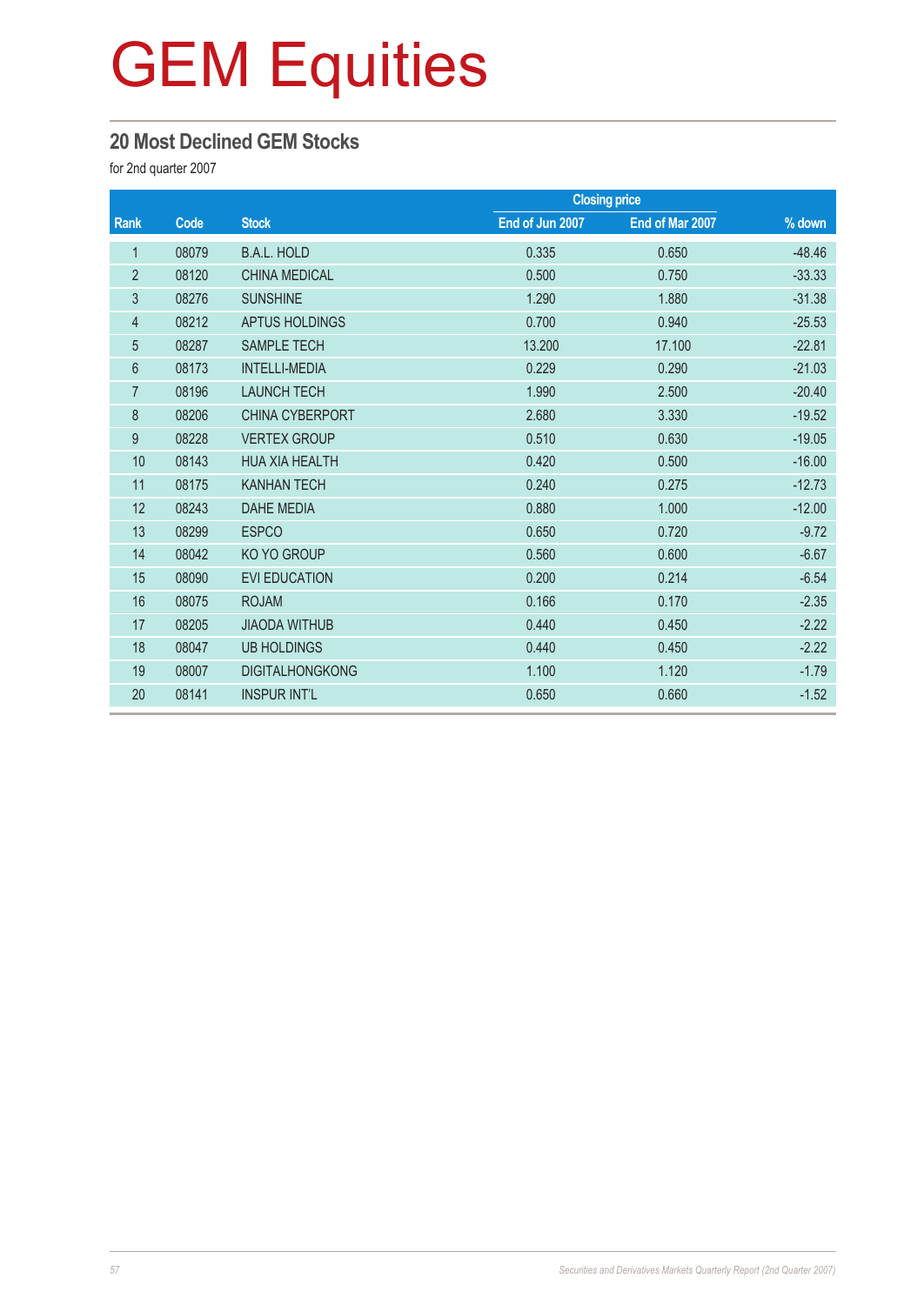### **20 Most Active GEM Stocks by Value**

for 2nd quarter 2007

| Rank             | <b>Code</b> | <b>Stock</b>           | Turnover (HK\$ mil.) | % of total |
|------------------|-------------|------------------------|----------------------|------------|
| $\mathbf{1}$     | 08089       | PROACTIVE TECH         | 6,443.20             | 12.28      |
| $\overline{2}$   | 08178       | <b>XTEAM SOFTWARE</b>  | 3,553.53             | 6.77       |
| 3                | 08138       | <b>TOWN HEALTH</b>     | 2,725.89             | 5.19       |
| $\overline{4}$   | 08117       | <b>CHINA P RES</b>     | 2,488.79             | 4.74       |
| 5                | 08011       | <b>KANSTAR ENPAPER</b> | 1,856.60             | 3.54       |
| $6\,$            | 08276       | <b>SUNSHINE</b>        | 1,742.43             | 3.32       |
| $\overline{7}$   | 08002       | PHOENIX TV             | 1,617.71             | 3.08       |
| $\,8\,$          | 08239       | <b>MP LOGISTICS</b>    | 1,535.32             | 2.93       |
| $\boldsymbol{9}$ | 08063       | <b>TRASY GOLD EX</b>   | 1,243.84             | 2.37       |
| 10               | 08161       | <b>CHINALOTSYNERGY</b> | 1,234.84             | 2.35       |
| 11               | 08116       | <b>NEOLINK CYBER</b>   | 1,211.97             | 2.31       |
| 12               | 08158       | <b>BM INTELLIGENCE</b> | 1,114.50             | 2.12       |
| 13               | 08128       | <b>IIN INT'L</b>       | 1,054.29             | 2.01       |
| 14               | 08202       | <b>INNO-TECH HOLD</b>  | 1,040.83             | 1.98       |
| 15               | 08143       | <b>HUA XIA HEALTH</b>  | 905.89               | 1.73       |
| 16               | 08199       | <b>WEIGAO GROUP</b>    | 903.56               | 1.72       |
| 17               | 08112       | DETEAM CO LTD          | 873.95               | 1.67       |
| 18               | 08069       | <b>TONG REN TANG</b>   | 836.07               | 1.59       |
| 19               | 08046       | <b>TIGER TECH</b>      | 821.31               | 1.56       |
| 20               | 08070       | <b>ZHONGYU GAS</b>     | 708.89               | 1.35       |
| <b>Total</b>     |             |                        | 33,913.40            | 64.62      |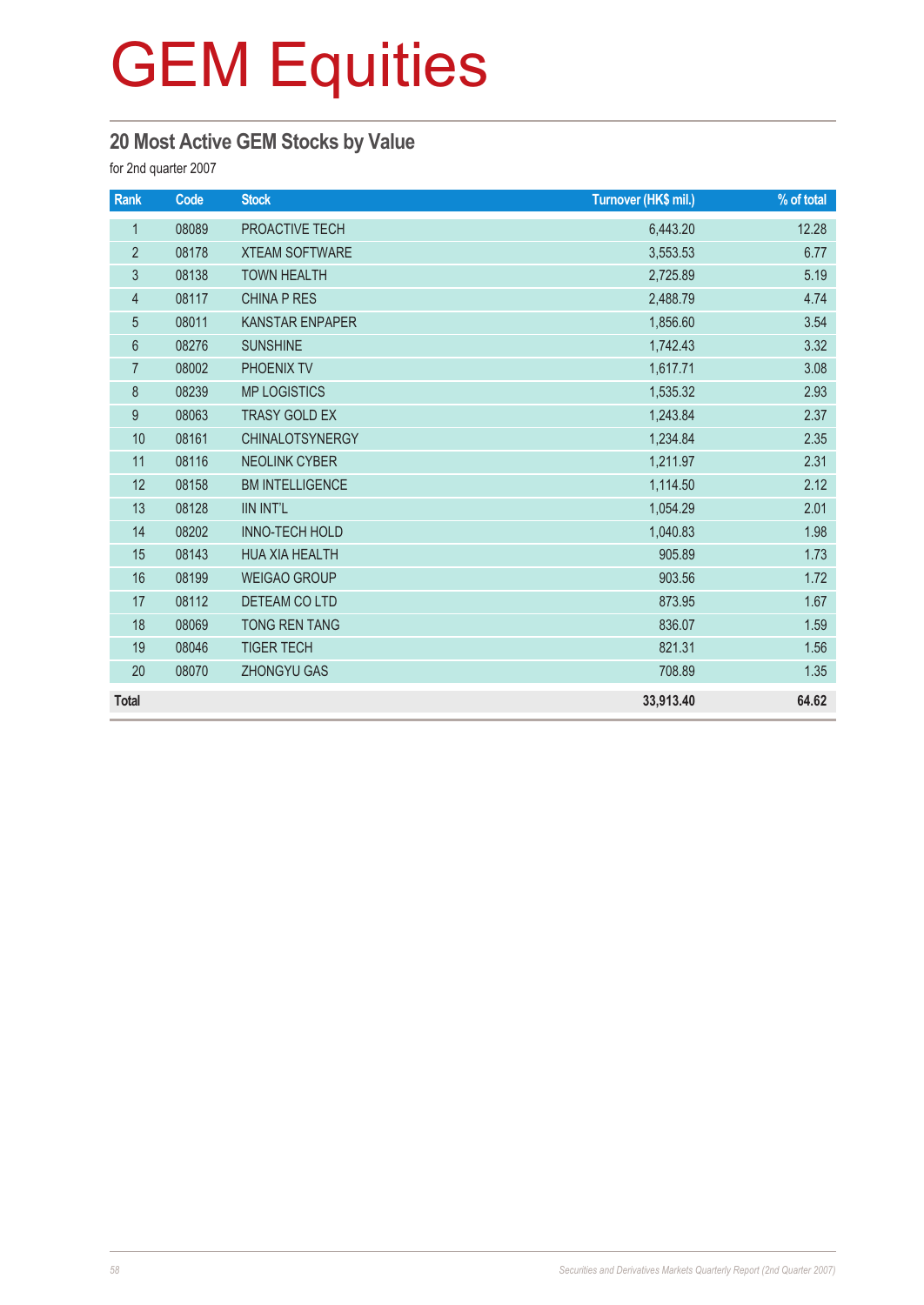### **20 Most Active GEM Stock by Shares**

for 2nd quarter 2007

| Rank           | Code  | <b>Stock</b>           | <b>Turnover (Mil. shs)</b> | % of total |
|----------------|-------|------------------------|----------------------------|------------|
| $\mathbf{1}$   | 08128 | <b>IIN INT'L</b>       | 6,754.16                   | 8.75       |
| $\overline{2}$ | 08178 | <b>XTEAM SOFTWARE</b>  | 6,074.70                   | 7.87       |
| $\sqrt{3}$     | 08063 | <b>TRASY GOLD EX</b>   | 5,565.65                   | 7.21       |
| $\overline{4}$ | 08117 | <b>CHINA P RES</b>     | 5,229.07                   | 6.77       |
| $\sqrt{5}$     | 08011 | <b>KANSTAR ENPAPER</b> | 4,242.47                   | 5.49       |
| $6\,$          | 08138 | <b>TOWN HEALTH</b>     | 3,422.35                   | 4.43       |
| $\overline{7}$ | 08172 | <b>GOLIFE CONCEPTS</b> | 2,806.99                   | 3.63       |
| 8              | 08090 | <b>EVI EDUCATION</b>   | 2,344.24                   | 3.04       |
| 9              | 08239 | <b>MP LOGISTICS</b>    | 2,113.69                   | 2.74       |
| 10             | 08143 | <b>HUA XIA HEALTH</b>  | 1,620.56                   | 2.10       |
| 11             | 08116 | <b>NEOLINK CYBER</b>   | 1,545.78                   | 2.00       |
| 12             | 08250 | <b>CORE HEALTHCARE</b> | 1,155.43                   | 1.50       |
| 13             | 08186 | <b>MEDICAL CHI</b>     | 1,141.79                   | 1.48       |
| 14             | 08046 | <b>TIGER TECH</b>      | 1,135.84                   | 1.47       |
| 15             | 08006 | CHINA.COM              | 1,121.03                   | 1.45       |
| 16             | 08202 | <b>INNO-TECH HOLD</b>  | 1,109.58                   | 1.44       |
| 17             | 08276 | <b>SUNSHINE</b>        | 1,015.54                   | 1.32       |
| 18             | 08002 | PHOENIX TV             | 983.81                     | 1.27       |
| 19             | 08088 | <b>TECHPACIFIC CAP</b> | 962.55                     | 1.25       |
| 20             | 08157 | <b>CAPINFO</b>         | 931.28                     | 1.21       |
| <b>Total</b>   |       |                        | 51,276.49                  | 66.40      |

### **Market Capitalisation of Listed Companies for GEM**

as at the quarter end

|      |                | HK\$ mil.  |
|------|----------------|------------|
| 2006 | Q2             | 82,030.68  |
|      | Q <sub>3</sub> | 77,829.34  |
|      | Q4             | 88,885.43  |
| 2007 | Q1             | 108,727.59 |
|      | Q2             | 150,189.65 |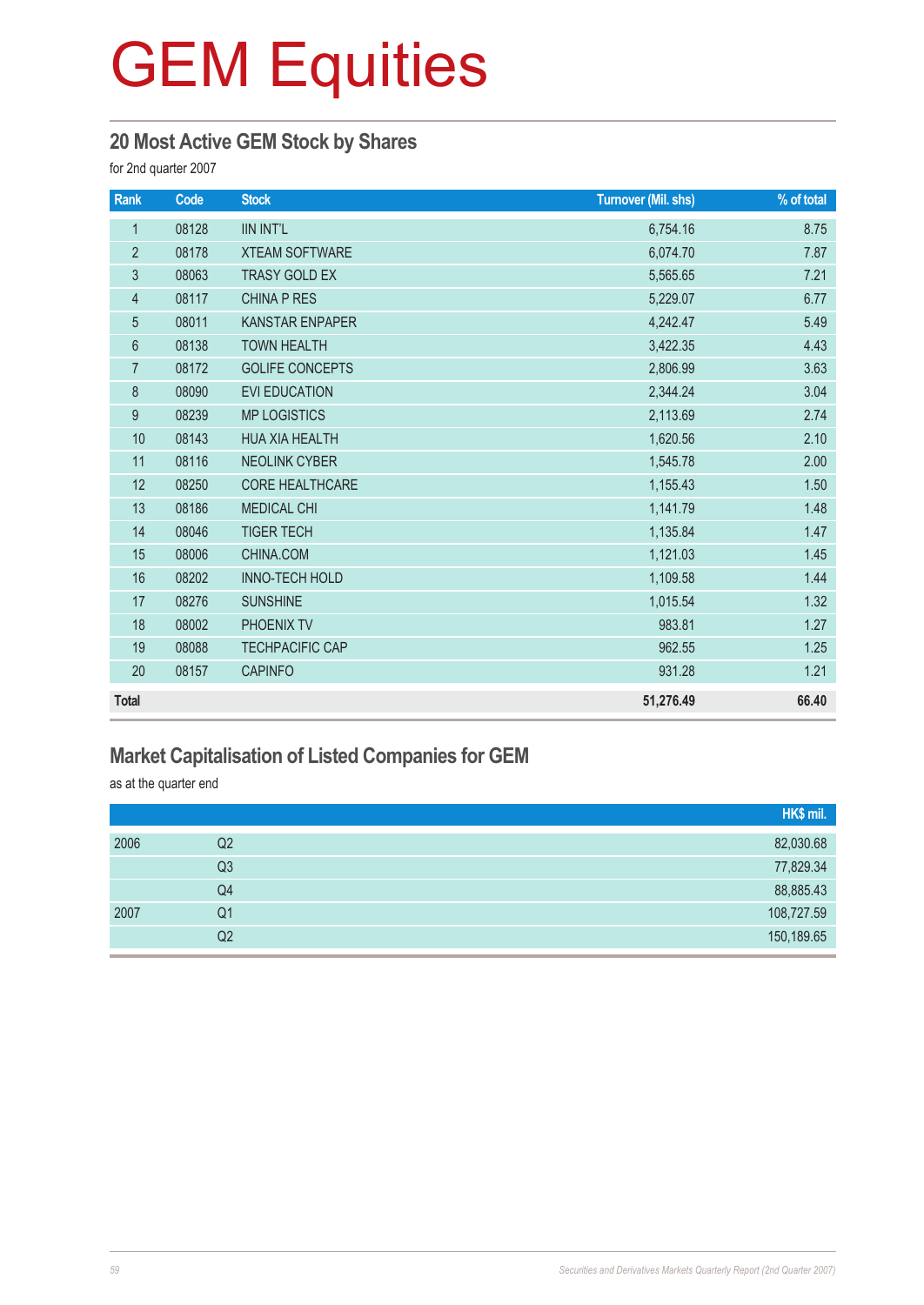### **50 Leading Companies by Market Capitalisation – GEM**

as at the 2nd quarter end 2007

| Rank                | Code           | <b>Market capitalisation (HK\$ mil.)</b><br><b>Company</b>                 | % of market total    |              |
|---------------------|----------------|----------------------------------------------------------------------------|----------------------|--------------|
| 1                   | 08002          | Phoenix Satellite Television Holdings Ltd.                                 | 9,247.49             | 6.16         |
| $\overline{2}$      | 08222          | CK Life Sciences Int'l., (Holdings) Inc.                                   | 7,304.42             | 4.86         |
| $\overline{3}$      | 08180          | Golden Meditech Co. Ltd.                                                   | 6,834.79             | 4.55         |
| 4                   | 08161          | China LotSynergy Holdings Ltd.                                             | 6,625.12             | 4.41         |
| 5                   | 08282          | TOM Online Inc.                                                            | 5,963.52             | 3.97         |
| 6                   | 08199          | Shandong Weigao Group Medical Polymer Co. Ltd. - H Shares                  | 5,586.24             | 3.72         |
| $\overline{7}$      | 08089          | Proactive Technology Holdings Ltd.                                         | 5,567.78             | 3.71         |
| 8                   | 08279          | AGTech Holdings Ltd.                                                       | 5,283.16             | 3.52         |
| 9                   | 08138          | Town Health International Holdings Co. Ltd.                                | 3,844.90             | 2.56         |
| 10                  | 08271          | Global Digital Creations Holdings Ltd.                                     | 3,474.94             | 2.31         |
| 11                  | 08277          | Wumart Stores, Inc. - H Shares                                             | 3,448.71             | 2.30         |
| 12                  | 08117          | China Primary Resources Holdings Ltd.                                      | 3,203.18             | 2.13         |
| 13                  | 08276          | Century Sunshine Ecological Technology Holdings Ltd.                       | 2,963.16             | 1.97         |
| 14                  | 08178          | Xteam Software International Ltd.                                          | 2,703.91             | 1.80         |
| 15                  | 08052          | Convenience Retail Asia Ltd.                                               | 2,621.72             | 1.75         |
| 16                  | 08006          | China.com Inc.                                                             | 2,408.44             | 1.60         |
| 17                  | 08182          | Enviro Energy International Holdings Ltd.                                  | 2,403.96             | 1.60         |
| 18                  | 08008          | Sunevision Holdings Ltd.                                                   | 2,295.58             | 1.53         |
| 19                  | 08239          | MP Logistics International Holdings Ltd.                                   | 2,268.00             | 1.51         |
| 20                  | 08070          | Zhongyu Gas Holdings Ltd.                                                  | 2,169.23             | 1.44         |
| 21                  | 08011          | Kanstar Environmental Paper Products Holdings Ltd.                         | 1,944.00             | 1.29         |
| 22                  | 08069          | Tong Ren Tang Technologies Co. Ltd. - H Shares                             | 1,833.72             | 1.22         |
| 23                  | 08206          | China Cyber Port (International) Co. Ltd.                                  | 1,810.57             | 1.21         |
| 24                  | 08005          | Yuxing InfoTech Holdings Ltd.                                              | 1,805.56             | 1.20         |
| 25                  | 08061          | AcrossAsia Ltd.                                                            | 1,671.32             | 1.11         |
| 26                  | 08090          | EVI Education Asia Ltd.                                                    | 1,660.00             | 1.11         |
| 27                  | 08201          | China Fire Safety Enterprise Group Holdings Ltd.                           | 1,627.35             | 1.08         |
| 28                  | 08216          | Chinasoft International Ltd.                                               | 1,571.04             | 1.05         |
| 29                  | 08118          | International Entertainment Corporation                                    | 1,356.03             | 0.90         |
| 30                  | 08136          | Maxitech International Holdings Ltd.                                       | 1,296.00             | 0.86         |
| 31                  | 08212          | Aptus Holdings Ltd.                                                        | 1,188.52             | 0.79         |
| 32                  | 08245          | Beijing Jingkelong Co. Ltd. - H Shares                                     | 1,177.97             | 0.78         |
| 33<br>34            | 08241<br>08108 | Anhui Tianda Oil Pipe Co. Ltd. - H Shares                                  | 1,164.61             | 0.78<br>0.75 |
| 35                  | 08088          | FAVA International Holdings Ltd.<br>Techpacific Capital Ltd.               | 1,130.63<br>1,057.90 | 0.70         |
| 36                  |                |                                                                            | 961.45               | 0.64         |
| 37                  | 08149<br>08122 | <b>EMER International Group Ltd.</b><br>CASH Financial Services Group Ltd. | 954.31               | 0.64         |
| 38                  | 08129          | Bio Cassava Technology Holdings Ltd.                                       | 953.16               | 0.63         |
| 39                  | 08285          | Shenzhen EVOC Intelligent Technology Co. Ltd. - H Shares                   | 921.97               | 0.61         |
| 40                  | 08085          | New Chinese Medicine Holdings Ltd.                                         | 872.48               | 0.58         |
| 41                  | 08202          | Inno-Tech Holdings Ltd.                                                    | 811.20               | 0.54         |
| 42                  | 08259          | Yantai North Andre Juice Co. Ltd. - H Shares                               | 763.89               | 0.51         |
| 43                  | 08112          | DeTeam Co. Ltd.                                                            | 762.39               | 0.51         |
| 44                  | 08143          | Hua Xia Healthcare Holdings Ltd.                                           | 720.69               | 0.48         |
| 45                  | 08230          | Shenzhen Dongjiang Environmental Co. Ltd. - H Shares                       | 713.38               | 0.47         |
| 46                  | 08063          | Trasy Gold Ex Ltd.                                                         | 689.19               | 0.46         |
| 47                  | 08116          | Neolink Cyber Technology (Holding) Ltd.                                    | 681.91               | 0.45         |
| 48                  | 08120          | China Medical and Bio Science Ltd.                                         | 676.20               | 0.45         |
| 49                  | 08280          | Xinjiang Tianye Water Saving Irrigation System Co Ltd - H Shs              | 655.78               | 0.44         |
| 50                  | 08156          | China Vanguard Group Ltd.                                                  | 645.89               | 0.43         |
| <b>Total</b>        |                |                                                                            | 120,297.36           | 80.10        |
| <b>Market Total</b> |                |                                                                            | 150,189.65           | 100.00       |
|                     |                |                                                                            |                      |              |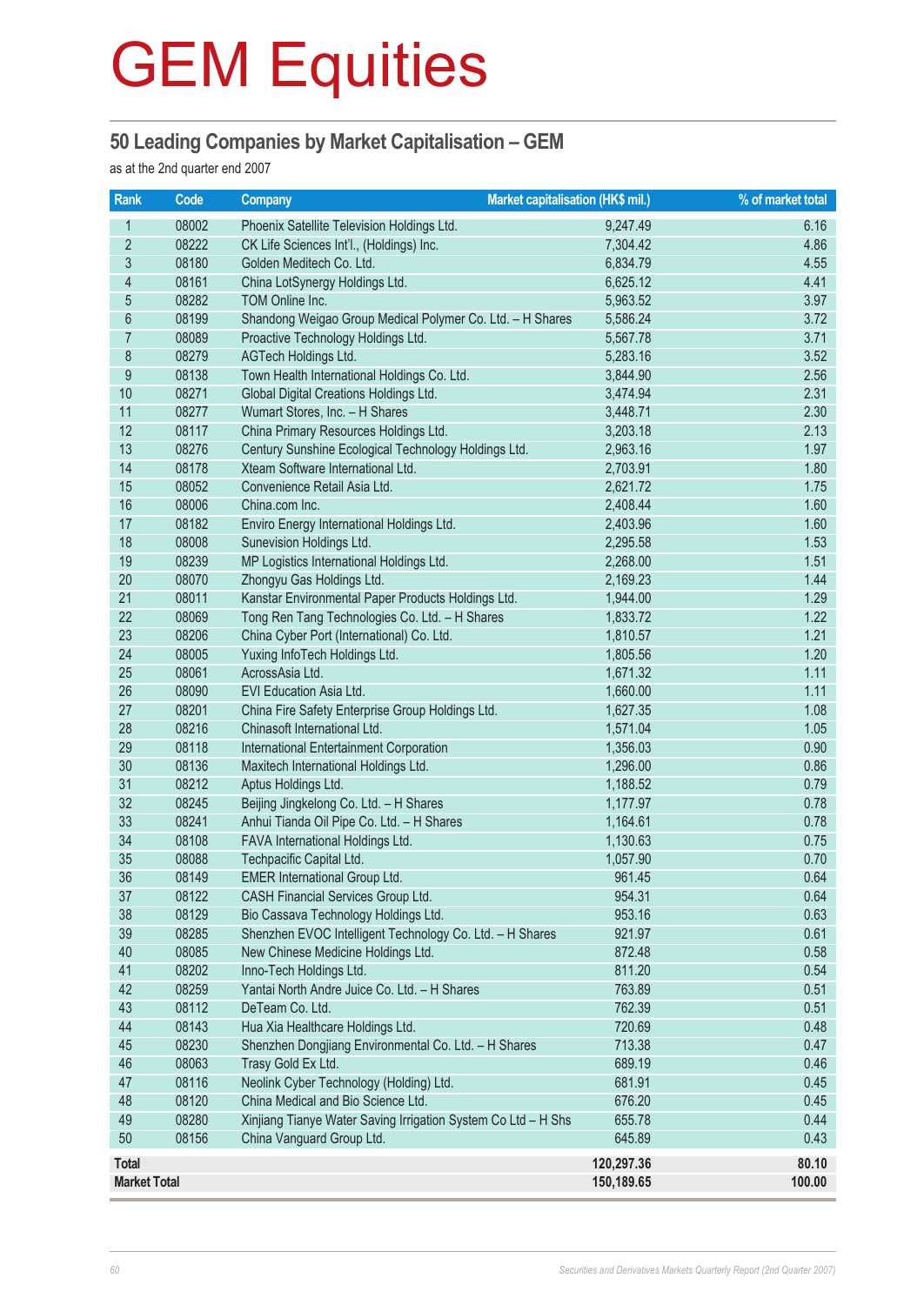#### **New Listing Statistics – equities for GEM**

|      |    | No. of newly listed companies | Funds raised (HK\$ mil.) |
|------|----|-------------------------------|--------------------------|
| 2006 | Q2 |                               | 130.07                   |
|      | Q3 |                               | 683.10                   |
|      | Q4 |                               | 502.71                   |
| 2007 | Q1 |                               |                          |
|      | Q2 |                               |                          |

### **Newly Listed Companies for GEM**

for 2nd quarter 2007

| Code         | Company name | Listing date No. of issued shares | <b>Eunds raised (HK\$ mil.)</b> |
|--------------|--------------|-----------------------------------|---------------------------------|
| <b>NIL</b>   |              |                                   |                                 |
| <b>Total</b> |              |                                   |                                 |

#### **Withdrawal of Listed Companies – GEM**

for 2nd quarter 2007

| <b>Code</b> | <b>Company name</b>                      | <b>Last trading date</b> | Delisted date |
|-------------|------------------------------------------|--------------------------|---------------|
| 08135       | Chengdu Top Sci-Tech Co. Ltd. - H Shares | 2004/04/16               | 2007/05/18    |
| 08056       | Greencool Technology Holdings Ltd.       | 2005/07/29               | 2007/05/18    |
| 08099       | Zhengzhou Gas Co. Ltd. - H Shares        | 2007/06/28               | 2007/06/29    |

### **Company Name Changes for GEM**

for 2nd quarter 2007

| Code  | Old name                             | New name                                             | <b>Effective date</b> | <b>Adoption date</b> |
|-------|--------------------------------------|------------------------------------------------------|-----------------------|----------------------|
| 08279 | MegaInfo Holdings Ltd.               | AGTech Holdings Ltd.                                 | 2007/02/27            | 2007/04/02           |
| 08155 | Capital Publications Ltd.            | South China Land Ltd.                                | 2007/03/21            | 2007/04/12           |
| 08129 | Q9 Technology Holdings Ltd. *        | Bio Cassava Technology Holdings Ltd.                 | 2007/05/08            | 2007/05/25           |
| 08217 | CMA Logistics Co., Ltd. - H Shares * | Changan Minsheng APLL Logistics Co., Ltd. - H Shares | 2007/06/05            | 2007/06/05           |
| 08182 | Sys Solutions Holdings Ltd.          | Enviro Energy International Holdings Ltd.            | 2007/03/23            | 2007/06/06           |

\* Change of English name only

# Change of Chinese name only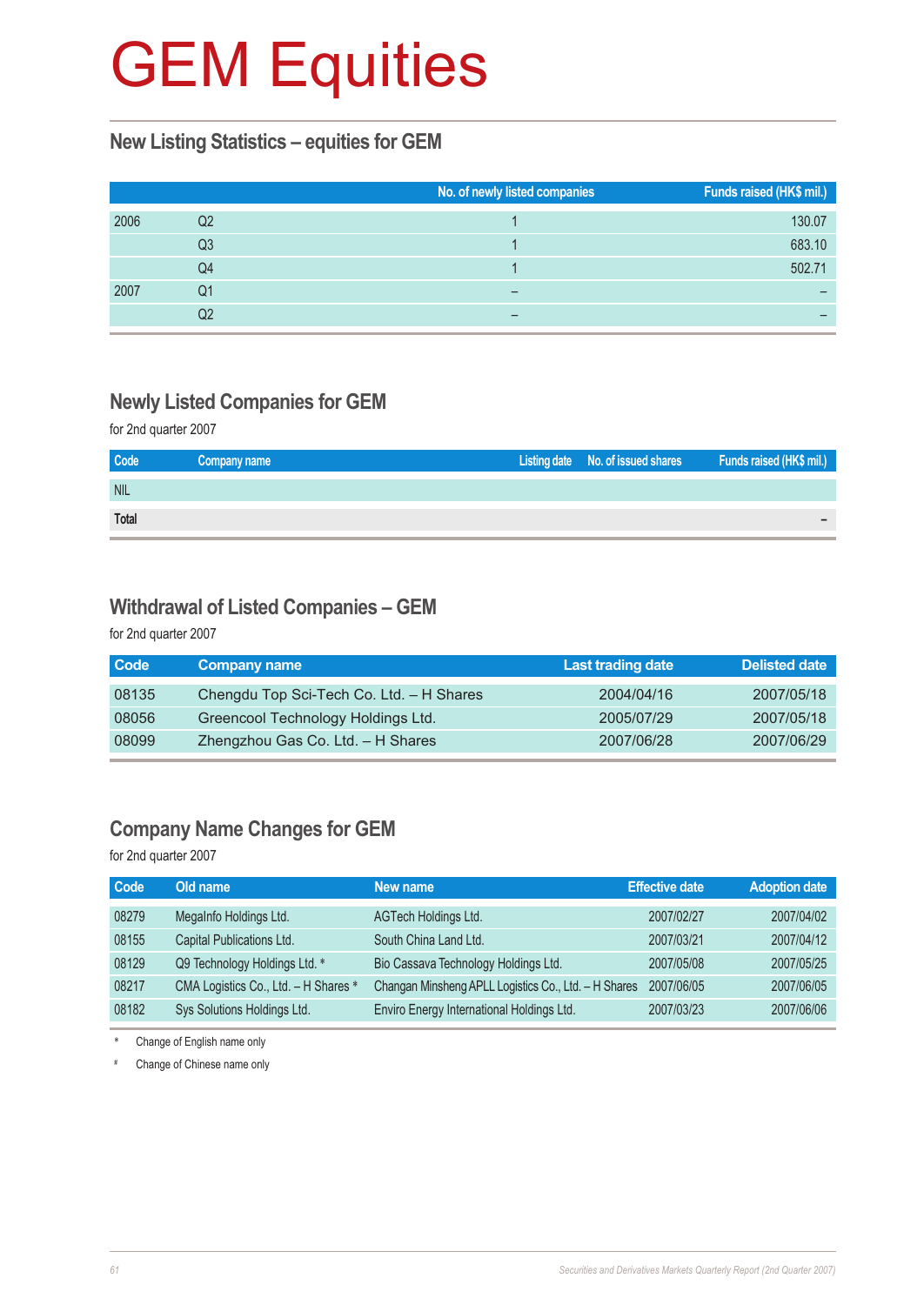### **Bonus Issues / Bonus Warrants for GEM**

for 2nd quarter 2007

| Code  | Company                                                  | <b>Particulars</b> | Ex-date    |
|-------|----------------------------------------------------------|--------------------|------------|
| 08285 | Shenzhen EVOC Intelligent Technology Co. Ltd. - H Shares | 2 for 10           | 2007/04/25 |
| 08149 | <b>EMER International Group Ltd.</b>                     | 1 for $5$          | 2007/04/26 |
| 08085 | New Chinese Medicine Holdings Ltd.                       | 1 2010 wt for 5    | 2007/06/20 |

### **Share Split / Consolidation for GEM**

for 2nd quarter 2007

| Code  | Company                                   | <b>Particulars</b>      | <b>Effective date</b> |
|-------|-------------------------------------------|-------------------------|-----------------------|
| 08065 | Sino Haijing Holdings Ltd.                | Consolidation 10 into 1 | 2007/04/11            |
| 08182 | Enviro Energy International Holdings Ltd. | Split 1 into 2          | 2007/04/18            |
| 08005 | Yuxing InfoTech Holdings Ltd.             | Split 1 into 4          | 2007/06/25            |

### **Rights Issues & Open Offers for GEM**

for 2nd quarter 2007

| <b>Month</b> | Code  | Company                    | <b>Ratio</b>                    | Funds raised (HK\$ mil.) |
|--------------|-------|----------------------------|---------------------------------|--------------------------|
| Apr          | 08065 | Sino Haijing Holdings Ltd. | Rts 1 for 2 @\$0.3              | 10.13                    |
|              |       |                            | (after consolidation 10 into 1) |                          |
| <b>Total</b> |       |                            |                                 | 10.13                    |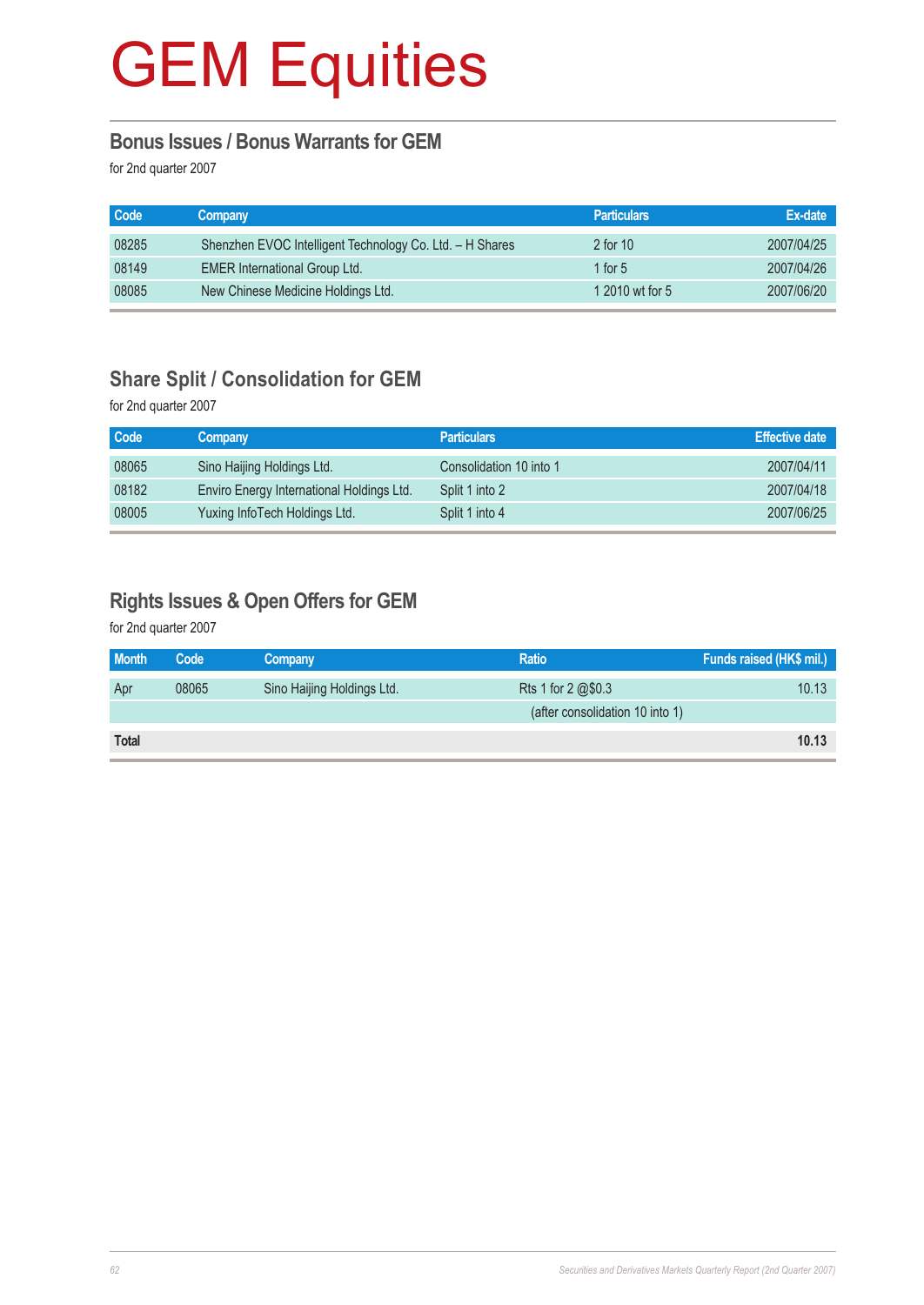### **Placing\***

|              |             |                        | No. of      |                      |                     |
|--------------|-------------|------------------------|-------------|----------------------|---------------------|
|              |             |                        | new shares  | <b>Placing price</b> | <b>Funds raised</b> |
| <b>Month</b> | <b>Code</b> | <b>Company</b>         | placed      | (HK\$)               | (HK\$ mil.)         |
| 2007         |             |                        |             |                      |                     |
| Mar **       | 08158       | <b>BM INTELLIGENCE</b> | 74,200,000  | 0.218                | 16.18               |
|              | 08079       | <b>B.A.L. HOLD</b>     | 41,800,000  | 0.330                | 13.79               |
|              | 08271       | GDC                    | 120,000,000 | 0.540                | 64.80               |
|              | 08116       | <b>NEOLINK CYBER</b>   | 135,360,000 | 0.315                | 42.64               |
|              | 08070       | ZHONGYU GAS            | 265,000,000 | 0.420                | 111.30              |
| Apr          | 08025       | <b>ACR HOLDINGS</b>    | 91,000,000  | 0.100                | 9.10                |
|              | 08079       | <b>B.A.L. HOLD</b>     | 69,600,000  | 0.330                | 22.97               |
|              | 08120       | <b>CHINA MEDICAL</b>   | 100,000,000 | 0.660                | 66.00               |
|              | 08216       | <b>CHINASOFT</b>       | 32,300,000  | 1.700                | 54.91               |
|              | 08149       | <b>EMER</b>            | 24,300,000  | 1.880                | 45.68               |
|              | 08060       | <b>GLOBAL LINK</b>     | 100,000,000 | 0.106                | 10.60               |
|              | 08071       | GLORY FUT-1500         | 13,566,960  | 0.490                | 6.65                |
|              | 08143       | <b>HUA XIA HEALTH</b>  | 200,000,000 | 0.352                | 70.40               |
|              | 08202       | <b>INNO-TECH HOLD</b>  | 100,000,000 | 0.168                | 16.80               |
|              | 08173       | <b>INTELLI-MEDIA</b>   | 37,310,000  | 0.268                | 10.00               |
|              | 08123       | <b>IFN</b>             | 350,000,000 | 0.086                | 30.10               |
|              | 08200       | <b>SAU SAN TONG</b>    | 133,000,000 | 0.160                | 21.28               |
|              | 08047       | <b>UB HOLDINGS</b>     | 110,000,000 | 0.470                | 51.70               |
| May          | 08161       | <b>CHINALOTSYNERGY</b> | 93,400,000  | 2.700                | 252.18              |
|              | 08112       | DETEAM CO LTD          | 56,900,000  | 1.500                | 85.35               |
|              | 08271       | GDC                    | 100,000,000 | 0.540                | 54.00               |
|              | 08271       | <b>GDC</b>             | 100,000,000 | 1.610                | 161.00              |
|              | 08143       | <b>HUA XIA HEALTH</b>  | 256,000,000 | 0.580                | 148.48              |
|              | 08128       | <b>IIN INT'L</b>       | 325,600,000 | 0.095                | 30.93               |
|              | 08202       | <b>INNO-TECH HOLD</b>  | 184,884,900 | 1.100                | 203.37              |
|              | 08173       | <b>INTELLI-MEDIA</b>   | 41,360,000  | 0.299                | 12.37               |
|              | 08182       | <b>ENVIRO ENERGY</b>   | 49,995,000  | 0.800                | 40.00               |
|              | 08138       | <b>TOWN HEALTH</b>     | 195,000,000 | 0.541                | 105.53              |
|              | 08021       | <b>WLS HOLDINGS</b>    | 59,000,000  | 0.200                | 11.80               |
|              | 08178       | <b>XTEAM SOFTWARE</b>  | 468,000,000 | 0.315                | 147.42              |
| Jun          | 08233       | <b>CIG PORTS</b>       | 75,983,543  | 0.590                | 44.83               |
|              | 08239       | <b>MP LOGISTICS</b>    | 300,000,000 | 0.311                | 93.30               |
|              | 08116       | <b>NEOLINK CYBER</b>   | 162,000,000 | 0.910                | 147.42              |
|              | 08069       | TONG REN TANG          | 13,200,000  | 18.380               | 242.62              |
|              | 08070       | ZHONGYU GAS            | 279,000,000 | 1.165                | 325.04              |
| <b>Total</b> |             |                        |             |                      | 2,770.53            |

Due to the reporting time-lag, placing figures for the quarter are provisional.

\*\* Supplementary information update for previous quarters.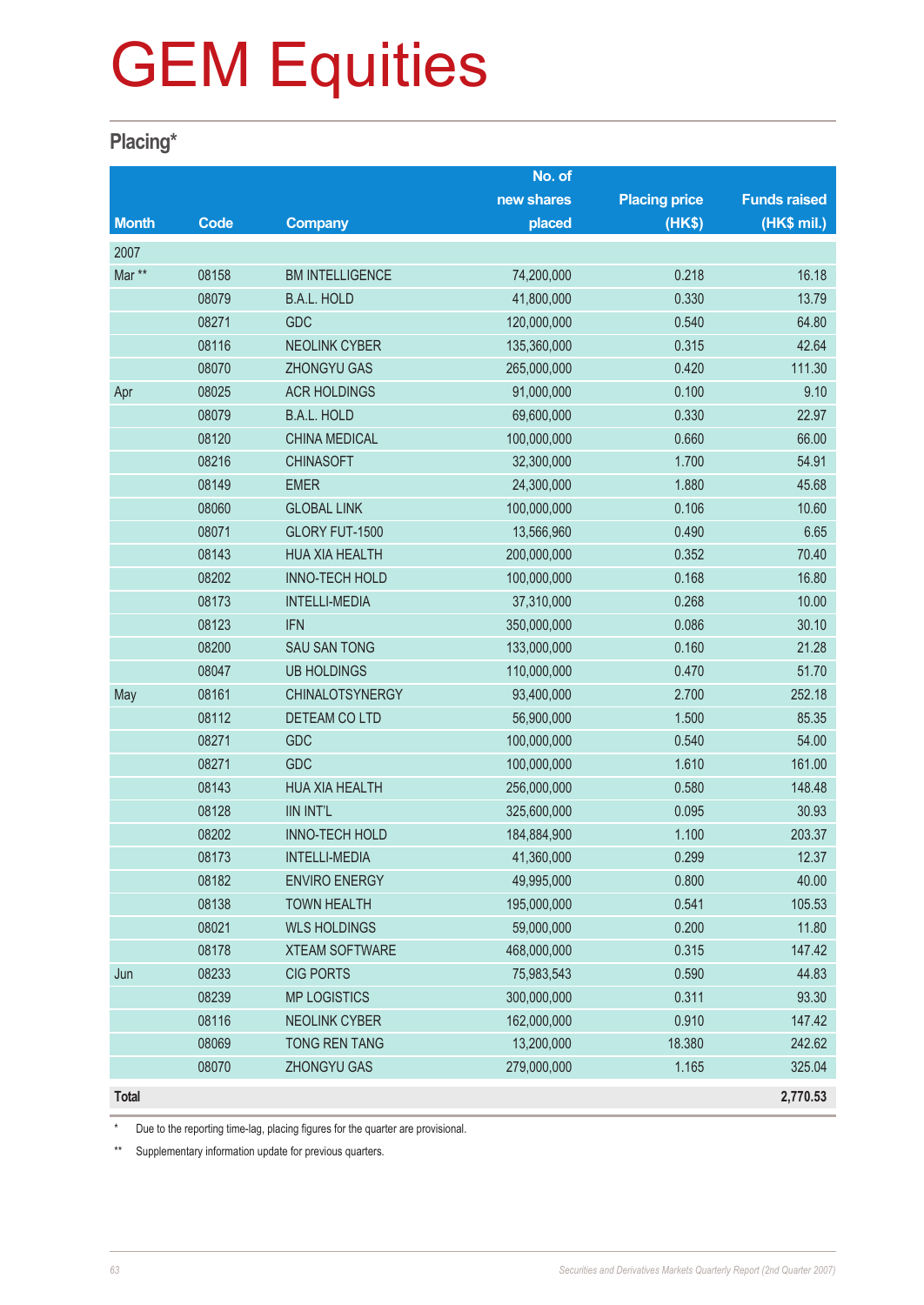## GEM Warrants

### **Warrant Trading and Market Value Statistics – GEM**

|      |    | <b>Number</b> | Turnover value (HK\$ mil.)   | Market value (HK\$ mil.) |
|------|----|---------------|------------------------------|--------------------------|
| 2006 | Q2 |               | $\qquad \qquad \blacksquare$ |                          |
|      | Q3 |               | $\overline{\phantom{m}}$     |                          |
|      | Q4 |               | 0.31                         | 10.61                    |
| 2007 | Q1 |               | 9.24                         | 59.56                    |
|      | Q2 |               | 8.51                         | 97.00                    |

### **Newly Listed Equity GEM Warrants**

for 2nd quarter 2007

|              |                        | Initial issued |                     |               | <b>Amount raised</b> |
|--------------|------------------------|----------------|---------------------|---------------|----------------------|
| <b>Code</b>  | <b>Equity warrants</b> | amount (HK)    | <b>Listing date</b> | <b>Expiry</b> | (HK\$ mil.)          |
| Nil          |                        |                |                     |               |                      |
| <b>Total</b> |                        |                |                     |               |                      |
|              |                        |                |                     |               |                      |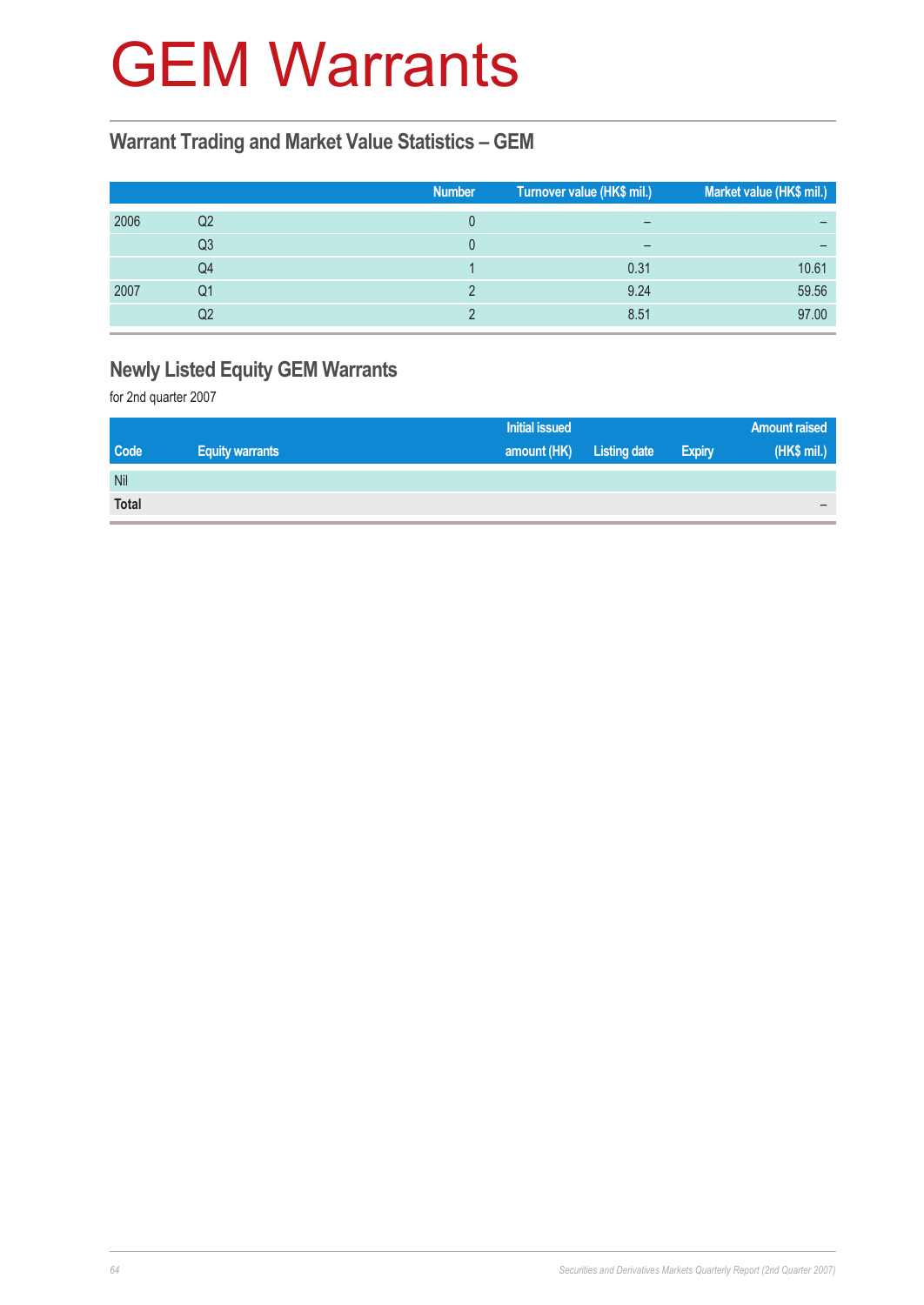# Stock Market Indices

### **Hong Kong Stock Market Indices**

|                                               | End of Jun 2007 | End of Mar 2007 |                                   |
|-----------------------------------------------|-----------------|-----------------|-----------------------------------|
| <b>Index</b>                                  | <b>Close</b>    | <b>Close</b>    | Change %                          |
| S&P/HKEx LargeCap Index                       | 26123.04        | 23487.47        | 11.22%<br>$\ddot{}$               |
|                                               |                 |                 |                                   |
| S&P/HKEx GEM Index                            | 1631.52         | 1349.71         | + 20.88%                          |
|                                               |                 |                 |                                   |
| <b>HANG SENG INDEX</b>                        | 21772.73        | 19800.93        | 9.96%<br>$+$                      |
| <b>SECTORIAL INDICES</b>                      |                 |                 |                                   |
| Finance                                       | 33435.73        | 30947.56        | 8.04%<br>$+$                      |
| <b>Utilities</b>                              | 35038.29        | 36128.40        | 3.02%<br>$\overline{\phantom{0}}$ |
| Properties                                    | 25362.51        | 23727.42        | 6.89%<br>$+$                      |
| Commerce & Industry                           | 12292.78        | 10790.81        | 13.92%<br>$\ddot{}$               |
|                                               |                 |                 |                                   |
| HANG SENG COMPOSITE INDEX                     | 3109.64         | 2772.38         | 12.16%<br>$\ddot{}$               |
| HANG SENG CHINA-AFFILIATED CORPORATIONS INDEX | 4131.58         | 3435.67         | $+20.26%$                         |
| HANG SENG CHINA ENTERPRISES INDEX             | 12001.12        | 9616.21         | $+ 24.80\%$                       |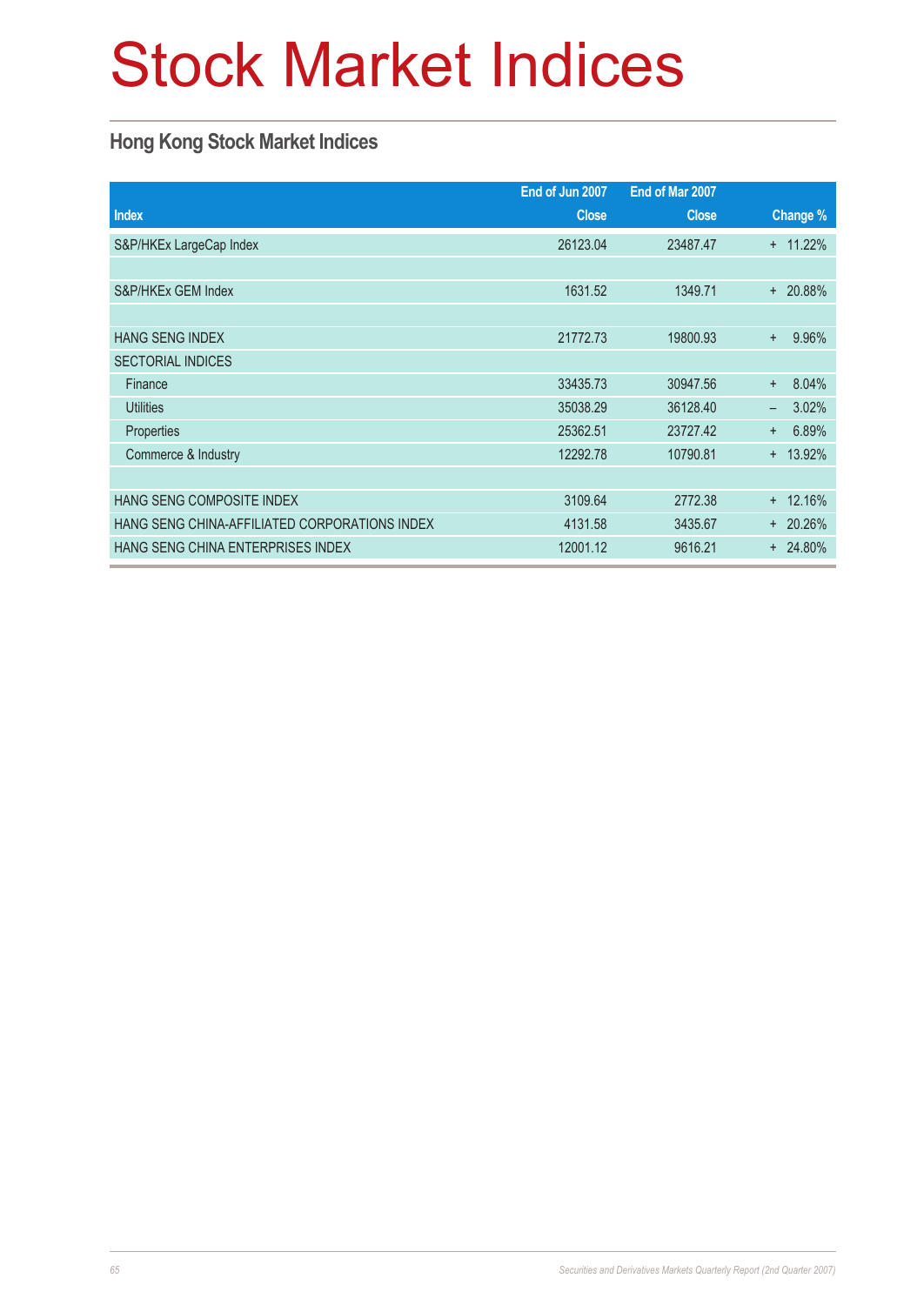## Stock Market Indices

### **Hang Seng Index (2006/04/03 – 2007/06/29)**



### **S&P/HKEx LargeCap Index (2006/04/03 – 2007/06/29)**



### **S&P/HKEx GEM Index (2006/04/03 – 2007/06/29)**

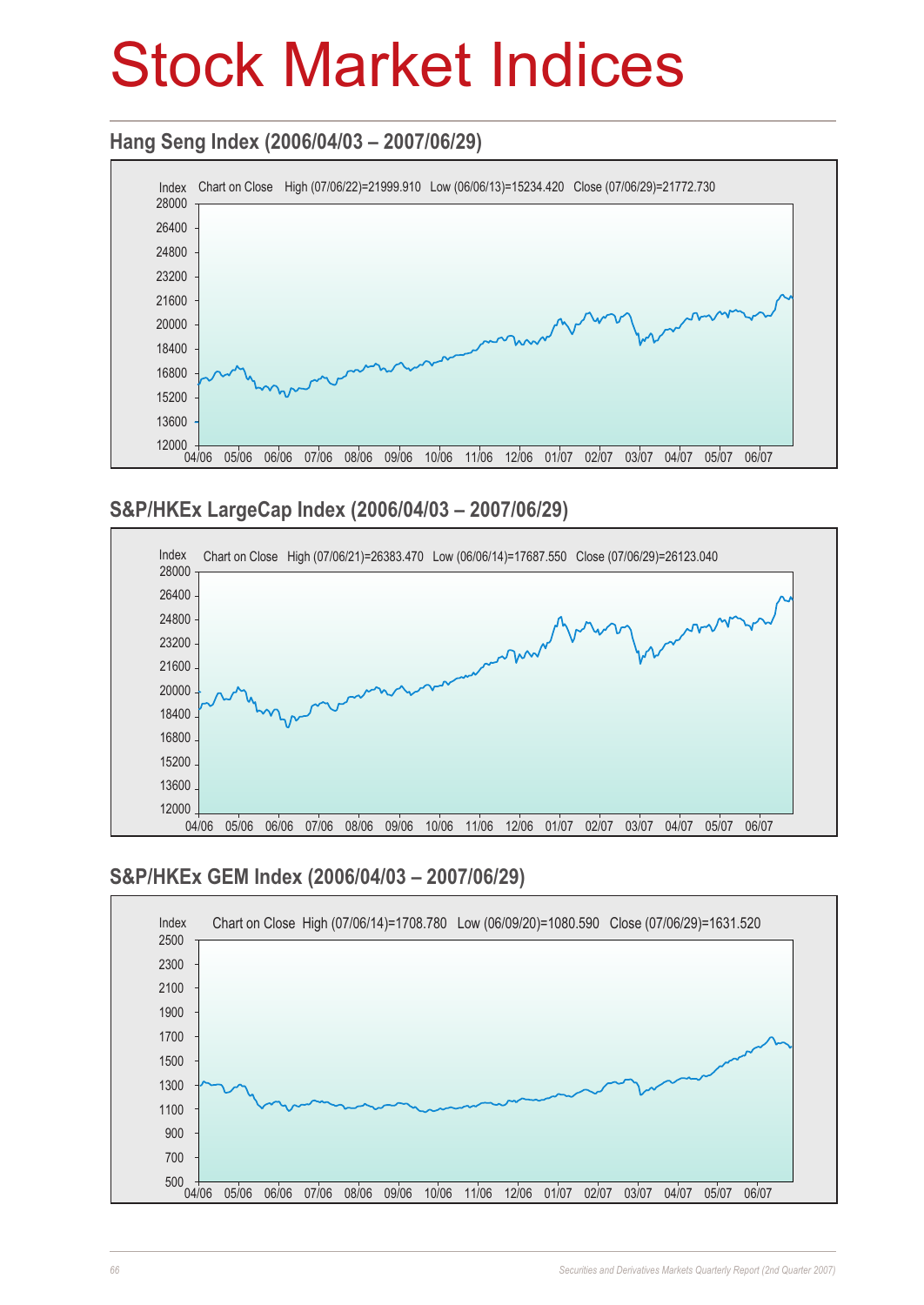# Stock Market Indices

### **WORLD INDICES**

|                             | End of June 2007 | End of Mar 2007 |              |
|-----------------------------|------------------|-----------------|--------------|
| <b>Index</b>                | <b>Close</b>     | <b>Close</b>    | Change %     |
| <b>HONG KONG</b>            |                  |                 |              |
| S&P/HKEx LargeCap Index     | 26123.04         | 23487.47        | + 11.22%     |
| Hang Seng Index             | 21772.73         | 19800.93        | 9.96%<br>$+$ |
| <b>AUSTRALIA</b>            |                  |                 |              |
| All Ordinaries Index        | 6310.60          | 5978.80         | 5.55%<br>$+$ |
| <b>JAKARTA</b>              |                  |                 |              |
| Composite Index             | 2139.28          | 1830.92         | $+ 16.84%$   |
| <b>JAPAN</b>                |                  |                 |              |
| Nikkei (225)                | 18138.36         | 17287.65        | $+ 4.92%$    |
| <b>KOREA</b>                |                  |                 |              |
| Composite Index             | 1743.60          | 1452.55         | $+20.04\%$   |
| <b>KUALA LUMPUR</b>         |                  |                 |              |
| Composite Index             | 1354.38          | 1246.87         | 8.62%<br>$+$ |
| <b>MANILA</b>               |                  |                 |              |
| Composite Index             | 3665.23          | 3203.55         | $+ 14.41%$   |
| <b>NEW ZEALAND</b>          |                  |                 |              |
| <b>NZSE (50)</b>            | 4234.29          | 4107.14         | 3.10%<br>$+$ |
| <b>SHANGHAI</b>             |                  |                 |              |
| A Shares Index              | 4009.97          | 3346.35         | + 19.83%     |
| <b>B</b> Shares Index       | 254.98           | 177.80          | $+ 43.41%$   |
| <b>SHENZHEN</b>             |                  |                 |              |
| A Shares Index              | 1125.70          | 861.78          | $+30.62%$    |
| <b>B</b> Shares Index       | 672.20           | 523.97          | + 28.29%     |
| <b>SINGAPORE</b>            |                  |                 |              |
| <b>Straits Times Index</b>  | 3548.20          | 3231.24         | + 9.81%      |
| <b>TAIWAN</b>               |                  |                 |              |
| Taipei Weighted Stock Index | 8883.21          | 7884.41         | + 12.67%     |
| <b>THAILAND</b>             |                  |                 |              |
| <b>SET Index</b>            | 776.79           | 673.71          | $+ 15.30\%$  |
| <b>NEW YORK</b>             |                  |                 |              |
| <b>DJIA</b>                 | 13408.62         | 12354.35        | $+ 8.53%$    |
| Nasdaq Composite Index      | 2603.23          | 2421.64         | $+ 7.50\%$   |
| <b>TORONTO</b>              |                  |                 |              |
| S&P/TSX Composite Index     | 13906.57         | 13165.50        | $+ 5.63%$    |
| <b>GERMANY</b>              |                  |                 |              |
| DAX Capital Value Index     | 5237.97          | 4633.26         | + 13.05%     |
| <b>LONDON</b>               |                  |                 |              |
| FTSE (100)                  | 6607.90          | 6308.00         | $+ 4.75%$    |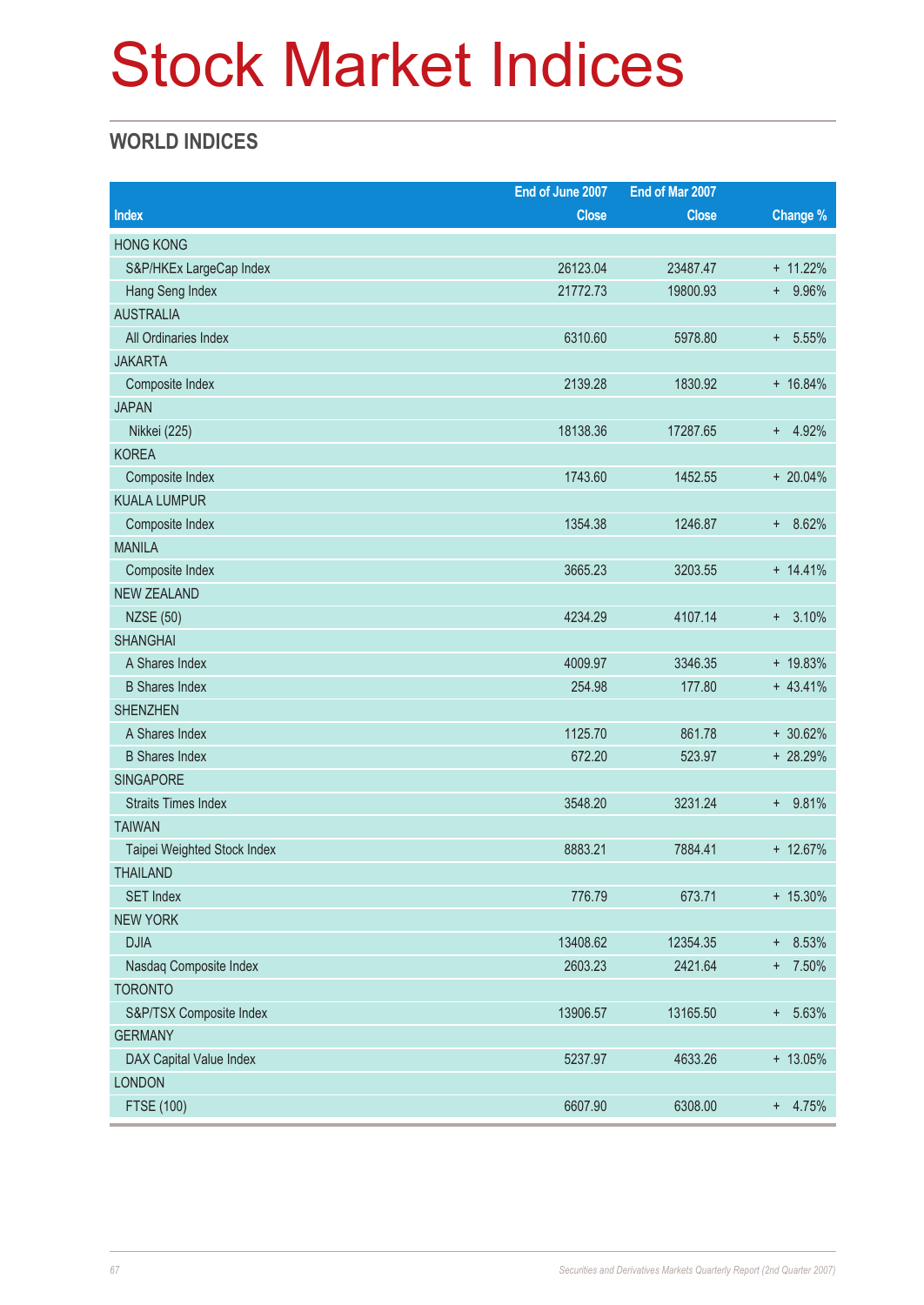### **Contract Volume by Derivatives Products**

|                                                         | <b>Contracts</b> |                  |  |
|---------------------------------------------------------|------------------|------------------|--|
| <b>Derivatives product</b>                              | 2nd Quarter 2007 | 2nd Quarter 2006 |  |
| Hang Seng Index Futures                                 | 3,675,745        | 3,217,583        |  |
| Hang Seng Index Options                                 | 1,874,672        | 1,011,339        |  |
| Mini-Hang Seng Index Futures                            | 666,408          | 526,813          |  |
| Mini-Hang Seng Index Options                            | 10,391           | 11,556           |  |
| <b>H-shares Index Futures</b>                           | 2,052,172        | 1,339,471        |  |
| H-shares Index Options                                  | 366,539          | 222,211          |  |
| Hang Seng China H-Financials Index Futures <sup>1</sup> | 2,951            |                  |  |
| FTSE/Xinhua China 25 Index Futures                      | 850              | 2,191            |  |
| FTSE/Xinhua China 25 Index Options                      | 410              | 1,675            |  |
| <b>Stock Futures</b>                                    | 48,615           | 17,637           |  |
| <b>Stock Options</b>                                    | 8,126,786        | 3,837,244        |  |
| Three-month HIBOR Futures                               | 7,976            | 2,689            |  |
| One-month HIBOR Futures                                 | 45               | 30               |  |
| Three-year Exchange Fund Note Futures                   | $\mathbf{0}$     | $\theta$         |  |
| <b>Total</b>                                            | 16,833,560       | 10,190,439       |  |

<sup>1</sup> Trading in Hang Seng China H-Financials Index Futures commenced on 16 April 2007.

### **Open Interest by Derivatives Products**

|                                                         | <b>Contracts</b> |                  |  |
|---------------------------------------------------------|------------------|------------------|--|
| <b>Derivatives product</b>                              | 2nd Quarter 2007 | 2nd Quarter 2006 |  |
| Hang Seng Index Futures                                 | 129,596          | 109,952          |  |
| Hang Seng Index Options                                 | 259,961          | 213,432          |  |
| Mini-Hang Seng Index Futures                            | 4,487            | 3,174            |  |
| Mini-Hang Seng Index Options                            | 1,085            | 1,024            |  |
| <b>H-shares Index Futures</b>                           | 84,591           | 50,145           |  |
| H-shares Index Options                                  | 124,727          | 68,200           |  |
| Hang Seng China H-Financials Index Futures <sup>1</sup> | 45               |                  |  |
| FTSE/Xinhua China 25 Index Futures                      | 32               | 135              |  |
| FTSE/Xinhua China 25 Index Options                      | 15               | 145              |  |
| <b>Stock Futures</b>                                    | 5,377            | 2,559            |  |
| <b>Stock Options</b>                                    | 3,571,810        | 1,226,767        |  |
| <b>Three-month HIBOR Futures</b>                        | 9,547            | 1,476            |  |
| One-month HIBOR Futures                                 | $\Omega$         | 5                |  |
| Three-year Exchange Fund Note Futures                   | $\overline{0}$   | $\overline{0}$   |  |
| <b>Total</b>                                            | 4,191,273        | 1,677,014        |  |

<sup>1</sup> Trading in Hang Seng China H-Financials Index Futures commenced on 16 April 2007.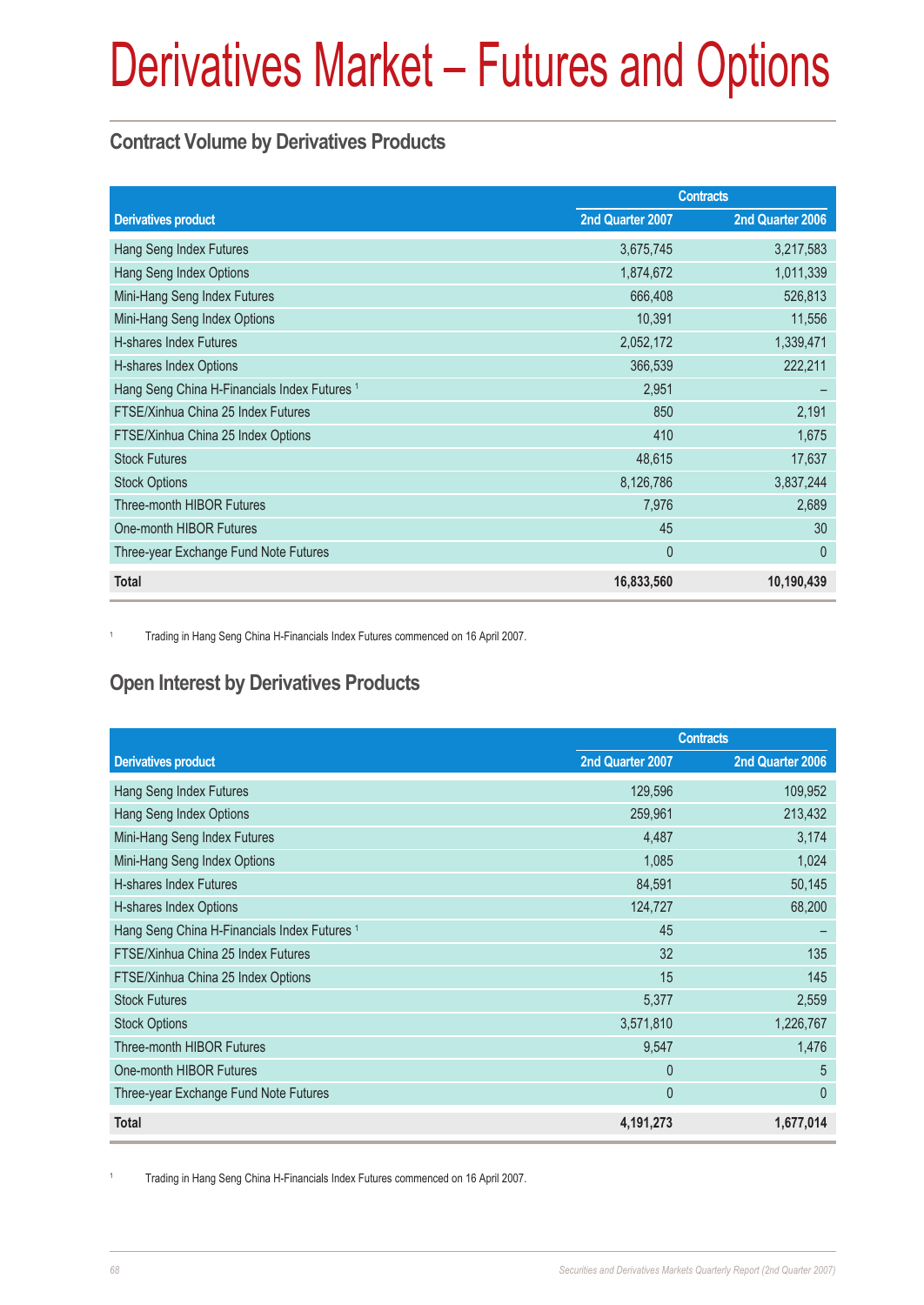### **Stock Options Premium by Class**

for 2nd Quarter 2007

|                        |            | Premium     |            |
|------------------------|------------|-------------|------------|
| <b>Options class</b>   |            | (HK\$ mil.) | % of total |
| <b>CHALCO</b>          | <b>ALC</b> | 66.97       | 0.65       |
| <b>BANK OF CHINA</b>   | <b>BCL</b> | 45.15       | 0.44       |
| <b>BANKCOMM</b>        | <b>BCM</b> | 98.71       | 0.95       |
| <b>BANK OF E ASIA</b>  | <b>BEA</b> | 14.31       | 0.14       |
| <b>BOC HONG KONG</b>   | <b>BOC</b> | 60.41       | 0.58       |
| <b>CCB</b>             | <b>CCB</b> | 117.57      | 1.13       |
| <b>CHINA COMM CONS</b> | CCC        | 59.08       | 0.57       |
| <b>CHINA MOBILE</b>    | <b>CHT</b> | 1,830.33    | 17.64      |
| <b>CHINA UNICOM</b>    | <b>CHU</b> | 34.71       | 0.33       |
| <b>CITIC PACIFIC</b>   | <b>CIT</b> | 43.22       | 0.42       |
| <b>CHEUNG KONG</b>     | <b>CKH</b> | 711.09      | 6.85       |
| <b>CKI HOLDINGS</b>    | <b>CKI</b> | 5.08        | 0.05       |
| <b>CHINA LIFE</b>      | <b>CLI</b> | 2,125.78    | 20.48      |
| <b>CLP HOLDINGS</b>    | <b>CLP</b> | 47.42       | 0.46       |
| <b>CM BANK</b>         | <b>CMB</b> | 44.49       | 0.43       |
| <b>CNOOC</b>           | <b>CNC</b> | 82.40       | 0.79       |
| <b>CHINA NETCOM</b>    | <b>CNM</b> | 32.93       | 0.32       |
| <b>CATHAY PAC AIR</b>  | <b>CPA</b> | 12.59       | 0.12       |
| SINOPEC CORP           | <b>CPC</b> | 375.91      | 3.62       |
| <b>CHINA TELECOM</b>   | <b>CTC</b> | 83.49       | 0.80       |
| <b>DENWAY MOTORS</b>   | <b>DWM</b> | 2.90        | 0.03       |
| <b>ESPRIT HOLDINGS</b> | <b>ESP</b> | 16.61       | 0.16       |
| <b>FIH</b>             | <b>FIH</b> | 13.73       | 0.13       |
| <b>HK ELECTRIC</b>     | <b>HEH</b> | 8.23        | 0.08       |
| <b>HKEX</b>            | <b>HEX</b> | 293.87      | 2.83       |
| <b>HSBC HOLDINGS</b>   | <b>HKB</b> | 1,739.80    | 16.77      |
| HK & CHINA GAS         | <b>HKG</b> | 18.06       | 0.17       |
| <b>HENDERSON LAND</b>  | <b>HLD</b> | 68.41       | 0.66       |
| <b>HUANENG POWER</b>   | <b>HNP</b> | 28.22       | 0.27       |
| <b>HANG SENG BANK</b>  | <b>HSB</b> | 77.41       | 0.75       |
| <b>HUTCHISON</b>       | <b>HWL</b> | 916.85      | 8.84       |
| <b>ICBC</b>            | <b>ICB</b> | 79.93       | 0.77       |
| <b>JOHNSON ELECH</b>   | <b>JSE</b> | 4.06        | 0.04       |
| <b>LENOVO GROUP</b>    | <b>LEH</b> | 3.72        | 0.04       |
| LI & FUNG              | LIF        | 21.43       | 0.21       |
| <b>MTR CORPORATION</b> | <b>MTR</b> | 32.88       | 0.32       |
| <b>NEW WORLD DEV</b>   | <b>NWD</b> | 89.65       | 0.86       |
| <b>PING AN</b>         | PAI        | 148.74      | 1.43       |
| <b>PCCW</b>            | <b>PCC</b> | 2.98        | 0.03       |
| <b>PETROCHINA</b>      | PEC        | 439.21      | 4.23       |
| PICC P&C               | <b>PIC</b> | 22.95       | 0.22       |
| SHK PPT                | <b>SHK</b> | 421.25      | 4.06       |
| <b>SWIRE PACIFIC A</b> | <b>SWA</b> | 21.40       | 0.21       |
| <b>TRACKER FUND</b>    | <b>TRF</b> | 5.39        | 0.05       |
| <b>WHARF HOLDINGS</b>  | <b>WHL</b> | 7.99        | 0.08       |
| <b>Total</b>           |            | 10,377.31   | 100.00     |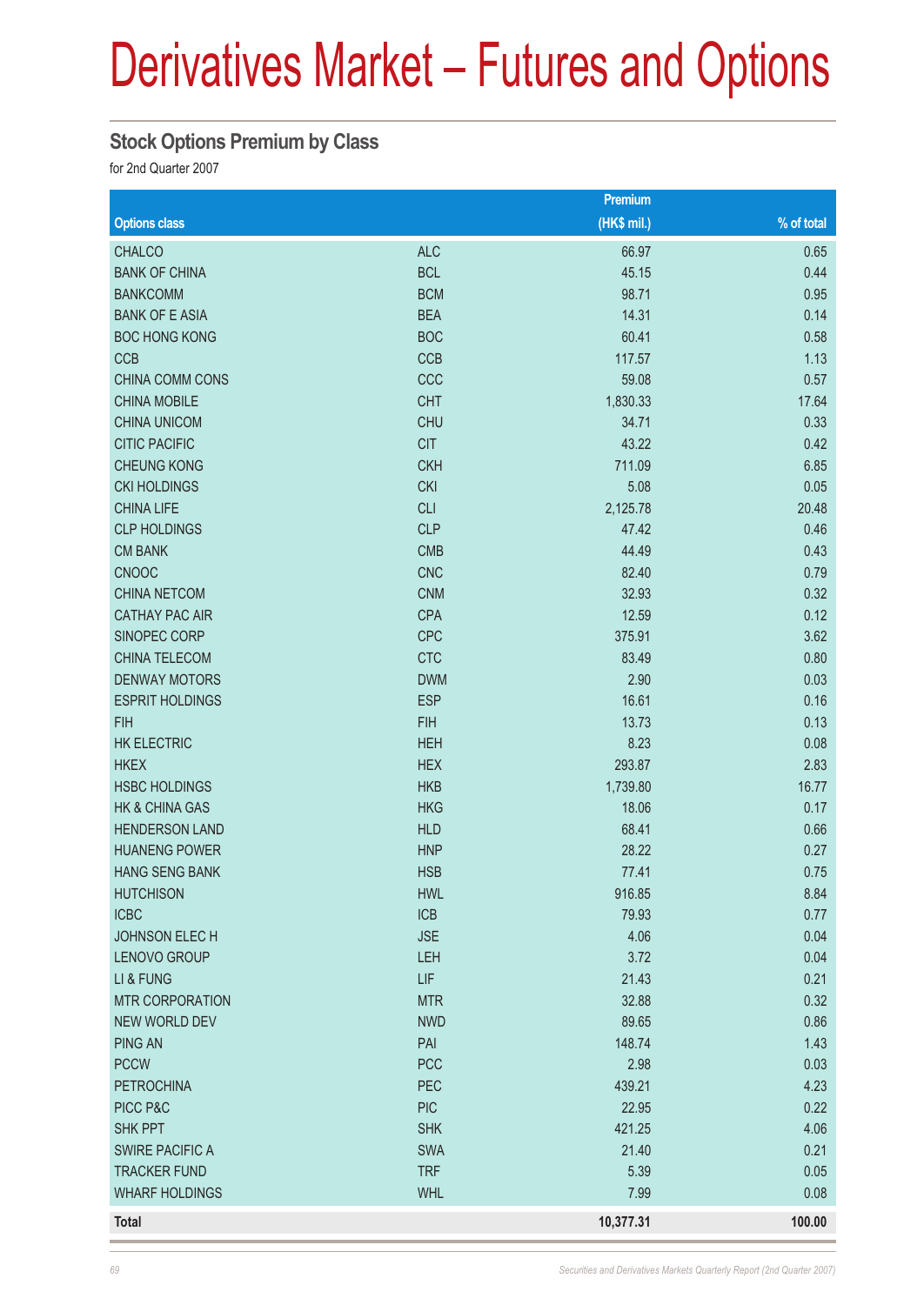### **Stock Options Contract Volume by Class**

for 2nd Quarter 2007

|                           |            | <b>Contract</b> |            |
|---------------------------|------------|-----------------|------------|
| <b>Options class</b>      |            | volume          | % of total |
| <b>CHALCO</b>             | <b>ALC</b> | 37,684          | 0.46       |
| <b>BANK OF CHINA</b>      | <b>BCL</b> | 268,948         | 3.31       |
| <b>BANKCOMM</b>           | <b>BCM</b> | 205,641         | 2.53       |
| <b>BANK OF E ASIA</b>     | <b>BEA</b> | 37,641          | 0.46       |
| <b>BOC HONG KONG</b>      | <b>BOC</b> | 110,129         | 1.36       |
| <b>CCB</b>                | <b>CCB</b> | 370,350         | 4.56       |
| <b>CHINA COMM CONS</b>    | CCC        | 86,438          | 1.06       |
| <b>CHINA MOBILE</b>       | <b>CHT</b> | 1,110,761       | 13.67      |
| <b>CHINA UNICOM</b>       | <b>CHU</b> | 15,565          | 0.19       |
| <b>CITIC PACIFIC</b>      | <b>CIT</b> | 25,360          | 0.31       |
| <b>CHEUNG KONG</b>        | <b>CKH</b> | 212,186         | 2.61       |
| <b>CKI HOLDINGS</b>       | <b>CKI</b> | 5,663           | 0.07       |
| <b>CHINA LIFE</b>         | <b>CLI</b> | 1,330,638       | 16.37      |
| <b>CLP HOLDINGS</b>       | <b>CLP</b> | 32,139          | 0.40       |
| <b>CM BANK</b>            | <b>CMB</b> | 91,647          | 1.13       |
| <b>CNOOC</b>              | <b>CNC</b> | 171,382         | 2.11       |
| <b>CHINA NETCOM</b>       | <b>CNM</b> | 45,177          | 0.56       |
| <b>CATHAY PAC AIR</b>     | <b>CPA</b> | 14,289          | 0.18       |
| SINOPEC CORP              | <b>CPC</b> | 296,228         | 3.65       |
| <b>CHINA TELECOM</b>      | <b>CTC</b> | 149,731         | 1.84       |
| <b>DENWAY MOTORS</b>      | <b>DWM</b> | 6,610           | 0.08       |
| <b>ESPRIT HOLDINGS</b>    | <b>ESP</b> | 44,514          | 0.55       |
| <b>FIH</b>                | <b>FIH</b> | 22,566          | 0.28       |
| <b>HK ELECTRIC</b>        | <b>HEH</b> | 17,742          | 0.22       |
| <b>HKEX</b>               | <b>HEX</b> | 176,568         | 2.17       |
| <b>HSBC HOLDINGS</b>      | <b>HKB</b> | 1,420,931       | 17.48      |
| <b>HK &amp; CHINA GAS</b> | <b>HKG</b> | 25,297          | 0.31       |
| <b>HENDERSON LAND</b>     | <b>HLD</b> | 36,499          | 0.45       |
| <b>HUANENG POWER</b>      | <b>HNP</b> | 28,783          | 0.35       |
| <b>HANG SENG BANK</b>     | <b>HSB</b> | 197,463         | 2.43       |
| <b>HUTCHISON</b>          | <b>HWL</b> | 334,170         | 4.11       |
| <b>ICBC</b>               | <b>ICB</b> | 334,191         | 4.11       |
| <b>JOHNSON ELEC H</b>     | <b>JSE</b> | 37,037          | 0.46       |
| <b>LENOVO GROUP</b>       | LEH        | 8,210           | 0.10       |
| LI & FUNG                 | <b>LIF</b> | 8,839           | 0.11       |
| <b>MTR CORPORATION</b>    | <b>MTR</b> | 79,589          | 0.98       |
| <b>NEW WORLD DEV</b>      | <b>NWD</b> | 36,959          | 0.45       |
| <b>PING AN</b>            | PAI        | 73,961          | 0.91       |
| <b>PCCW</b>               | <b>PCC</b> | 23,401          | 0.29       |
| <b>PETROCHINA</b>         | PEC        | 355,210         | 4.37       |
| PICC P&C                  | <b>PIC</b> | 23,329          | 0.29       |
| SHK PPT                   | <b>SHK</b> | 173,541         | 2.14       |
| <b>SWIRE PACIFIC A</b>    | SWA        | 22,420          | 0.28       |
| <b>TRACKER FUND</b>       | <b>TRF</b> | 13,574          | 0.17       |
| <b>WHARF HOLDINGS</b>     | WHL        | 7,785           | 0.10       |
| <b>Total</b>              |            | 8,126,786       | 100.00     |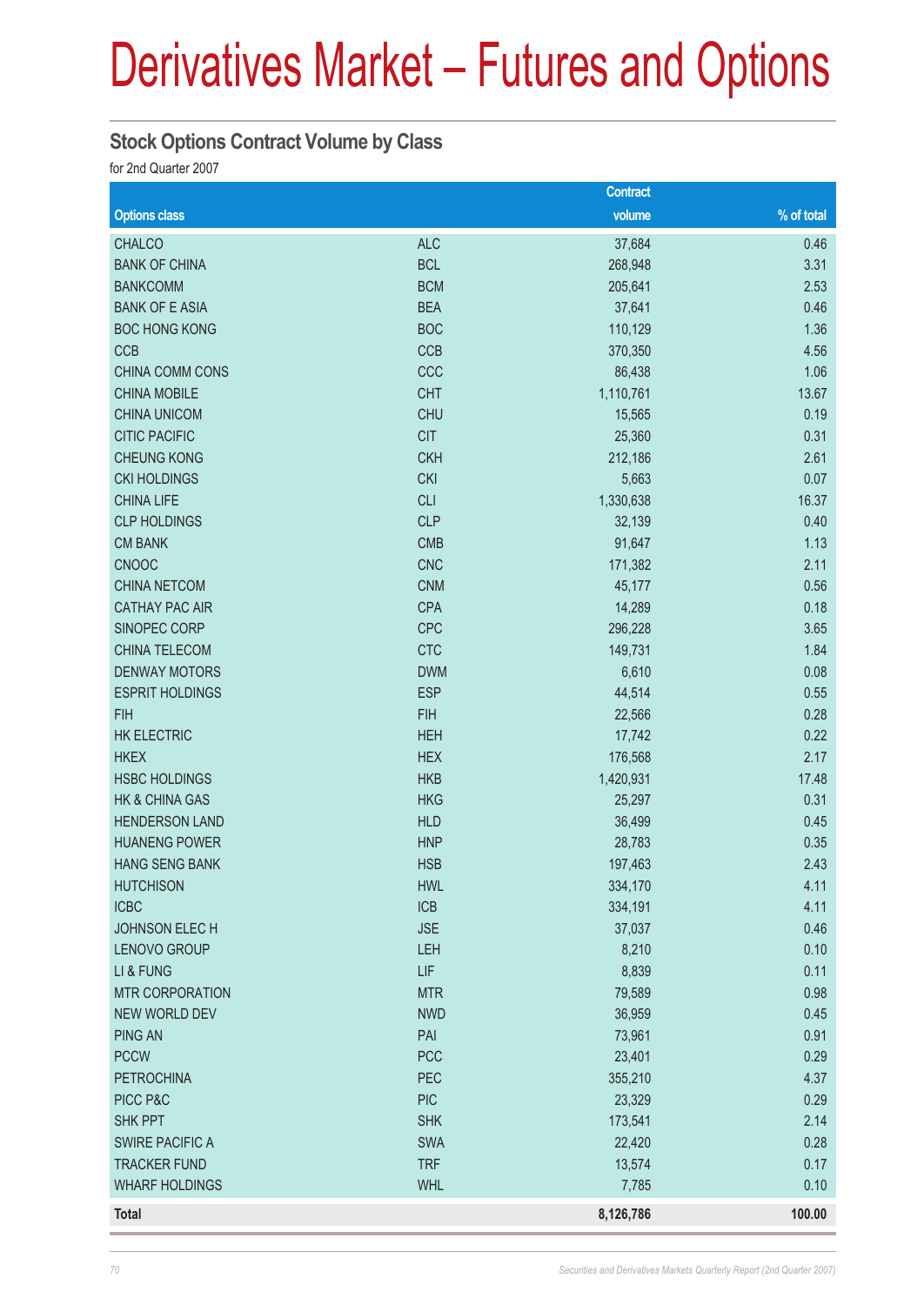**Hang Seng Index Futures – Contract Volume and Open Interest (contracts)**

|      |                | <b>Total</b><br>contract volume | <b>Quarter-end</b><br>open interest |
|------|----------------|---------------------------------|-------------------------------------|
|      |                |                                 |                                     |
| 2006 | Q2             | 3,217,583                       | 109,952                             |
|      | Q3             | 3,268,285                       | 122,697                             |
|      | Q4             | 3,340,942                       | 119,836                             |
| 2007 | Q <sub>1</sub> | 3,793,395                       | 111,472                             |
|      | Q2             | 3,675,745                       | 129,596                             |

**Mini Hang Seng Index Futures – Contract Volume and Open Interest (contracts)**

|      |                | <b>Total</b><br>contract volume | <b>Quarter-end</b><br>open interest |
|------|----------------|---------------------------------|-------------------------------------|
| 2006 | Q2             | 526,813                         | 3,174                               |
|      | Q <sub>3</sub> | 567,298                         | 5,117                               |
|      | Q4             | 612,196                         | 5,974                               |
| 2007 | Q <sub>1</sub> | 762,924                         | 4,861                               |
|      | Q2             | 666,408                         | 4,487                               |

**Hang Seng Index Options – Contract Volume and Open Interest (contracts)**

|      |                | <b>Total</b>    | <b>Quarter-end</b> |
|------|----------------|-----------------|--------------------|
|      |                | contract volume | open interest      |
| 2006 | Q2             | 1,011,339       | 213,432            |
|      | Q3             | 1,083,631       | 217,698            |
|      | Q4             | 1,114,938       | 227,946            |
| 2007 | Q <sub>1</sub> | 1,890,659       | 240,259            |
|      | Q2             | 1,874,672       | 259,961            |

### **H-Share Index Futures – Contract Volume and Open Interest (contracts)**

|      |                | <b>Total</b>    | <b>Quarter-end</b> |
|------|----------------|-----------------|--------------------|
|      |                | contract volume | open interest      |
| 2006 | Q <sub>2</sub> | 1,339,471       | 50,145             |
|      | Q <sub>3</sub> | 1,083,581       | 56,752             |
|      | Q4             | 1,376,398       | 59,345             |
| 2007 | Q <sub>1</sub> | 1,925,646       | 74,829             |
|      | Q2             | 2,052,172       | 84,591             |

### **Stock Options Market Turnover and Open Interest (contracts)**

|                | <b>Total</b><br>Premium (HK\$ mil.) | <b>Total</b><br>contract volume | <b>Quarter-end</b><br>open interest |
|----------------|-------------------------------------|---------------------------------|-------------------------------------|
| Q2             | 4,124.56                            | 3,837,244                       | 1,226,767                           |
| Q <sub>3</sub> | 4,248.66                            | 4,344,327                       | 1,675,179                           |
| Q4             | 7,203.85                            | 6,110,304                       | 2,533,807                           |
| Q <sub>1</sub> | 11,404.52                           | 7,729,060                       | 2,569,935                           |
| Q2             | 10,377.31                           | 8,126,786                       | 3,571,810                           |
|                |                                     |                                 |                                     |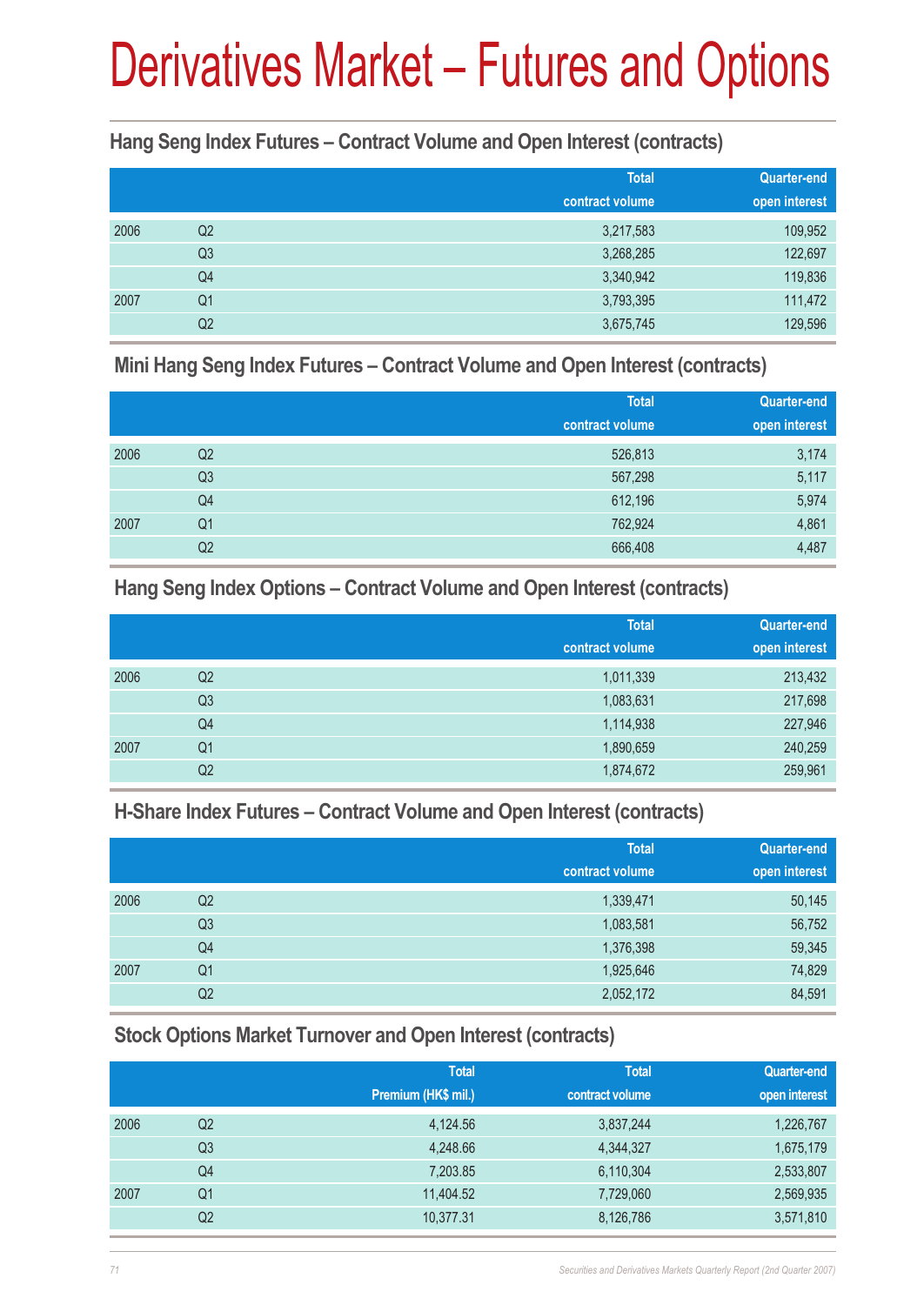# Clearing & Settlement

### **Open Interest by Derivatives Products**

|                                                         | <b>Contracts</b> |                  |
|---------------------------------------------------------|------------------|------------------|
| <b>Derivatives product</b>                              | 2nd Quarter 2007 | 2nd Quarter 2006 |
| Hang Seng Index Futures                                 | 129,596          | 109,952          |
| Hang Seng Index Options                                 | 259,961          | 213,432          |
| Mini-Hang Seng Index Futures                            | 4,487            | 3,174            |
| Mini-Hang Seng Index Options                            | 1,085            | 1,024            |
| H-shares Index Futures                                  | 84,591           | 50,145           |
| H-shares Index Options                                  | 124,727          | 68,200           |
| Hang Seng China H-Financials Index Futures <sup>1</sup> | 45               |                  |
| FTSE/Xinhua China 25 Index Futures                      | 32               | 135              |
| FTSE/Xinhua China 25 Index Options                      | 15               | 145              |
| <b>Stock Futures</b>                                    | 5,377            | 2,559            |
| <b>Stock Options</b>                                    | 3,571,810        | 1,226,767        |
| <b>Three-month HIBOR Futures</b>                        | 9,547            | 1,476            |
| One-month HIBOR Futures                                 | $\mathbf{0}$     | 5                |
| Three-year Exchange Fund Note Futures                   | 0                | $\overline{0}$   |
| <b>Total</b>                                            | 4,191,273        | 1,677,014        |

<sup>1</sup> Trading in Hang Seng China H-Financials Index Futures commenced on 16 Apr 2007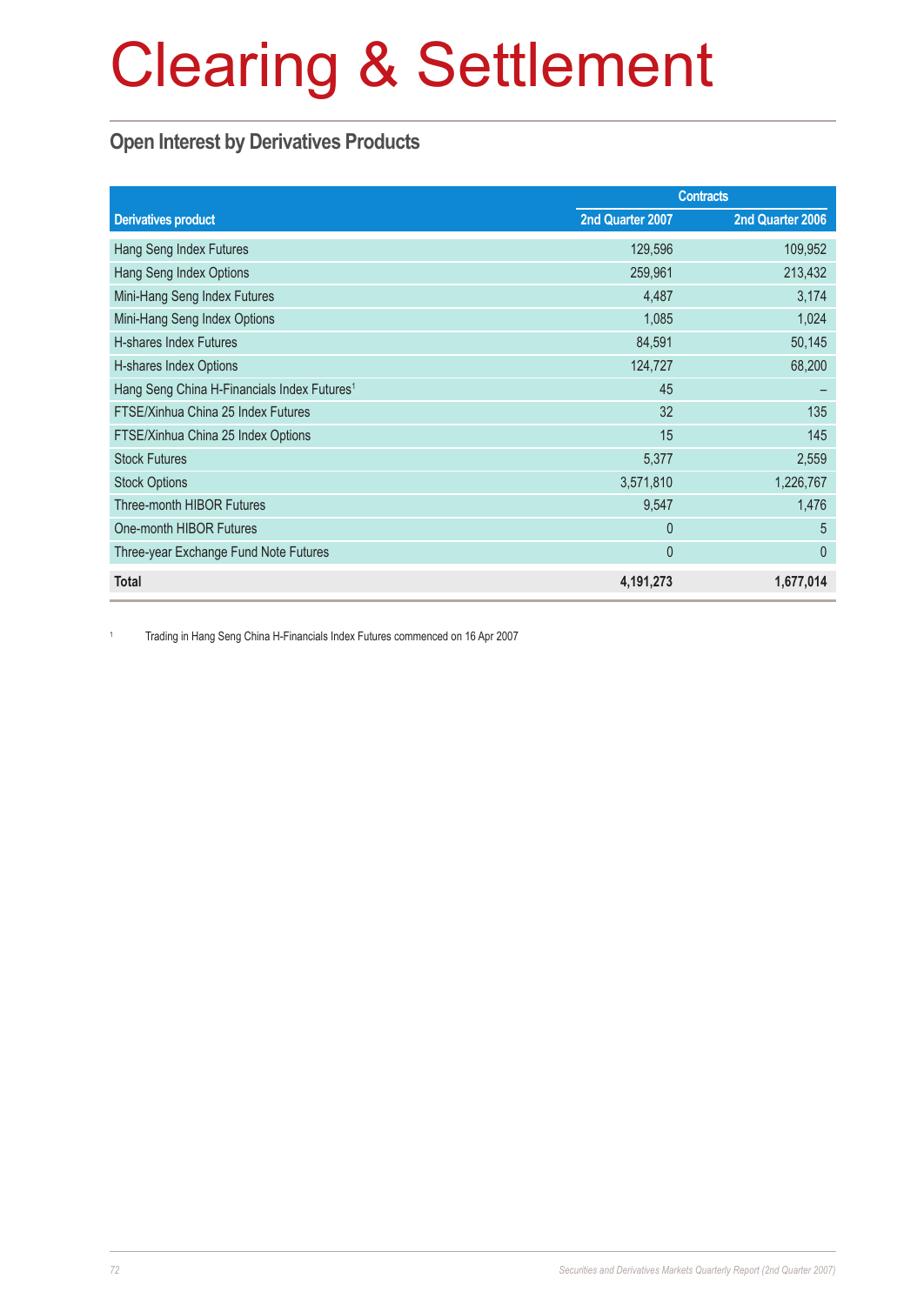# Clearing & Settlement

### **Stock Options Open Interest by Class**

as at the end of 2nd Quarter 2007

|                        |            | <b>Open interest</b> |            |
|------------------------|------------|----------------------|------------|
| <b>Options class</b>   |            | (contracts)          | % of total |
| <b>CHALCO</b>          | <b>ALC</b> | 9,183                | 0.26       |
| <b>BANK OF CHINA</b>   | <b>BCL</b> | 159,186              | 4.46       |
| <b>BANKCOMM</b>        | <b>BCM</b> | 94,793               | 2.65       |
| <b>BANK OF E ASIA</b>  | <b>BEA</b> | 31,939               | 0.89       |
| <b>BOC HONG KONG</b>   | <b>BOC</b> | 95,010               | 2.66       |
| <b>CATHAY PAC AIR</b>  | <b>CPA</b> | 9,476                | 0.27       |
| <b>CHEUNG KONG</b>     | <b>CKH</b> | 92,805               | 2.60       |
| <b>CKI HOLDINGS</b>    | <b>CKI</b> | 3,048                | 0.09       |
| CHINA COMM CONS        | CCC        | 49,225               | 1.38       |
| <b>CCB</b>             | <b>CCB</b> | 240,306              | 6.73       |
| <b>CHINA LIFE</b>      | <b>CLI</b> | 436,304              | 12.22      |
| <b>CM BANK</b>         | <b>CMB</b> | 54,460               | 1.52       |
| <b>CHINA MOBILE</b>    | <b>CHT</b> | 337,352              | 9.44       |
| <b>CHINA NETCOM</b>    | <b>CNM</b> | 29,561               | 0.83       |
| SINOPEC CORP           | <b>CPC</b> | 159,042              | 4.45       |
| <b>CHINA TELECOM</b>   | <b>CTC</b> | 110,409              | 3.09       |
| <b>CHINA UNICOM</b>    | <b>CHU</b> | 12,175               | 0.34       |
| <b>CITIC PACIFIC</b>   | <b>CIT</b> | 6,330                | 0.18       |
| <b>CLP HOLDINGS</b>    | <b>CLP</b> | 22,524               | 0.63       |
| <b>CNOOC</b>           | <b>CNC</b> | 101,953              | 2.85       |
| <b>DENWAY MOTORS</b>   | <b>DWM</b> | 4,581                | 0.13       |
| <b>ESPRIT HOLDINGS</b> | <b>ESP</b> | 12,235               | 0.34       |
| <b>FIH</b>             | <b>FIH</b> | 11,745               | 0.33       |
| <b>HANG SENG BANK</b>  | <b>HSB</b> | 99,196               | 2.78       |
| <b>HENDERSON LAND</b>  | <b>HLD</b> | 14,690               | 0.41       |
| <b>HK ELECTRIC</b>     | <b>HEH</b> | 13,317               | 0.37       |
| HK & CHINA GAS         | <b>HKG</b> | 9,269                | 0.26       |
| <b>HKEX</b>            | <b>HEX</b> | 72,629               | 2.03       |
| <b>HSBC HOLDINGS</b>   | <b>HKB</b> | 449,390              | 12.58      |
| <b>HUANENG POWER</b>   | <b>HNP</b> | 11,246               | 0.31       |
| <b>HUTCHISON</b>       | <b>HWL</b> | 122,906              | 3.44       |
| <b>ICBC</b>            | <b>ICB</b> | 260,835              | 7.30       |
| <b>JOHNSON ELECH</b>   | <b>JSE</b> | 18,422               | 0.52       |
| LENOVO GROUP           | LEH        | 2,359                | 0.07       |
| LI & FUNG              | LIF        | 2,028                | 0.06       |
| <b>MTR CORPORATION</b> | <b>MTR</b> | 35,567               | 1.00       |
| <b>NEW WORLD DEV</b>   | <b>NWD</b> | 17,559               | 0.49       |
| <b>PCCW</b>            | <b>PCC</b> | 19,841               | 0.56       |
| <b>PETROCHINA</b>      | PEC        | 157,658              | 4.41       |
| PICC P&C               | <b>PIC</b> | 16,415               | 0.46       |
| <b>PING AN</b>         | PAI        | 61,481               | 1.72       |
| <b>SHK PPT</b>         | <b>SHK</b> | 83,208               | 2.33       |
| <b>SWIRE PACIFIC A</b> | SWA        | 10,454               | 0.29       |
| <b>TRACKER FUND</b>    | <b>TRF</b> | 6,462                | 0.18       |
| <b>WHARF HOLDINGS</b>  | <b>WHL</b> | 3,236                | 0.09       |
| Total                  |            | 3,571,810            | 100.00     |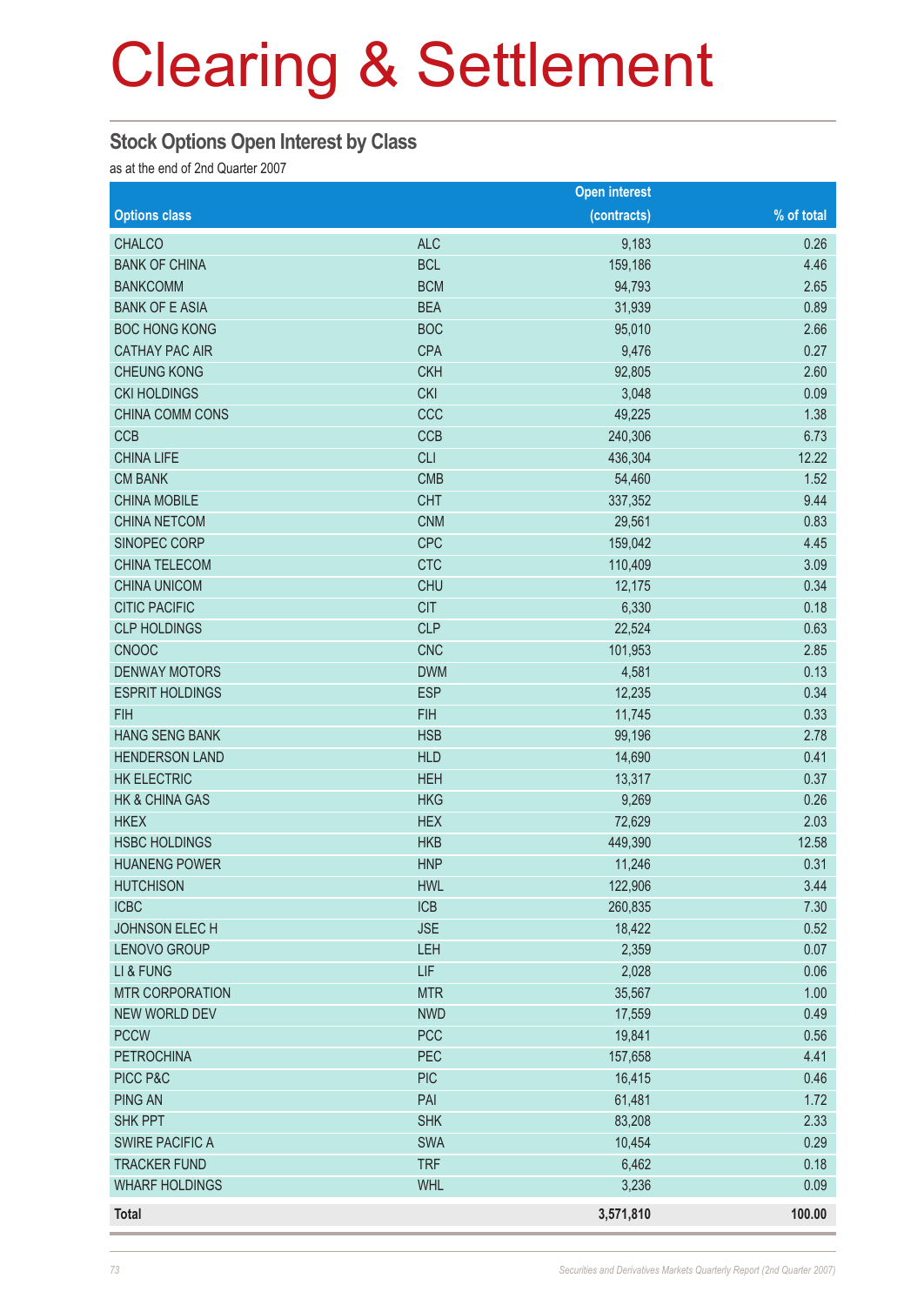# Clearing & Settlement

### **Securities under CCASS Custody**

(balances at quarter end)

|            |                |                         | % of issued |                     | % of market       |
|------------|----------------|-------------------------|-------------|---------------------|-------------------|
|            |                |                         | shares of   |                     | capitalisation of |
|            |                | <b>Number of shares</b> | admitted    | <b>Market value</b> | admitted          |
| Year/Month |                | (bil. shs)              | securities  | (HK\$ bil.)         | securities        |
| 2006       | Q <sub>2</sub> | 1,430.48                | 57.36       | 3,798.96            | 36.09             |
|            | Q <sub>3</sub> | 1,478.19                | 57.00       | 4,100.29            | 36.46             |
|            | Q4             | 1,657.62                | 58.79       | 5,754.89            | 40.23             |
| 2007       | Q <sub>1</sub> | 1,811.09                | 61.51       | 5,787.46            | 40.05             |
|            | Q <sub>2</sub> | 2,078.82                | 65.62       | 7,102.02            | 42.40             |

## **Average Daily Stock Exchange Trades Processed in CCASS**

(including CNS trades, isolated trades and cross trades)

|            |                |         | No. of CCASS % of Exchange | No. of shares |          | % of market Value of trades | % of market |
|------------|----------------|---------|----------------------------|---------------|----------|-----------------------------|-------------|
| Year/Month |                | trades  | trades                     | (Mil. shs)    | turnover | (HK\$ mil.)                 | turnover    |
| 2006       | Q2             | 249.783 | 100                        | 35.095.31     | 100      | 34.087.08                   | 100         |
|            | Q <sub>3</sub> | 200,860 | 100                        | 36.944.92     | 100      | 26.254.09                   | 100         |
|            | Q4             | 345,756 | 100                        | 47.129.04     | 100      | 44.684.24                   | 100         |
| 2007       | Q1             | 431.701 | 100                        | 62.821.42     | 100      | 52,883.97                   | 100         |
|            | Q2             | 553,015 | 100                        | 79,261.31     | 100      | 65,937.98                   | 100         |

### **Average Daily Settlement Instructions (SIs) Settled in CCASS**

| Year/Month |    | <b>Number of SIs</b> | SIs by shares (bil. shs) | Sis by value (HK\$bil.) |
|------------|----|----------------------|--------------------------|-------------------------|
| 2006       | Q2 | 37,182               | 21.62                    | 91.22                   |
|            | Q3 | 31,422               | 17.11                    | 65.09                   |
|            | Q4 | 42,553               | 29.08                    | 120,00                  |
| 2007       | Q1 | 50,130               | 28.82                    | 128.90                  |
|            | Q2 | 60,016               | 39.04                    | 155.20                  |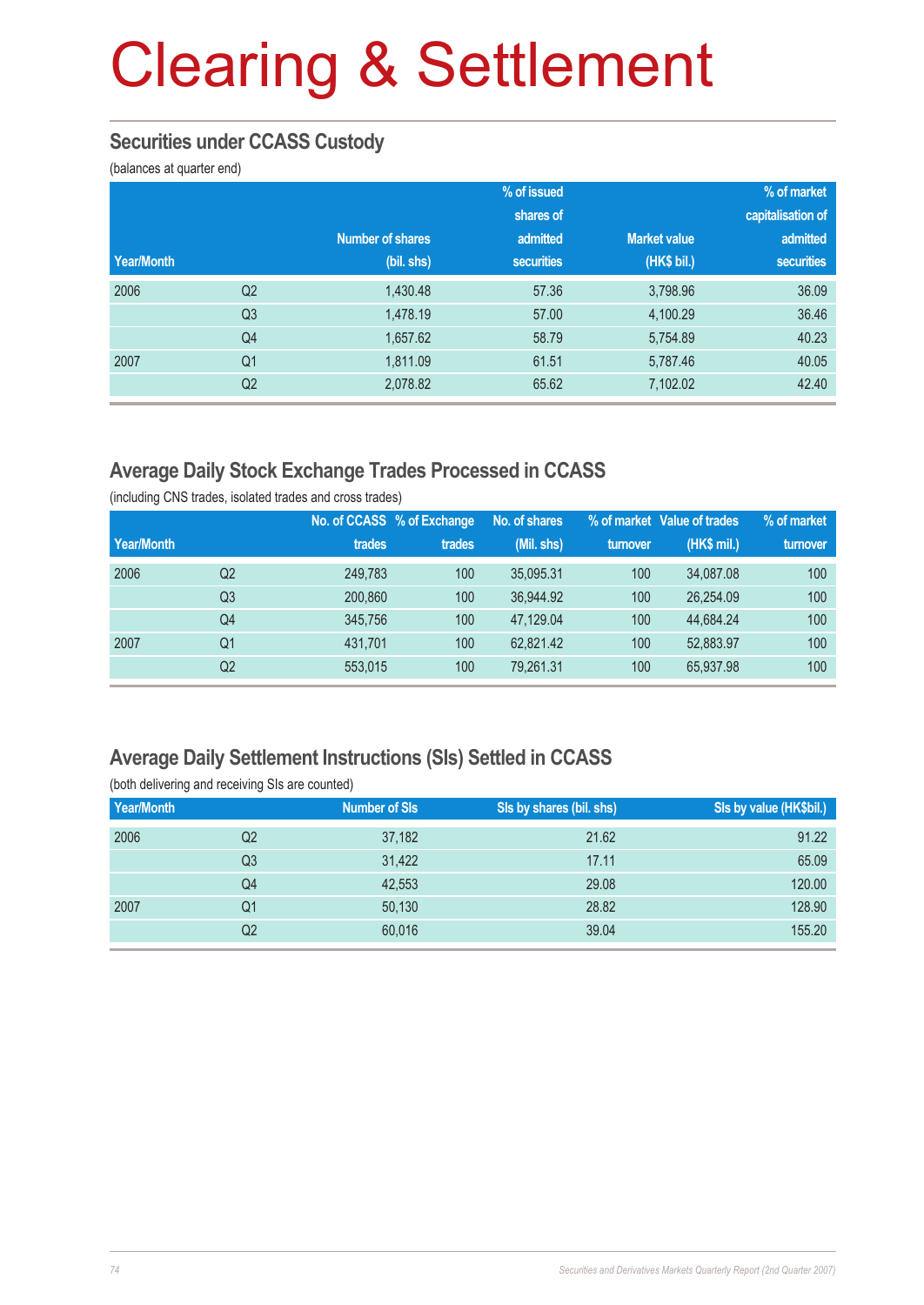# Clearing & Settlement

#### **Average Daily Investor Settlement Instructions (ISIs) settled in CCASS**

(one sided ISIs are counted)

| Year/month |    | <b>Number of ISIs</b> | ISIs by shares (Mil shs) | ISIs by value (HK\$ mil.) |
|------------|----|-----------------------|--------------------------|---------------------------|
| 2006       | Q2 | 579                   | 78.92                    | 216.76                    |
|            | Q3 | 531                   | 67.14                    | 171.78                    |
|            | Q4 | 745                   | 108.80                   | 362.37                    |
| 2007       | Q1 | 782                   | 88.79                    | 207.34                    |
|            | Q2 | 912                   | 187.66                   | 244.91                    |

### **Average Daily Netting Efficiency of CNS Trades**

(in stock positions and share quantity)

| <b>Netting</b> |
|----------------|
| efficiency     |
| $(\%)$         |
| 78.87          |
| 84.18          |
| 80.75          |
| 82.12          |
| 79.05          |
|                |

#### **Average Daily Settlement Efficiency of CNS Stock Positions**

|                | <b>Settlement efficiency (%)</b> |             |
|----------------|----------------------------------|-------------|
|                | S day                            | $S + 1$ day |
| Q2             | 99.67                            | 99.97       |
| Q <sub>3</sub> | 99.81                            | 99.98       |
| Q4             | 99.67                            | 99.97       |
| Q1             | 99.76                            | 99.97       |
| Q2             | 99.71                            | 99.97       |
|                |                                  |             |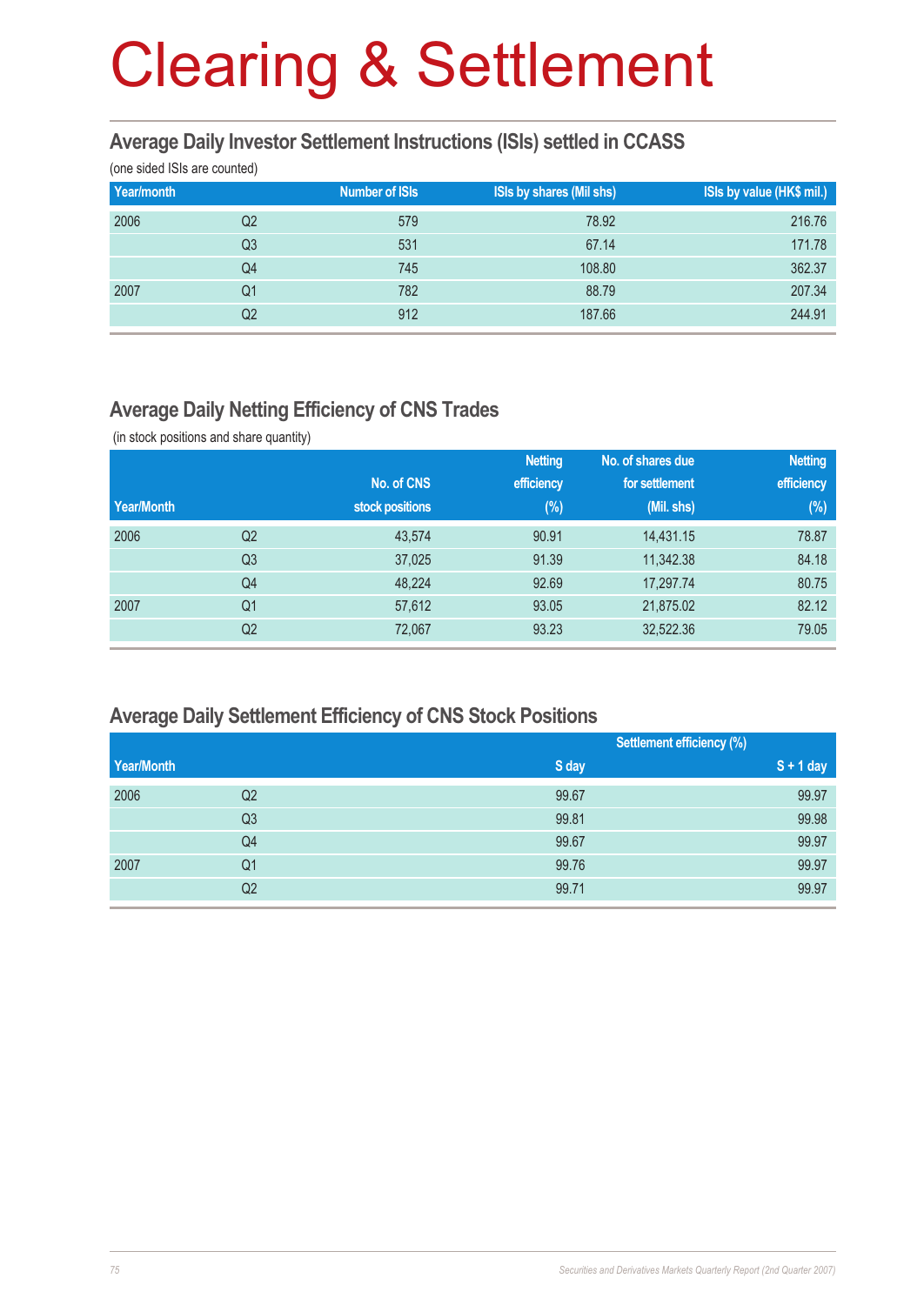# Exchange Participants Statistics

## **Stock Exchange**

|      |                | No. of Trading<br><b>Right Holders</b> | <b>Exchange</b><br><b>Participants-</b><br><b>Trading</b> | <b>Exchange</b><br>Participants -<br><b>Non-Trading</b> | Non-Exchange<br><b>Participants</b> |
|------|----------------|----------------------------------------|-----------------------------------------------------------|---------------------------------------------------------|-------------------------------------|
| 2006 | Q2             | 517 (922)                              | 426 (823)                                                 | 41 (49)                                                 | 50(50)                              |
|      | Q <sub>3</sub> | 517 (922)                              | 425 (821)                                                 | 42(51)                                                  | 50(50)                              |
|      | Q4             | 518 (921)                              | 425 (818)                                                 | 44 (54)                                                 | 49 (49)                             |
| 2007 | Q1             | 517 (918)                              | 427 (822)                                                 | 43 (49)                                                 | 47 (47)                             |
|      | Q <sub>2</sub> | 515 (917)                              | 428 (822)                                                 | 42 (50)                                                 | 45 (45)                             |

### **Futures Exchange**

|      |                |                      | <b>Exchange</b>      | <b>Exchange</b>    |                     |
|------|----------------|----------------------|----------------------|--------------------|---------------------|
|      |                | No. of Trading       | <b>Participants-</b> | Participants-      | Non-Exchange        |
|      |                | <b>Right Holders</b> | <b>Trading</b>       | <b>Non-Trading</b> | <b>Participants</b> |
| 2006 | Q <sub>2</sub> | 194 (225)            | 137 (166)            | -                  | 57 (59)             |
|      | Q <sub>3</sub> | 194 (225)            | 136 (165)            |                    | 58 (60)             |
|      | Q4             | 194 (225)            | 135 (164)            | -                  | 59 (61)             |
| 2007 | Q <sub>1</sub> | 193 (224)            | 136 (165)            | -                  | 57 (59)             |
|      | Q2             | 194 (224)            | 137 (165)            |                    | 57 (59)             |

Notes:

(1) The figures in brackets is the number of trading rights held.

(2) An Exchange Participant is a corporation who may trade on or through the Exchange and is licensed under the Securities and Futures Ordinance to carry on securities/ futures/options dealing activity.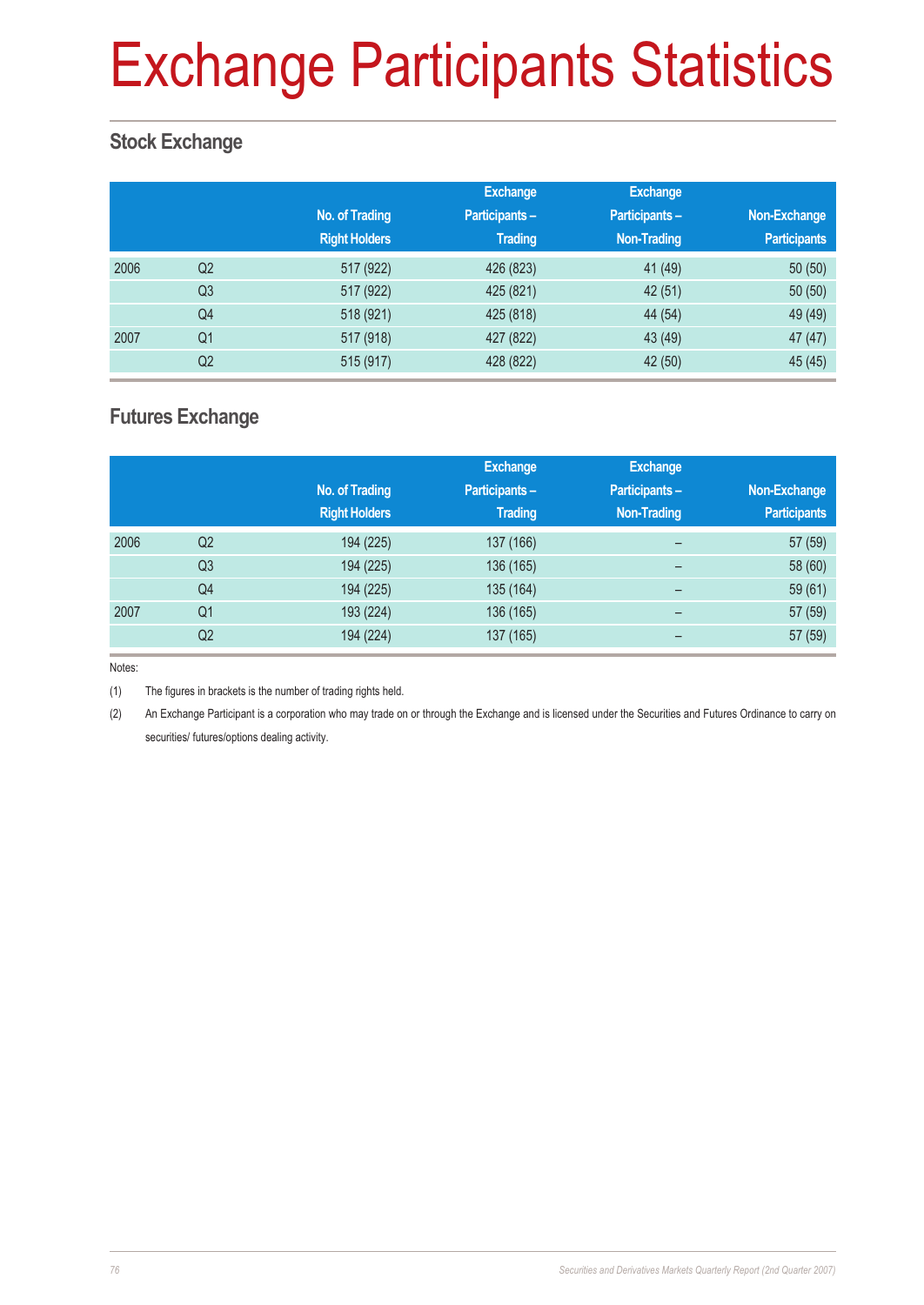# Clearing Participants Statistics

## **HKCC Participants**

|            |                |                              | <b>General Clearing</b> |
|------------|----------------|------------------------------|-------------------------|
| Year/month |                | <b>Clearing Participants</b> | <b>Participants</b>     |
| 2006       | Q <sub>2</sub> | 129                          | 5                       |
|            | Q <sub>3</sub> | 128                          | 5                       |
|            | Q4             | 125                          | 6                       |
| 2007       | Q1             | 123                          | 6                       |
|            | Q2             | 124                          | 6                       |

### **SEOCH Participants**

|            |    |                                     | <b>General Clearing</b> |
|------------|----|-------------------------------------|-------------------------|
| Year/month |    | <b>Direct Clearing Participants</b> | <b>Participants</b>     |
| 2006       | Q2 | 47                                  | 4                       |
|            | Q3 | 46                                  |                         |
|            | Q4 | 46                                  |                         |
| 2007       | Q1 | 46                                  |                         |
|            | Q2 | 46                                  |                         |

## **HKSCC Participants**

|                |                            | Non-broker            |
|----------------|----------------------------|-----------------------|
|                | <b>Broker Participants</b> | Participants (Note 1) |
| Q2             | 433                        | 44                    |
| Q <sub>3</sub> | 431                        | 44                    |
| Q4             | 431                        | 44                    |
| Q1             | 433                        | 44                    |
| Q2             | 436                        | 44                    |
|                |                            |                       |

Note 1: Non-broker participants incluce Clearing Agency Participants, Custodian Participants and Stock Pledgee Participants